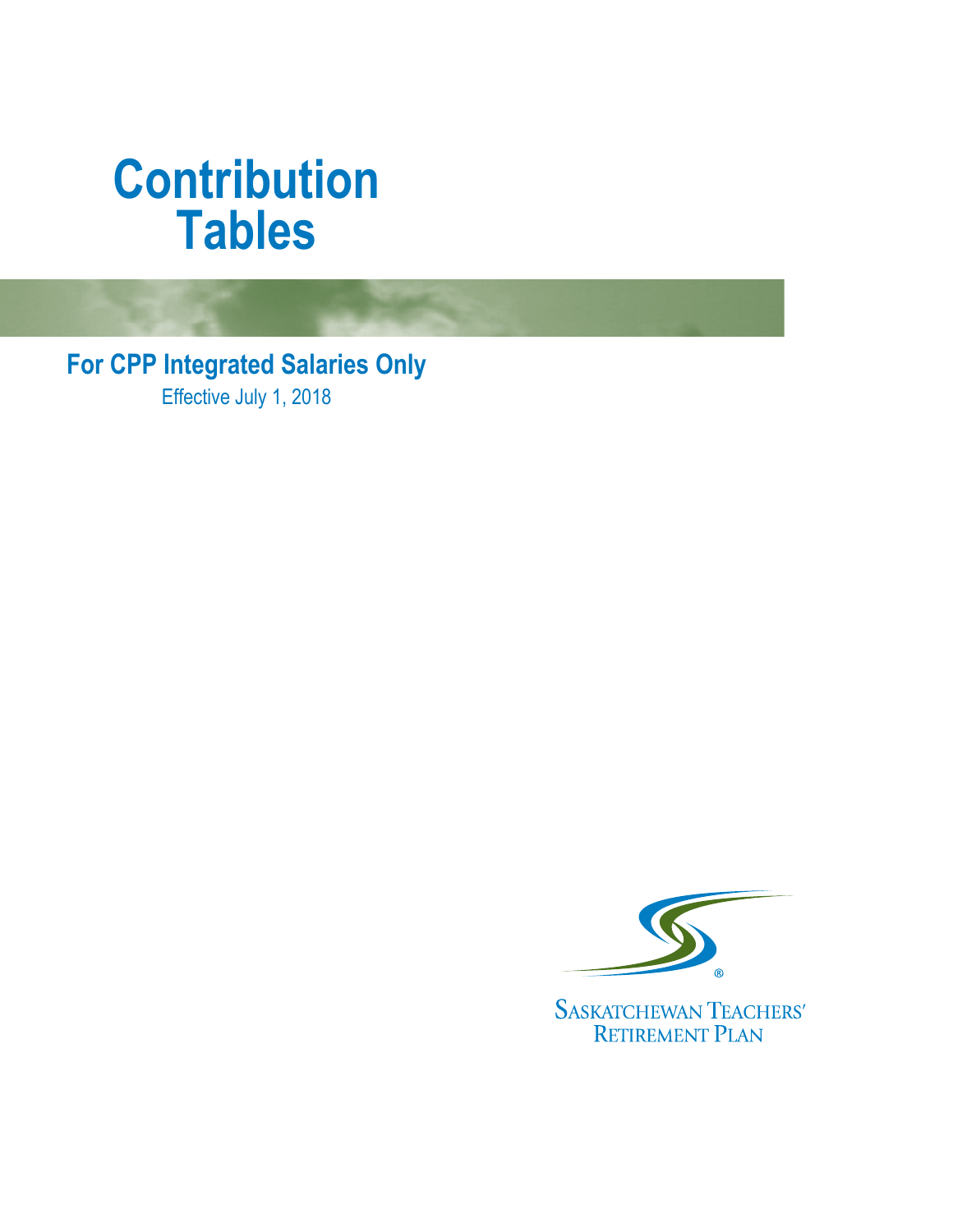Saskatchewan Teachers' Retirement Plan

## **Contribution Tables**

Effective July 1, 2018

#### **Contributions**

Participating employers are required to deduct contributions from all teachers, including substitute and temporary, unless otherwise instructed by the Saskatchewan Teachers' Federation. These contributions are to be received by the Saskatchewan Teachers' Retirement Plan by the 10th calendar day of the month following the month for which the contributions were made.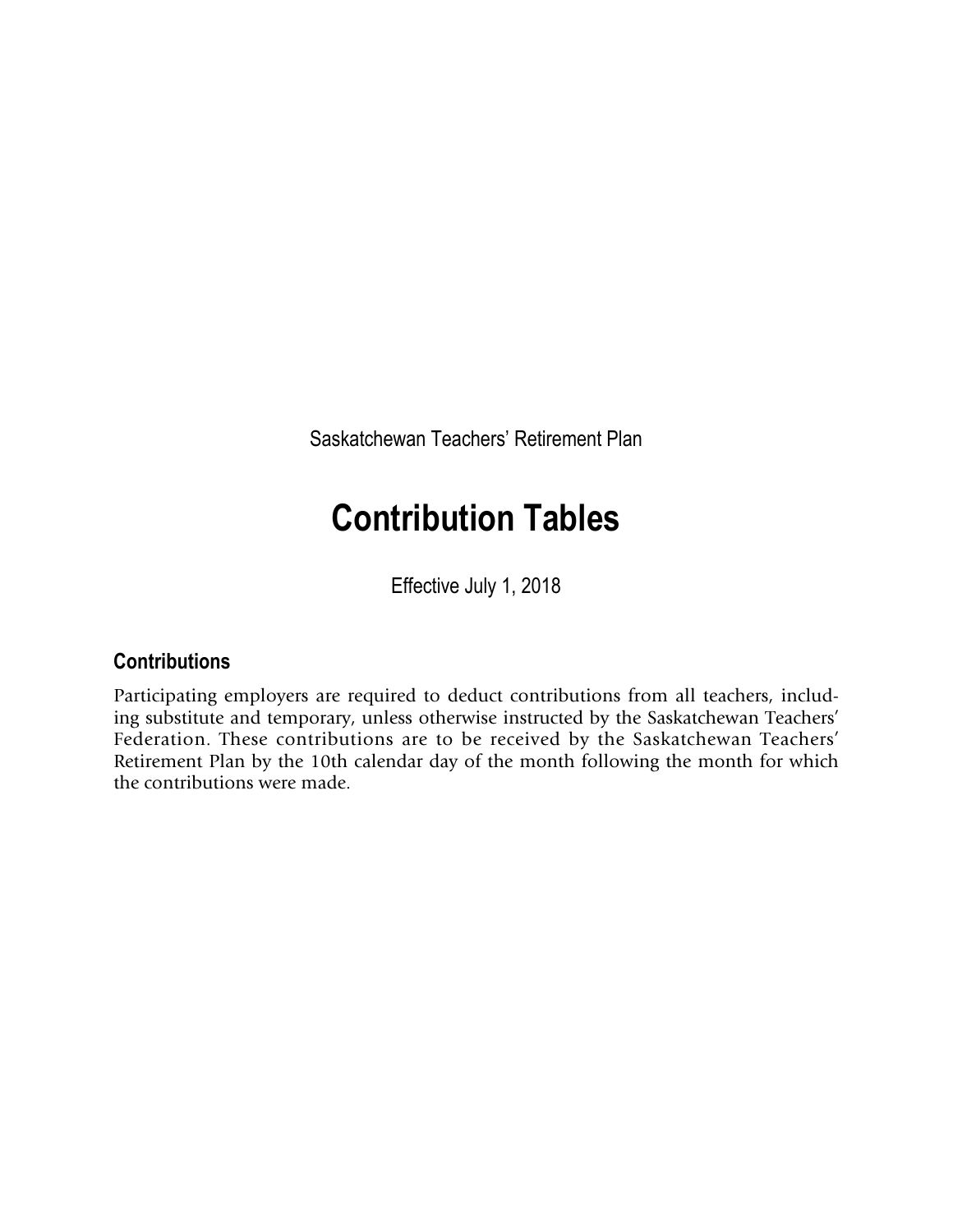#### **Contribution Calculation Formula**

The procedure for deducting contributions is as follows:

#### **For Teachers who are CPP integrated:**

The contribution rate is 9.50% of salary up to the YMPE\* and 11.70% of salary over the YMPE.

| <b>Annual YMPE:</b>               |               | \$55,900.00                                                                                |                                        |
|-----------------------------------|---------------|--------------------------------------------------------------------------------------------|----------------------------------------|
| Daily YMPE:                       | \$            | 283.76                                                                                     |                                        |
|                                   |               |                                                                                            |                                        |
| Daily Formula To:                 | $\frac{1}{2}$ | 283.76                                                                                     |                                        |
| Daily salary is: \$200.00<br>i.e. |               |                                                                                            |                                        |
| Contributions would be:           |               | $$200.00 \times 9.50\% = $19.00 \text{ per day}$                                           |                                        |
| Daily Formula Over: \$283.76      |               |                                                                                            |                                        |
| Daily salary is \$350.02<br>i.e.  |               |                                                                                            |                                        |
| Contributions would be:           |               | on the first $$283.76 \times 9.50\% =$<br>on the remaining $$66.26 \times 11.70\% = 7.752$ | \$26.957<br>\$34.71                    |
|                                   |               |                                                                                            | contributions would be \$34.71 per day |

#### **For Teachers who are NOT CPP integrated:**

The contribution rate is 11.70% of salary.

i.e. Daily salary is: \$350.02

 Contributions would be: \$350.02 x 11.70% = \$40.95 per day

*\* YMPE is the year's maximum pensionable earnings applicable under the Canada Pension Plan.*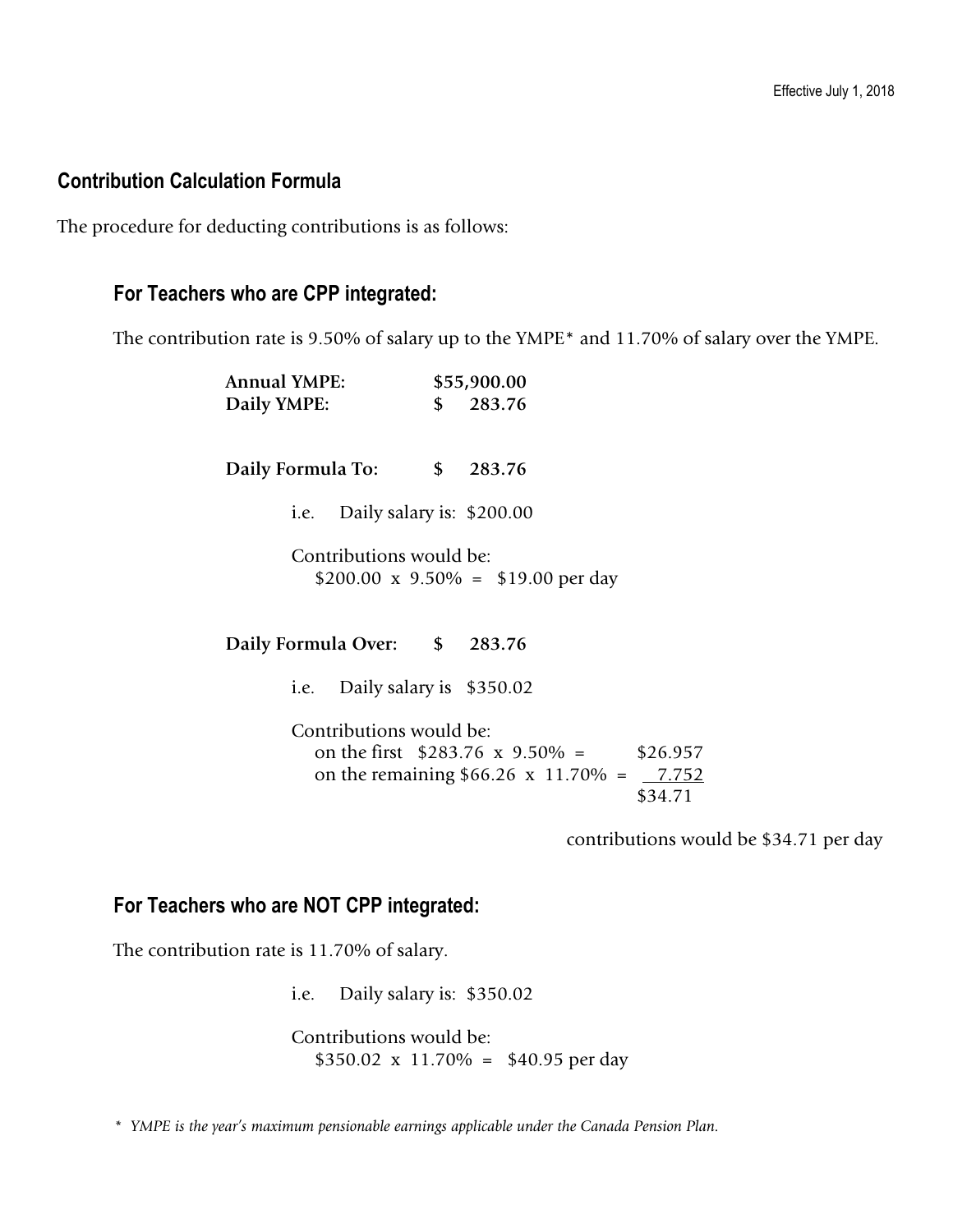| <b>Daily</b>                                                                                                                                       | <b>Daily</b>                                                                                                                                                                                                                                                                              | Daily                                                                                                                                              | <b>Daily</b>                                                                                                                                                                                                                                                                                    | Daily                                                                                                                                    | <b>Daily</b>                                                                                                                                                                                                                                                                                    |
|----------------------------------------------------------------------------------------------------------------------------------------------------|-------------------------------------------------------------------------------------------------------------------------------------------------------------------------------------------------------------------------------------------------------------------------------------------|----------------------------------------------------------------------------------------------------------------------------------------------------|-------------------------------------------------------------------------------------------------------------------------------------------------------------------------------------------------------------------------------------------------------------------------------------------------|------------------------------------------------------------------------------------------------------------------------------------------|-------------------------------------------------------------------------------------------------------------------------------------------------------------------------------------------------------------------------------------------------------------------------------------------------|
| <b>Salary Rate</b>                                                                                                                                 | Deduction                                                                                                                                                                                                                                                                                 | <b>Salary Rate</b>                                                                                                                                 | Deduction                                                                                                                                                                                                                                                                                       | <b>Salary Rate</b>                                                                                                                       | Deduction                                                                                                                                                                                                                                                                                       |
| 150.00                                                                                                                                             | $-150.05$ 14.25                                                                                                                                                                                                                                                                           | 154.48                                                                                                                                             | $-154.57$ 14.68                                                                                                                                                                                                                                                                                 | 159.00                                                                                                                                   | $-159.10$ 15.11                                                                                                                                                                                                                                                                                 |
| 150.06                                                                                                                                             | $-150.15$ 14.26                                                                                                                                                                                                                                                                           | 154.58                                                                                                                                             | $-154.68$ 14.69                                                                                                                                                                                                                                                                                 | 159.11                                                                                                                                   | $-159.21$ 15.12                                                                                                                                                                                                                                                                                 |
| 150.16                                                                                                                                             | $-150.26$ 14.27                                                                                                                                                                                                                                                                           | 154.69                                                                                                                                             | $-154.78$ 14.70                                                                                                                                                                                                                                                                                 | 159.22                                                                                                                                   | $-159.31$ 15.13                                                                                                                                                                                                                                                                                 |
| 150.27                                                                                                                                             | $-150.36$ 14.28                                                                                                                                                                                                                                                                           | 154.79                                                                                                                                             | $-154.89$ 14.71                                                                                                                                                                                                                                                                                 | 159.32                                                                                                                                   | $-159.42$ 15.14                                                                                                                                                                                                                                                                                 |
| 150.37                                                                                                                                             | $-150.47$ 14.29                                                                                                                                                                                                                                                                           | 154.90                                                                                                                                             | $-154.99$ 14.72                                                                                                                                                                                                                                                                                 | 159.43                                                                                                                                   | $-159.52$ 15.15                                                                                                                                                                                                                                                                                 |
| 150.48                                                                                                                                             | $-150.57$ 14.30                                                                                                                                                                                                                                                                           | 155.00                                                                                                                                             | $-155.10$ 14.73                                                                                                                                                                                                                                                                                 | 159.53                                                                                                                                   | $-159.63$ 15.16                                                                                                                                                                                                                                                                                 |
| 150.58                                                                                                                                             | $-150.68$ 14.31                                                                                                                                                                                                                                                                           | 155.11                                                                                                                                             | $-155.21$ 14.74                                                                                                                                                                                                                                                                                 | 159.64                                                                                                                                   | $-159.73$ 15.17                                                                                                                                                                                                                                                                                 |
| 150.69                                                                                                                                             | $-150.78$ 14.32                                                                                                                                                                                                                                                                           | 155.22                                                                                                                                             | $-155.31$ 14.75                                                                                                                                                                                                                                                                                 | 159.74                                                                                                                                   | $-159.84$ 15.18                                                                                                                                                                                                                                                                                 |
| 150.79                                                                                                                                             | $-150.89$ 14.33                                                                                                                                                                                                                                                                           | 155.32                                                                                                                                             | $-155.42$ 14.76                                                                                                                                                                                                                                                                                 | 159.85                                                                                                                                   | $-159.94 \dots 15.19$                                                                                                                                                                                                                                                                           |
| 150.90                                                                                                                                             | $-150.99$ 14.34                                                                                                                                                                                                                                                                           | 155.43                                                                                                                                             | $-155.52$ 14.77                                                                                                                                                                                                                                                                                 | 159.95                                                                                                                                   | $-160.05$ 15.20                                                                                                                                                                                                                                                                                 |
| 151.00                                                                                                                                             | $-151.10$ 14.35                                                                                                                                                                                                                                                                           | 155.53                                                                                                                                             | $-155.63$ 14.78                                                                                                                                                                                                                                                                                 | 160.06                                                                                                                                   | $-160.15$ 15.21                                                                                                                                                                                                                                                                                 |
| 151.11                                                                                                                                             | $-151.21$ 14.36                                                                                                                                                                                                                                                                           | 155.64                                                                                                                                             | $-155.73$ 14.79                                                                                                                                                                                                                                                                                 | 160.16                                                                                                                                   | $-160.26$ 15.22                                                                                                                                                                                                                                                                                 |
| 151.22                                                                                                                                             | $-151.31$ 14.37                                                                                                                                                                                                                                                                           | 155.74                                                                                                                                             | $-155.84$ 14.80                                                                                                                                                                                                                                                                                 | 160.27                                                                                                                                   | $-160.36$ 15.23                                                                                                                                                                                                                                                                                 |
| 151.32                                                                                                                                             | $-151.42$ 14.38                                                                                                                                                                                                                                                                           | 155.85                                                                                                                                             | $-155.94$ 14.81                                                                                                                                                                                                                                                                                 | 160.37                                                                                                                                   | $-160.47$ 15.24                                                                                                                                                                                                                                                                                 |
| 151.43                                                                                                                                             | $-151.52$ 14.39                                                                                                                                                                                                                                                                           | 155.95                                                                                                                                             | $-156.05$ 14.82                                                                                                                                                                                                                                                                                 | 160.48                                                                                                                                   | $-160.57$ 15.25                                                                                                                                                                                                                                                                                 |
| 151.53                                                                                                                                             | $-151.63$ 14.40                                                                                                                                                                                                                                                                           | 156.06                                                                                                                                             | $-156.15$ 14.83                                                                                                                                                                                                                                                                                 | 160.58                                                                                                                                   | $-160.68$ 15.26                                                                                                                                                                                                                                                                                 |
| 151.64<br>151.74<br>151.85<br>151.95<br>152.06<br>152.16<br>152.27<br>152.37<br>152.48<br>152.58<br>152.69<br>152.79<br>152.90<br>153.00<br>153.11 | $-151.73$ 14.41<br>$-151.84$ 14.42<br>$-151.94$ 14.43<br>$-152.05$ 14.44<br>$-152.15$ 14.45<br>$-152.26$ 14.46<br>$-152.36$ 14.47<br>$-152.47$ 14.48<br>$-152.57$ 14.49<br>$-152.68$ 14.50<br>$-152.78$ 14.51<br>$-152.89$ 14.52<br>$-152.99$ 14.53<br>$-153.10$ 14.54<br>$-153.21$ 14.55 | 156.16<br>156.27<br>156.37<br>156.48<br>156.58<br>156.69<br>156.79<br>156.90<br>157.00<br>157.11<br>157.22<br>157.32<br>157.43<br>157.53<br>157.64 | $-156.26$ 14.84<br>$-156.36$ 14.85<br>$-156.47$ 14.86<br>$-156.57$ 14.87<br>$-156.68$ 14.88<br>$-156.78 \dots 14.89$<br>$-156.89$ 14.90<br>$-156.99$ 14.91<br>$-157.10$ 14.92<br>$-157.21$ 14.93<br>$-157.31$ 14.94<br>$-157.42$ 14.95<br>$-157.52$ 14.96<br>$-157.63$ 14.97<br>$-157.73$ 14.98 | 160.69<br>160.79<br>160.90<br>161.00<br>161.11<br>161.22<br>161.32<br>161.43<br>161.53<br>161.64<br>161.74<br>161.85<br>161.95<br>162.06 | $-160.78$ 15.27<br>$-160.89 \dots 15.28$<br>$-160.99$ 15.29<br>$-161.10$ 15.30<br>$-161.21$ 15.31<br>$-161.31$ 15.32<br>$-161.42$ 15.33<br>$-161.52$ 15.34<br>$-161.63$ 15.35<br>$-161.73$ 15.36<br>$-161.84$ 15.37<br>$-161.94$ 15.38<br>$-162.05$ 15.39<br>$-162.15$ 15.40<br>$-162.26$ 15.41 |
| 153.22<br>153.32<br>153.43<br>153.53<br>153.64<br>153.74<br>153.85<br>153.95<br>154.06<br>154.16<br>154.27<br>154.37                               | $-153.31$ 14.56<br>$-153.42$ 14.57<br>$-153.52$ 14.58<br>$-153.63$ 14.59<br>$-153.73$ 14.60<br>$-153.84$ 14.61<br>$-153.94$ 14.62<br>$-154.05$ 14.63<br>$-154.15$ 14.64<br>$-154.26$ 14.65<br>$-154.36$ 14.66<br>$-154.47$ 14.67                                                          | 157.74<br>157.85<br>157.95<br>158.06<br>158.16<br>158.27<br>158.37<br>158.48<br>158.58<br>158.69<br>158.79<br>158.90                               | $-157.84$ 14.99<br>$-157.94$ 15.00<br>$-158.05$ 15.01<br>$-158.15$ 15.02<br>$-158.26$ 15.03<br>$-158.36$ 15.04<br>$-158.47$ 15.05<br>$-158.57$ 15.06<br>$-158.68$ 15.07<br>$-158.78$ 15.08<br>$-158.89$ 15.09<br>$-158.99$ 15.10                                                                | 162.16<br>162.27<br>162.37<br>162.48<br>162.58<br>162.69<br>162.79<br>162.90<br>163.00<br>163.11<br>163.22<br>163.32<br>163.43           | $-162.36$ 15.42<br>$-162.47$ 15.43<br>$-162.57$ 15.44<br>$-162.68$ 15.45<br>$-162.78$ 15.46<br>$-162.89$ 15.47<br>$-162.99 \dots 15.48$<br>$-163.10$ 15.49<br>$-163.21$ 15.50<br>$-163.31$ 15.51<br>$-163.42$ 15.52<br>$-163.52$ 15.53                                                          |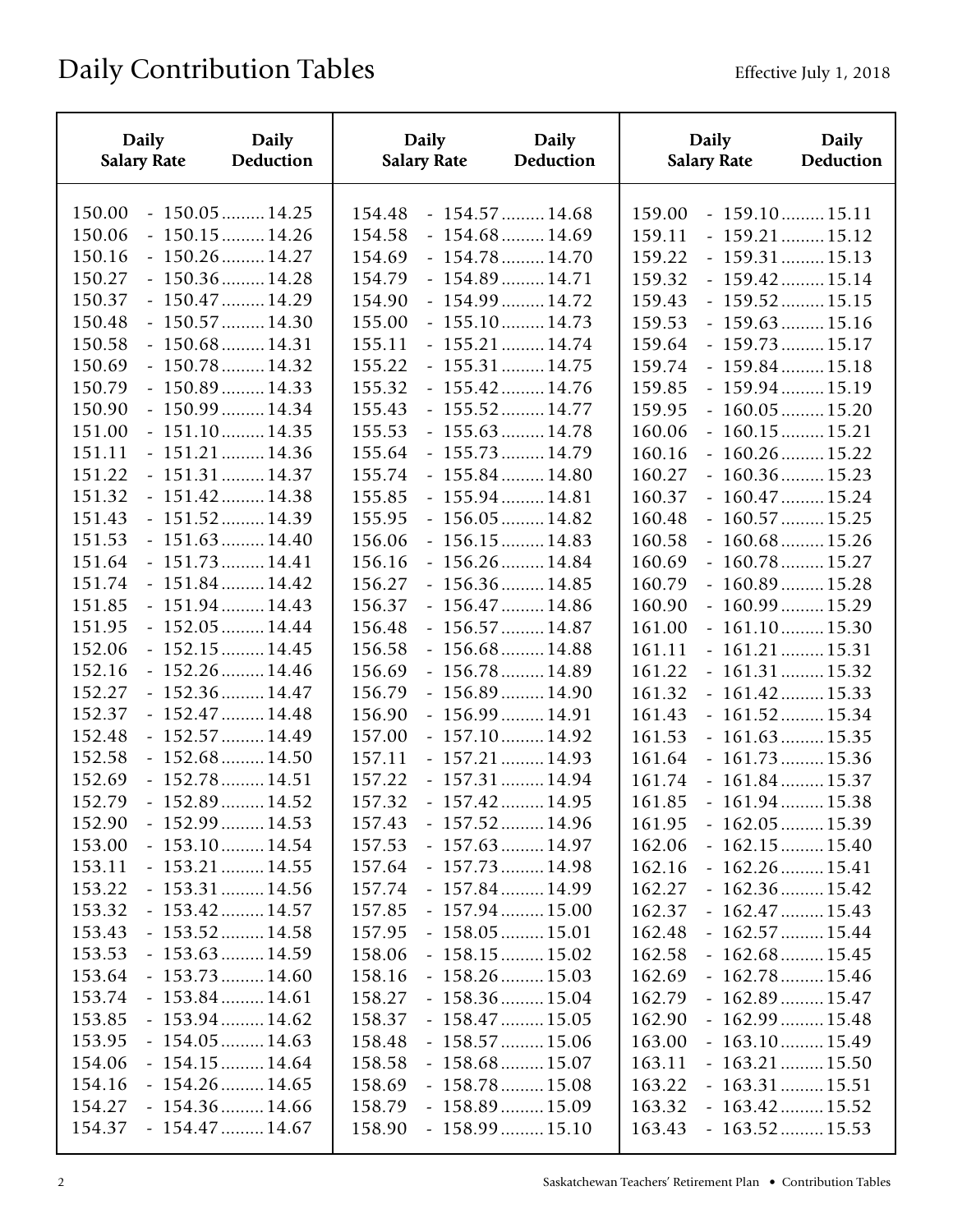| <b>Daily</b>       | <b>Daily</b>          | <b>Daily</b>       | <b>Daily</b>          | <b>Daily</b>       | <b>Daily</b>          |
|--------------------|-----------------------|--------------------|-----------------------|--------------------|-----------------------|
| <b>Salary Rate</b> | Deduction             | <b>Salary Rate</b> | Deduction             | <b>Salary Rate</b> | <b>Deduction</b>      |
| 163.53             | $-163.63$ 15.54       | 168.06             | $-168.15$ 15.97       | 172.58             | $-172.68$ 16.40       |
| 163.64             | $-163.73$ 15.55       | 168.16             | $-168.26$ 15.98       | 172.69             | $-172.78$ 16.41       |
| 163.74             | $-163.84$ 15.56       | 168.27             | $-168.36$ 15.99       | 172.79             | $-172.89$ 16.42       |
| 163.85             | $-163.94$ 15.57       | 168.37             | $-168.47$ 16.00       | 172.90             | $-172.99$ 16.43       |
| 163.95             | $-164.05$ 15.58       | 168.48             | $-168.57$ 16.01       | 173.00             | $-173.10$ 16.44       |
| 164.06             | $-164.15$ 15.59       | 168.58             | $-168.68$ 16.02       | 173.11             | $-173.21$ 16.45       |
| 164.16             | $-164.26$ 15.60       | 168.69             | $-168.78 \dots 16.03$ | 173.22             | $-173.31$ 16.46       |
| 164.27             | $-164.36$ 15.61       | 168.79             | $-168.89 \dots 16.04$ | 173.32             | $-173.42$ 16.47       |
| 164.37             | $-164.47$ 15.62       | 168.90             | $-168.99 \dots 16.05$ | 173.43             | $-173.52$ 16.48       |
| 164.48             | $-164.57$ 15.63       | 169.00             | $-169.10$ 16.06       | 173.53             | $-173.63$ 16.49       |
| 164.58             | $-164.68$ 15.64       | 169.11             | $-169.21$ 16.07       | 173.64             | $-173.73$ 16.50       |
| 164.69             | $-164.78 \dots 15.65$ | 169.22             | $-169.31$ 16.08       | 173.74             | $-173.84$ 16.51       |
| 164.79             | $-164.89$ 15.66       | 169.32             | $-169.42$ 16.09       | 173.85             | $-173.94$ 16.52       |
| 164.90             | $-164.99 \dots 15.67$ | 169.43             | $-169.52$ 16.10       | 173.95             | $-174.05$ 16.53       |
| 165.00             | $-165.10$ 15.68       | 169.53             | $-169.63$ 16.11       | 174.06             | $-174.15$ 16.54       |
| 165.11             | $-165.21$ 15.69       | 169.64             | $-169.73$ 16.12       | 174.16             | $-174.26$ 16.55       |
| 165.22             | $-165.31$ 15.70       | 169.74             | $-169.84$ 16.13       | 174.27             | $-174.36$ 16.56       |
| 165.32             | $-165.42$ 15.71       | 169.85             | $-169.94$ 16.14       | 174.37             | $-174.47$ 16.57       |
| 165.43             | $-165.52$ 15.72       | 169.95             | $-170.05$ 16.15       | 174.48             | $-174.57$ 16.58       |
| 165.53             | $-165.63$ 15.73       | 170.06             | $-170.15$ 16.16       | 174.58             | $-174.68$ 16.59       |
| 165.64             | $-165.73$ 15.74       | 170.16             | $-170.26$ 16.17       | 174.69             | $-174.78 \dots 16.60$ |
| 165.74             | $-165.84$ 15.75       | 170.27             | $-170.36$ 16.18       | 174.79             | $-174.89$ 16.61       |
| 165.85             | $-165.94 \dots 15.76$ | 170.37             | $-170.47$ 16.19       | 174.90             | $-174.99 \dots 16.62$ |
| 165.95             | $-166.05$ 15.77       | 170.48             | $-170.57$ 16.20       | 175.00             | $-175.10$ 16.63       |
| 166.06             | $-166.15$ 15.78       | 170.58             | $-170.68$ 16.21       | 175.11             | $-175.21$ 16.64       |
| 166.16             | $-166.26$ 15.79       | 170.69             | $-170.78$ 16.22       | 175.22             | $-175.31$ 16.65       |
| 166.27             | $-166.36$ 15.80       | 170.79             | $-170.89$ 16.23       | 175.32             | $-175.42$ 16.66       |
| 166.37             | $-166.47$ 15.81       | 170.90             | $-170.99$ 16.24       | 175.43             | $-175.52$ 16.67       |
| 166.48             | $-166.57$ 15.82       | 171.00             | $-171.10$ 16.25       | 175.53             | $-175.63$ 16.68       |
| 166.58             | $-166.68$ 15.83       | 171.11             | $-171.21$ 16.26       | 175.64             | $-175.73$ 16.69       |
| 166.69             | $-166.78 \dots 15.84$ | 171.22             | $-171.31$ 16.27       | 175.74             | $-175.84$ 16.70       |
| 166.79             | $-166.89 \dots 15.85$ | 171.32             | $-171.42$ 16.28       | 175.85             | $-175.94$ 16.71       |
| 166.90             | $-166.99$ 15.86       | 171.43             | $-171.52$ 16.29       | 175.95             | $-176.05$ 16.72       |
| 167.00             | $-167.10$ 15.87       | 171.53             | $-171.63$ 16.30       | 176.06             | $-176.15$ 16.73       |
| 167.11             | $-167.21$ 15.88       | 171.64             | $-171.73$ 16.31       | 176.16             | $-176.26$ 16.74       |
| 167.22             | $-167.31$ 15.89       | 171.74             | $-171.84$ 16.32       | 176.27             | $-176.36$ 16.75       |
| 167.32             | $-167.42$ 15.90       | 171.85             | $-171.94$ 16.33       | 176.37             | $-176.47$ 16.76       |
| 167.43             | $-167.52$ 15.91       | 171.95             | $-172.05$ 16.34       | 176.48             | $-176.57$ 16.77       |
| 167.53             | $-167.63$ 15.92       | 172.06             | $-172.15$ 16.35       | 176.58             | $-176.68$ 16.78       |
| 167.64             | $-167.73$ 15.93       | 172.16             | $-172.26$ 16.36       | 176.69             | $-176.78$ 16.79       |
| 167.74             | $-167.84$ 15.94       | 172.27             | $-172.36$ 16.37       | 176.79             | $-176.89 \dots 16.80$ |
| 167.85             | $-167.94$ 15.95       | 172.37             | $-172.47$ 16.38       | 176.90             | $-176.99$ 16.81       |
| 167.95             | $-168.05$ 15.96       | 172.48             | $-172.57$ 16.39       | 177.00             | $-177.10$ 16.82       |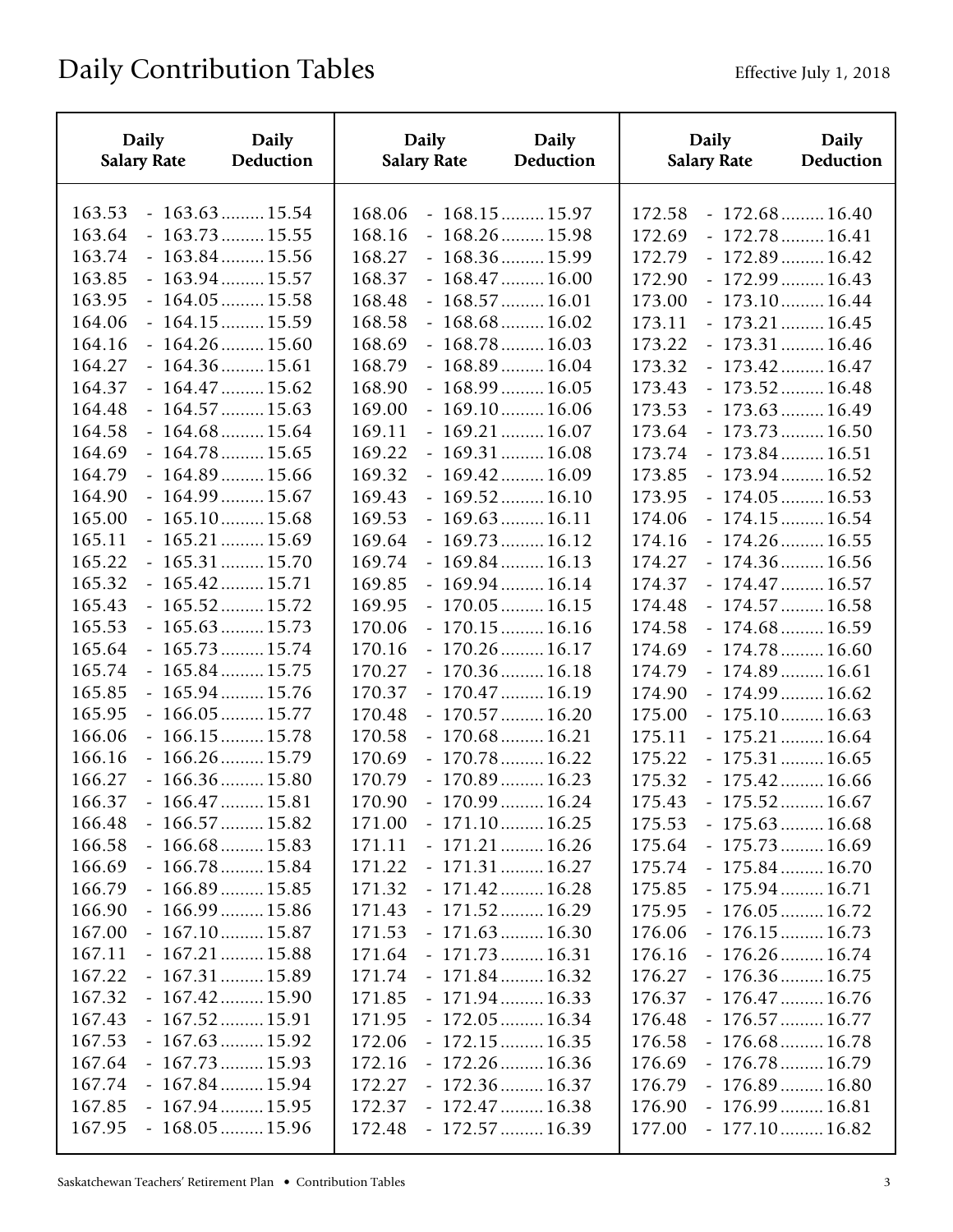| <b>Daily</b>       | <b>Daily</b>          | <b>Daily</b>       | <b>Daily</b>          | <b>Daily</b>       | <b>Daily</b>          |
|--------------------|-----------------------|--------------------|-----------------------|--------------------|-----------------------|
| <b>Salary Rate</b> | Deduction             | <b>Salary Rate</b> | Deduction             | <b>Salary Rate</b> | Deduction             |
| 177.11             | $-177.21$ 16.83       | 181.64             | $-181.73$ 17.26       | 186.16             | $-186.26$ 17.69       |
| 177.22             | $-177.31$ 16.84       | 181.74             | $-181.84$ 17.27       | 186.27             | $-186.36$ 17.70       |
| 177.32             | $-177.42$ 16.85       | 181.85             | $-181.94 \dots 17.28$ | 186.37             | $-186.47$ 17.71       |
| 177.43             | $-177.52$ 16.86       | 181.95             | $-182.05$ 17.29       | 186.48             | $-186.57$ 17.72       |
| 177.53             | $-177.63$ 16.87       | 182.06             | $-182.15$ 17.30       | 186.58             | $-186.68$ 17.73       |
| 177.64             | $-177.73$ 16.88       | 182.16             | $-182.26$ 17.31       | 186.69             | $-186.78 \dots 17.74$ |
| 177.74             | $-177.84$ 16.89       | 182.27             | $-182.36$ 17.32       | 186.79             | $-186.89$ 17.75       |
| 177.85             | $-177.94$ 16.90       | 182.37             | $-182.47$ 17.33       | 186.90             | $-186.99 \dots 17.76$ |
| 177.95             | $-178.05$ 16.91       | 182.48             | $-182.57$ 17.34       | 187.00             | $-187.10$ 17.77       |
| 178.06             | $-178.15$ 16.92       | 182.58             | $-182.68$ 17.35       | 187.11             | $-187.21$ 17.78       |
| 178.16             | $-178.26$ 16.93       | 182.69             | $-182.78$ 17.36       | 187.22             | $-187.31$ 17.79       |
| 178.27             | $-178.36$ 16.94       | 182.79             | $-182.89 \dots 17.37$ | 187.32             | $-187.42$ 17.80       |
| 178.37             | $-178.47$ 16.95       | 182.90             | $-182.99 \dots 17.38$ | 187.43             | $-187.52$ 17.81       |
| 178.48             | $-178.57$ 16.96       | 183.00             | $-183.10$ 17.39       | 187.53             | $-187.63$ 17.82       |
| 178.58             | $-178.68$ 16.97       | 183.11             | $-183.21$ 17.40       | 187.64             | $-187.73$ 17.83       |
| 178.69             | $-178.78$ 16.98       | 183.22             | $-183.31$ 17.41       | 187.74             | $-187.84$ 17.84       |
| 178.79             | $-178.89$ 16.99       | 183.32             | $-183.42$ 17.42       | 187.85             | $-187.94 \dots 17.85$ |
| 178.90             | $-178.99$ 17.00       | 183.43             | $-183.52$ 17.43       | 187.95             | $-188.05$ 17.86       |
| 179.00             | $-179.10$ 17.01       | 183.53             | $-183.63$ 17.44       | 188.06             | $-188.15$ 17.87       |
| 179.11             | $-179.21$ 17.02       | 183.64             | $-183.73$ 17.45       | 188.16             | $-188.26 \dots 17.88$ |
| 179.22             | $-179.31$ 17.03       | 183.74             | $-183.84$ 17.46       | 188.27             | $-188.36$ 17.89       |
| 179.32             | $-179.42$ 17.04       | 183.85             | $-183.94$ 17.47       | 188.37             | $-188.47$ 17.90       |
| 179.43             | $-179.52$ 17.05       | 183.95             | $-184.05 \dots 17.48$ | 188.48             | $-188.57$ 17.91       |
| 179.53             | $-179.63$ 17.06       | 184.06             | $-184.15$ 17.49       | 188.58             | $-188.68$ 17.92       |
| 179.64             | $-179.73$ 17.07       | 184.16             | $-184.26$ 17.50       | 188.69             | $-188.78$ 17.93       |
| 179.74             | $-179.84$ 17.08       | 184.27             | $-184.36$ 17.51       | 188.79             | $-188.89$ 17.94       |
| 179.85             | $-179.94$ 17.09       | 184.37             | $-184.47 \dots 17.52$ | 188.90             | $-188.99$ 17.95       |
| 179.95             | $-180.05$ 17.10       | 184.48             | $-184.57$ 17.53       | 189.00             | $-189.10$ 17.96       |
| 180.06             | $-180.15$ 17.11       | 184.58             | $-184.68$ 17.54       | 189.11             | $-189.21$ 17.97       |
| 180.16             | $-180.26$ 17.12       | 184.69             | $-184.78 \dots 17.55$ | 189.22             | $-189.31$ 17.98       |
| 180.27             | $-180.36$ 17.13       | 184.79             | $-184.89$ 17.56       | 189.32             | $-189.42$ 17.99       |
| 180.37             | $-180.47$ 17.14       | 184.90             | $-184.99$ 17.57       | 189.43             | $-189.52$ 18.00       |
| 180.48             | $-180.57$ 17.15       | 185.00             | $-185.10$ 17.58       | 189.53             | $-189.63$ 18.01       |
| 180.58             | $-180.68$ 17.16       | 185.11             | $-185.21$ 17.59       | 189.64             | $-189.73$ 18.02       |
| 180.69             | $-180.78 \dots 17.17$ | 185.22             | $-185.31$ 17.60       | 189.74             | $-189.84$ 18.03       |
| 180.79             | $-180.89$ 17.18       | 185.32             | $-185.42$ 17.61       | 189.85             | $-189.94$ 18.04       |
| 180.90             | $-180.99$ 17.19       | 185.43             | $-185.52$ 17.62       | 189.95             | $-190.05$ 18.05       |
| 181.00             | $-181.10$ 17.20       | 185.53             | $-185.63$ 17.63       | 190.06             | $-190.15$ 18.06       |
| 181.11             | $-181.21$ 17.21       | 185.64             | $-185.73$ 17.64       | 190.16             | $-190.26$ 18.07       |
| 181.22             | $-181.31$ 17.22       | 185.74             | $-185.84$ 17.65       | 190.27             | $-190.36$ 18.08       |
| 181.32             | $-181.42$ 17.23       | 185.85             | $-185.94$ 17.66       | 190.37             | $-190.47$ 18.09       |
| 181.43             | $-181.52$ 17.24       | 185.95             | $-186.05 \dots 17.67$ | 190.48             | $-190.57$ 18.10       |
| 181.53             | $-181.63$ 17.25       | 186.06             | $-186.15$ 17.68       | 190.58             | $-190.68$ 18.11       |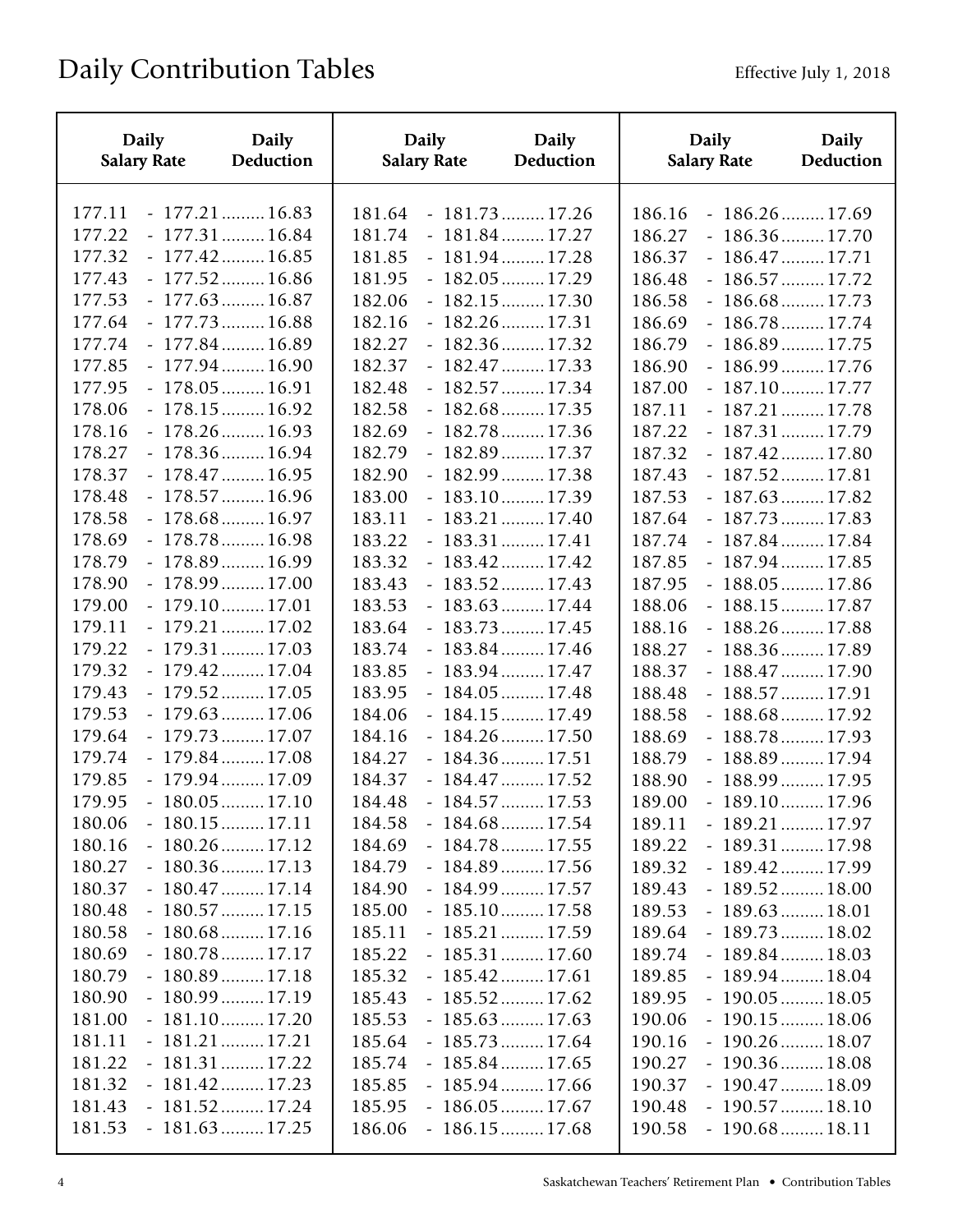| Deduction<br><b>Salary Rate</b>                                                                                                                                                                               | <b>Salary Rate</b>                                                 | Deduction                                                                                                                         | <b>Daily</b><br><b>Salary Rate</b>                                 | Daily<br>Deduction                                                                                                                |
|---------------------------------------------------------------------------------------------------------------------------------------------------------------------------------------------------------------|--------------------------------------------------------------------|-----------------------------------------------------------------------------------------------------------------------------------|--------------------------------------------------------------------|-----------------------------------------------------------------------------------------------------------------------------------|
| $-190.78$ 18.12<br>190.69<br>190.79<br>$-190.89$ 18.13<br>$-190.99$ 18.14<br>190.90<br>191.00<br>$-191.10$ 18.15                                                                                              | 195.22<br>195.32<br>195.43<br>195.53                               | $-195.31$ 18.55<br>$-195.42$ 18.56<br>$-195.52$ 18.57<br>$-195.63$ 18.58                                                          | 199.74<br>199.85<br>199.95<br>200.06                               | $-199.84$ 18.98<br>$-199.94$ 18.99<br>$-200.05$ 19.00<br>$-200.15$ 19.01                                                          |
| $-191.21$ 18.16<br>191.11<br>191.22<br>$-191.31$ 18.17<br>191.32<br>$-191.42$ 18.18<br>$-191.52$ 18.19<br>191.43<br>191.53<br>$-191.63$ 18.20                                                                 | 195.64<br>195.74<br>195.85<br>195.95<br>196.06                     | $-195.73$ 18.59<br>$-195.84$ 18.60<br>$-195.94$ 18.61<br>$-196.05$ 18.62<br>$-196.15$ 18.63                                       | 200.16<br>200.27<br>200.37<br>200.48<br>200.58                     | $-200.26$ 19.02<br>$-200.36$ 19.03<br>$-200.47$ 19.04<br>$-200.57$ 19.05<br>$-200.68$ 19.06                                       |
| 191.64<br>$-191.73$ 18.21<br>191.74<br>$-191.84$ 18.22<br>191.85<br>$-191.94$ 18.23<br>191.95<br>$-192.05$ 18.24<br>$-192.15$ 18.25<br>192.06<br>192.16                                                       | 196.16<br>196.27<br>196.37<br>196.48<br>196.58                     | $-196.26$ 18.64<br>$-196.36$ 18.65<br>$-196.47$ 18.66<br>$-196.57$ 18.67<br>$-196.68$ 18.68<br>$-196.78$ 18.69                    | 200.69<br>200.79<br>200.90<br>201.00<br>201.11                     | $-200.78$ 19.07<br>$-200.89$ 19.08<br>$-200.99$ 19.09<br>$-201.10$ 19.10<br>$-201.21$ 19.11                                       |
| $-192.26$ 18.26<br>$-192.36$ 18.27<br>192.27<br>$-192.47$ 18.28<br>192.37<br>192.48<br>$-192.57$ 18.29<br>192.58<br>$-192.68$ 18.30<br>192.69<br>$-192.78$ 18.31                                              | 196.69<br>196.79<br>196.90<br>197.00<br>197.11<br>197.22           | $-196.89$ 18.70<br>$-196.99$ 18.71<br>$-197.10$ 18.72<br>$-197.21$ 18.73<br>$-197.31$ 18.74                                       | 201.22<br>201.32<br>201.43<br>201.53<br>201.64<br>201.74           | $-201.31$ 19.12<br>$-201.42$ 19.13<br>$-201.52$ 19.14<br>$-201.63$ 19.15<br>$-201.73$ 19.16<br>$-201.84$ 19.17                    |
| 192.79<br>$-192.89$ 18.32<br>192.90<br>$-192.99$ 18.33<br>$-193.10$ 18.34<br>193.00<br>193.11<br>$-193.21$ 18.35<br>193.22<br>$-193.31$ 18.36                                                                 | 197.32<br>197.43<br>197.53<br>197.64<br>197.74                     | $-197.42$ 18.75<br>$-197.52$ 18.76<br>$-197.63$ 18.77<br>$-197.73$ 18.78<br>$-197.84$ 18.79                                       | 201.85<br>201.95<br>202.06<br>202.16<br>202.27                     | $-201.94$ 19.18<br>$-202.05$ 19.19<br>$-202.15$ 19.20<br>$-202.26$ 19.21<br>$-202.36$ 19.22                                       |
| 193.32<br>$-193.42$ 18.37<br>193.43<br>$-193.52$ 18.38<br>$-193.63$ 18.39<br>193.53<br>193.64<br>$-193.73$ 18.40<br>$-193.84$ 18.41<br>193.74<br>$-193.94$ 18.42<br>193.85                                    | 197.85<br>197.95<br>198.06<br>198.16<br>198.27<br>198.37           | $-197.94$ 18.80<br>$-198.05$ 18.81<br>$-198.15$ 18.82<br>$-198.26$ 18.83<br>$-198.36$ 18.84<br>$-198.47$ 18.85                    | 202.37<br>202.48<br>202.58<br>202.69<br>202.79<br>202.90           | $-202.47$ 19.23<br>$-202.57$ 19.24<br>$-202.68$ 19.25<br>$-202.78$ 19.26<br>$-202.89$ 19.27<br>$-202.99$ 19.28                    |
| 193.95<br>$-194.05$ 18.43<br>$-194.15$ 18.44<br>194.06<br>$-194.26 \dots 18.45$<br>194.16<br>$-194.36$ 18.46<br>194.27<br>$-194.47$ 18.47<br>194.37                                                           | 198.48<br>198.58<br>198.69<br>198.79<br>198.90                     | $-198.57$ 18.86<br>$-198.68$ 18.87<br>$-198.78$ 18.88<br>$-198.89$ 18.89<br>$-198.99$ 18.90                                       | 203.00<br>203.11<br>203.22<br>203.32<br>203.43                     | $-203.10$ 19.29<br>$-203.21$ 19.30<br>$-203.31$ 19.31<br>$-203.42$ 19.32<br>$-203.52$ 19.33                                       |
| $-194.57 \dots 18.48$<br>194.48<br>$-194.68$ 18.49<br>194.58<br>$-194.78$ 18.50<br>194.69<br>$-194.89$ 18.51<br>194.79<br>$-194.99$ 18.52<br>194.90<br>$-195.10$ 18.53<br>195.00<br>$-195.21$ 18.54<br>195.11 | 199.00<br>199.11<br>199.22<br>199.32<br>199.43<br>199.53<br>199.64 | $-199.10$ 18.91<br>$-199.21$ 18.92<br>$-199.31$ 18.93<br>$-199.42$ 18.94<br>$-199.52$ 18.95<br>$-199.63$ 18.96<br>$-199.73$ 18.97 | 203.53<br>203.64<br>203.74<br>203.85<br>203.95<br>204.06<br>204.16 | $-203.63$ 19.34<br>$-203.73$ 19.35<br>$-203.84$ 19.36<br>$-203.94$ 19.37<br>$-204.05$ 19.38<br>$-204.15$ 19.39<br>$-204.26$ 19.40 |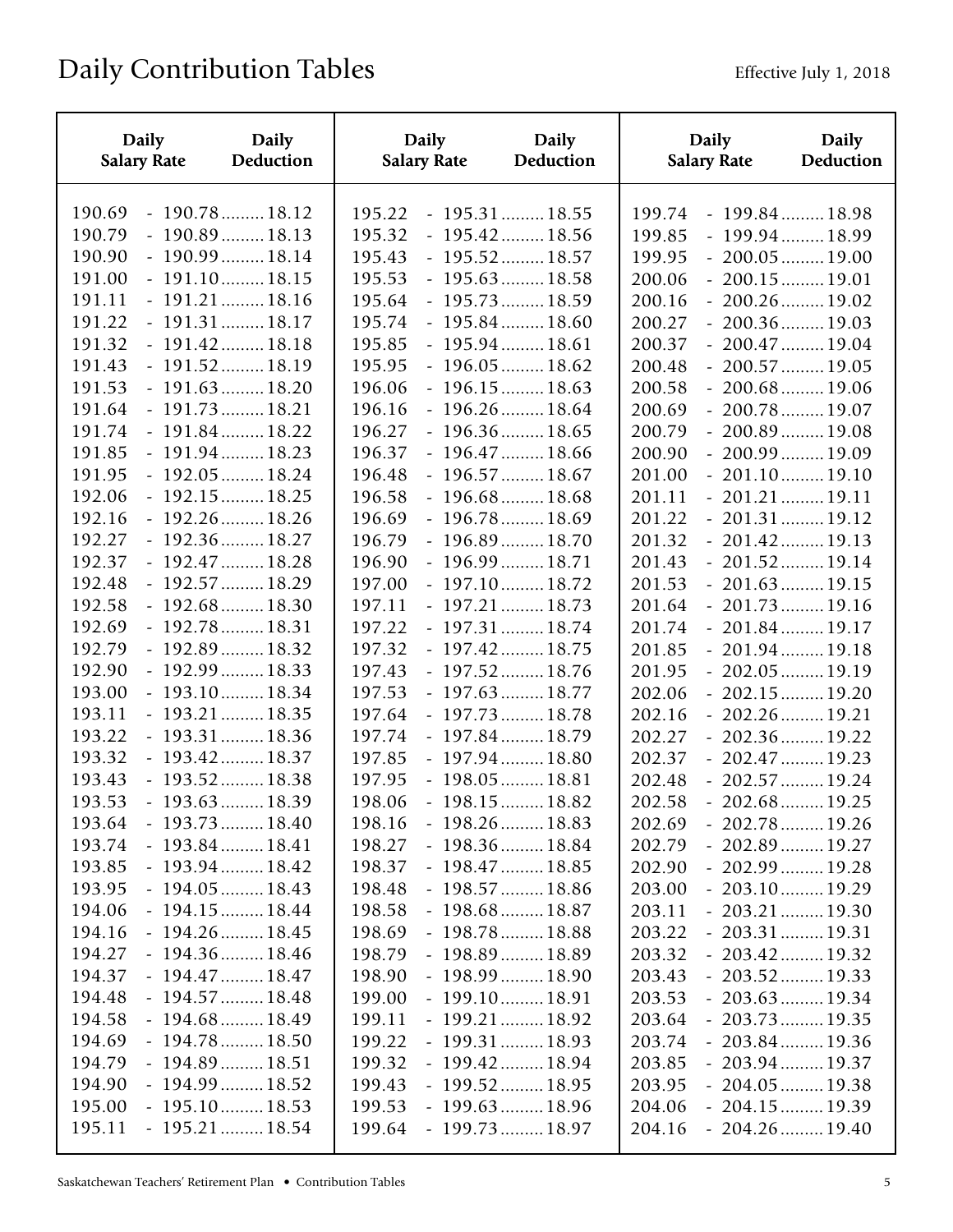| <b>Daily</b>                                             | <b>Daily</b>                                                                                | <b>Daily</b>                                             | <b>Daily</b>                                                                                                   | <b>Daily</b>                                             | <b>Daily</b>                                                                                                   |
|----------------------------------------------------------|---------------------------------------------------------------------------------------------|----------------------------------------------------------|----------------------------------------------------------------------------------------------------------------|----------------------------------------------------------|----------------------------------------------------------------------------------------------------------------|
| <b>Salary Rate</b>                                       | Deduction                                                                                   | <b>Salary Rate</b>                                       | Deduction                                                                                                      | <b>Salary Rate</b>                                       | Deduction                                                                                                      |
| 204.27<br>204.37<br>204.48<br>204.58                     | $-204.36$ 19.41<br>$-204.47$ 19.42<br>$-204.57$ 19.43<br>$-204.68$ 19.44<br>$-204.78$ 19.45 | 208.79<br>208.90<br>209.00<br>209.11                     | $-208.89$ 19.84<br>$-208.99$ 19.85<br>$-209.10$ 19.86<br>$-209.21$ 19.87                                       | 213.32<br>213.43<br>213.53<br>213.64                     | $-213.42$ 20.27<br>$-213.52$ 20.28<br>$-213.63$ 20.29<br>$-213.73$ 20.30                                       |
| 204.69<br>204.79<br>204.90<br>205.00<br>205.11<br>205.22 | $-204.89$ 19.46<br>$-204.99$ 19.47<br>$-205.10$ 19.48<br>$-205.21$ 19.49<br>$-205.31$ 19.50 | 209.22<br>209.32<br>209.43<br>209.53<br>209.64<br>209.74 | $-209.31$ 19.88<br>$-209.42$ 19.89<br>$-209.52$ 19.90<br>$-209.63$ 19.91<br>$-209.73$ 19.92<br>$-209.84$ 19.93 | 213.74<br>213.85<br>213.95<br>214.06<br>214.16<br>214.27 | $-213.84$ 20.31<br>$-213.94$ 20.32<br>$-214.05$ 20.33<br>$-214.15$ 20.34<br>$-214.26$ 20.35<br>$-214.36$ 20.36 |
| 205.32                                                   | $-205.42$ 19.51                                                                             | 209.85                                                   | $-209.94$ 19.94                                                                                                | 214.37                                                   | $-214.47$ 20.37                                                                                                |
| 205.43                                                   | $-205.52$ 19.52                                                                             | 209.95                                                   | $-210.05$ 19.95                                                                                                | 214.48                                                   | $-214.57$ 20.38                                                                                                |
| 205.53                                                   | $-205.63$ 19.53                                                                             | 210.06                                                   | $-210.15$ 19.96                                                                                                | 214.58                                                   | $-214.68$ 20.39                                                                                                |
| 205.64                                                   | $-205.73$ 19.54                                                                             | 210.16                                                   | $-210.26$ 19.97                                                                                                | 214.69                                                   | $-214.78$ 20.40                                                                                                |
| 205.74                                                   | $-205.84$ 19.55                                                                             | 210.27                                                   | $-210.36$ 19.98                                                                                                | 214.79                                                   | $-214.89$ 20.41                                                                                                |
| 205.85                                                   | $-205.94$ 19.56                                                                             | 210.37                                                   | $-210.47$ 19.99                                                                                                | 214.90                                                   | $-214.99$ 20.42                                                                                                |
| 205.95                                                   | $-206.05$ 19.57                                                                             | 210.48                                                   | $-210.57$ 20.00                                                                                                | 215.00                                                   | $-215.10$ 20.43                                                                                                |
| 206.06                                                   | $-206.15$ 19.58                                                                             | 210.58                                                   | $-210.68$ 20.01                                                                                                | 215.11                                                   | $-215.21$ 20.44                                                                                                |
| 206.16                                                   | $-206.26$ 19.59                                                                             | 210.69                                                   | $-210.78$ 20.02                                                                                                | 215.22                                                   | $-215.31$ 20.45                                                                                                |
| 206.27                                                   | $-206.36$ 19.60                                                                             | 210.79                                                   | $-210.89$ 20.03                                                                                                | 215.32                                                   | $-215.42$ 20.46                                                                                                |
| 206.37                                                   | $-206.47$ 19.61                                                                             | 210.90                                                   | $-210.99$ 20.04                                                                                                | 215.43                                                   | $-215.52$ 20.47                                                                                                |
| 206.48                                                   | $-206.57$ 19.62                                                                             | 211.00                                                   | $-211.10$ 20.05                                                                                                | 215.53                                                   | $-215.63$ 20.48                                                                                                |
| 206.58                                                   | $-206.68$ 19.63                                                                             | 211.11                                                   | $-211.21$ 20.06                                                                                                | 215.64                                                   | $-215.73$ 20.49                                                                                                |
| 206.69                                                   | $-206.78$ 19.64                                                                             | 211.22                                                   | $-211.31$ 20.07                                                                                                | 215.74                                                   | $-215.84$ 20.50                                                                                                |
| 206.79                                                   | $-206.89$ 19.65                                                                             | 211.32                                                   | $-211.42$ 20.08                                                                                                | 215.85                                                   | $-215.94$ 20.51                                                                                                |
| 206.90                                                   | $-206.99$ 19.66                                                                             | 211.43                                                   | $-211.52$ 20.09                                                                                                | 215.95                                                   | $-216.05$ 20.52                                                                                                |
| 207.00                                                   | $-207.10$ 19.67                                                                             | 211.53                                                   | $-211.63$ 20.10                                                                                                | 216.06                                                   | $-216.15$ 20.53                                                                                                |
| 207.11                                                   | $-207.21$ 19.68                                                                             | 211.64                                                   | $-211.73$ 20.11                                                                                                | 216.16                                                   | $-216.26$ 20.54                                                                                                |
| 207.22                                                   | $-207.31$ 19.69                                                                             | 211.74                                                   | $-211.84$ 20.12                                                                                                | 216.27                                                   | $-216.36$ 20.55                                                                                                |
| 207.32                                                   | $-207.42$ 19.70                                                                             | 211.85                                                   | $-211.94$ 20.13                                                                                                | 216.37                                                   | $-216.47$ 20.56                                                                                                |
| 207.43                                                   | $-207.52$ 19.71                                                                             | 211.95                                                   | $-212.05$ 20.14                                                                                                | 216.48                                                   | $-216.57$ 20.57                                                                                                |
| 207.53                                                   | $-207.63$ 19.72                                                                             | 212.06                                                   | $-212.15$ 20.15                                                                                                | 216.58                                                   | $-216.68$ 20.58                                                                                                |
| 207.64                                                   | $-207.73$ 19.73                                                                             | 212.16                                                   | $-212.26$ 20.16                                                                                                | 216.69                                                   | $-216.78$ 20.59                                                                                                |
| 207.74                                                   | $-207.84$ 19.74                                                                             | 212.27                                                   | $-212.36$ 20.17                                                                                                | 216.79                                                   | $-216.89$ 20.60                                                                                                |
| 207.85                                                   | $-207.94$ 19.75                                                                             | 212.37                                                   | $-212.47$ 20.18                                                                                                | 216.90                                                   | $-216.99$ 20.61                                                                                                |
| 207.95                                                   | $-208.05$ 19.76                                                                             | 212.48                                                   | $-212.57$ 20.19                                                                                                | 217.00                                                   | $-217.10$ 20.62                                                                                                |
| 208.06                                                   | $-208.15$ 19.77                                                                             | 212.58                                                   | $-212.68$ 20.20                                                                                                | 217.11                                                   | $-217.21$ 20.63                                                                                                |
| 208.16                                                   | $-208.26$ 19.78                                                                             | 212.69                                                   | $-212.78$ 20.21                                                                                                | 217.22                                                   | $-217.31$ 20.64                                                                                                |
| 208.27                                                   | $-208.36$ 19.79                                                                             | 212.79                                                   | $-212.89$ 20.22                                                                                                | 217.32                                                   | $-217.42$ 20.65                                                                                                |
| 208.37                                                   | $-208.47$ 19.80                                                                             | 212.90                                                   | $-212.99$ 20.23                                                                                                | 217.43                                                   | $-217.52$ 20.66                                                                                                |
| 208.48                                                   | $-208.57$ 19.81                                                                             | 213.00                                                   | $-213.10$ 20.24                                                                                                | 217.53                                                   | $-217.63$ 20.67                                                                                                |
| 208.58                                                   | $-208.68$ 19.82                                                                             | 213.11                                                   | $-213.21$ 20.25                                                                                                | 217.64                                                   | $-217.73$ 20.68                                                                                                |
| 208.69                                                   | $-208.78$ 19.83                                                                             | 213.22                                                   | $-213.31$ 20.26                                                                                                | 217.74                                                   | $-217.84$ 20.69                                                                                                |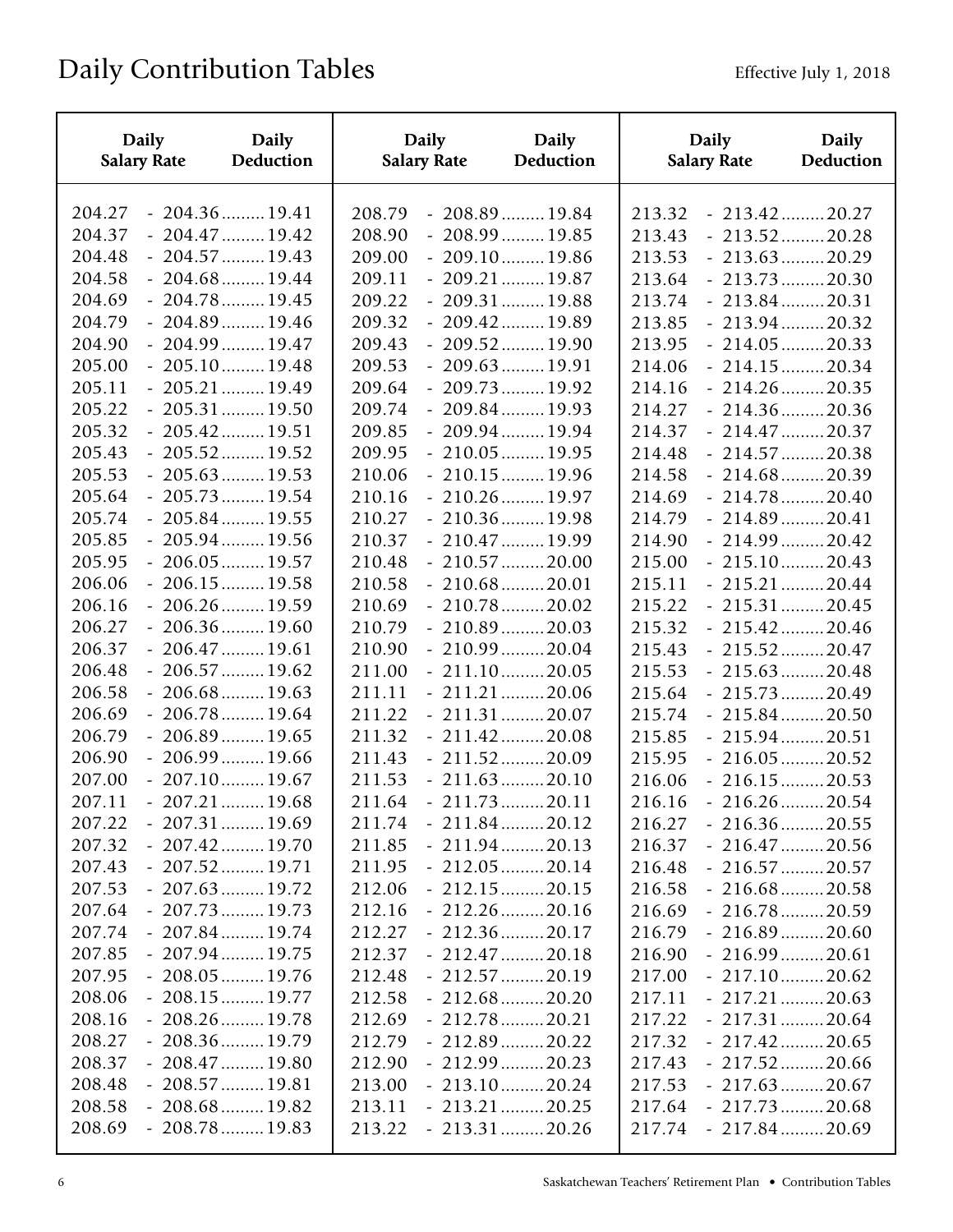| <b>Daily</b>       | <b>Daily</b>    | <b>Daily</b>       | Daily           | <b>Daily</b>       | <b>Daily</b>          |
|--------------------|-----------------|--------------------|-----------------|--------------------|-----------------------|
| <b>Salary Rate</b> | Deduction       | <b>Salary Rate</b> | Deduction       | <b>Salary Rate</b> | Deduction             |
| 217.85             | $-217.94$ 20.70 | 222.37             | $-222.47$ 21.13 | 226.90             | $-226.99$ 21.56       |
| 217.95             | $-218.05$ 20.71 | 222.48             | $-222.57$ 21.14 | 227.00             | $-227.10$ 21.57       |
| 218.06             | $-218.15$ 20.72 | 222.58             | $-222.68$ 21.15 | 227.11             | $-227.21$ 21.58       |
| 218.16             | $-218.26$ 20.73 | 222.69             | $-222.78$ 21.16 | 227.22             | $-227.31$ 21.59       |
| 218.27             | $-218.36$ 20.74 | 222.79             | $-222.89$ 21.17 | 227.32             | $-227.42$ 21.60       |
| 218.37             | $-218.47$ 20.75 | 222.90             | $-222.99$ 21.18 | 227.43             | $-227.52$ 21.61       |
| 218.48             | $-218.57$ 20.76 | 223.00             | $-223.10$ 21.19 | 227.53             | $-227.63$ 21.62       |
| 218.58             | $-218.68$ 20.77 | 223.11             | $-223.21$ 21.20 | 227.64             | $-227.73$ 21.63       |
| 218.69             | $-218.78$ 20.78 | 223.22             | $-223.31$ 21.21 | 227.74             | $-227.84$ 21.64       |
| 218.79             | $-218.89$ 20.79 | 223.32             | $-223.42$ 21.22 | 227.85             | $-227.94$ 21.65       |
| 218.90             | $-218.99$ 20.80 | 223.43             | $-223.52$ 21.23 | 227.95             | $-228.05$ 21.66       |
| 219.00             | $-219.10$ 20.81 | 223.53             | $-223.63$ 21.24 | 228.06             | $-228.15$ 21.67       |
| 219.11             | $-219.21$ 20.82 | 223.64             | $-223.73$ 21.25 | 228.16             | $-228.26$ 21.68       |
| 219.22             | $-219.31$ 20.83 | 223.74             | $-223.84$ 21.26 | 228.27             | $-228.36$ 21.69       |
| 219.32             | $-219.42$ 20.84 | 223.85             | $-223.94$ 21.27 | 228.37             | $-228.47$ 21.70       |
| 219.43             | $-219.52$ 20.85 | 223.95             | $-224.05$ 21.28 | 228.48             | $-228.57$ 21.71       |
| 219.53             | $-219.63$ 20.86 | 224.06             | $-224.15$ 21.29 | 228.58             | $-228.68$ 21.72       |
| 219.64             | $-219.73$ 20.87 | 224.16             | $-224.26$ 21.30 | 228.69             | $-228.78$ 21.73       |
| 219.74             | $-219.84$ 20.88 | 224.27             | $-224.36$ 21.31 | 228.79             | $-228.89$ 21.74       |
| 219.85             | $-219.94$ 20.89 | 224.37             | $-224.47$ 21.32 | 228.90             | $-228.99 \dots 21.75$ |
| 219.95             | $-220.05$ 20.90 | 224.48             | $-224.57$ 21.33 | 229.00             | $-229.10$ 21.76       |
| 220.06             | $-220.15$ 20.91 | 224.58             | $-224.68$ 21.34 | 229.11             | $-229.21$ 21.77       |
| 220.16             | $-220.26$ 20.92 | 224.69             | $-224.78$ 21.35 | 229.22             | $-229.31$ 21.78       |
| 220.27             | $-220.36$ 20.93 | 224.79             | $-224.89$ 21.36 | 229.32             | $-229.42$ 21.79       |
| 220.37             | $-220.47$ 20.94 | 224.90             | $-224.99$ 21.37 | 229.43             | $-229.52$ 21.80       |
| 220.48             | $-220.57$ 20.95 | 225.00             | $-225.10$ 21.38 | 229.53             | $-229.63$ 21.81       |
| 220.58             | $-220.68$ 20.96 | 225.11             | $-225.21$ 21.39 | 229.64             | $-229.73$ 21.82       |
| 220.69             | $-220.78$ 20.97 | 225.22             | $-225.31$ 21.40 | 229.74             | $-229.84$ 21.83       |
| 220.79             | $-220.89$ 20.98 | 225.32             | $-225.42$ 21.41 | 229.85             | $-229.94$ 21.84       |
| 220.90             | $-220.99$ 20.99 | 225.43             | $-225.52$ 21.42 | 229.95             | $-230.05$ 21.85       |
| 221.00             | $-221.10$ 21.00 | 225.53             | $-225.63$ 21.43 | 230.06             | $-230.15$ 21.86       |
| 221.11             | $-221.21$ 21.01 | 225.64             | $-225.73$ 21.44 | 230.16             | $-230.26$ 21.87       |
| 221.22             | $-221.31$ 21.02 | 225.74             | $-225.84$ 21.45 | 230.27             | $-230.36$ 21.88       |
| 221.32             | $-221.42$ 21.03 | 225.85             | $-225.94$ 21.46 | 230.37             | $-230.47$ 21.89       |
| 221.43             | $-221.52$ 21.04 | 225.95             | $-226.05$ 21.47 | 230.48             | $-230.57$ 21.90       |
| 221.53             | $-221.63$ 21.05 | 226.06             | $-226.15$ 21.48 | 230.58             | $-230.68$ 21.91       |
| 221.64             | $-221.73$ 21.06 | 226.16             | $-226.26$ 21.49 | 230.69             | $-230.78$ 21.92       |
| 221.74             | $-221.84$ 21.07 | 226.27             | $-226.36$ 21.50 | 230.79             | $-230.89$ 21.93       |
| 221.85             | $-221.94$ 21.08 | 226.37             | $-226.47$ 21.51 | 230.90             | $-230.99$ 21.94       |
| 221.95             | $-222.05$ 21.09 | 226.48             | $-226.57$ 21.52 | 231.00             | $-231.10$ 21.95       |
| 222.06             | $-222.15$ 21.10 | 226.58             | $-226.68$ 21.53 | 231.11             | $-231.21$ 21.96       |
| 222.16             | $-222.26$ 21.11 | 226.69             | $-226.78$ 21.54 | 231.22             | $-231.31$ 21.97       |
| 222.27             | $-222.36$ 21.12 | 226.79             | $-226.89$ 21.55 | 231.32             | $-231.42$ 21.98       |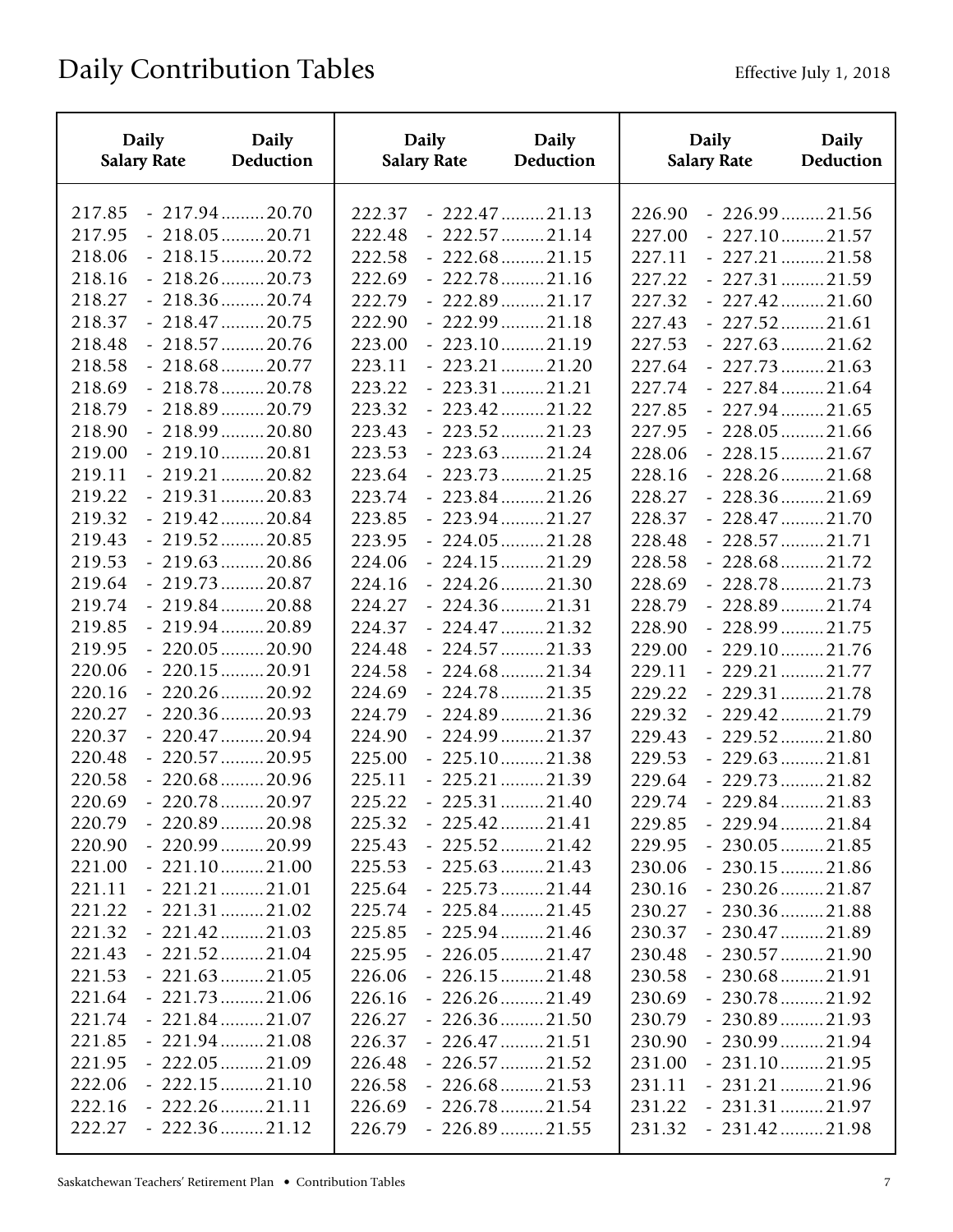| <b>Daily</b>       | <b>Daily</b>    | <b>Daily</b>       | <b>Daily</b>    | <b>Daily</b>       | <b>Daily</b>          |
|--------------------|-----------------|--------------------|-----------------|--------------------|-----------------------|
| <b>Salary Rate</b> | Deduction       | <b>Salary Rate</b> | Deduction       | <b>Salary Rate</b> | <b>Deduction</b>      |
| 231.43             | $-231.52$ 21.99 | 235.95             | $-236.05$ 22.42 | 240.48             | $-240.57$ 22.85       |
| 231.53             | $-231.63$ 22.00 | 236.06             | $-236.15$ 22.43 | 240.58             | $-240.68$ 22.86       |
| 231.64             | $-231.73$ 22.01 | 236.16             | $-236.26$ 22.44 | 240.69             | $-240.78$ 22.87       |
| 231.74             | $-231.84$ 22.02 | 236.27             | $-236.36$ 22.45 | 240.79             | $-240.89$ 22.88       |
| 231.85             | $-231.94$ 22.03 | 236.37             | $-236.47$ 22.46 | 240.90             | $-240.99$ 22.89       |
| 231.95             | $-232.05$ 22.04 | 236.48             | $-236.57$ 22.47 | 241.00             | $-241.10$ 22.90       |
| 232.06             | $-232.15$ 22.05 | 236.58             | $-236.68$ 22.48 | 241.11             | $-241.21$ 22.91       |
| 232.16             | $-232.26$ 22.06 | 236.69             | $-236.78$ 22.49 | 241.22             | $-241.31$ 22.92       |
| 232.27             | $-232.36$ 22.07 | 236.79             | $-236.89$ 22.50 | 241.32             | $-241.42$ 22.93       |
| 232.37             | $-232.47$ 22.08 | 236.90             | $-236.99$ 22.51 | 241.43             | $-241.52$ 22.94       |
| 232.48             | $-232.57$ 22.09 | 237.00             | $-237.10$ 22.52 | 241.53             | $-241.63$ 22.95       |
| 232.58             | $-232.68$ 22.10 | 237.11             | $-237.21$ 22.53 | 241.64             | $-241.73$ 22.96       |
| 232.69             | $-232.78$ 22.11 | 237.22             | $-237.31$ 22.54 | 241.74             | $-241.84$ 22.97       |
| 232.79             | $-232.89$ 22.12 | 237.32             | $-237.42$ 22.55 | 241.85             | $-241.94$ 22.98       |
| 232.90             | $-232.99$ 22.13 | 237.43             | $-237.52$ 22.56 | 241.95             | $-242.05$ 22.99       |
| 233.00             | $-233.10$ 22.14 | 237.53             | $-237.63$ 22.57 | 242.06             | $-242.15$ 23.00       |
| 233.11             | $-233.21$ 22.15 | 237.64             | $-237.73$ 22.58 | 242.16             | $-242.26$ 23.01       |
| 233.22             | $-233.31$ 22.16 | 237.74             | $-237.84$ 22.59 | 242.27             | $-242.36$ 23.02       |
| 233.32             | $-233.42$ 22.17 | 237.85             | $-237.94$ 22.60 | 242.37             | $-242.47$ 23.03       |
| 233.43             | $-233.52$ 22.18 | 237.95             | $-238.05$ 22.61 | 242.48             | $-242.57$ 23.04       |
| 233.53             | $-233.63$ 22.19 | 238.06             | $-238.15$ 22.62 | 242.58             | $-242.68$ 23.05       |
| 233.64             | $-233.73$ 22.20 | 238.16             | $-238.26$ 22.63 | 242.69             | $-242.78$ 23.06       |
| 233.74             | $-233.84$ 22.21 | 238.27             | $-238.36$ 22.64 | 242.79             | $-242.89$ 23.07       |
| 233.85             | $-233.94$ 22.22 | 238.37             | $-238.47$ 22.65 | 242.90             | $-242.99$ 23.08       |
| 233.95             | $-234.05$ 22.23 | 238.48             | $-238.57$ 22.66 | 243.00             | $-243.10$ 23.09       |
| 234.06             | $-234.15$ 22.24 | 238.58             | $-238.68$ 22.67 | 243.11             | $-243.21$ 23.10       |
| 234.16             | $-234.26$ 22.25 | 238.69             | $-238.78$ 22.68 | 243.22             | $-243.31$ 23.11       |
| 234.27             | $-234.36$ 22.26 | 238.79             | $-238.89$ 22.69 | 243.32             | $-243.42$ 23.12       |
| 234.37             | $-234.47$ 22.27 | 238.90             | $-238.99$ 22.70 | 243.43             | $-243.52$ 23.13       |
| 234.48             | $-234.57$ 22.28 | 239.00             | $-239.10$ 22.71 | 243.53             | $-243.63$ 23.14       |
| 234.58             | $-234.68$ 22.29 | 239.11             | $-239.21$ 22.72 | 243.64             | $-243.73$ 23.15       |
| 234.69             | $-234.78$ 22.30 | 239.22             | $-239.31$ 22.73 | 243.74             | $-243.84$ 23.16       |
| 234.79             | $-234.89$ 22.31 | 239.32             | $-239.42$ 22.74 | 243.85             | $-243.94$ 23.17       |
| 234.90             | $-234.99$ 22.32 | 239.43             | $-239.52$ 22.75 | 243.95             | $-244.05$ 23.18       |
| 235.00             | $-235.10$ 22.33 | 239.53             | $-239.63$ 22.76 | 244.06             | $-244.15$ 23.19       |
| 235.11             | $-235.21$ 22.34 | 239.64             | $-239.73$ 22.77 | 244.16             | $-244.26$ 23.20       |
| 235.22             | $-235.31$ 22.35 | 239.74             | $-239.84$ 22.78 | 244.27             | $-244.36$ 23.21       |
| 235.32             | $-235.42$ 22.36 | 239.85             | $-239.94$ 22.79 | 244.37             | $-244.47$ 23.22       |
| 235.43             | $-235.52$ 22.37 | 239.95             | $-240.05$ 22.80 | 244.48             | $-244.57$ 23.23       |
| 235.53             | $-235.63$ 22.38 | 240.06             | $-240.15$ 22.81 | 244.58             | $-244.68$ 23.24       |
| 235.64             | $-235.73$ 22.39 | 240.16             | $-240.26$ 22.82 | 244.69             | $-244.78 \dots 23.25$ |
| 235.74             | $-235.84$ 22.40 | 240.27             | $-240.36$ 22.83 | 244.79             | $-244.89$ 23.26       |
| 235.85             | $-235.94$ 22.41 | 240.37             | $-240.47$ 22.84 | 244.90             | $-244.99$ 23.27       |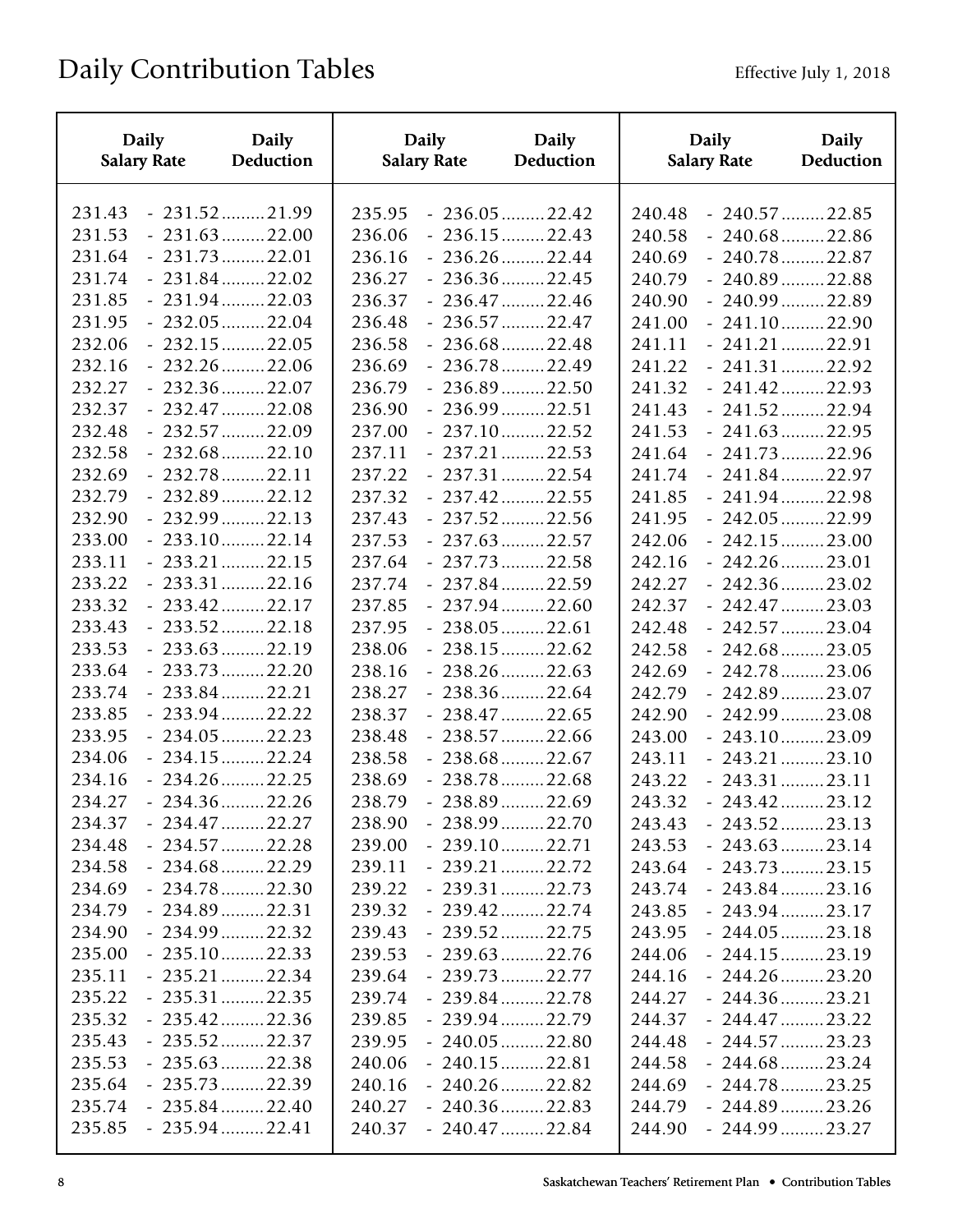| <b>Daily</b><br><b>Daily</b><br>Deduction<br><b>Salary Rate</b>                                                        | <b>Daily</b><br><b>Salary Rate</b>   | <b>Daily</b><br>Deduction                                                | <b>Daily</b><br><b>Salary Rate</b>   | <b>Daily</b><br>Deduction                                                |
|------------------------------------------------------------------------------------------------------------------------|--------------------------------------|--------------------------------------------------------------------------|--------------------------------------|--------------------------------------------------------------------------|
| 245.00<br>$-245.10$ 23.28<br>245.11<br>$-245.21$ 23.29<br>$-245.31$ 23.30<br>245.22                                    | 249.53<br>249.64<br>249.74           | $-249.63$ 23.71<br>$-249.73$ 23.72<br>$-249.84$ 23.73                    | 254.06<br>254.16<br>254.27           | $-254.15$ 24.14<br>$-254.26$ 24.15<br>$-254.36$ 24.16                    |
| 245.32<br>$-245.42$ 23.31<br>$-245.52$ 23.32<br>245.43<br>245.53<br>$-245.63$ 23.33                                    | 249.85<br>249.95<br>250.06           | $-249.94$ 23.74<br>$-250.05$ 23.75<br>$-250.15$ 23.76                    | 254.37<br>254.48<br>254.58           | $-254.47$ 24.17<br>$-254.57$ 24.18<br>$-254.68$ 24.19                    |
| $-245.73$ 23.34<br>245.64<br>245.74<br>$-245.84$ 23.35<br>245.85<br>$-245.94$ 23.36                                    | 250.16<br>250.27<br>250.37           | $-250.26$ 23.77<br>$-250.36$ 23.78<br>$-250.47$ 23.79                    | 254.69<br>254.79<br>254.90           | $-254.78$ 24.20<br>$-254.89$ 24.21<br>$-254.99$ 24.22                    |
| 245.95<br>$-246.05$ 23.37<br>246.06<br>$-246.15$ 23.38<br>246.16<br>$-246.26$ 23.39                                    | 250.48<br>250.58<br>250.69           | $-250.57$ 23.80<br>$-250.68$ 23.81<br>$-250.78$ 23.82                    | 255.00<br>255.11<br>255.22           | $-255.10$ 24.23<br>$-255.21$ 24.24<br>$-255.31$ 24.25                    |
| 246.27<br>$-246.36$ 23.40<br>246.37<br>$-246.47$ 23.41<br>$-246.57$ 23.42<br>246.48<br>246.58<br>$-246.68$ 23.43       | 250.79<br>250.90<br>251.00<br>251.11 | $-250.89$ 23.83<br>$-250.99$ 23.84<br>$-251.10$ 23.85<br>$-251.21$ 23.86 | 255.32<br>255.43<br>255.53<br>255.64 | $-255.42$ 24.26<br>$-255.52$ 24.27<br>$-255.63$ 24.28<br>$-255.73$ 24.29 |
| $-246.78$ 23.44<br>246.69<br>246.79<br>$-246.89$ 23.45<br>246.90<br>$-246.99$ 23.46                                    | 251.22<br>251.32<br>251.43           | $-251.31$ 23.87<br>$-251.42$ 23.88<br>$-251.52$ 23.89                    | 255.74<br>255.85<br>255.95           | $-255.84$ 24.30<br>$-255.94$ 24.31<br>$-256.05$ 24.32                    |
| 247.00<br>$-247.10$ 23.47<br>247.11<br>$-247.21$ 23.48<br>247.22<br>$-247.31$ 23.49                                    | 251.53<br>251.64<br>251.74           | $-251.63$ 23.90<br>$-251.73$ 23.91<br>$-251.84$ 23.92                    | 256.06<br>256.16<br>256.27           | $-256.15$ 24.33<br>$-256.26$ 24.34<br>$-256.36$ 24.35                    |
| 247.32<br>$-247.42$ 23.50<br>247.43<br>$-247.52$ 23.51<br>247.53<br>$-247.63$ 23.52<br>$-247.73$ 23.53<br>247.64       | 251.85<br>251.95<br>252.06<br>252.16 | $-251.94$ 23.93<br>$-252.05$ 23.94<br>$-252.15$ 23.95<br>$-252.26$ 23.96 | 256.37<br>256.48<br>256.58<br>256.69 | $-256.47$ 24.36<br>$-256.57$ 24.37<br>$-256.68$ 24.38<br>$-256.78$ 24.39 |
| 247.74<br>$-247.84$ 23.54<br>247.85<br>$-247.94$ 23.55<br>247.95<br>$-248.05$ 23.56                                    | 252.27<br>252.37<br>252.48           | $-252.36$ 23.97<br>$-252.47$ 23.98<br>$-252.57$ 23.99                    | 256.79<br>256.90<br>257.00           | $-256.89$ 24.40<br>$-256.99$ 24.41<br>$-257.10$ 24.42                    |
| 248.06<br>$-248.15$ 23.57<br>$-248.26$ 23.58<br>248.16<br>$-248.36$ 23.59<br>248.27                                    | 252.58<br>252.69<br>252.79           | $-252.68$ 24.00<br>$-252.78$ 24.01<br>$-252.89$ 24.02                    | 257.11<br>257.22<br>257.32           | $-257.21$ 24.43<br>$-257.31$ 24.44<br>$-257.42$ 24.45                    |
| 248.37<br>$-248.47$ 23.60<br>$-248.57$ 23.61<br>248.48<br>$-248.68$ 23.62<br>248.58                                    | 252.90<br>253.00<br>253.11           | $-252.99$ 24.03<br>$-253.10$ 24.04<br>$-253.21$ 24.05                    | 257.43<br>257.53<br>257.64           | $-257.52$ 24.46<br>$-257.63$ 24.47<br>$-257.73$ 24.48                    |
| 248.69<br>$-248.78$ 23.63<br>$-248.89$ 23.64<br>248.79<br>248.90<br>$-248.99 \dots 23.65$<br>249.00<br>$-249.10$ 23.66 | 253.22<br>253.32<br>253.43<br>253.53 | $-253.31$ 24.06<br>$-253.42$ 24.07<br>$-253.52$ 24.08<br>$-253.63$ 24.09 | 257.74<br>257.85<br>257.95<br>258.06 | $-257.84$ 24.49<br>$-257.94$ 24.50<br>$-258.05$ 24.51<br>$-258.15$ 24.52 |
| $-249.21$ 23.67<br>249.11<br>249.22<br>$-249.31$ 23.68<br>249.32<br>$-249.42$ 23.69<br>$-249.52$ 23.70<br>249.43       | 253.64<br>253.74<br>253.85<br>253.95 | $-253.73$ 24.10<br>$-253.84$ 24.11<br>$-253.94$ 24.12<br>$-254.05$ 24.13 | 258.16<br>258.27<br>258.37<br>258.48 | $-258.26$ 24.53<br>$-258.36$ 24.54<br>$-258.47$ 24.55<br>$-258.57$ 24.56 |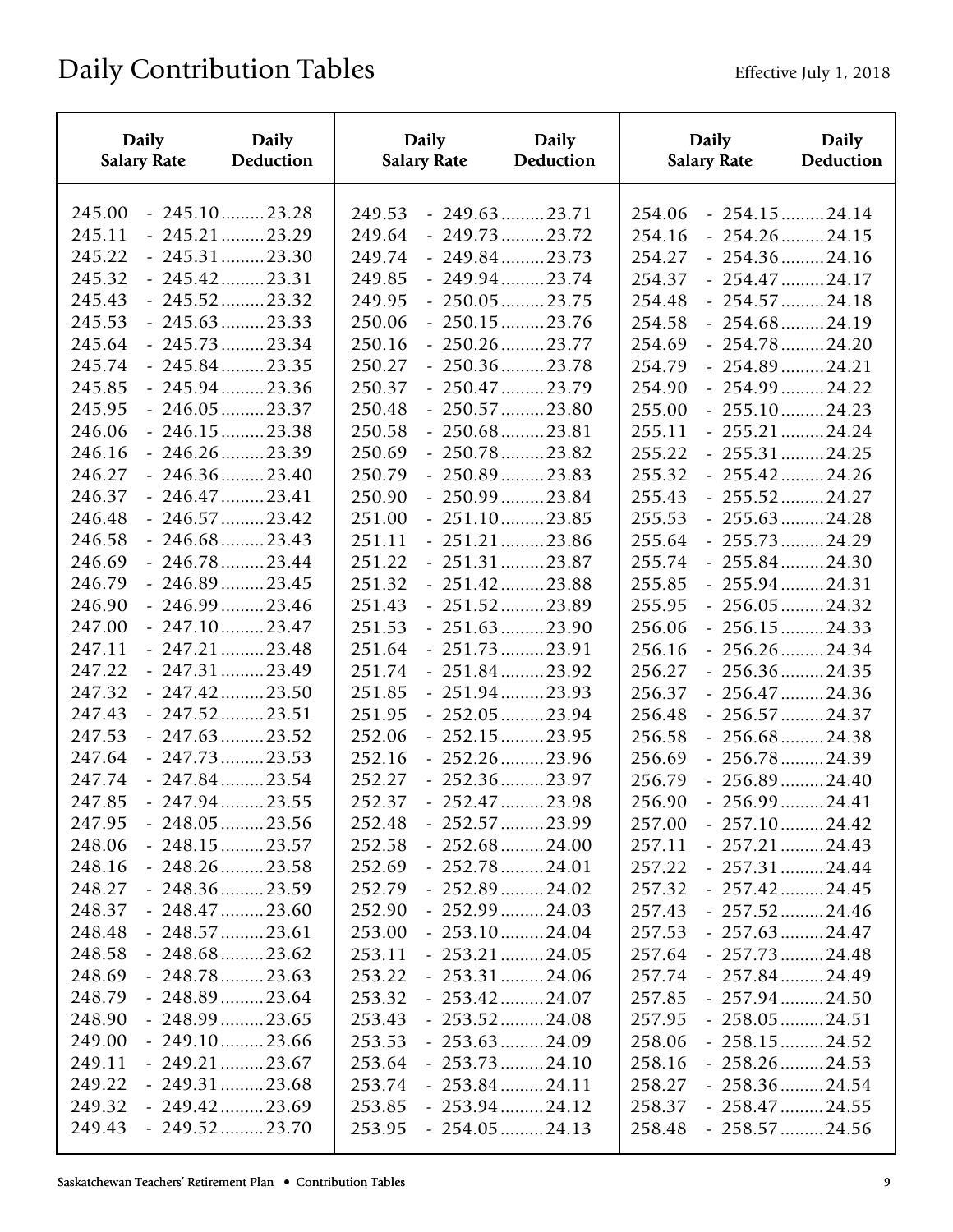| <b>Daily</b>       | <b>Daily</b>    | <b>Daily</b>       | <b>Daily</b>          | <b>Daily</b>       | <b>Daily</b>    |
|--------------------|-----------------|--------------------|-----------------------|--------------------|-----------------|
| <b>Salary Rate</b> | Deduction       | <b>Salary Rate</b> | Deduction             | <b>Salary Rate</b> | Deduction       |
| 258.58             | $-258.68$ 24.57 | 263.11             | $-263.21$ 25.00       | 267.64             | $-267.73$ 25.43 |
| 258.69             | $-258.78$ 24.58 | 263.22             | $-263.31$ 25.01       | 267.74             | $-267.84$ 25.44 |
| 258.79             | $-258.89$ 24.59 | 263.32             | $-263.42$ 25.02       | 267.85             | $-267.94$ 25.45 |
| 258.90             | $-258.99$ 24.60 | 263.43             | $-263.52$ 25.03       | 267.95             | $-268.05$ 25.46 |
| 259.00             | $-259.10$ 24.61 | 263.53             | $-263.63$ 25.04       | 268.06             | $-268.15$ 25.47 |
| 259.11             | $-259.21$ 24.62 | 263.64             | $-263.73$ 25.05       | 268.16             | $-268.26$ 25.48 |
| 259.22             | $-259.31$ 24.63 | 263.74             | $-263.84$ 25.06       | 268.27             | $-268.36$ 25.49 |
| 259.32             | $-259.42$ 24.64 | 263.85             | $-263.94$ 25.07       | 268.37             | $-268.47$ 25.50 |
| 259.43             | $-259.52$ 24.65 | 263.95             | $-264.05$ 25.08       | 268.48             | $-268.57$ 25.51 |
| 259.53             | $-259.63$ 24.66 | 264.06             | $-264.15$ 25.09       | 268.58             | $-268.68$ 25.52 |
| 259.64             | $-259.73$ 24.67 | 264.16             | $-264.26$ 25.10       | 268.69             | $-268.78$ 25.53 |
| 259.74             | $-259.84$ 24.68 | 264.27             | $-264.36$ 25.11       | 268.79             | $-268.89$ 25.54 |
| 259.85             | $-259.94$ 24.69 | 264.37             | $-264.47$ 25.12       | 268.90             | $-268.99$ 25.55 |
| 259.95             | $-260.05$ 24.70 | 264.48             | $-264.57$ 25.13       | 269.00             | $-269.10$ 25.56 |
| 260.06             | $-260.15$ 24.71 | 264.58             | $-264.68$ 25.14       | 269.11             | $-269.21$ 25.57 |
| 260.16             | $-260.26$ 24.72 | 264.69             | $-264.78 \dots 25.15$ | 269.22             | $-269.31$ 25.58 |
| 260.27             | $-260.36$ 24.73 | 264.79             | $-264.89$ 25.16       | 269.32             | $-269.42$ 25.59 |
| 260.37             | $-260.47$ 24.74 | 264.90             | $-264.99 \dots 25.17$ | 269.43             | $-269.52$ 25.60 |
| 260.48             | $-260.57$ 24.75 | 265.00             | $-265.10$ 25.18       | 269.53             | $-269.63$ 25.61 |
| 260.58             | $-260.68$ 24.76 | 265.11             | $-265.21$ 25.19       | 269.64             | $-269.73$ 25.62 |
| 260.69             | $-260.78$ 24.77 | 265.22             | $-265.31$ 25.20       | 269.74             | $-269.84$ 25.63 |
| 260.79             | $-260.89$ 24.78 | 265.32             | $-265.42$ 25.21       | 269.85             | $-269.94$ 25.64 |
| 260.90             | $-260.99$ 24.79 | 265.43             | $-265.52$ 25.22       | 269.95             | $-270.05$ 25.65 |
| 261.00             | $-261.10$ 24.80 | 265.53             | $-265.63$ 25.23       | 270.06             | $-270.15$ 25.66 |
| 261.11             | $-261.21$ 24.81 | 265.64             | $-265.73$ 25.24       | 270.16             | $-270.26$ 25.67 |
| 261.22             | $-261.31$ 24.82 | 265.74             | $-265.84$ 25.25       | 270.27             | $-270.36$ 25.68 |
| 261.32             | $-261.42$ 24.83 | 265.85             | $-265.94$ 25.26       | 270.37             | $-270.47$ 25.69 |
| 261.43             | $-261.52$ 24.84 | 265.95             | $-266.05$ 25.27       | 270.48             | $-270.57$ 25.70 |
| 261.53             | $-261.63$ 24.85 | 266.06             | $-266.15$ 25.28       | 270.58             | $-270.68$ 25.71 |
| 261.64             | $-261.73$ 24.86 | 266.16             | $-266.26$ 25.29       | 270.69             | $-270.78$ 25.72 |
| 261.74             | $-261.84$ 24.87 | 266.27             | $-266.36$ 25.30       | 270.79             | $-270.89$ 25.73 |
| 261.85             | $-261.94$ 24.88 | 266.37             | $-266.47$ 25.31       | 270.90             | $-270.99$ 25.74 |
| 261.95             | $-262.05$ 24.89 | 266.48             | $-266.57$ 25.32       | 271.00             | $-271.10$ 25.75 |
| 262.06             | $-262.15$ 24.90 | 266.58             | $-266.68$ 25.33       | 271.11             | $-271.21$ 25.76 |
| 262.16             | $-262.26$ 24.91 | 266.69             | $-266.78$ 25.34       | 271.22             | $-271.31$ 25.77 |
| 262.27             | $-262.36$ 24.92 | 266.79             | $-266.89$ 25.35       | 271.32             | $-271.42$ 25.78 |
| 262.37             | $-262.47$ 24.93 | 266.90             | $-266.99$ 25.36       | 271.43             | $-271.52$ 25.79 |
| 262.48             | $-262.57$ 24.94 | 267.00             | $-267.10$ 25.37       | 271.53             | $-271.63$ 25.80 |
| 262.58             | $-262.68$ 24.95 | 267.11             | $-267.21$ 25.38       | 271.64             | $-271.73$ 25.81 |
| 262.69             | $-262.78$ 24.96 | 267.22             | $-267.31$ 25.39       | 271.74             | $-271.84$ 25.82 |
| 262.79             | $-262.89$ 24.97 | 267.32             | $-267.42$ 25.40       | 271.85             | $-271.94$ 25.83 |
| 262.90             | $-262.99$ 24.98 | 267.43             | $-267.52$ 25.41       | 271.95             | $-272.05$ 25.84 |
| 263.00             | $-263.10$ 24.99 | 267.53             | $-267.63$ 25.42       | 272.06             | $-272.15$ 25.85 |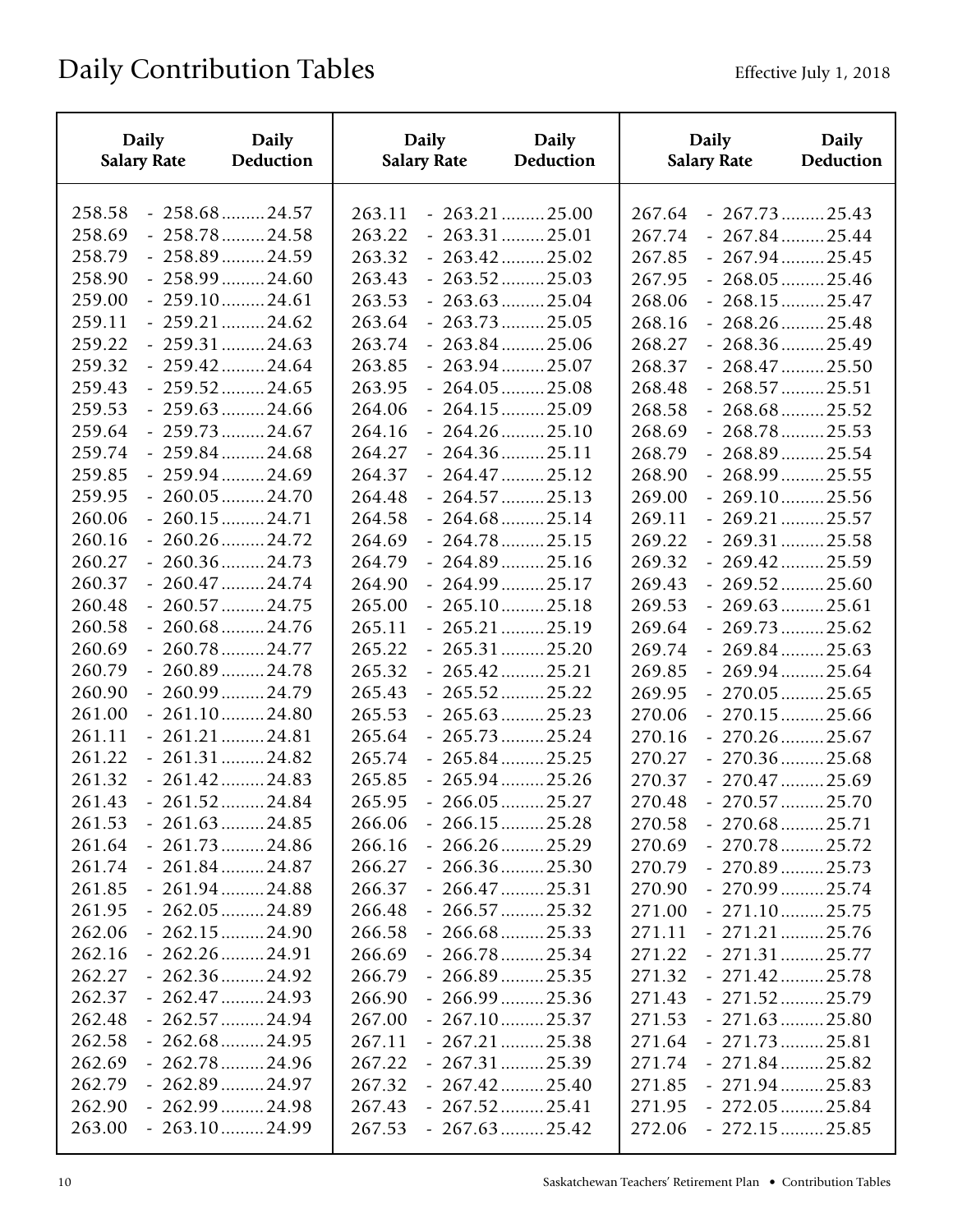| <b>Daily</b>                                   | Daily                                                                                       | <b>Daily</b>                                   | Daily                                                                                       | <b>Daily</b>                                   | <b>Daily</b>                                                                                |
|------------------------------------------------|---------------------------------------------------------------------------------------------|------------------------------------------------|---------------------------------------------------------------------------------------------|------------------------------------------------|---------------------------------------------------------------------------------------------|
| <b>Salary Rate</b>                             | Deduction                                                                                   | <b>Salary Rate</b>                             | Deduction                                                                                   | <b>Salary Rate</b>                             | <b>Deduction</b>                                                                            |
| 272.16                                         | $-272.26$ 25.86                                                                             | 276.69                                         | $-276.78$ 26.29                                                                             | 281.22                                         | $-281.31$ 26.72                                                                             |
| 272.27                                         | $-272.36$ 25.87                                                                             | 276.79                                         | $-276.89$ 26.30                                                                             | 281.32                                         | $-281.42$ 26.73                                                                             |
| 272.37                                         | $-272.47$ 25.88                                                                             | 276.90                                         | $-276.99$ 26.31                                                                             | 281.43                                         | $-281.52$ 26.74                                                                             |
| 272.48                                         | $-272.57$ 25.89                                                                             | 277.00                                         | $-277.10$ 26.32                                                                             | 281.53                                         | $-281.63$ 26.75                                                                             |
| 272.58<br>272.69<br>272.79<br>272.90<br>273.00 | $-272.68$ 25.90<br>$-272.78$ 25.91<br>$-272.89$ 25.92<br>$-272.99$ 25.93                    | 277.11<br>277.22<br>277.32<br>277.43<br>277.53 | $-277.21$ 26.33<br>$-277.31$ 26.34<br>$-277.42$ 26.35<br>$-277.52$ 26.36<br>$-277.63$ 26.37 | 281.64<br>281.74<br>281.85<br>281.95<br>282.06 | $-281.73$ 26.76<br>$-281.84$ 26.77<br>$-281.94$ 26.78<br>$-282.05$ 26.79                    |
| 273.11<br>273.22<br>273.32<br>273.43           | $-273.10$ 25.94<br>$-273.21$ 25.95<br>$-273.31$ 25.96<br>$-273.42$ 25.97<br>$-273.52$ 25.98 | 277.64<br>277.74<br>277.85<br>277.95           | $-277.73$ 26.38<br>$-277.84$ 26.39<br>$-277.94$ 26.40<br>$-278.05$ 26.41                    | 282.16<br>282.27<br>282.37<br>282.48           | $-282.15$ 26.80<br>$-282.26$ 26.81<br>$-282.36$ 26.82<br>$-282.47$ 26.83<br>$-282.57$ 26.84 |
| 273.53                                         | $-273.63$ 25.99                                                                             | 278.06                                         | $-278.15$ 26.42                                                                             | 282.58                                         | $-282.68$ 26.85                                                                             |
| 273.64                                         | $-273.73$ 26.00                                                                             | 278.16                                         | $-278.26$ 26.43                                                                             | 282.69                                         | $-282.78$ 26.86                                                                             |
| 273.74                                         | $-273.84$ 26.01                                                                             | 278.27                                         | $-278.36$ 26.44                                                                             | 282.79                                         | $-282.89$ 26.87                                                                             |
| 273.85                                         | $-273.94$ 26.02                                                                             | 278.37                                         | $-278.47$ 26.45                                                                             | 282.90                                         | $-282.99 \dots 26.88$                                                                       |
| 273.95                                         | $-274.05$ 26.03                                                                             | 278.48                                         | $-278.57$ 26.46                                                                             | 283.00                                         | $-283.10$ 26.89                                                                             |
| 274.06                                         | $-274.15$ 26.04                                                                             | 278.58                                         | $-278.68$ 26.47                                                                             | 283.11                                         | $-283.21$ 26.90                                                                             |
| 274.16                                         | $-274.26$ 26.05                                                                             | 278.69                                         | $-278.78$ 26.48                                                                             | 283.22                                         | $-283.31$ 26.91                                                                             |
| 274.27                                         | $-274.36$ 26.06                                                                             | 278.79                                         | $-278.89$ 26.49                                                                             | 283.32                                         | $-283.42$ 26.92                                                                             |
| 274.37                                         | $-274.47$ 26.07                                                                             | 278.90                                         | $-278.99$ 26.50                                                                             | 283.43                                         | $-283.52$ 26.93                                                                             |
| 274.48                                         | $-274.57$ 26.08                                                                             | 279.00                                         | $-279.10$ 26.51                                                                             | 283.53                                         | $-283.63$ 26.94                                                                             |
| 274.58                                         | $-274.68$ 26.09                                                                             | 279.11                                         | $-279.21$ 26.52                                                                             | 283.64                                         | $-283.73$ 26.95                                                                             |
| 274.69                                         | $-274.78$ 26.10                                                                             | 279.22                                         | $-279.31$ 26.53                                                                             | 283.74                                         | $-283.82$ 26.96                                                                             |
| 274.79                                         | $-274.89$ 26.11                                                                             | 279.32                                         | $-279.42$ 26.54                                                                             | 283.83                                         | $-283.91$ 26.97                                                                             |
| 274.90                                         | $-274.99$ 26.12                                                                             | 279.43                                         | $-279.52$ 26.55                                                                             | 283.92                                         | $-283.99$ 26.98                                                                             |
| 275.00                                         | $-275.10$ 26.13                                                                             | 279.53                                         | $-279.63$ 26.56                                                                             | 284.00                                         | $-284.08$ 26.99                                                                             |
| 275.11                                         | $-275.21$ 26.14                                                                             | 279.64                                         | $-279.73$ 26.57                                                                             | 284.09                                         | $-284.16$ 27.00                                                                             |
| 275.22                                         | $-275.31$ 26.15                                                                             | 279.74                                         | $-279.84$ 26.58                                                                             | 284.17                                         | $-284.25$ 27.01                                                                             |
| 275.32                                         | $-275.42$ 26.16                                                                             | 279.85                                         | $-279.94$ 26.59                                                                             | 284.26                                         | $-284.33$ 27.02                                                                             |
| 275.43                                         | $-275.52$ 26.17                                                                             | 279.95                                         | $-280.05$ 26.60                                                                             | 284.34                                         | $-284.42$ 27.03                                                                             |
| 275.53                                         | $-275.63$ 26.18                                                                             | 280.06                                         | $-280.15$ 26.61                                                                             | 284.43                                         | $-284.50$ 27.04                                                                             |
| 275.64                                         | $-275.73$ 26.19                                                                             | 280.16                                         | $-280.26$ 26.62                                                                             | 284.51                                         | $-284.59$ 27.05                                                                             |
| 275.74                                         | $-275.84$ 26.20                                                                             | 280.27                                         | $-280.36$ 26.63                                                                             | 284.60                                         | $-284.68$ 27.06                                                                             |
| 275.85                                         | $-275.94$ 26.21                                                                             | 280.37                                         | $-280.47$ 26.64                                                                             | 284.69                                         | $-284.76$ 27.07                                                                             |
| 275.95                                         | $-276.05$ 26.22                                                                             | 280.48                                         | $-280.57$ 26.65                                                                             | 284.77                                         | $-284.85$ 27.08                                                                             |
| 276.06                                         | $-276.15$ 26.23                                                                             | 280.58                                         | $-280.68$ 26.66                                                                             | 284.86                                         | $-284.93 \dots 27.09$                                                                       |
| 276.16                                         | $-276.26$ 26.24                                                                             | 280.69                                         | $-280.78$ 26.67                                                                             | 284.94                                         | $-285.02 \dots 27.10$                                                                       |
| 276.27                                         | $-276.36$ 26.25                                                                             | 280.79                                         | $-280.89$ 26.68                                                                             | 285.03                                         | $-285.10$ 27.11                                                                             |
| 276.37                                         | $-276.47$ 26.26                                                                             | 280.90                                         | $-280.99$ 26.69                                                                             | 285.11                                         | $-285.19$ 27.12                                                                             |
| 276.48                                         | $-276.57$ 26.27                                                                             | 281.00                                         | $-281.10$ 26.70                                                                             | 285.20                                         | $-285.27$ 27.13                                                                             |
| 276.58                                         | $-276.68$ 26.28                                                                             | 281.11                                         | $-281.21$ 26.71                                                                             | 285.28                                         | $-285.36$ 27.14                                                                             |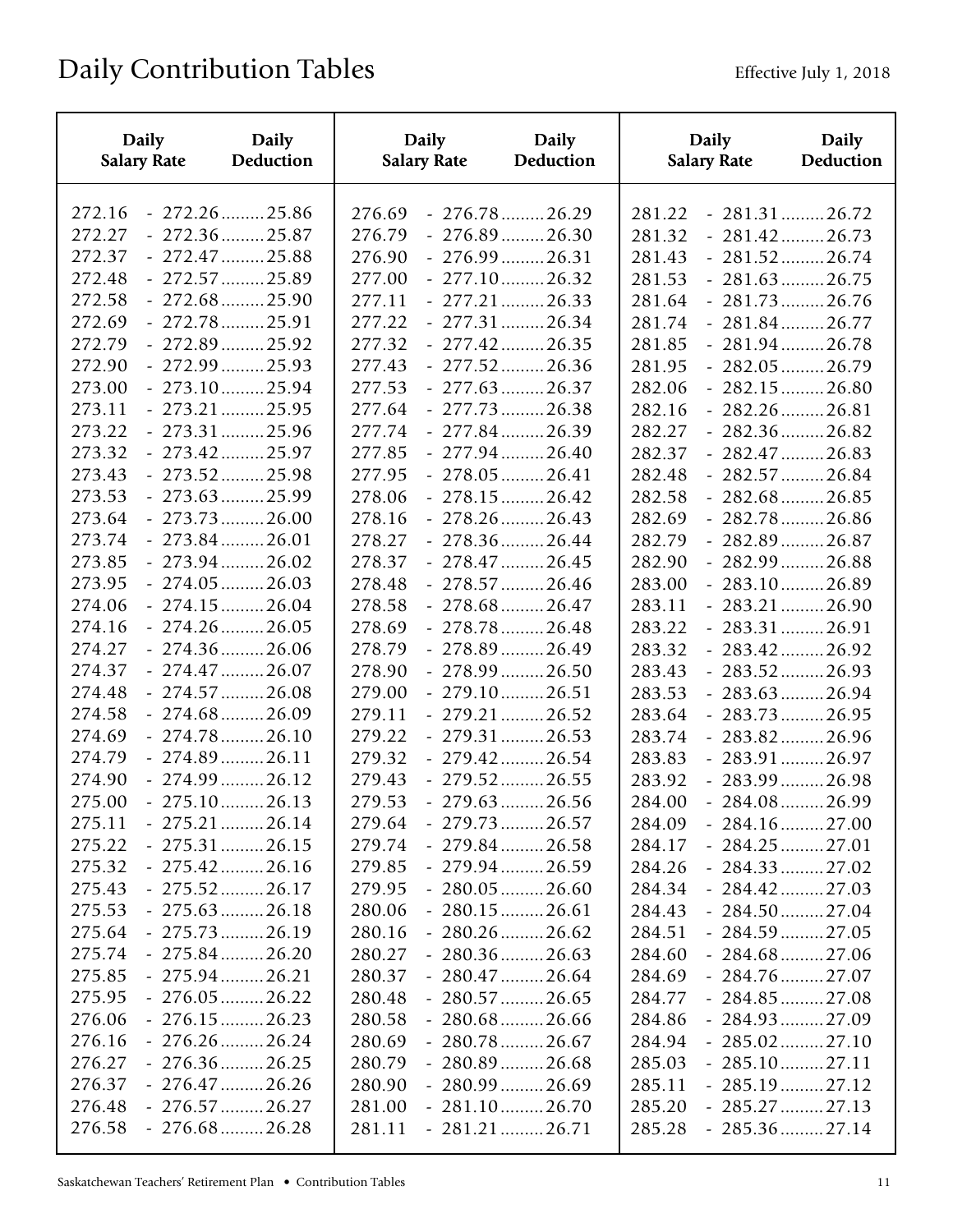| <b>Daily</b>                                   | <b>Daily</b>                                                                                | <b>Daily</b>                                   | <b>Daily</b>                                                                                | <b>Daily</b>                         | <b>Daily</b>                                                                   |
|------------------------------------------------|---------------------------------------------------------------------------------------------|------------------------------------------------|---------------------------------------------------------------------------------------------|--------------------------------------|--------------------------------------------------------------------------------|
| <b>Salary Rate</b>                             | Deduction                                                                                   | <b>Salary Rate</b>                             | Deduction                                                                                   | <b>Salary Rate</b>                   | <b>Deduction</b>                                                               |
| 285.37                                         | $-285.44$ 27.15                                                                             | 289.04                                         | $-289.12$ 27.58                                                                             | 292.72                               | $-292.80$ 28.01                                                                |
| 285.45                                         | $-285.53$ 27.16                                                                             | 289.13                                         | $-289.21$ 27.59                                                                             | 292.81                               | $-292.88$ 28.02                                                                |
| 285.54                                         | $-285.62$ 27.17                                                                             | 289.22                                         | $-289.29 \dots 27.60$                                                                       | 292.89                               | $-292.97$ 28.03                                                                |
| 285.63                                         | $-285.70$ 27.18                                                                             | 289.30                                         | $-289.38$ 27.61                                                                             | 292.98                               | $-293.05$ 28.04                                                                |
| 285.71                                         | $-285.79$ 27.19                                                                             | 289.39                                         | $-289.46$ 27.62                                                                             | 293.06                               | $-293.14$ 28.05                                                                |
| 285.80                                         | $-285.87$ 27.20                                                                             | 289.47                                         | $-289.55$ 27.63                                                                             | 293.15                               | $-293.22$ 28.06                                                                |
| 285.88                                         | $-285.96$ 27.21                                                                             | 289.56                                         | $-289.63$ 27.64                                                                             | 293.23                               | $-293.31$ 28.07                                                                |
| 285.97                                         | $-286.04$ 27.22                                                                             | 289.64                                         | $-289.72$ 27.65                                                                             | 293.32                               | $-293.39$ 28.08                                                                |
| 286.05                                         | $-286.13$ 27.23                                                                             | 289.73                                         | $-289.80$ 27.66                                                                             | 293.40                               | $-293.48$ 28.09                                                                |
| 286.14                                         | $-286.21$ 27.24                                                                             | 289.81                                         | $-289.89$ $27.67$                                                                           | 293.49                               | $-293.56$ 28.10                                                                |
| 286.22                                         | $-286.30$ 27.25                                                                             | 289.90                                         | $-289.97$ 27.68                                                                             | 293.57                               | $-293.65$ 28.11                                                                |
| 286.31                                         | $-286.39$ 27.26                                                                             | 289.98                                         | $-290.06$ 27.69                                                                             | 293.66                               | $-293.74$ 28.12                                                                |
| 286.40                                         | $-286.47$ 27.27                                                                             | 290.07                                         | $-290.15$ 27.70                                                                             | 293.75                               | $-293.82$ 28.13                                                                |
| 286.48                                         | $-286.56$ 27.28                                                                             | 290.16                                         | $-290.23$ 27.71                                                                             | 293.83                               | $-293.91$ 28.14                                                                |
| 286.57                                         | $-286.64$ 27.29                                                                             | 290.24                                         | $-290.32$ 27.72                                                                             | 293.92                               | $-293.99$ 28.15                                                                |
| 286.65                                         | $-286.73$ 27.30                                                                             | 290.33                                         | $-290.40$ 27.73                                                                             | 294.00                               | $-294.08$ 28.16                                                                |
| 286.74                                         | $-286.81$ 27.31                                                                             | 290.41                                         | $-290.49$ 27.74                                                                             | 294.09                               | $-294.16$ 28.17                                                                |
| 286.82                                         | $-286.90$ 27.32                                                                             | 290.50                                         | $-290.57$ 27.75                                                                             | 294.17                               | $-294.25$ 28.18                                                                |
| 286.91                                         | $-286.98$ 27.33                                                                             | 290.58                                         | $-290.66$ 27.76                                                                             | 294.26                               | $-294.33$ 28.19                                                                |
| 286.99                                         | $-287.07$ 27.34                                                                             | 290.67                                         | $-290.74$ 27.77                                                                             | 294.34                               | $-294.42$ 28.20                                                                |
| 287.08                                         | $-287.15$ 27.35                                                                             | 290.75                                         | $-290.83$ 27.78                                                                             | 294.43                               | $-294.50$ 28.21                                                                |
| 287.16                                         | $-287.24$ 27.36                                                                             | 290.84                                         | $-290.91$ 27.79                                                                             | 294.51                               | $-294.59$ 28.22                                                                |
| 287.25                                         | $-287.33$ 27.37                                                                             | 290.92                                         | $-291.00$ 27.80                                                                             | 294.60                               | $-294.68$ 28.23                                                                |
| 287.34                                         | $-287.41$ 27.38                                                                             | 291.01                                         | $-291.09$ 27.81                                                                             | 294.69                               | $-294.76$ 28.24                                                                |
| 287.42                                         | $-287.50$ 27.39                                                                             | 291.10                                         | $-291.17$ 27.82                                                                             | 294.77                               | $-294.85$ 28.25                                                                |
| 287.51                                         | $-287.58$ 27.40                                                                             | 291.18                                         | $-291.26$ 27.83                                                                             | 294.86                               | $-294.93$ 28.26                                                                |
| 287.59                                         | $-287.67$ 27.41                                                                             | 291.27                                         | $-291.34$ 27.84                                                                             | 294.94                               | $-295.02$ 28.27                                                                |
| 287.68                                         | $-287.75$ 27.42                                                                             | 291.35                                         | $-291.43$ 27.85                                                                             | 295.03                               | $-295.10$ 28.28                                                                |
| 287.76                                         | $-287.84$ 27.43                                                                             | 291.44                                         | $-291.51$ 27.86                                                                             | 295.11                               | $-295.19$ 28.29                                                                |
| 287.85                                         | $-287.92$ 27.44                                                                             | 291.52                                         | $-291.60$ 27.87                                                                             | 295.20                               | $-295.27$ 28.30                                                                |
| 287.93                                         | $-288.01$ 27.45                                                                             | 291.61                                         | $-291.68$ 27.88                                                                             | 295.28                               | $-295.36$ 28.31                                                                |
| 288.02                                         | $-288.09$ 27.46                                                                             | 291.69                                         | $-291.77$ 27.89                                                                             | 295.37                               | $-295.44$ 28.32                                                                |
| 288.10                                         | $-288.18$ 27.47                                                                             | 291.78                                         | $-291.86$ 27.90                                                                             | 295.45                               | $-295.53$ 28.33                                                                |
| 288.19                                         | $-288.27$ 27.48                                                                             | 291.87                                         | $-291.94$ 27.91                                                                             | 295.54                               | $-295.62$ 28.34                                                                |
| 288.28                                         | $-288.35$ 27.49                                                                             | 291.95                                         | $-292.03$ 27.92                                                                             | 295.63                               | $-295.70$ 28.35                                                                |
| 288.36<br>288.45<br>288.53<br>288.62<br>288.70 | $-288.44$ 27.50<br>$-288.52$ 27.51<br>$-288.61$ 27.52<br>$-288.69$ 27.53<br>$-288.78$ 27.54 | 292.04<br>292.12<br>292.21<br>292.29<br>292.38 | $-292.11$ 27.93<br>$-292.20$ 27.94<br>$-292.28$ 27.95<br>$-292.37$ 27.96<br>$-292.45$ 27.97 | 295.71<br>295.80<br>295.88<br>295.97 | $-295.79 \dots 28.36$<br>$-295.87$ 28.37<br>$-295.96$ 28.38<br>$-296.04$ 28.39 |
| 288.79<br>288.87<br>288.96                     | $-288.86$ 27.55<br>$-288.95$ 27.56<br>$-289.03$ 27.57                                       | 292.46<br>292.55<br>292.63                     | $-292.54$ 27.98<br>$-292.62$ 27.99<br>$-292.71$ 28.00                                       | 296.05<br>296.14<br>296.22<br>296.31 | $-296.13 \dots 28.40$<br>$-296.21$ 28.41<br>$-296.30$ 28.42<br>$-296.39$ 28.43 |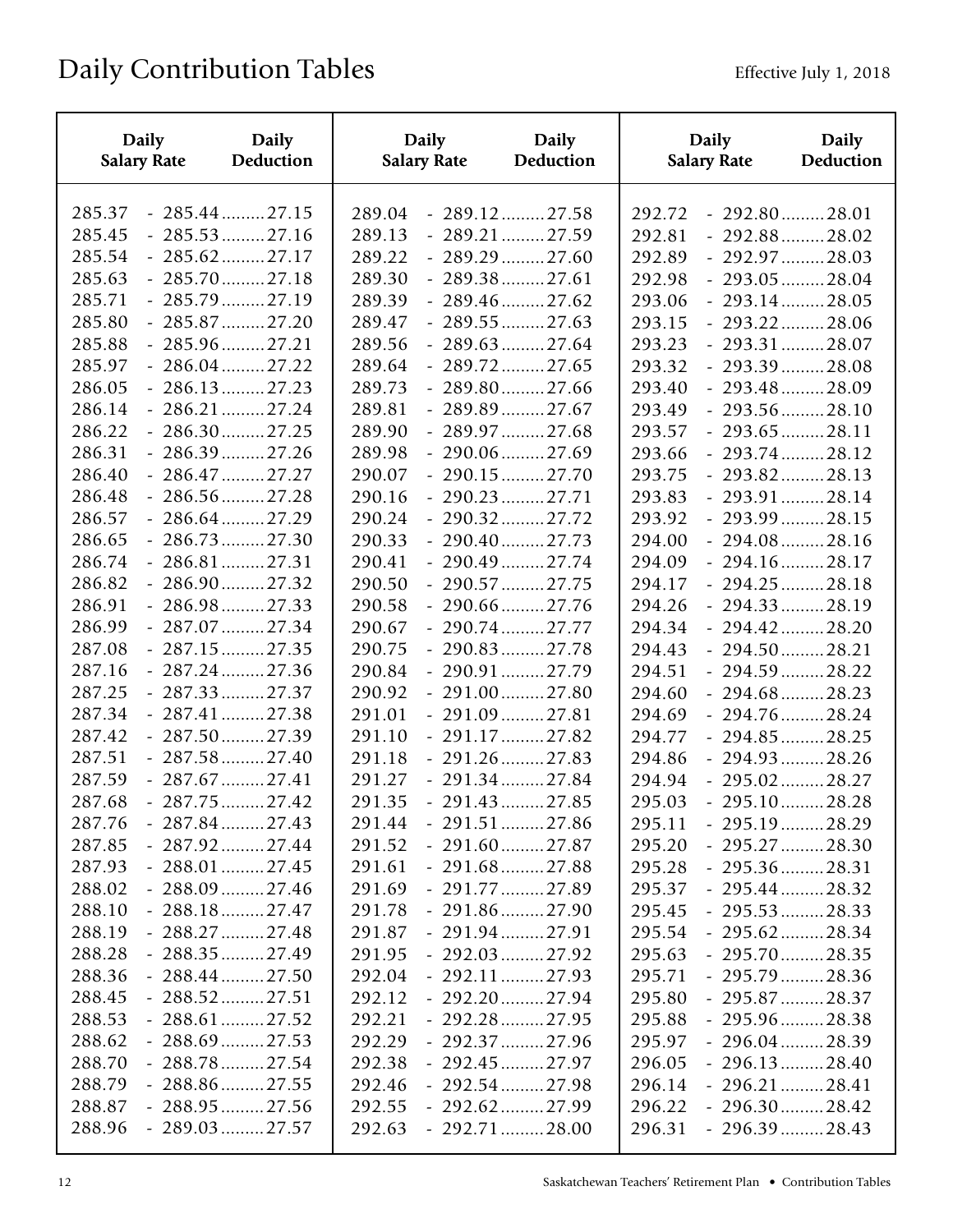| <b>Daily</b><br><b>Daily</b><br>Deduction<br><b>Salary Rate</b>                          | <b>Daily</b><br><b>Salary Rate</b> | <b>Daily</b><br>Deduction                             | <b>Daily</b><br><b>Salary Rate</b> | <b>Daily</b><br><b>Deduction</b>                            |
|------------------------------------------------------------------------------------------|------------------------------------|-------------------------------------------------------|------------------------------------|-------------------------------------------------------------|
| $-296.47$ 28.44<br>296.40<br>$-296.56$ 28.45<br>296.48<br>296.57<br>$-296.64$ 28.46      | 300.07<br>300.16<br>300.24         | $-300.15$ 28.87<br>$-300.23$ 28.88<br>$-300.32$ 28.89 | 303.75<br>303.83<br>303.92         | $-303.82$ 29.30<br>$-303.91$ 29.31<br>$-303.99$ 29.32       |
| 296.65<br>$-296.73$ 28.47<br>296.74<br>$-296.81$ 28.48                                   | 300.33<br>300.41                   | $-300.40$ 28.90<br>$-300.49$ 28.91                    | 304.00<br>304.09                   | $-304.08$ 29.33<br>$-304.16$ 29.34                          |
| 296.82<br>$-296.90$ 28.49<br>296.91<br>$-296.98$ 28.50<br>296.99<br>$-297.07$ 28.51      | 300.50<br>300.58<br>300.67         | $-300.57$ 28.92<br>$-300.66$ 28.93<br>$-300.74$ 28.94 | 304.17<br>304.26<br>304.34         | $-304.25$ 29.35<br>$-304.33$ 29.36<br>$-304.42$ 29.37       |
| 297.08<br>$-297.15$ 28.52<br>297.16<br>$-297.24$ 28.53                                   | 300.75<br>300.84                   | $-300.83$ 28.95<br>$-300.91$ 28.96                    | 304.43<br>304.51                   | $-304.50$ 29.38<br>$-304.59$ 29.39                          |
| 297.25<br>$-297.33$ 28.54<br>297.34<br>$-297.41$ 28.55<br>297.42<br>$-297.50$ 28.56      | 300.92<br>301.01<br>301.10         | $-301.00$ 28.97<br>$-301.09$ 28.98<br>$-301.17$ 28.99 | 304.60<br>304.69<br>304.77         | $-304.68$ 29.40<br>$-304.76$ 29.41<br>$-304.85$ 29.42       |
| 297.51<br>$-297.58$ 28.57<br>297.59<br>$-297.67$ 28.58                                   | 301.18<br>301.27                   | $-301.26$ 29.00<br>$-301.34$ 29.01                    | 304.86<br>304.94                   | $-304.93$ 29.43<br>$-305.02$ 29.44                          |
| 297.68<br>$-297.75$ 28.59<br>297.76<br>$-297.84$ 28.60<br>297.85<br>$-297.92$ 28.61      | 301.35<br>301.44<br>301.52         | $-301.43$ 29.02<br>$-301.51$ 29.03<br>$-301.60$ 29.04 | 305.03<br>305.11<br>305.20         | $-305.10$ 29.45<br>$-305.19$ 29.46<br>$-305.27$ 29.47       |
| 297.93<br>$-298.01$ 28.62<br>298.02<br>$-298.09$ 28.63                                   | 301.61<br>301.69                   | $-301.68$ 29.05<br>$-301.77$ 29.06                    | 305.28<br>305.37                   | $-305.36$ 29.48<br>$-305.44$ 29.49                          |
| 298.10<br>$-298.18\dots 28.64$<br>298.19<br>$-298.27$ 28.65<br>$-298.35$ 28.66<br>298.28 | 301.78<br>301.87<br>301.95         | $-301.86$ 29.07<br>$-301.94$ 29.08<br>$-302.03$ 29.09 | 305.45<br>305.54<br>305.63         | $-305.53$ 29.50<br>$-305.62$ 29.51<br>$-305.70$ 29.52       |
| 298.36<br>$-298.44$ 28.67<br>298.45<br>$-298.52$ 28.68                                   | 302.04<br>302.12                   | $-302.11$ 29.10<br>$-302.20$ 29.11                    | 305.71<br>305.80                   | $-305.79$ 29.53<br>$-305.87$ 29.54                          |
| $-298.61$ 28.69<br>298.53<br>298.62<br>$-298.69$ 28.70<br>$-298.78$ 28.71<br>298.70      | 302.21<br>302.29<br>302.38         | $-302.28$ 29.12<br>$-302.37$ 29.13<br>$-302.45$ 29.14 | 305.88<br>305.97<br>306.05         | $-305.96$ 29.55<br>$-306.04$ 29.56<br>$-306.13$ 29.57       |
| 298.79<br>$-298.86$ 28.72<br>298.87<br>$-298.95$ 28.73                                   | 302.46<br>302.55                   | $-302.54$ 29.15<br>$-302.62$ 29.16                    | 306.14<br>306.22                   | $-306.21$ 29.58<br>$-306.30$ 29.59                          |
| $-299.03$ 28.74<br>298.96<br>299.04<br>$-299.12$ 28.75<br>299.13<br>$-299.21$ 28.76      | 302.63<br>302.72<br>302.81         | $-302.71$ 29.17<br>$-302.80$ 29.18<br>$-302.88$ 29.19 | 306.31<br>306.40<br>306.48         | $-306.39$ 29.60<br>$-306.47$ 29.61<br>$-306.56$ 29.62       |
| $-299.29$ 28.77<br>299.22<br>299.30<br>$-299.38$ 28.78                                   | 302.89<br>302.98                   | $-302.97$ 29.20<br>$-303.05$ 29.21                    | 306.57<br>306.65                   | $-306.64$ 29.63<br>$-306.73$ 29.64                          |
| 299.39<br>$-299.46$ 28.79<br>$-299.55$ 28.80<br>299.47<br>$-299.63$ 28.81<br>299.56      | 303.06<br>303.15<br>303.23         | $-303.14$ 29.22<br>$-303.22$ 29.23<br>$-303.31$ 29.24 | 306.74<br>306.82<br>306.91         | $-306.81$ 29.65<br>$-306.90$ 29.66<br>$-306.98 \dots 29.67$ |
| 299.64<br>$-299.72$ 28.82<br>$-299.80$ 28.83<br>299.73                                   | 303.32<br>303.40                   | $-303.39$ 29.25<br>$-303.48$ 29.26                    | 306.99<br>307.08                   | $-307.07$ 29.68<br>$-307.15$ 29.69                          |
| 299.81<br>$-299.89$ 28.84<br>$-299.97$ 28.85<br>299.90<br>$-300.06$ 28.86<br>299.98      | 303.49<br>303.57<br>303.66         | $-303.56$ 29.27<br>$-303.65$ 29.28<br>$-303.74$ 29.29 | 307.16<br>307.25<br>307.34         | $-307.24$ 29.70<br>$-307.33$ 29.71<br>$-307.41$ 29.72       |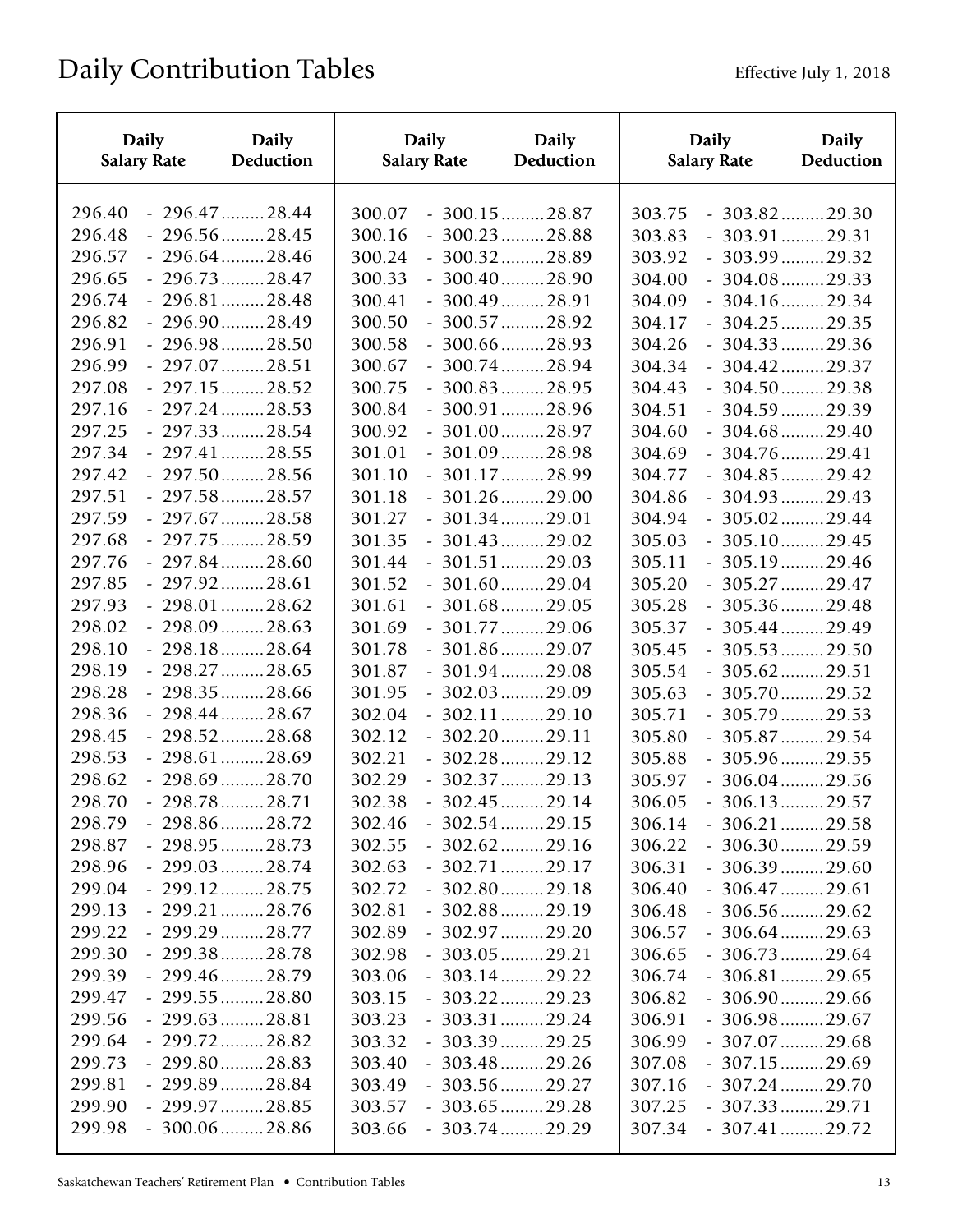| $-307.50$ 29.73<br>311.10<br>$-311.17$ 30.16<br>307.42<br>314.77<br>$-314.85$ 30.59<br>$-307.58$ 29.74<br>307.51<br>$-311.26$ 30.17<br>$-314.93$ 30.60<br>311.18<br>314.86<br>307.59<br>$-307.67$ 29.75<br>311.27<br>$-311.34$ 30.18<br>314.94<br>$-315.02$ 30.61<br>$-307.75$ 29.76<br>311.35<br>$-311.43$ 30.19<br>307.68<br>315.03<br>$-315.10$ 30.62<br>307.76<br>$-307.84$ 29.77<br>$-311.51$ 30.20<br>311.44<br>315.11<br>$-315.19$ 30.63<br>$-307.92$ 29.78<br>$-311.60$ 30.21<br>$-315.27$ 30.64<br>307.85<br>311.52<br>315.20<br>$-311.68$ 30.22<br>307.93<br>$-308.01$ 29.79<br>311.61<br>$-315.36$ 30.65<br>315.28<br>308.02<br>$-308.09$ 29.80<br>311.69<br>$-311.77$ 30.23<br>315.37<br>$-315.44$ 30.66<br>$-311.86$ 30.24<br>$-315.53$ 30.67<br>308.10<br>$-308.18$ 29.81<br>311.78<br>315.45<br>$-308.27$ 29.82<br>$-311.94$ 30.25<br>308.19<br>311.87<br>$-315.62$ 30.68<br>315.54<br>308.28<br>$-308.35$ 29.83<br>$-312.03$ 30.26<br>$-315.70$ 30.69<br>311.95<br>315.63<br>$-315.79$ 30.70<br>308.36<br>$-308.44$ 29.84<br>312.04<br>$-312.11$ 30.27<br>315.71<br>308.45<br>$-308.52$ 29.85<br>312.12<br>$-312.20$ 30.28<br>$-315.87$ 30.71<br>315.80<br>308.53<br>$-308.61$ 29.86<br>$-312.28$ 30.29<br>312.21<br>315.88<br>$-315.96$ 30.72<br>$-308.69$ 29.87<br>312.29<br>$-312.37$ 30.30<br>308.62<br>$-316.04$ 30.73<br>315.97<br>308.70<br>$-308.78$ 29.88<br>312.38<br>$-312.45$ 30.31<br>316.05<br>$-316.13$ 30.74<br>308.79<br>$-308.86$ 29.89<br>$-312.54$ 30.32<br>312.46<br>316.14<br>$-316.21$ 30.75<br>$-308.95$ 29.90<br>$-312.62$ 30.33<br>308.87<br>312.55<br>$-316.30$ 30.76<br>316.22<br>308.96<br>$-309.03$ 29.91<br>312.63<br>$-312.71$ 30.34<br>316.31<br>$-316.39$ 30.77<br>309.04<br>$-309.12$ 29.92<br>$-312.80$ 30.35<br>312.72<br>316.40<br>$-316.47$ 30.78<br>$-309.21$ 29.93<br>309.13<br>312.81<br>$-312.88$ 30.36<br>$-316.56$ 30.79<br>316.48<br>309.22<br>$-309.29$ 29.94<br>312.89<br>$-312.97$ 30.37<br>316.57<br>$-316.64$ 30.80<br>$-309.38$ 29.95<br>309.30<br>$-313.05$ 30.38<br>312.98<br>316.65<br>$-316.73$ 30.81<br>$-309.46$ 29.96<br>309.39<br>313.06<br>$-313.14$ 30.39<br>$-316.81$ 30.82<br>316.74<br>309.47<br>$-309.55$ 29.97<br>313.15<br>$-313.22$ 30.40<br>316.82<br>$-316.90$ 30.83<br>$-309.63$ 29.98<br>309.56<br>313.23<br>$-313.31$ 30.41<br>316.91<br>$-316.98$ 30.84<br>309.64<br>$-309.72$ 29.99<br>313.32<br>$-313.39$ 30.42<br>316.99<br>$-317.07$ 30.85<br>309.73<br>$-309.80$ 30.00<br>313.40<br>$-313.48$ 30.43<br>317.08<br>$-317.15$ 30.86<br>$-309.89$ 30.01<br>$-317.24$ 30.87<br>309.81<br>313.49<br>$-313.56$ 30.44<br>317.16<br>$-309.97$ 30.02<br>$-313.65$ 30.45<br>309.90<br>313.57<br>$-317.33$ 30.88<br>317.25<br>$-310.06$ 30.03<br>$-313.74$ 30.46<br>309.98<br>$-317.41$ 30.89<br>313.66<br>317.34<br>$-310.15$ 30.04<br>310.07<br>$-313.82$ 30.47<br>$-317.50$ 30.90<br>313.75<br>317.42<br>$-310.23$ 30.05<br>$-317.58$ 30.91<br>310.16<br>313.83<br>$-313.91$ 30.48<br>317.51<br>$-310.32$ 30.06<br>$-313.99$ 30.49<br>$-317.67$ 30.92<br>310.24<br>313.92<br>317.59<br>$-314.08$ 30.50<br>$-310.40$ 30.07<br>$-317.75$ 30.93<br>310.33<br>314.00<br>317.68<br>$-310.49$ 30.08<br>$-314.16$ 30.51<br>310.41<br>314.09<br>$-317.84$ 30.94<br>317.76<br>$-310.57$ 30.09<br>$-314.25$ 30.52<br>$-317.92$ 30.95<br>310.50<br>314.17<br>317.85<br>$-310.66$ 30.10<br>$-314.33$ 30.53<br>$-318.01$ 30.96<br>310.58<br>314.26<br>317.93<br>$-310.74$ 30.11<br>310.67<br>314.34<br>$-314.42$ 30.54<br>$-318.09$ 30.97<br>318.02<br>$-310.83$ 30.12<br>$-314.50$ 30.55<br>$-318.18$ 30.98<br>310.75<br>314.43<br>318.10<br>$-310.91$ 30.13<br>$-314.59$ 30.56<br>310.84<br>314.51<br>318.19<br>$-318.27$ 30.99<br>$-311.00$ 30.14<br>$-314.68$ 30.57<br>$-318.35$ 31.00 | <b>Daily</b><br><b>Salary Rate</b> | <b>Daily</b><br>Deduction | <b>Daily</b><br><b>Salary Rate</b> | <b>Daily</b><br>Deduction | <b>Daily</b><br><b>Salary Rate</b> | <b>Daily</b><br>Deduction |
|----------------------------------------------------------------------------------------------------------------------------------------------------------------------------------------------------------------------------------------------------------------------------------------------------------------------------------------------------------------------------------------------------------------------------------------------------------------------------------------------------------------------------------------------------------------------------------------------------------------------------------------------------------------------------------------------------------------------------------------------------------------------------------------------------------------------------------------------------------------------------------------------------------------------------------------------------------------------------------------------------------------------------------------------------------------------------------------------------------------------------------------------------------------------------------------------------------------------------------------------------------------------------------------------------------------------------------------------------------------------------------------------------------------------------------------------------------------------------------------------------------------------------------------------------------------------------------------------------------------------------------------------------------------------------------------------------------------------------------------------------------------------------------------------------------------------------------------------------------------------------------------------------------------------------------------------------------------------------------------------------------------------------------------------------------------------------------------------------------------------------------------------------------------------------------------------------------------------------------------------------------------------------------------------------------------------------------------------------------------------------------------------------------------------------------------------------------------------------------------------------------------------------------------------------------------------------------------------------------------------------------------------------------------------------------------------------------------------------------------------------------------------------------------------------------------------------------------------------------------------------------------------------------------------------------------------------------------------------------------------------------------------------------------------------------------------------------------------------------------------------------------------------------------------------------------------------------------------------------------------------------------------------------------------------------------------------------------------------------------------------------------------------------------------------------------------------------------------------------------------------------------------------------------------------------------------------------------------------------------------------------------------------------------------------------------------------------------------------------------------------------------------|------------------------------------|---------------------------|------------------------------------|---------------------------|------------------------------------|---------------------------|
|                                                                                                                                                                                                                                                                                                                                                                                                                                                                                                                                                                                                                                                                                                                                                                                                                                                                                                                                                                                                                                                                                                                                                                                                                                                                                                                                                                                                                                                                                                                                                                                                                                                                                                                                                                                                                                                                                                                                                                                                                                                                                                                                                                                                                                                                                                                                                                                                                                                                                                                                                                                                                                                                                                                                                                                                                                                                                                                                                                                                                                                                                                                                                                                                                                                                                                                                                                                                                                                                                                                                                                                                                                                                                                                                                                      |                                    |                           |                                    |                           |                                    |                           |
|                                                                                                                                                                                                                                                                                                                                                                                                                                                                                                                                                                                                                                                                                                                                                                                                                                                                                                                                                                                                                                                                                                                                                                                                                                                                                                                                                                                                                                                                                                                                                                                                                                                                                                                                                                                                                                                                                                                                                                                                                                                                                                                                                                                                                                                                                                                                                                                                                                                                                                                                                                                                                                                                                                                                                                                                                                                                                                                                                                                                                                                                                                                                                                                                                                                                                                                                                                                                                                                                                                                                                                                                                                                                                                                                                                      |                                    |                           |                                    |                           |                                    |                           |
|                                                                                                                                                                                                                                                                                                                                                                                                                                                                                                                                                                                                                                                                                                                                                                                                                                                                                                                                                                                                                                                                                                                                                                                                                                                                                                                                                                                                                                                                                                                                                                                                                                                                                                                                                                                                                                                                                                                                                                                                                                                                                                                                                                                                                                                                                                                                                                                                                                                                                                                                                                                                                                                                                                                                                                                                                                                                                                                                                                                                                                                                                                                                                                                                                                                                                                                                                                                                                                                                                                                                                                                                                                                                                                                                                                      |                                    |                           |                                    |                           |                                    |                           |
|                                                                                                                                                                                                                                                                                                                                                                                                                                                                                                                                                                                                                                                                                                                                                                                                                                                                                                                                                                                                                                                                                                                                                                                                                                                                                                                                                                                                                                                                                                                                                                                                                                                                                                                                                                                                                                                                                                                                                                                                                                                                                                                                                                                                                                                                                                                                                                                                                                                                                                                                                                                                                                                                                                                                                                                                                                                                                                                                                                                                                                                                                                                                                                                                                                                                                                                                                                                                                                                                                                                                                                                                                                                                                                                                                                      |                                    |                           |                                    |                           |                                    |                           |
|                                                                                                                                                                                                                                                                                                                                                                                                                                                                                                                                                                                                                                                                                                                                                                                                                                                                                                                                                                                                                                                                                                                                                                                                                                                                                                                                                                                                                                                                                                                                                                                                                                                                                                                                                                                                                                                                                                                                                                                                                                                                                                                                                                                                                                                                                                                                                                                                                                                                                                                                                                                                                                                                                                                                                                                                                                                                                                                                                                                                                                                                                                                                                                                                                                                                                                                                                                                                                                                                                                                                                                                                                                                                                                                                                                      | 310.92                             |                           | 314.60                             |                           | 318.28                             |                           |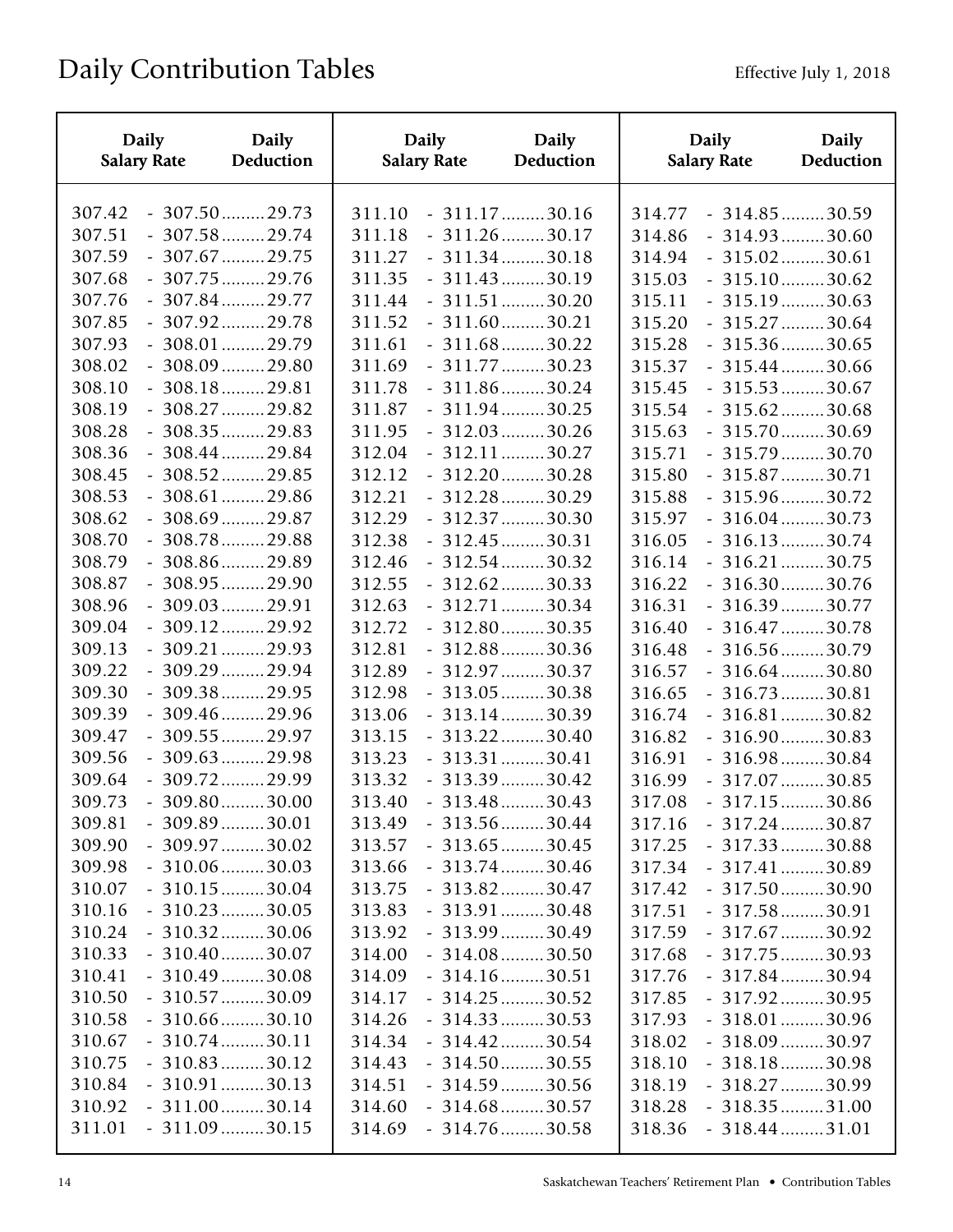| Daily                      | Daily                                                 | <b>Daily</b>               | <b>Daily</b>                                          | <b>Daily</b>               | <b>Daily</b>                                          |
|----------------------------|-------------------------------------------------------|----------------------------|-------------------------------------------------------|----------------------------|-------------------------------------------------------|
| <b>Salary Rate</b>         | Deduction                                             | <b>Salary Rate</b>         | Deduction                                             | <b>Salary Rate</b>         | Deduction                                             |
| 318.45                     | $-318.52$ 31.02                                       | 322.12                     | $-322.20$ 31.45                                       | 325.80                     | $-325.87$ 31.88                                       |
| 318.53                     | $-318.61$ 31.03                                       | 322.21                     | $-322.28$ 31.46                                       | 325.88                     | $-325.96$ 31.89                                       |
| 318.62                     | $-318.69$ 31.04                                       | 322.29                     | $-322.37$ 31.47                                       | 325.97                     | $-326.04$ 31.90                                       |
| 318.70                     | $-318.78 \ldots 31.05$                                | 322.38                     | $-322.45$ 31.48                                       | 326.05                     | $-326.13$ 31.91                                       |
| 318.79                     | $-318.86$ 31.06                                       | 322.46                     | $-322.54$ 31.49                                       | 326.14                     | $-326.21$ 31.92                                       |
| 318.87                     | $-318.95$ 31.07                                       | 322.55                     | $-322.62$ 31.50                                       | 326.22                     | $-326.30$ 31.93                                       |
| 318.96                     | $-319.03$ 31.08                                       | 322.63                     | $-322.71$ 31.51                                       | 326.31                     | $-326.39$ 31.94                                       |
| 319.04                     | $-319.12$ 31.09                                       | 322.72                     | $-322.80$ 31.52                                       | 326.40                     | $-326.47$ 31.95                                       |
| 319.13                     | $-319.21$ 31.10                                       | 322.81                     | $-322.88$ 31.53                                       | 326.48                     | $-326.56$ 31.96                                       |
| 319.22                     | $-319.29$ 31.11                                       | 322.89                     | $-322.97$ 31.54                                       | 326.57                     | $-326.64$ 31.97                                       |
| 319.30                     | $-319.38$ 31.12                                       | 322.98                     | $-323.05$ 31.55                                       | 326.65                     | $-326.73$ 31.98                                       |
| 319.39                     | $-319.46$ 31.13                                       | 323.06                     | $-323.14$ 31.56                                       | 326.74                     | $-326.81$ 31.99                                       |
| 319.47                     | $-319.55$ 31.14                                       | 323.15                     | $-323.22$ 31.57                                       | 326.82                     | $-326.90$ 32.00                                       |
| 319.56                     | $-319.63$ 31.15                                       | 323.23                     | $-323.31$ 31.58                                       | 326.91                     | $-326.98$ 32.01                                       |
| 319.64                     | $-319.72$ 31.16                                       | 323.32                     | $-323.39$ 31.59                                       | 326.99                     | $-327.07$ 32.02                                       |
| 319.73                     | $-319.80$ 31.17                                       | 323.40                     | $-323.48$ 31.60                                       | 327.08                     | $-327.15$ 32.03                                       |
| 319.81                     | $-319.89$ 31.18                                       | 323.49                     | $-323.56$ 31.61                                       | 327.16                     | $-327.24$ 32.04                                       |
| 319.90                     | $-319.97$ 31.19                                       | 323.57                     | $-323.65$ 31.62                                       | 327.25                     | $-327.33$ 32.05                                       |
| 319.98                     | $-320.06$ 31.20                                       | 323.66                     | $-323.74$ 31.63                                       | 327.34                     | $-327.41$ 32.06                                       |
| 320.07                     | $-320.15$ 31.21                                       | 323.75                     | $-323.82$ 31.64                                       | 327.42                     | $-327.50$ 32.07                                       |
| 320.16                     | $-320.23$ 31.22                                       | 323.83                     | $-323.91$ 31.65                                       | 327.51                     | $-327.58$ 32.08                                       |
| 320.24                     | $-320.32$ 31.23                                       | 323.92                     | $-323.99$ 31.66                                       | 327.59                     | $-327.67$ 32.09                                       |
| 320.33                     | $-320.40$ 31.24                                       | 324.00                     | $-324.08$ 31.67                                       | 327.68                     | $-327.75$ 32.10                                       |
| 320.41                     | $-320.49$ 31.25                                       | 324.09                     | $-324.16$ 31.68                                       | 327.76                     | $-327.84$ 32.11                                       |
| 320.50                     | $-320.57$ 31.26                                       | 324.17                     | $-324.25$ 31.69                                       | 327.85                     | $-327.92$ 32.12                                       |
| 320.58<br>320.67<br>320.75 | $-320.66$ 31.27<br>$-320.74$ 31.28<br>$-320.83$ 31.29 | 324.26<br>324.34<br>324.43 | $-324.33$ 31.70<br>$-324.42$ 31.71                    | 327.93<br>328.02           | $-328.01$ 32.13<br>$-328.09$ 32.14                    |
| 320.84<br>320.92           | $-320.91$ 31.30<br>$-321.00$ 31.31                    | 324.51<br>324.60           | $-324.50$ 31.72<br>$-324.59$ 31.73<br>$-324.68$ 31.74 | 328.10<br>328.19<br>328.28 | $-328.18$ 32.15<br>$-328.27$ 32.16<br>$-328.35$ 32.17 |
| 321.01                     | $-321.09$ 31.32                                       | 324.69                     | $-324.76$ 31.75                                       | 328.36                     | $-328.44$ 32.18                                       |
| 321.10                     | $-321.17$ 31.33                                       | 324.77                     | $-324.85$ 31.76                                       | 328.45                     | $-328.52$ 32.19                                       |
| 321.18                     | $-321.26$ 31.34                                       | 324.86                     | $-324.93$ 31.77                                       | 328.53                     | $-328.61$ 32.20                                       |
| 321.27                     | $-321.34$ 31.35                                       | 324.94                     | $-325.02$ 31.78                                       | 328.62                     | $-328.69$ 32.21                                       |
| 321.35                     | $-321.43$ 31.36                                       | 325.03                     | $-325.10$ 31.79                                       | 328.70                     | $-328.78$ 32.22                                       |
| 321.44                     | $-321.51$ 31.37                                       | 325.11                     | $-325.19$ 31.80                                       | 328.79                     | $-328.86$ 32.23                                       |
| 321.52                     | $-321.60$ 31.38                                       | 325.20                     | $-325.27$ 31.81                                       | 328.87                     | $-328.95$ 32.24                                       |
| 321.61<br>321.69           | $-321.68$ 31.39<br>$-321.77$ 31.40<br>$-321.86$ 31.41 | 325.28<br>325.37           | $-325.36$ 31.82<br>$-325.44$ 31.83<br>$-325.53$ 31.84 | 328.96<br>329.04           | $-329.03$ 32.25<br>$-329.12$ 32.26                    |
| 321.78<br>321.87<br>321.95 | $-321.94$ 31.42<br>$-322.03$ 31.43                    | 325.45<br>325.54<br>325.63 | $-325.62$ 31.85<br>$-325.70$ 31.86                    | 329.13<br>329.22<br>329.30 | $-329.21$ 32.27<br>$-329.29$ 32.28<br>$-329.38$ 32.29 |
| 322.04                     | $-322.11$ 31.44                                       | 325.71                     | $-325.79$ 31.87                                       | 329.39                     | $-329.46$ 32.30                                       |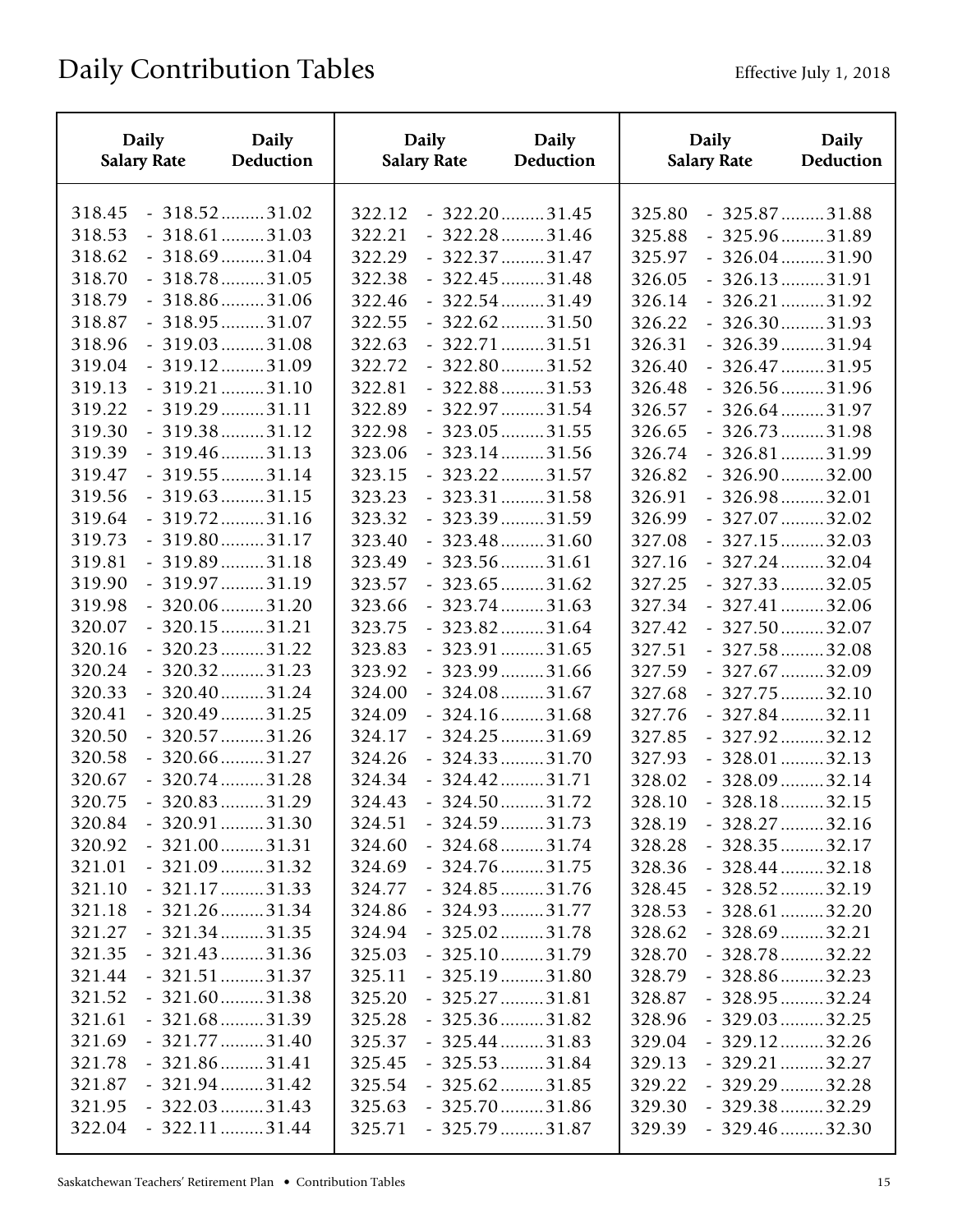| <b>Daily</b>                                                       | <b>Daily</b>                                                                                                                      | <b>Daily</b>                                                       | <b>Daily</b>                                                                                                                      | <b>Daily</b>                                                       | <b>Daily</b>                                                                                                                      |
|--------------------------------------------------------------------|-----------------------------------------------------------------------------------------------------------------------------------|--------------------------------------------------------------------|-----------------------------------------------------------------------------------------------------------------------------------|--------------------------------------------------------------------|-----------------------------------------------------------------------------------------------------------------------------------|
| <b>Salary Rate</b>                                                 | Deduction                                                                                                                         | <b>Salary Rate</b>                                                 | Deduction                                                                                                                         | <b>Salary Rate</b>                                                 | <b>Deduction</b>                                                                                                                  |
| 329.47                                                             | $-329.55$ 32.31                                                                                                                   | 333.15                                                             | $-333.22$ 32.74                                                                                                                   | 336.82                                                             | $-336.90$ 33.17                                                                                                                   |
| 329.56                                                             | $-329.63$ 32.32                                                                                                                   | 333.23                                                             | $-333.31$ 32.75                                                                                                                   | 336.91                                                             | $-336.98$ 33.18                                                                                                                   |
| 329.64                                                             | $-329.72$ 32.33                                                                                                                   | 333.32                                                             | $-333.39$ 32.76                                                                                                                   | 336.99                                                             | $-337.07$ 33.19                                                                                                                   |
| 329.73                                                             | $-329.80$ 32.34                                                                                                                   | 333.40                                                             | $-333.48$ 32.77                                                                                                                   | 337.08                                                             | $-337.15$ 33.20                                                                                                                   |
| 329.81                                                             | $-329.89$ 32.35                                                                                                                   | 333.49                                                             | $-333.56$ 32.78                                                                                                                   | 337.16                                                             | $-337.24$ 33.21                                                                                                                   |
| 329.90                                                             | $-329.97$ 32.36                                                                                                                   | 333.57                                                             | $-333.65$ 32.79                                                                                                                   | 337.25                                                             | $-337.33$ 33.22                                                                                                                   |
| 329.98                                                             | $-330.06$ 32.37                                                                                                                   | 333.66                                                             | $-333.74$ 32.80                                                                                                                   | 337.34                                                             | $-337.41$ 33.23                                                                                                                   |
| 330.07                                                             | $-330.15$ 32.38                                                                                                                   | 333.75                                                             | $-333.82$ 32.81                                                                                                                   | 337.42                                                             | $-337.50$ 33.24                                                                                                                   |
| 330.16                                                             | $-330.23$ 32.39                                                                                                                   | 333.83                                                             | $-333.91$ 32.82                                                                                                                   | 337.51                                                             | $-337.58$ 33.25                                                                                                                   |
| 330.24                                                             | $-330.32$ 32.40                                                                                                                   | 333.92                                                             | $-333.99$ 32.83                                                                                                                   | 337.59                                                             | $-337.67$ 33.26                                                                                                                   |
| 330.33                                                             | $-330.40$ 32.41                                                                                                                   | 334.00                                                             | $-334.08$ 32.84                                                                                                                   | 337.68                                                             | $-337.75$ 33.27                                                                                                                   |
| 330.41                                                             | $-330.49$ 32.42                                                                                                                   | 334.09                                                             | $-334.16$ 32.85                                                                                                                   | 337.76                                                             | $-337.84$ 33.28                                                                                                                   |
| 330.50                                                             | $-330.57$ 32.43                                                                                                                   | 334.17                                                             | $-334.25$ 32.86                                                                                                                   | 337.85                                                             | $-337.92$ 33.29                                                                                                                   |
| 330.58                                                             | $-330.66$ 32.44                                                                                                                   | 334.26                                                             | $-334.33$ 32.87                                                                                                                   | 337.93                                                             | $-338.01$ 33.30                                                                                                                   |
| 330.67                                                             | $-330.74$ 32.45                                                                                                                   | 334.34                                                             | $-334.42$ 32.88                                                                                                                   | 338.02                                                             | $-338.09$ 33.31                                                                                                                   |
| 330.75                                                             | $-330.83$ 32.46                                                                                                                   | 334.43                                                             | $-334.50$ 32.89                                                                                                                   | 338.10                                                             | $-338.18$ 33.32                                                                                                                   |
| 330.84                                                             | $-330.91$ 32.47                                                                                                                   | 334.51                                                             | $-334.59$ 32.90                                                                                                                   | 338.19                                                             | $-338.27$ 33.33                                                                                                                   |
| 330.92                                                             | $-331.00$ 32.48                                                                                                                   | 334.60                                                             | $-334.68$ 32.91                                                                                                                   | 338.28                                                             | $-338.35$ 33.34                                                                                                                   |
| 331.01<br>331.10<br>331.18<br>331.27<br>331.35<br>331.44<br>331.52 | $-331.09$ 32.49<br>$-331.17$ 32.50<br>$-331.26$ 32.51<br>$-331.34$ 32.52<br>$-331.43$ 32.53<br>$-331.51$ 32.54<br>$-331.60$ 32.55 | 334.69<br>334.77<br>334.86<br>334.94<br>335.03<br>335.11           | $-334.76$ 32.92<br>$-334.85$ 32.93<br>$-334.93$ 32.94<br>$-335.02$ 32.95<br>$-335.10$ 32.96<br>$-335.19$ 32.97                    | 338.36<br>338.45<br>338.53<br>338.62<br>338.70<br>338.79           | $-338.44$ 33.35<br>$-338.52$ 33.36<br>$-338.61$ 33.37<br>$-338.69$ 33.38<br>$-338.78$ 33.39<br>$-338.86$ 33.40                    |
| 331.61<br>331.69<br>331.78<br>331.87<br>331.95<br>332.04           | $-331.68$ 32.56<br>$-331.77$ 32.57<br>$-331.86$ 32.58<br>$-331.94$ 32.59<br>$-332.03$ 32.60<br>$-332.11$ 32.61                    | 335.20<br>335.28<br>335.37<br>335.45<br>335.54<br>335.63<br>335.71 | $-335.27$ 32.98<br>$-335.36$ 32.99<br>$-335.44$ 33.00<br>$-335.53$ 33.01<br>$-335.62$ 33.02<br>$-335.70$ 33.03<br>$-335.79$ 33.04 | 338.87<br>338.96<br>339.04<br>339.13<br>339.22<br>339.30<br>339.39 | $-338.95$ 33.41<br>$-339.03$ 33.42<br>$-339.12$ 33.43<br>$-339.21$ 33.44<br>$-339.29$ 33.45<br>$-339.38$ 33.46<br>$-339.46$ 33.47 |
| 332.12                                                             | $-332.20$ 32.62                                                                                                                   | 335.80                                                             | $-335.87$ 33.05                                                                                                                   | 339.47                                                             | $-339.55$ 33.48                                                                                                                   |
| 332.21                                                             | $-332.28$ 32.63                                                                                                                   | 335.88                                                             | $-335.96$ 33.06                                                                                                                   | 339.56                                                             | $-339.63$ 33.49                                                                                                                   |
| 332.29                                                             | $-332.37$ 32.64                                                                                                                   | 335.97                                                             | $-336.04$ 33.07                                                                                                                   | 339.64                                                             | $-339.72$ 33.50                                                                                                                   |
| 332.38                                                             | $-332.45$ 32.65                                                                                                                   | 336.05                                                             | $-336.13$ 33.08                                                                                                                   | 339.73                                                             | $-339.80$ 33.51                                                                                                                   |
| 332.46                                                             | $-332.54$ 32.66                                                                                                                   | 336.14                                                             | $-336.21$ 33.09                                                                                                                   | 339.81                                                             | $-339.89$ 33.52                                                                                                                   |
| 332.55                                                             | $-332.62$ 32.67                                                                                                                   | 336.22                                                             | $-336.30$ 33.10                                                                                                                   | 339.90                                                             | $-339.97$ 33.53                                                                                                                   |
| 332.63                                                             | $-332.71$ 32.68                                                                                                                   | 336.31                                                             | $-336.39$ 33.11                                                                                                                   | 339.98                                                             | $-340.06$ 33.54                                                                                                                   |
| 332.72                                                             | $-332.80$ 32.69                                                                                                                   | 336.40                                                             | $-336.47$ 33.12                                                                                                                   | 340.07                                                             | $-340.15$ 33.55                                                                                                                   |
| 332.81                                                             | $-332.88$ 32.70                                                                                                                   | 336.48                                                             | $-336.56$ 33.13                                                                                                                   | 340.16                                                             | $-340.23$ 33.56                                                                                                                   |
| 332.89                                                             | $-332.97$ 32.71                                                                                                                   | 336.57                                                             | $-336.64$ 33.14                                                                                                                   | 340.24                                                             | $-340.32$ 33.57                                                                                                                   |
| 332.98                                                             | $-333.05$ 32.72                                                                                                                   | 336.65                                                             | $-336.73$ 33.15                                                                                                                   | 340.33                                                             | $-340.40$ 33.58                                                                                                                   |
| 333.06                                                             | $-333.14$ 32.73                                                                                                                   | 336.74                                                             | $-336.81$ 33.16                                                                                                                   | 340.41                                                             | $-340.49$ 33.59                                                                                                                   |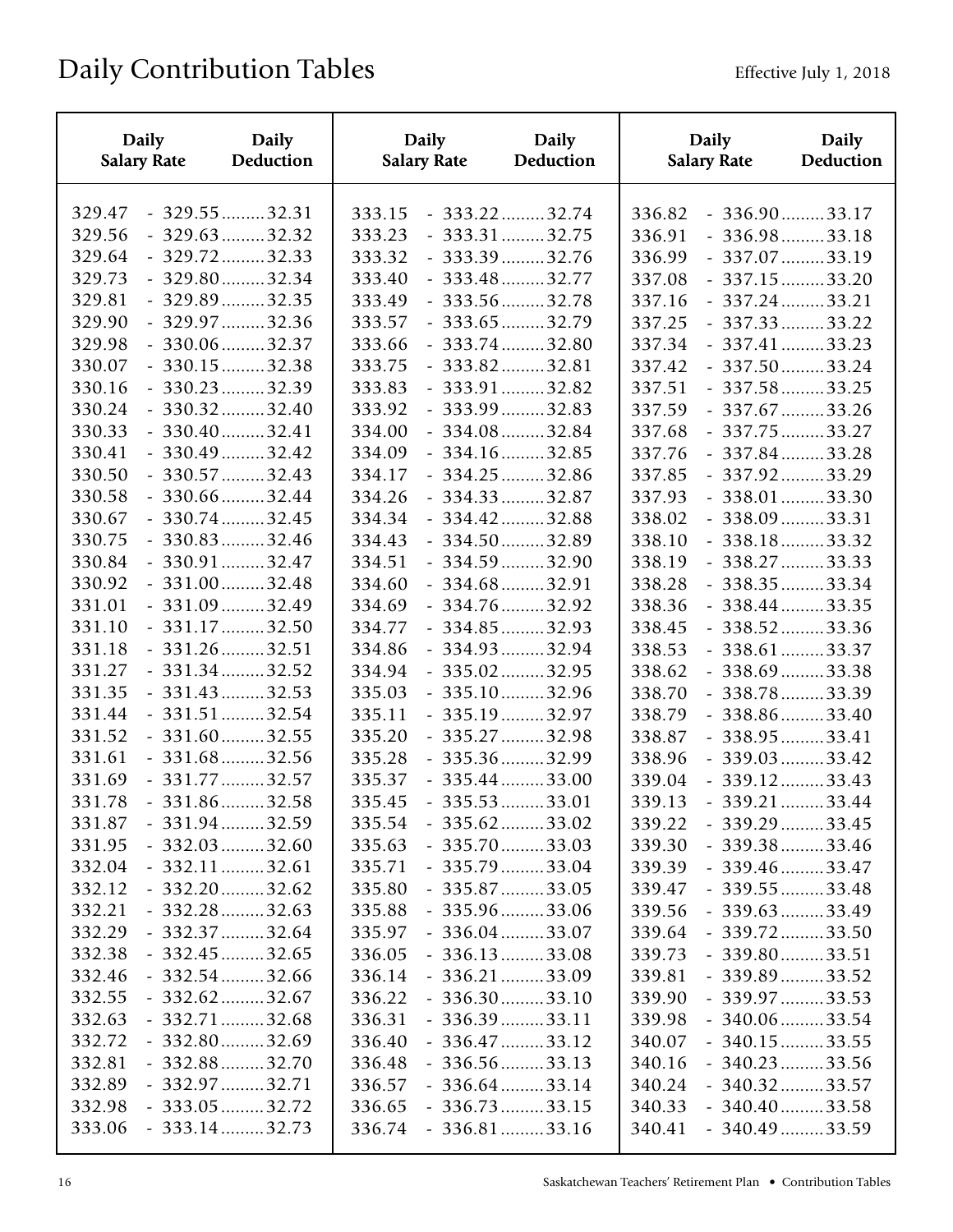| <b>Daily</b>                                   | <b>Daily</b>                                                                                | <b>Daily</b>                                   | <b>Daily</b>                                                                                | <b>Daily</b>                                   | <b>Daily</b>                                                                                |
|------------------------------------------------|---------------------------------------------------------------------------------------------|------------------------------------------------|---------------------------------------------------------------------------------------------|------------------------------------------------|---------------------------------------------------------------------------------------------|
| <b>Salary Rate</b>                             | Deduction                                                                                   | <b>Salary Rate</b>                             | Deduction                                                                                   | <b>Salary Rate</b>                             | Deduction                                                                                   |
| 340.50                                         | $-340.57$ 33.60                                                                             | 344.17                                         | $-344.25$ 34.03                                                                             | 347.85                                         | $-347.92$ 34.46                                                                             |
| 340.58                                         | $-340.66$ 33.61                                                                             | 344.26                                         | $-344.33$ 34.04                                                                             | 347.93                                         | $-348.01$ 34.47                                                                             |
| 340.67                                         | $-340.74$ 33.62                                                                             | 344.34                                         | $-344.42$ 34.05                                                                             | 348.02                                         | $-348.09 \dots 34.48$                                                                       |
| 340.75                                         | $-340.83$ 33.63                                                                             | 344.43                                         | $-344.50$ 34.06                                                                             | 348.10                                         | $-348.18$ 34.49                                                                             |
| 340.84                                         | $-340.91$ 33.64                                                                             | 344.51                                         | $-344.59$ 34.07                                                                             | 348.19                                         | $-348.27 \dots 34.50$                                                                       |
| 340.92                                         | $-341.00$ 33.65                                                                             | 344.60                                         | $-344.68$ 34.08                                                                             | 348.28                                         | $-348.35$ 34.51                                                                             |
| 341.01                                         | $-341.09 \dots 33.66$                                                                       | 344.69                                         | $-344.76$ 34.09                                                                             | 348.36                                         | $-348.44$ 34.52                                                                             |
| 341.10                                         | $-341.17$ 33.67                                                                             | 344.77                                         | $-344.85$ 34.10                                                                             | 348.45                                         | $-348.52$ 34.53                                                                             |
| 341.18                                         | $-341.26$ 33.68                                                                             | 344.86                                         | $-344.93$ 34.11                                                                             | 348.53                                         | $-348.61$ 34.54                                                                             |
| 341.27                                         | $-341.34$ 33.69                                                                             | 344.94                                         | $-345.02$ 34.12                                                                             | 348.62                                         | $-348.69$ 34.55                                                                             |
| 341.35                                         | $-341.43$ 33.70                                                                             | 345.03                                         | $-345.10$ 34.13                                                                             | 348.70                                         | $-348.78$ 34.56                                                                             |
| 341.44                                         | $-341.51$ 33.71                                                                             | 345.11                                         | $-345.19$ 34.14                                                                             | 348.79                                         | $-348.86$ 34.57                                                                             |
| 341.52                                         | $-341.60$ 33.72                                                                             | 345.20                                         | $-345.27$ 34.15                                                                             | 348.87                                         | $-348.95$ 34.58                                                                             |
| 341.61                                         | $-341.68$ 33.73                                                                             | 345.28                                         | $-345.36$ 34.16                                                                             | 348.96                                         | $-349.03$ 34.59                                                                             |
| 341.69                                         | $-341.77$ 33.74                                                                             | 345.37                                         | $-345.44$ 34.17                                                                             | 349.04                                         | $-349.12$ 34.60                                                                             |
| 341.78                                         | $-341.86$ 33.75                                                                             | 345.45                                         | $-345.53$ 34.18                                                                             | 349.13                                         | $-349.21$ 34.61                                                                             |
| 341.87                                         | $-341.94$ 33.76                                                                             | 345.54                                         | $-345.62$ 34.19                                                                             | 349.22                                         | $-349.29 \dots 34.62$                                                                       |
| 341.95                                         | $-342.03$ 33.77                                                                             | 345.63                                         | $-345.70$ 34.20                                                                             | 349.30                                         | $-349.38$ 34.63                                                                             |
| 342.04                                         | $-342.11$ 33.78                                                                             | 345.71                                         | $-345.79$ 34.21                                                                             | 349.39                                         | $-349.46$ 34.64                                                                             |
| 342.12                                         | $-342.20$ 33.79                                                                             | 345.80                                         | $-345.87$ 34.22                                                                             | 349.47                                         | $-349.55$ 34.65                                                                             |
| 342.21                                         | $-342.28$ 33.80                                                                             | 345.88                                         | $-345.96$ 34.23                                                                             | 349.56                                         | $-349.63$ 34.66                                                                             |
| 342.29                                         | $-342.37$ 33.81                                                                             | 345.97                                         | $-346.04$ 34.24                                                                             | 349.64                                         | $-349.72 \dots 34.67$                                                                       |
| 342.38                                         | $-342.45$ 33.82                                                                             | 346.05                                         | $-346.13$ 34.25                                                                             | 349.73                                         | $-349.80$ 34.68                                                                             |
| 342.46                                         | $-342.54$ 33.83                                                                             | 346.14                                         | $-346.21$ 34.26                                                                             | 349.81                                         | $-349.89$ 34.69                                                                             |
| 342.55                                         | $-342.62$ 33.84                                                                             | 346.22                                         | $-346.30$ 34.27                                                                             | 349.90                                         | $-349.97$ 34.70                                                                             |
| 342.63<br>342.72<br>342.81<br>342.89           | $-342.71$ 33.85<br>$-342.80$ 33.86<br>$-342.88$ 33.87<br>$-342.97$ 33.88<br>$-343.05$ 33.89 | 346.31<br>346.40<br>346.48<br>346.57           | $-346.39$ 34.28<br>$-346.47$ 34.29<br>$-346.56$ 34.30<br>$-346.64$ 34.31<br>$-346.73$ 34.32 | 349.98<br>350.07<br>350.16<br>350.24           | $-350.06$ 34.71<br>$-350.15$ 34.72<br>$-350.23$ 34.73<br>$-350.32$ 34.74                    |
| 342.98<br>343.06<br>343.15<br>343.23<br>343.32 | $-343.14$ 33.90<br>$-343.22$ 33.91<br>$-343.31$ 33.92<br>$-343.39$ 33.93                    | 346.65<br>346.74<br>346.82<br>346.91<br>346.99 | $-346.81$ 34.33<br>$-346.90$ 34.34<br>$-346.98 \dots 34.35$<br>$-347.07$ 34.36              | 350.33<br>350.41<br>350.50<br>350.58<br>350.67 | $-350.40$ 34.75<br>$-350.49$ 34.76<br>$-350.57$ 34.77<br>$-350.66$ 34.78<br>$-350.74$ 34.79 |
| 343.40                                         | $-343.48$ 33.94                                                                             | 347.08                                         | $-347.15$ 34.37                                                                             | 350.75                                         | $-350.83$ 34.80                                                                             |
| 343.49                                         | $-343.56$ 33.95                                                                             | 347.16                                         | $-347.24$ 34.38                                                                             | 350.84                                         | $-350.91$ 34.81                                                                             |
| 343.57                                         | $-343.65$ 33.96                                                                             | 347.25                                         | $-347.33$ 34.39                                                                             | 350.92                                         | $-351.00$ 34.82                                                                             |
| 343.66                                         | $-343.74$ 33.97                                                                             | 347.34                                         | $-347.41$ 34.40                                                                             | 351.01                                         | $-351.09 \dots 34.83$                                                                       |
| 343.75                                         | $-343.82$ 33.98                                                                             | 347.42                                         | $-347.50$ 34.41                                                                             | 351.10                                         | $-351.17$ 34.84                                                                             |
| 343.83                                         | $-343.91$ 33.99                                                                             | 347.51                                         | $-347.58$ 34.42                                                                             | 351.18                                         | $-351.26$ 34.85                                                                             |
| 343.92                                         | $-343.99$ 34.00                                                                             | 347.59                                         | $-347.67$ 34.43                                                                             | 351.27                                         | $-351.34$ 34.86                                                                             |
| 344.00                                         | $-344.08 \dots 34.01$                                                                       | 347.68                                         | $-347.75$ 34.44                                                                             | 351.35                                         | $-351.43$ 34.87                                                                             |
| 344.09                                         | $-344.16$ 34.02                                                                             | 347.76                                         | $-347.84$ 34.45                                                                             | 351.44                                         | $-351.51$ 34.88                                                                             |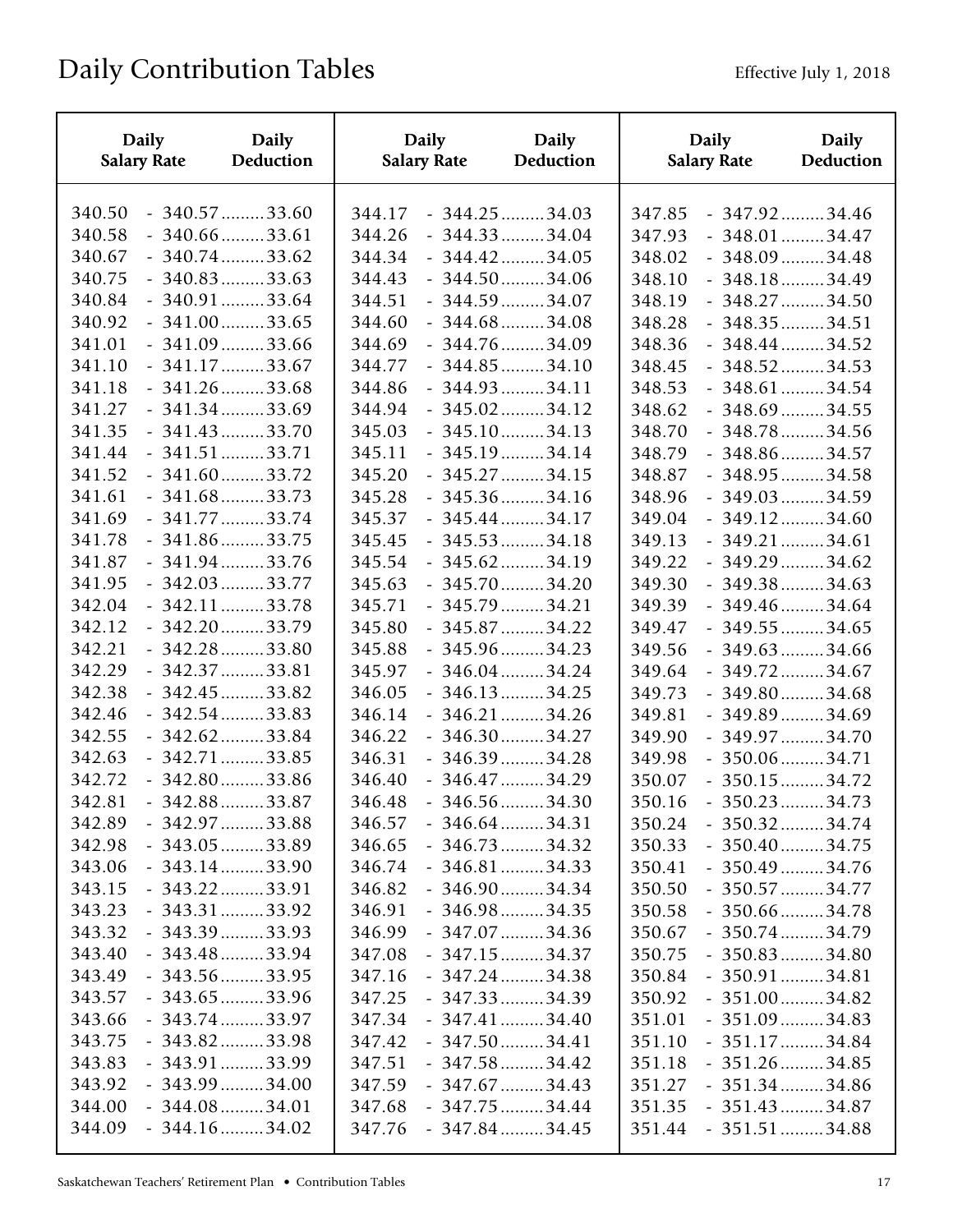| <b>Daily</b>       | <b>Daily</b>    | <b>Daily</b>       | <b>Daily</b>           | Daily              | <b>Daily</b>          |
|--------------------|-----------------|--------------------|------------------------|--------------------|-----------------------|
| <b>Salary Rate</b> | Deduction       | <b>Salary Rate</b> | <b>Deduction</b>       | <b>Salary Rate</b> | Deduction             |
| 351.52             | $-351.60$ 34.89 | 355.20             | $-355.27$ 35.32        | 358.87             | $-358.95$ 35.75       |
| 351.61             | $-351.68$ 34.90 | 355.28             | $-355.36$ 35.33        | 358.96             | $-359.03$ 35.76       |
| 351.69             | $-351.77$ 34.91 | 355.37             | $-355.44$ 35.34        | 359.04             | $-359.12$ 35.77       |
| 351.78             | $-351.86$ 34.92 | 355.45             | $-355.53$ 35.35        | 359.13             | $-359.21$ 35.78       |
| 351.87             | $-351.94$ 34.93 | 355.54             | $-355.62$ 35.36        | 359.22             | $-359.29 \dots 35.79$ |
| 351.95             | $-352.03$ 34.94 | 355.63             | $-355.70$ 35.37        | 359.30             | $-359.38$ 35.80       |
| 352.04             | $-352.11$ 34.95 | 355.71             | $-355.79$ 35.38        | 359.39             | $-359.46$ 35.81       |
| 352.12             | $-352.20$ 34.96 | 355.80             | $-355.87$ 35.39        | 359.47             | $-359.55$ 35.82       |
| 352.21             | $-352.28$ 34.97 | 355.88             | $-355.96$ 35.40        | 359.56             | $-359.63$ 35.83       |
| 352.29             | $-352.37$ 34.98 | 355.97             | $-356.04$ 35.41        | 359.64             | $-359.72$ 35.84       |
| 352.38             | $-352.45$ 34.99 | 356.05             | $-356.13$ 35.42        | 359.73             | $-359.80$ 35.85       |
| 352.46             | $-352.54$ 35.00 | 356.14             | $-356.21$ 35.43        | 359.81             | $-359.89$ 35.86       |
| 352.55             | $-352.62$ 35.01 | 356.22             | $-356.30$ 35.44        | 359.90             | $-359.97$ 35.87       |
| 352.63             | $-352.71$ 35.02 | 356.31             | $-356.39$ 35.45        | 359.98             | $-360.06$ 35.88       |
| 352.72             | $-352.80$ 35.03 | 356.40             | $-356.47$ 35.46        | 360.07             | $-360.15$ 35.89       |
| 352.81             | $-352.88$ 35.04 | 356.48             | $-356.56$ 35.47        | 360.16             | $-360.23$ 35.90       |
| 352.89             | $-352.97$ 35.05 | 356.57             | $-356.64$ 35.48        | 360.24             | $-360.32$ 35.91       |
| 352.98             | $-353.05$ 35.06 | 356.65             | $-356.73$ 35.49        | 360.33             | $-360.40$ 35.92       |
| 353.06             | $-353.14$ 35.07 | 356.74             | $-356.81$ 35.50        | 360.41             | $-360.49$ 35.93       |
| 353.15             | $-353.22$ 35.08 | 356.82             | $-356.90$ 35.51        | 360.50             | $-360.57$ 35.94       |
| 353.23             | $-353.31$ 35.09 | 356.91             | $-356.98 \dots 35.52$  | 360.58             | $-360.66$ 35.95       |
| 353.32             | $-353.39$ 35.10 | 356.99             | $-357.07$ 35.53        | 360.67             | $-360.74$ 35.96       |
| 353.40             | $-353.48$ 35.11 | 357.08             | $-357.15$ 35.54        | 360.75             | $-360.83$ 35.97       |
| 353.49             | $-353.56$ 35.12 | 357.16             | $-357.24$ 35.55        | 360.84             | $-360.91$ 35.98       |
| 353.57             | $-353.65$ 35.13 | 357.25             | $-357.33$ 35.56        | 360.92             | $-361.00$ 35.99       |
| 353.66             | $-353.74$ 35.14 | 357.34             | $-357.41$ 35.57        | 361.01             | $-361.09$ 36.00       |
| 353.75             | $-353.82$ 35.15 | 357.42             | $-357.50$ 35.58        | 361.10             | $-361.17$ 36.01       |
| 353.83             | $-353.91$ 35.16 | 357.51             | $-357.58$ 35.59        | 361.18             | $-361.26$ 36.02       |
| 353.92             | $-353.99$ 35.17 | 357.59             | $-357.67$ 35.60        | 361.27             | $-361.34$ 36.03       |
| 354.00             | $-354.08$ 35.18 | 357.68             | $-357.75$ 35.61        | 361.35             | $-361.43$ 36.04       |
| 354.09             | $-354.16$ 35.19 | 357.76             | $-357.84$ 35.62        | 361.44             | $-361.51$ 36.05       |
| 354.17             | $-354.25$ 35.20 | 357.85             | $-357.92$ 35.63        | 361.52             | $-361.60$ 36.06       |
| 354.26             | $-354.33$ 35.21 | 357.93             | $-358.01$ 35.64        | 361.61             | $-361.68$ 36.07       |
| 354.34             | $-354.42$ 35.22 | 358.02             | $-358.09$ 35.65        | 361.69             | $-361.77$ 36.08       |
| 354.43             | $-354.50$ 35.23 | 358.10             | $-358.18$ 35.66        | 361.78             | $-361.86$ 36.09       |
| 354.51             | $-354.59$ 35.24 | 358.19             | $-358.27 \dots 35.67$  | 361.87             | $-361.94 \dots 36.10$ |
| 354.60             | $-354.68$ 35.25 | 358.28             | $-358.35$ 35.68        | 361.95             | $-362.03$ 36.11       |
| 354.69             | $-354.76$ 35.26 | 358.36             | $-358.44$ 35.69        | 362.04             | $-362.11$ 36.12       |
| 354.77             | $-354.85$ 35.27 | 358.45             | $-358.52$ 35.70        | 362.12             | $-362.20$ 36.13       |
| 354.86             | $-354.93$ 35.28 | 358.53             | $-358.61$ 35.71        | 362.21             | $-362.28$ 36.14       |
| 354.94             | $-355.02$ 35.29 | 358.62             | $-358.69$ 35.72        | 362.29             | $-362.37$ 36.15       |
| 355.03             | $-355.10$ 35.30 | 358.70             | $-358.78 \ldots 35.73$ | 362.38             | $-362.45$ 36.16       |
| 355.11             | $-355.19$ 35.31 | 358.79             | $-358.86$ 35.74        | 362.46             | $-362.54$ 36.17       |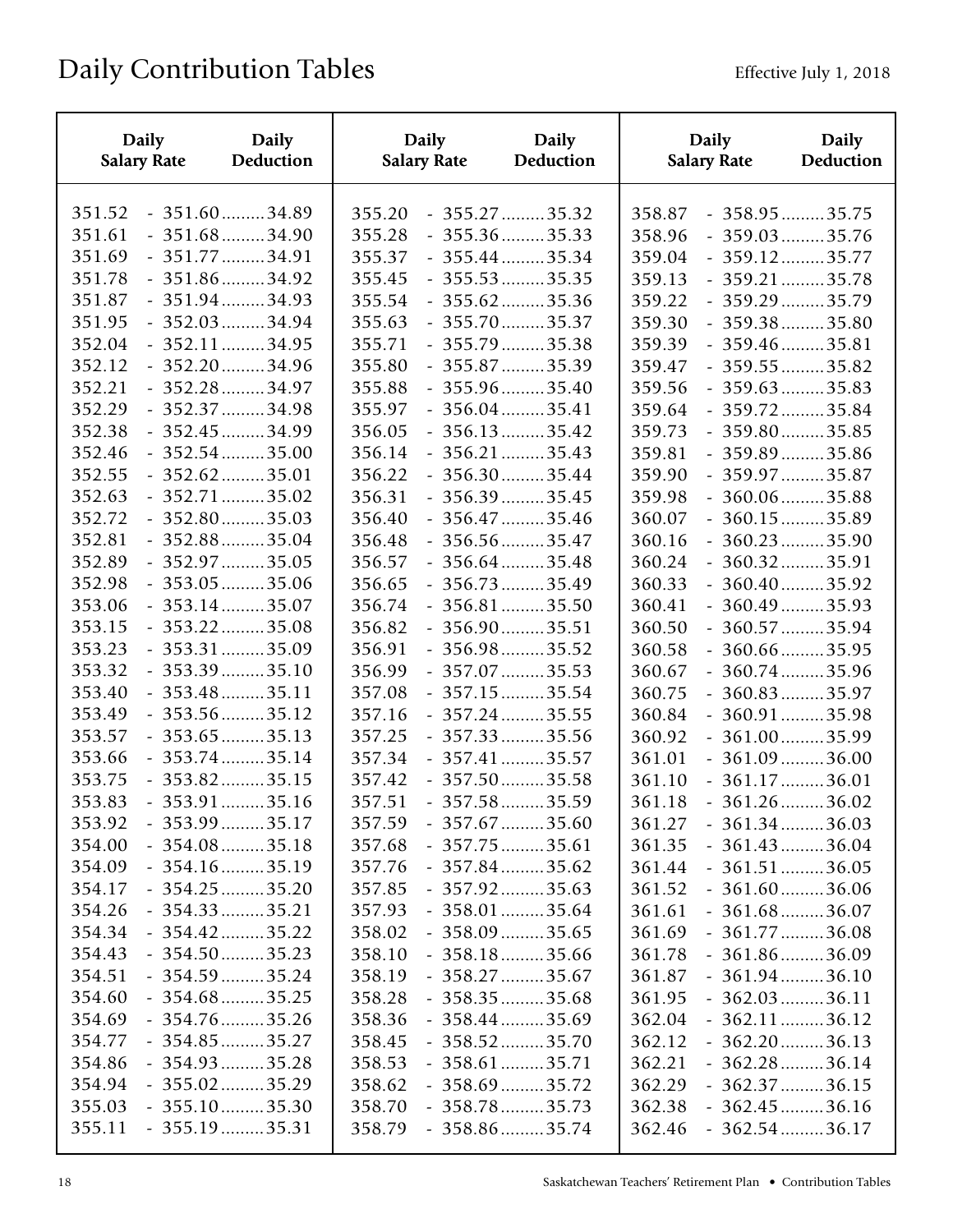| <b>Daily</b>       | <b>Daily</b>          | <b>Daily</b>       | <b>Daily</b>          | <b>Daily</b>       | <b>Daily</b>    |
|--------------------|-----------------------|--------------------|-----------------------|--------------------|-----------------|
| <b>Salary Rate</b> | Deduction             | <b>Salary Rate</b> | <b>Deduction</b>      | <b>Salary Rate</b> | Deduction       |
| 362.55             | $-362.62$ 36.18       | 366.22             | $-366.30$ 36.61       | 369.90             | $-369.97$ 37.04 |
| 362.63             | $-362.71$ 36.19       | 366.31             | $-366.39 \dots 36.62$ | 369.98             | $-370.06$ 37.05 |
| 362.72             | $-362.80$ 36.20       | 366.40             | $-366.47$ 36.63       | 370.07             | $-370.15$ 37.06 |
| 362.81             | $-362.88$ 36.21       | 366.48             | $-366.56$ 36.64       | 370.16             | $-370.23$ 37.07 |
| 362.89             | $-362.97$ 36.22       | 366.57             | $-366.64$ 36.65       | 370.24             | $-370.32$ 37.08 |
| 362.98             | $-363.05$ 36.23       | 366.65             | $-366.73$ 36.66       | 370.33             | $-370.40$ 37.09 |
| 363.06             | $-363.14$ 36.24       | 366.74             | $-366.81$ 36.67       | 370.41             | $-370.49$ 37.10 |
| 363.15             | $-363.22$ 36.25       | 366.82             | $-366.90$ 36.68       | 370.50             | $-370.57$ 37.11 |
| 363.23             | $-363.31$ 36.26       | 366.91             | $-366.98$ 36.69       | 370.58             | $-370.66$ 37.12 |
| 363.32             | $-363.39$ 36.27       | 366.99             | $-367.07$ 36.70       | 370.67             | $-370.74$ 37.13 |
| 363.40             | $-363.48$ 36.28       | 367.08             | $-367.15$ 36.71       | 370.75             | $-370.83$ 37.14 |
| 363.49             | $-363.56$ 36.29       | 367.16             | $-367.24$ 36.72       | 370.84             | $-370.91$ 37.15 |
| 363.57             | $-363.65$ 36.30       | 367.25             | $-367.33$ 36.73       | 370.92             | $-371.00$ 37.16 |
| 363.66             | $-363.74$ 36.31       | 367.34             | $-367.41$ 36.74       | 371.01             | $-371.09$ 37.17 |
| 363.75             | $-363.82$ 36.32       | 367.42             | $-367.50$ 36.75       | 371.10             | $-371.17$ 37.18 |
| 363.83             | $-363.91$ 36.33       | 367.51             | $-367.58$ 36.76       | 371.18             | $-371.26$ 37.19 |
| 363.92             | $-363.99 \dots 36.34$ | 367.59             | $-367.67$ 36.77       | 371.27             | $-371.34$ 37.20 |
| 364.00             | $-364.08$ 36.35       | 367.68             | $-367.75$ 36.78       | 371.35             | $-371.43$ 37.21 |
| 364.09             | $-364.16$ 36.36       | 367.76             | $-367.84$ 36.79       | 371.44             | $-371.51$ 37.22 |
| 364.17             | $-364.25 \dots 36.37$ | 367.85             | $-367.92$ 36.80       | 371.52             | $-371.60$ 37.23 |
| 364.26             | $-364.33$ 36.38       | 367.93             | $-368.01$ 36.81       | 371.61             | $-371.68$ 37.24 |
| 364.34             | $-364.42$ 36.39       | 368.02             | $-368.09$ 36.82       | 371.69             | $-371.77$ 37.25 |
| 364.43             | $-364.50$ 36.40       | 368.10             | $-368.18$ 36.83       | 371.78             | $-371.86$ 37.26 |
| 364.51             | $-364.59$ 36.41       | 368.19             | $-368.27$ 36.84       | 371.87             | $-371.94$ 37.27 |
| 364.60             | $-364.68$ 36.42       | 368.28             | $-368.35$ 36.85       | 371.95             | $-372.03$ 37.28 |
| 364.69             | $-364.76$ 36.43       | 368.36             | $-368.44$ 36.86       | 372.04             | $-372.11$ 37.29 |
| 364.77             | $-364.85$ 36.44       | 368.45             | $-368.52$ 36.87       | 372.12             | $-372.20$ 37.30 |
| 364.86             | $-364.93$ 36.45       | 368.53             | $-368.61$ 36.88       | 372.21             | $-372.28$ 37.31 |
| 364.94             | $-365.02$ 36.46       | 368.62             | $-368.69$ 36.89       | 372.29             | $-372.37$ 37.32 |
| 365.03             | $-365.10$ 36.47       | 368.70             | $-368.78 \dots 36.90$ | 372.38             | $-372.45$ 37.33 |
| 365.11             | $-365.19$ 36.48       | 368.79             | $-368.86$ 36.91       | 372.46             | $-372.54$ 37.34 |
| 365.20             | $-365.27 \dots 36.49$ | 368.87             | $-368.95$ 36.92       | 372.55             | $-372.62$ 37.35 |
| 365.28             | $-365.36$ 36.50       | 368.96             | $-369.03$ 36.93       | 372.63             | $-372.71$ 37.36 |
| 365.37             | $-365.44$ 36.51       | 369.04             | $-369.12$ 36.94       | 372.72             | $-372.80$ 37.37 |
| 365.45             | $-365.53$ 36.52       | 369.13             | $-369.21$ 36.95       | 372.81             | $-372.88$ 37.38 |
| 365.54             | $-365.62$ 36.53       | 369.22             | $-369.29 \dots 36.96$ | 372.89             | $-372.97$ 37.39 |
| 365.63             | $-365.70$ 36.54       | 369.30             | $-369.38$ 36.97       | 372.98             | $-373.05$ 37.40 |
| 365.71             | $-365.79 \dots 36.55$ | 369.39             | $-369.46$ 36.98       | 373.06             | $-373.14$ 37.41 |
| 365.80             | $-365.87$ 36.56       | 369.47             | $-369.55$ 36.99       | 373.15             | $-373.22$ 37.42 |
| 365.88             | $-365.96$ 36.57       | 369.56             | $-369.63$ 37.00       | 373.23             | $-373.31$ 37.43 |
| 365.97             | $-366.04$ 36.58       | 369.64             | $-369.72$ 37.01       | 373.32             | $-373.39$ 37.44 |
| 366.05             | $-366.13$ 36.59       | 369.73             | $-369.80$ 37.02       | 373.40             | $-373.48$ 37.45 |
| 366.14             | $-366.21$ 36.60       | 369.81             | $-369.89$ 37.03       | 373.49             | $-373.56$ 37.46 |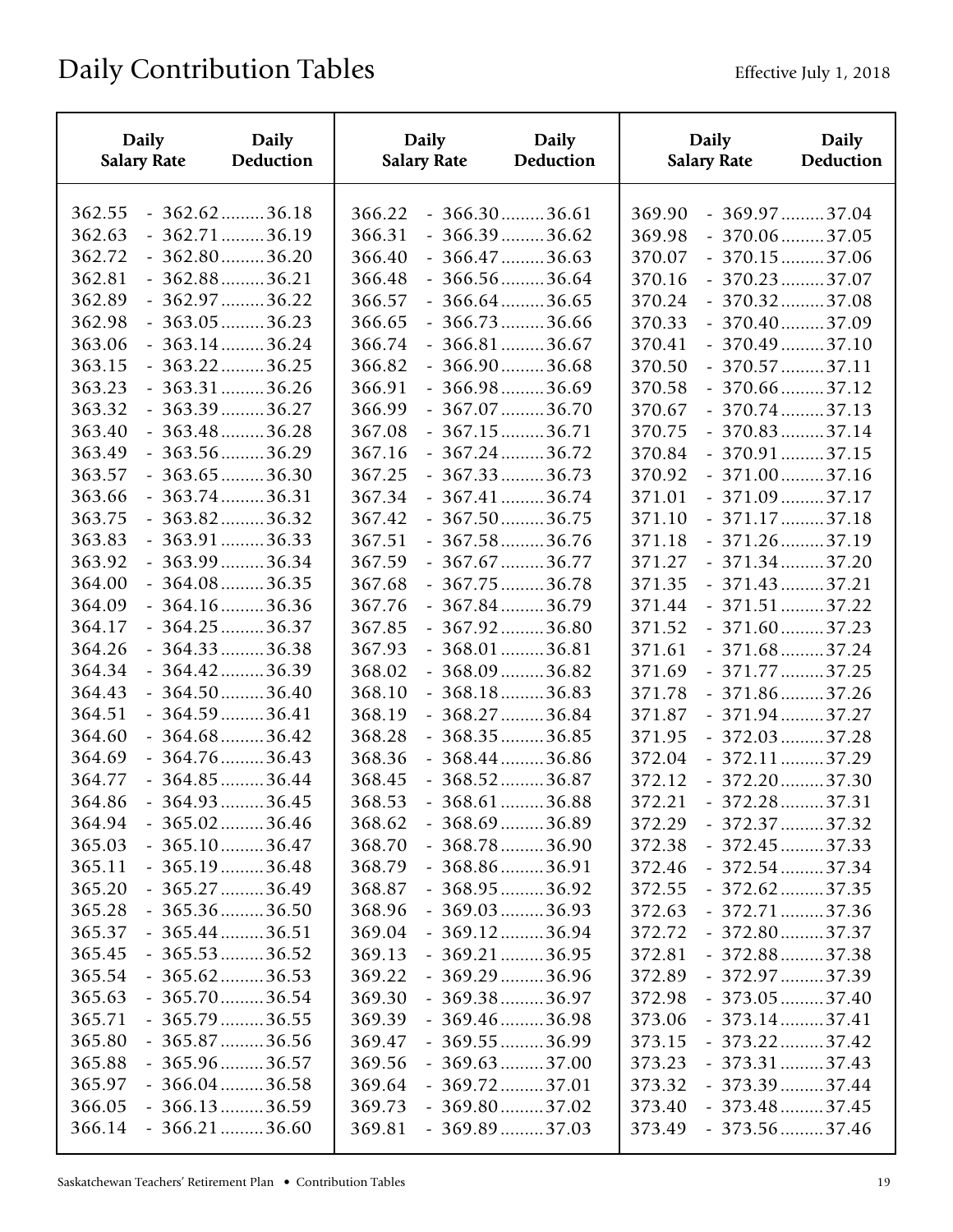| <b>Daily</b>       | <b>Daily</b>          | <b>Daily</b>       | <b>Daily</b>          | <b>Daily</b>       | <b>Daily</b>    |
|--------------------|-----------------------|--------------------|-----------------------|--------------------|-----------------|
| <b>Salary Rate</b> | Deduction             | <b>Salary Rate</b> | Deduction             | <b>Salary Rate</b> | Deduction       |
| 373.57             | $-373.65$ 37.47       | 377.25             | $-377.33$ 37.90       | 380.92             | $-381.00$ 38.33 |
| 373.66             | $-373.74$ 37.48       | 377.34             | $-377.41$ 37.91       | 381.01             | $-381.09$ 38.34 |
| 373.75             | $-373.82$ 37.49       | 377.42             | $-377.50$ 37.92       | 381.10             | $-381.17$ 38.35 |
| 373.83             | $-373.91$ 37.50       | 377.51             | $-377.58$ 37.93       | 381.18             | $-381.26$ 38.36 |
| 373.92             | $-373.99$ 37.51       | 377.59             | $-377.67$ 37.94       | 381.27             | $-381.34$ 38.37 |
| 374.00             | $-374.08$ 37.52       | 377.68             | $-377.75$ 37.95       | 381.35             | $-381.43$ 38.38 |
| 374.09             | $-374.16$ 37.53       | 377.76             | $-377.84$ 37.96       | 381.44             | $-381.51$ 38.39 |
| 374.17             | $-374.25$ 37.54       | 377.85             | $-377.92$ 37.97       | 381.52             | $-381.60$ 38.40 |
| 374.26             | $-374.33$ 37.55       | 377.93             | $-378.01$ 37.98       | 381.61             | $-381.68$ 38.41 |
| 374.34             | $-374.42$ 37.56       | 378.02             | $-378.09$ 37.99       | 381.69             | $-381.77$ 38.42 |
| 374.43             | $-374.50$ 37.57       | 378.10             | $-378.18$ 38.00       | 381.78             | $-381.86$ 38.43 |
| 374.51             | $-374.59$ 37.58       | 378.19             | $-378.27$ 38.01       | 381.87             | $-381.94$ 38.44 |
| 374.60             | $-374.68$ 37.59       | 378.28             | $-378.35$ 38.02       | 381.95             | $-382.03$ 38.45 |
| 374.69             | $-374.76$ 37.60       | 378.36             | $-378.44$ 38.03       | 382.04             | $-382.11$ 38.46 |
| 374.77             | $-374.85$ 37.61       | 378.45             | $-378.52$ 38.04       | 382.12             | $-382.20$ 38.47 |
| 374.86             | $-374.93$ 37.62       | 378.53             | $-378.61$ 38.05       | 382.21             | $-382.28$ 38.48 |
| 374.94             | $-375.02 \dots 37.63$ | 378.62             | $-378.69$ 38.06       | 382.29             | $-382.37$ 38.49 |
| 375.03             | $-375.10$ 37.64       | 378.70             | $-378.78$ 38.07       | 382.38             | $-382.45$ 38.50 |
| 375.11             | $-375.19$ 37.65       | 378.79             | $-378.86$ 38.08       | 382.46             | $-382.54$ 38.51 |
| 375.20             | $-375.27$ 37.66       | 378.87             | $-378.95$ 38.09       | 382.55             | $-382.62$ 38.52 |
| 375.28             | $-375.36$ 37.67       | 378.96             | $-379.03$ 38.10       | 382.63             | $-382.71$ 38.53 |
| 375.37             | $-375.44$ 37.68       | 379.04             | $-379.12$ 38.11       | 382.72             | $-382.80$ 38.54 |
| 375.45             | $-375.53$ 37.69       | 379.13             | $-379.21$ 38.12       | 382.81             | $-382.88$ 38.55 |
| 375.54             | $-375.62$ 37.70       | 379.22             | $-379.29 \dots 38.13$ | 382.89             | $-382.97$ 38.56 |
| 375.63             | $-375.70$ 37.71       | 379.30             | $-379.38$ 38.14       | 382.98             | $-383.05$ 38.57 |
| 375.71             | $-375.79$ 37.72       | 379.39             | $-379.46$ 38.15       | 383.06             | $-383.14$ 38.58 |
| 375.80             | $-375.87$ 37.73       | 379.47             | $-379.55$ 38.16       | 383.15             | $-383.22$ 38.59 |
| 375.88             | $-375.96$ 37.74       | 379.56             | $-379.63$ 38.17       | 383.23             | $-383.31$ 38.60 |
| 375.97             | $-376.04$ 37.75       | 379.64             | $-379.72$ 38.18       | 383.32             | $-383.39$ 38.61 |
| 376.05             | $-376.13$ 37.76       | 379.73             | $-379.80$ 38.19       | 383.40             | $-383.48$ 38.62 |
| 376.14             | $-376.21$ 37.77       | 379.81             | $-379.89$ 38.20       | 383.49             | $-383.56$ 38.63 |
| 376.22             | $-376.30$ 37.78       | 379.90             | $-379.97$ 38.21       | 383.57             | $-383.65$ 38.64 |
| 376.31             | $-376.39$ 37.79       | 379.98             | $-380.06$ 38.22       | 383.66             | $-383.74$ 38.65 |
| 376.40             | $-376.47$ 37.80       | 380.07             | $-380.15$ 38.23       | 383.75             | $-383.82$ 38.66 |
| 376.48             | $-376.56$ 37.81       | 380.16             | $-380.23$ 38.24       | 383.83             | $-383.91$ 38.67 |
| 376.57             | $-376.64$ 37.82       | 380.24             | $-380.32$ 38.25       | 383.92             | $-383.99$ 38.68 |
| 376.65             | $-376.73$ 37.83       | 380.33             | $-380.40$ 38.26       | 384.00             | $-384.08$ 38.69 |
| 376.74             | $-376.81$ 37.84       | 380.41             | $-380.49$ 38.27       | 384.09             | $-384.16$ 38.70 |
| 376.82             | $-376.90$ 37.85       | 380.50             | $-380.57$ 38.28       | 384.17             | $-384.25$ 38.71 |
| 376.91             | $-376.98$ 37.86       | 380.58             | $-380.66$ 38.29       | 384.26             | $-384.33$ 38.72 |
| 376.99             | - 377.07 37.87        | 380.67             | $-380.74$ 38.30       | 384.34             | $-384.42$ 38.73 |
| 377.08             | $-377.15$ 37.88       | 380.75             | $-380.83$ 38.31       | 384.43             | $-384.50$ 38.74 |
| 377.16             | $-377.24$ 37.89       | 380.84             | $-380.91$ 38.32       | 384.51             | $-384.59$ 38.75 |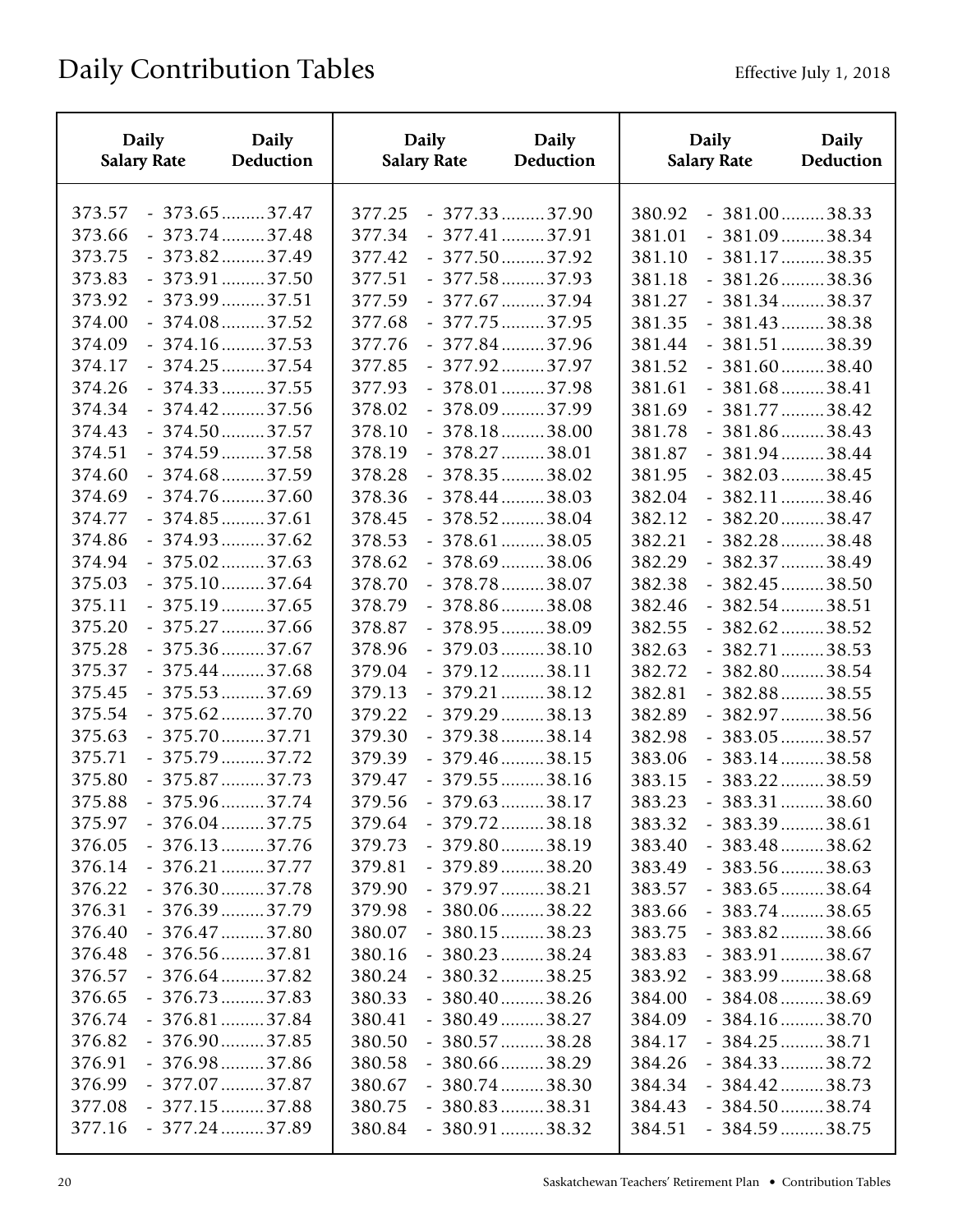| <b>Daily</b>       | <b>Daily</b>    | <b>Daily</b>       | Daily                 | <b>Daily</b>       | <b>Daily</b>          |
|--------------------|-----------------|--------------------|-----------------------|--------------------|-----------------------|
| <b>Salary Rate</b> | Deduction       | <b>Salary Rate</b> | Deduction             | <b>Salary Rate</b> | Deduction             |
| 384.60             | $-384.68$ 38.76 | 388.28             | $-388.35$ 39.19       | 391.95             | $-392.03$ 39.62       |
| 384.69             | $-384.76$ 38.77 | 388.36             | $-388.44$ 39.20       | 392.04             | $-392.11$ 39.63       |
| 384.77             | $-384.85$ 38.78 | 388.45             | $-388.52$ 39.21       | 392.12             | $-392.20$ 39.64       |
| 384.86             | $-384.93$ 38.79 | 388.53             | $-388.61$ 39.22       | 392.21             | $-392.28$ 39.65       |
| 384.94             | $-385.02$ 38.80 | 388.62             | $-388.69$ 39.23       | 392.29             | $-392.37$ 39.66       |
| 385.03             | $-385.10$ 38.81 | 388.70             | $-388.78$ 39.24       | 392.38             | $-392.45$ 39.67       |
| 385.11             | $-385.19$ 38.82 | 388.79             | $-388.86$ 39.25       | 392.46             | $-392.54$ 39.68       |
| 385.20             | $-385.27$ 38.83 | 388.87             | $-388.95$ 39.26       | 392.55             | $-392.62$ 39.69       |
| 385.28             | $-385.36$ 38.84 | 388.96             | $-389.03$ 39.27       | 392.63             | $-392.71$ 39.70       |
| 385.37             | $-385.44$ 38.85 | 389.04             | $-389.12$ 39.28       | 392.72             | $-392.80$ 39.71       |
| 385.45             | $-385.53$ 38.86 | 389.13             | $-389.21$ 39.29       | 392.81             | $-392.88$ 39.72       |
| 385.54             | $-385.62$ 38.87 | 389.22             | $-389.29 \dots 39.30$ | 392.89             | $-392.97$ 39.73       |
| 385.63             | $-385.70$ 38.88 | 389.30             | $-389.38$ 39.31       | 392.98             | $-393.05$ 39.74       |
| 385.71             | $-385.79$ 38.89 | 389.39             | $-389.46$ 39.32       | 393.06             | $-393.14$ 39.75       |
| 385.80             | $-385.87$ 38.90 | 389.47             | $-389.55$ 39.33       | 393.15             | $-393.22$ 39.76       |
| 385.88             | $-385.96$ 38.91 | 389.56             | $-389.63$ 39.34       | 393.23             | $-393.31$ 39.77       |
| 385.97             | $-386.04$ 38.92 | 389.64             | $-389.72$ 39.35       | 393.32             | $-393.39$ 39.78       |
| 386.05             | $-386.13$ 38.93 | 389.73             | $-389.80$ 39.36       | 393.40             | $-393.48$ 39.79       |
| 386.14             | $-386.21$ 38.94 | 389.81             | $-389.89$ 39.37       | 393.49             | $-393.56$ 39.80       |
| 386.22             | $-386.30$ 38.95 | 389.90             | $-389.97$ 39.38       | 393.57             | $-393.65$ 39.81       |
| 386.31             | $-386.39$ 38.96 | 389.98             | $-390.06$ 39.39       | 393.66             | $-393.74$ 39.82       |
| 386.40             | $-386.47$ 38.97 | 390.07             | $-390.15$ 39.40       | 393.75             | $-393.82$ 39.83       |
| 386.48             | $-386.56$ 38.98 | 390.16             | $-390.23$ 39.41       | 393.83             | $-393.91$ 39.84       |
| 386.57             | $-386.64$ 38.99 | 390.24             | $-390.32$ 39.42       | 393.92             | $-393.99$ 39.85       |
| 386.65             | $-386.73$ 39.00 | 390.33             | $-390.40$ 39.43       | 394.00             | $-394.08$ 39.86       |
| 386.74             | $-386.81$ 39.01 | 390.41             | $-390.49$ 39.44       | 394.09             | $-394.16$ 39.87       |
| 386.82             | $-386.90$ 39.02 | 390.50             | $-390.57$ 39.45       | 394.17             | $-394.25 \dots 39.88$ |
| 386.91             | $-386.98$ 39.03 | 390.58             | $-390.66$ 39.46       | 394.26             | $-394.33$ 39.89       |
| 386.99             | $-387.07$ 39.04 | 390.67             | $-390.74$ 39.47       | 394.34             | $-394.42$ 39.90       |
| 387.08             | $-387.15$ 39.05 | 390.75             | $-390.83$ 39.48       | 394.43             | $-394.50$ 39.91       |
| 387.16             | $-387.24$ 39.06 | 390.84             | $-390.91$ 39.49       | 394.51             | $-394.59$ 39.92       |
| 387.25             | $-387.33$ 39.07 | 390.92             | $-391.00$ 39.50       | 394.60             | $-394.68$ 39.93       |
| 387.34             | $-387.41$ 39.08 | 391.01             | $-391.09$ 39.51       | 394.69             | $-394.76$ 39.94       |
| 387.42             | $-387.50$ 39.09 | 391.10             | $-391.17$ 39.52       | 394.77             | $-394.85$ 39.95       |
| 387.51             | $-387.58$ 39.10 | 391.18             | $-391.26$ 39.53       | 394.86             | $-394.93$ 39.96       |
| 387.59             | $-387.67$ 39.11 | 391.27             | $-391.34$ 39.54       | 394.94             | $-395.02$ 39.97       |
| 387.68             | $-387.75$ 39.12 | 391.35             | $-391.43$ 39.55       | 395.03             | $-395.10$ 39.98       |
| 387.76             | $-387.84$ 39.13 | 391.44             | $-391.51$ 39.56       | 395.11             | $-395.19$ 39.99       |
| 387.85             | $-387.92$ 39.14 | 391.52             | $-391.60$ 39.57       | 395.20             | $-395.27$ 40.00       |
| 387.93             | $-388.01$ 39.15 | 391.61             | $-391.68$ 39.58       | 395.28             | $-395.36$ 40.01       |
| 388.02             | $-388.09$ 39.16 | 391.69             | $-391.77$ 39.59       | 395.37             | $-395.44$ 40.02       |
| 388.10             | $-388.18$ 39.17 | 391.78             | $-391.86$ 39.60       | 395.45             | $-395.53$ 40.03       |
| 388.19             | $-388.27$ 39.18 | 391.87             | $-391.94$ 39.61       | 395.54             | $-395.62$ 40.04       |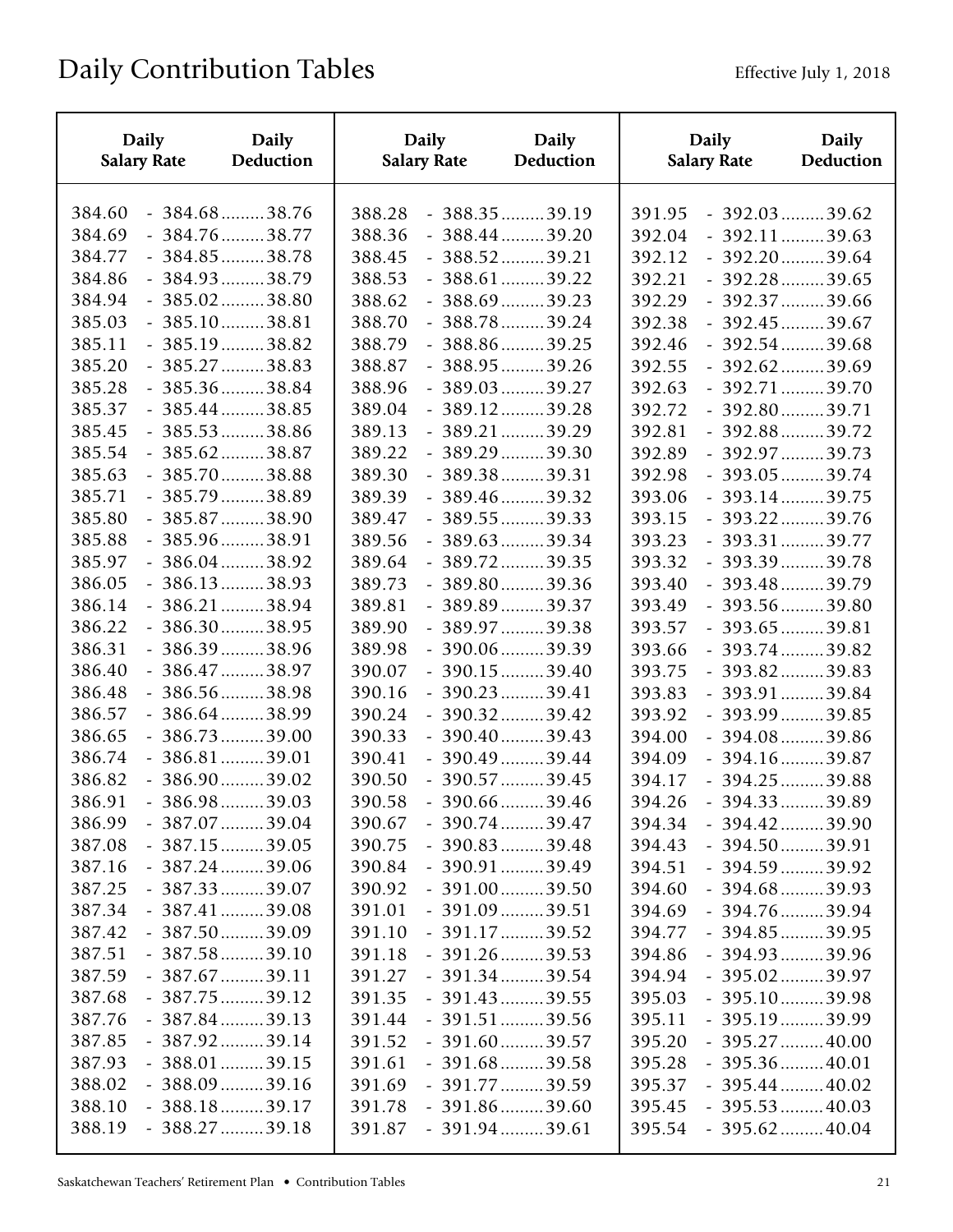| <b>Daily</b>       | <b>Daily</b>          | <b>Daily</b>       | Daily                  | <b>Daily</b>       | <b>Daily</b>          |
|--------------------|-----------------------|--------------------|------------------------|--------------------|-----------------------|
| <b>Salary Rate</b> | Deduction             | <b>Salary Rate</b> | Deduction              | <b>Salary Rate</b> | Deduction             |
| 395.63             | $-395.70$ 40.05       | 399.30             | $-399.38$ 40.48        | 402.98             | $-403.05$ 40.91       |
| 395.71             | $-395.79 \dots 40.06$ | 399.39             | $-399.46$ 40.49        | 403.06             | $-403.14$ 40.92       |
| 395.80             | $-395.87$ 40.07       | 399.47             | $-399.55$ 40.50        | 403.15             | $-403.22$ 40.93       |
| 395.88             | $-395.96$ 40.08       | 399.56             | $-399.63$ 40.51        | 403.23             | $-403.31$ 40.94       |
| 395.97             | $-396.04$ 40.09       | 399.64             | $-399.72$ 40.52        | 403.32             | $-403.39 \dots 40.95$ |
| 396.05             | $-396.13$ 40.10       | 399.73             | $-399.80$ 40.53        | 403.40             | $-403.48$ 40.96       |
| 396.14             | $-396.21$ 40.11       | 399.81             | $-399.89$ 40.54        | 403.49             | $-403.56$ 40.97       |
| 396.22             | $-396.30$ 40.12       | 399.90             | $-399.97$ 40.55        | 403.57             | $-403.65$ 40.98       |
| 396.31             | $-396.39$ 40.13       | 399.98             | $-400.06$ 40.56        | 403.66             | $-403.74 \dots 40.99$ |
| 396.40             | $-396.47$ 40.14       | 400.07             | $-400.15$ 40.57        | 403.75             | $-403.82 \dots 41.00$ |
| 396.48             | $-396.56$ 40.15       | 400.16             | $-400.23$ 40.58        | 403.83             | $-403.91$ 41.01       |
| 396.57             | $-396.64$ 40.16       | 400.24             | $-400.32$ 40.59        | 403.92             | $-403.99 \dots 41.02$ |
| 396.65             | $-396.73$ 40.17       | 400.33             | $-400.40$ 40.60        | 404.00             | $-404.08 \dots 41.03$ |
| 396.74             | $-396.81$ 40.18       | 400.41             | $-400.49$ 40.61        | 404.09             | $-404.16$ 41.04       |
| 396.82             | $-396.90$ 40.19       | 400.50             | $-400.57$ 40.62        | 404.17             | $-404.25 \dots 41.05$ |
| 396.91             | $-396.98 \dots 40.20$ | 400.58             | $-400.66$ 40.63        | 404.26             | $-404.33$ 41.06       |
| 396.99             | $-397.07$ 40.21       | 400.67             | $-400.74$ 40.64        | 404.34             | $-404.42$ 41.07       |
| 397.08             | $-397.15$ 40.22       | 400.75             | $-400.83$ 40.65        | 404.43             | $-404.50$ 41.08       |
| 397.16             | $-397.24$ 40.23       | 400.84             | $-400.91$ 40.66        | 404.51             | $-404.59$ 41.09       |
| 397.25             | $-397.33$ 40.24       | 400.92             | $-401.00 \dots 40.67$  | 404.60             | $-404.68 \dots 41.10$ |
| 397.34             | $-397.41$ 40.25       | 401.01             | $-401.09 \dots 40.68$  | 404.69             | $-404.76$ 41.11       |
| 397.42             | $-397.50$ 40.26       | 401.10             | $-401.17$ 40.69        | 404.77             | $-404.85$ 41.12       |
| 397.51             | $-397.58$ 40.27       | 401.18             | $-401.26$ 40.70        | 404.86             | $-404.93 \dots 41.13$ |
| 397.59             | $-397.67$ 40.28       | 401.27             | $-401.34$ 40.71        | 404.94             | $-405.02 \dots 41.14$ |
| 397.68             | $-397.75$ 40.29       | 401.35             | $-401.43$ 40.72        | 405.03             | $-405.10$ 41.15       |
| 397.76             | $-397.84$ 40.30       | 401.44             | $-401.51$ 40.73        | 405.11             | $-405.19 \dots 41.16$ |
| 397.85             | $-397.92$ 40.31       | 401.52             | $-401.60 \ldots 40.74$ | 405.20             | $-405.27 \dots 41.17$ |
| 397.93             | $-398.01$ 40.32       | 401.61             | $-401.68$ 40.75        | 405.28             | $-405.36$ 41.18       |
| 398.02             | $-398.09$ 40.33       | 401.69             | $-401.77$ 40.76        | 405.37             | $-405.44$ 41.19       |
| 398.10             | $-398.18$ 40.34       | 401.78             | $-401.86$ 40.77        | 405.45             | $-405.53$ 41.20       |
| 398.19             | $-398.27 \dots 40.35$ | 401.87             | $-401.94$ 40.78        | 405.54             | $-405.62 \dots 41.21$ |
| 398.28             | $-398.35$ 40.36       | 401.95             | $-402.03$ 40.79        | 405.63             | $-405.70 \dots 41.22$ |
| 398.36             | $-398.44$ 40.37       | 402.04             | $-402.11$ 40.80        | 405.71             | $-405.79 \dots 41.23$ |
| 398.45             | $-398.52$ 40.38       | 402.12             | $-402.20$ 40.81        | 405.80             | $-405.87 \dots 41.24$ |
| 398.53             | $-398.61$ 40.39       | 402.21             | $-402.28 \dots 40.82$  | 405.88             | $-405.96$ 41.25       |
| 398.62             | $-398.69$ 40.40       | 402.29             | $-402.37 \dots 40.83$  | 405.97             | $-406.04 \dots 41.26$ |
| 398.70             | $-398.78 \dots 40.41$ | 402.38             | $-402.45$ 40.84        | 406.05             | $-406.13$ 41.27       |
| 398.79             | $-398.86$ 40.42       | 402.46             | $-402.54$ 40.85        | 406.14             | $-406.21 \dots 41.28$ |
| 398.87             | $-398.95$ 40.43       | 402.55             | $-402.62$ 40.86        | 406.22             | $-406.30$ 41.29       |
| 398.96             | $-399.03$ 40.44       | 402.63             | $-402.71$ 40.87        | 406.31             | $-406.39 \dots 41.30$ |
| 399.04             | $-399.12$ 40.45       | 402.72             | $-402.80$ 40.88        | 406.40             | $-406.47$ 41.31       |
| 399.13             | $-399.21$ 40.46       | 402.81             | $-402.88$ 40.89        | 406.48             | $-406.56$ 41.32       |
| 399.22             | $-399.29$ 40.47       | 402.89             | $-402.97$ 40.90        | 406.57             | $-406.64$ 41.33       |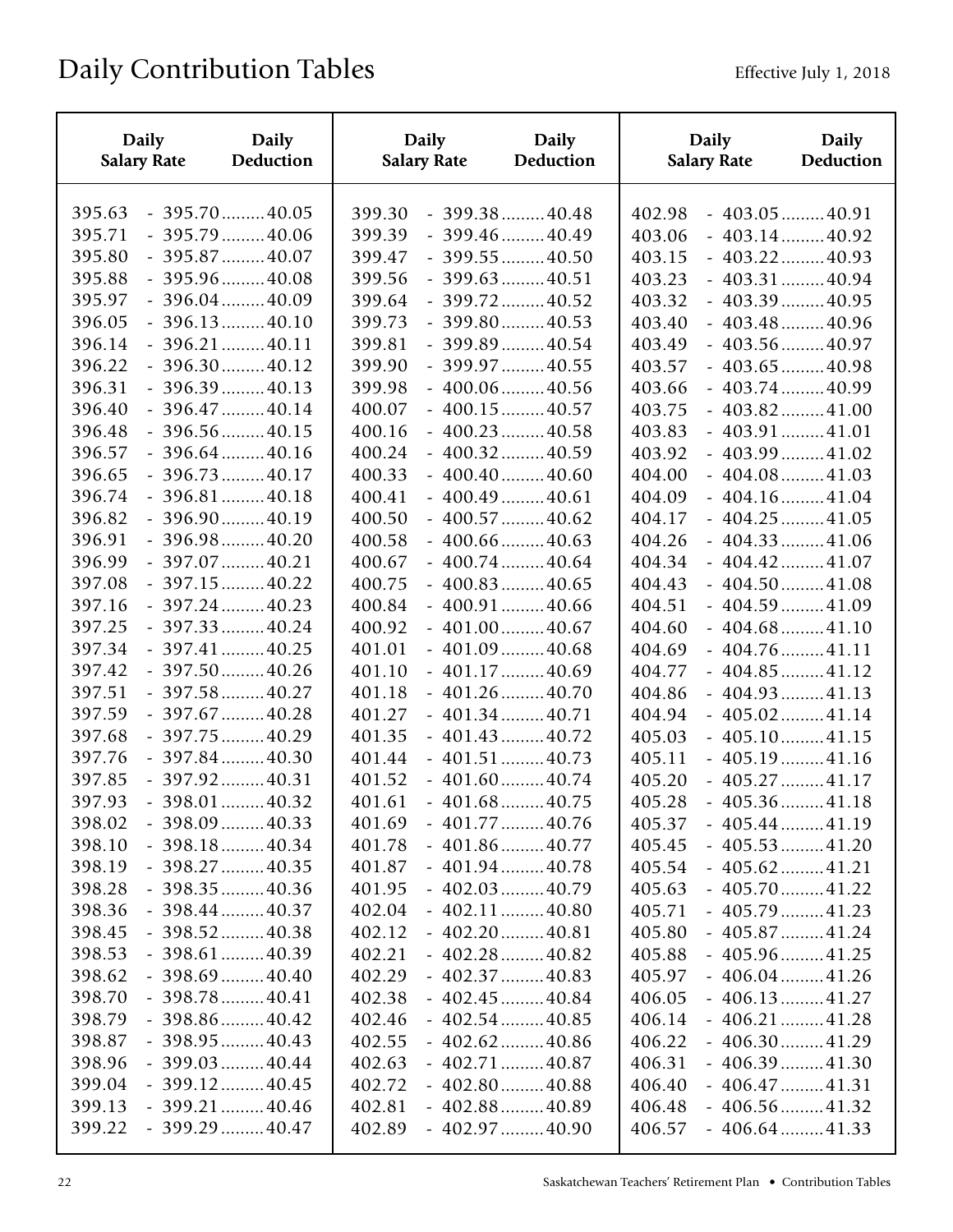| <b>Daily</b>       | <b>Daily</b>          | <b>Daily</b>       | <b>Daily</b>          | Daily              | <b>Daily</b>           |
|--------------------|-----------------------|--------------------|-----------------------|--------------------|------------------------|
| <b>Salary Rate</b> | Deduction             | <b>Salary Rate</b> | Deduction             | <b>Salary Rate</b> | Deduction              |
| 406.65             | $-406.73$ 41.34       | 410.33             | $-410.40$ 41.77       | 414.00             | $-414.08$ 42.20        |
| 406.74             | $-406.81$ 41.35       | 410.41             | $-410.49$ 41.78       | 414.09             | $-414.16$ 42.21        |
| 406.82             | $-406.90 \dots 41.36$ | 410.50             | $-410.57$ 41.79       | 414.17             | $-414.25$ 42.22        |
| 406.91             | $-406.98 \dots 41.37$ | 410.58             | $-410.66$ 41.80       | 414.26             | $-414.33$ 42.23        |
| 406.99             | $-407.07$ 41.38       | 410.67             | $-410.74$ 41.81       | 414.34             | $-414.42$ 42.24        |
| 407.08             | $-407.15$ 41.39       | 410.75             | $-410.83$ 41.82       | 414.43             | $-414.50$ 42.25        |
| 407.16             | $-407.24$ 41.40       | 410.84             | $-410.91$ 41.83       | 414.51             | $-414.59$ 42.26        |
| 407.25             | $-407.33$ 41.41       | 410.92             | $-411.00$ 41.84       | 414.60             | $-414.68$ 42.27        |
| 407.34             | $-407.41$ 41.42       | 411.01             | $-411.09 \dots 41.85$ | 414.69             | $-414.76 \dots 42.28$  |
| 407.42             | $-407.50$ 41.43       | 411.10             | $-411.17$ 41.86       | 414.77             | $-414.85$ 42.29        |
| 407.51             | $-407.58$ 41.44       | 411.18             | $-411.26$ 41.87       | 414.86             | $-414.93$ 42.30        |
| 407.59             | $-407.67$ 41.45       | 411.27             | $-411.34$ 41.88       | 414.94             | $-415.02 \dots 42.31$  |
| 407.68             | $-407.75$ 41.46       | 411.35             | $-411.43$ 41.89       | 415.03             | $-415.10$ 42.32        |
| 407.76             | $-407.84$ 41.47       | 411.44             | $-411.51$ 41.90       | 415.11             | $-415.19$ 42.33        |
| 407.85             | $-407.92 \dots 41.48$ | 411.52             | $-411.60$ 41.91       | 415.20             | $-415.27 \dots 42.34$  |
| 407.93             | $-408.01$ 41.49       | 411.61             | $-411.68$ 41.92       | 415.28             | $-415.36$ 42.35        |
| 408.02             | $-408.09 \dots 41.50$ | 411.69             | $-411.77$ 41.93       | 415.37             | $-415.44$ 42.36        |
| 408.10             | $-408.18$ 41.51       | 411.78             | $-411.86$ 41.94       | 415.45             | $-415.53$ 42.37        |
| 408.19             | $-408.27 \dots 41.52$ | 411.87             | $-411.94 \dots 41.95$ | 415.54             | $-415.62 \dots 42.38$  |
| 408.28             | $-408.35$ 41.53       | 411.95             | $-412.03$ 41.96       | 415.63             | $-415.70$ 42.39        |
| 408.36             | $-408.44$ 41.54       | 412.04             | $-412.11$ 41.97       | 415.71             | $-415.79$ 42.40        |
| 408.45             | $-408.52 \dots 41.55$ | 412.12             | $-412.20 \dots 41.98$ | 415.80             | $-415.87$ 42.41        |
| 408.53             | $-408.61$ 41.56       | 412.21             | $-412.28$ 41.99       | 415.88             | $-415.96$ 42.42        |
| 408.62             | $-408.69 \dots 41.57$ | 412.29             | $-412.37$ 42.00       | 415.97             | $-416.04 \dots 42.43$  |
| 408.70             | $-408.78 \dots 41.58$ | 412.38             | $-412.45$ 42.01       | 416.05             | $-416.13$ 42.44        |
| 408.79             | $-408.86$ 41.59       | 412.46             | $-412.54$ 42.02       | 416.14             | $-416.21$ 42.45        |
| 408.87             | $-408.95 \dots 41.60$ | 412.55             | $-412.62$ 42.03       | 416.22             | $-416.30$ 42.46        |
| 408.96             | $-409.03 \dots 41.61$ | 412.63             | $-412.71$ 42.04       | 416.31             | $-416.39$ 42.47        |
| 409.04             | $-409.12$ 41.62       | 412.72             | $-412.80$ 42.05       | 416.40             | $-416.47$ 42.48        |
| 409.13             | $-409.21$ 41.63       | 412.81             | $-412.88$ 42.06       | 416.48             | $-416.56$ 42.49        |
| 409.22             | $-409.29 \dots 41.64$ | 412.89             | $-412.97$ 42.07       | 416.57             | $-416.64$ 42.50        |
| 409.30             | $-409.38$ 41.65       | 412.98             | $-413.05$ 42.08       | 416.65             | $-416.73$ 42.51        |
| 409.39             | $-409.46$ 41.66       | 413.06             | $-413.14$ 42.09       | 416.74             | $-416.81$ 42.52        |
| 409.47             | $-409.55$ 41.67       | 413.15             | $-413.22 \dots 42.10$ | 416.82             | $-416.90 \dots 42.53$  |
| 409.56             | $-409.63$ 41.68       | 413.23             | $-413.31$ 42.11       | 416.91             | $-416.98 \dots 42.54$  |
| 409.64             | $-409.72 \dots 41.69$ | 413.32             | $-413.39 \dots 42.12$ | 416.99             | $-417.07$ 42.55        |
| 409.73             | $-409.80$ 41.70       | 413.40             | $-413.48$ 42.13       | 417.08             | $-417.15$ 42.56        |
| 409.81             | $-409.89 \dots 41.71$ | 413.49             | $-413.56$ 42.14       | 417.16             | $-417.24 \ldots 42.57$ |
| 409.90             | $-409.97 \dots 41.72$ | 413.57             | $-413.65$ 42.15       | 417.25             | $-417.33$ 42.58        |
| 409.98             | $-410.06 \dots 41.73$ | 413.66             | $-413.74$ 42.16       | 417.34             | $-417.41$ 42.59        |
| 410.07             | $-410.15$ 41.74       | 413.75             | $-413.82$ 42.17       | 417.42             | $-417.50$ 42.60        |
| 410.16             | $-410.23 \dots 41.75$ | 413.83             | $-413.91$ 42.18       | 417.51             | $-417.58$ 42.61        |
| 410.24             | $-410.32 \dots 41.76$ | 413.92             | $-413.99$ 42.19       | 417.59             | $-417.67$ 42.62        |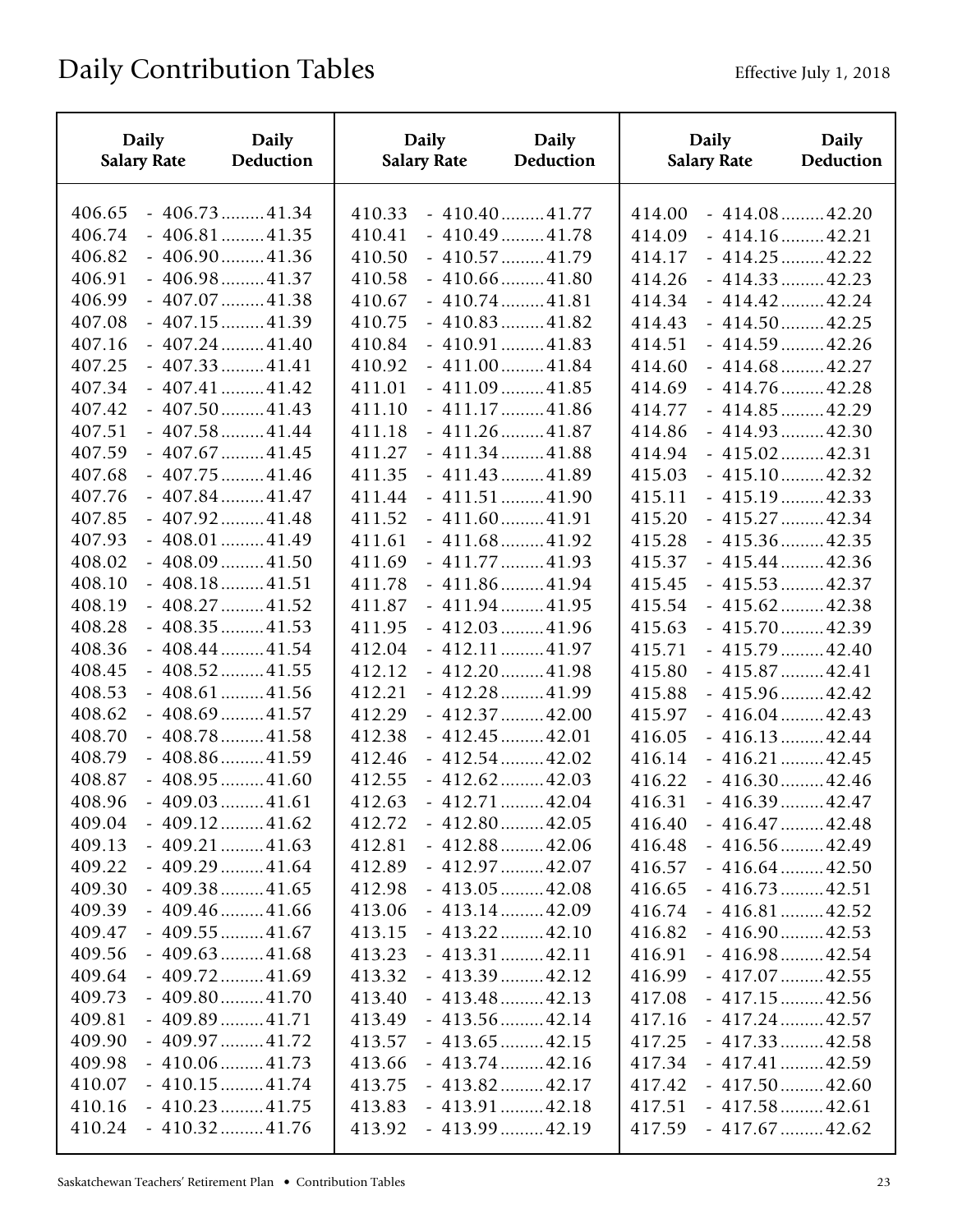| Daily              | <b>Daily</b>          | <b>Daily</b>       | <b>Daily</b>          | <b>Daily</b>       | <b>Daily</b>          |
|--------------------|-----------------------|--------------------|-----------------------|--------------------|-----------------------|
| <b>Salary Rate</b> | Deduction             | <b>Salary Rate</b> | Deduction             | <b>Salary Rate</b> | Deduction             |
| 417.68             | $-417.75$ 42.63       | 421.35             | $-421.43$ 43.06       | 425.03             | $-425.10$ 43.49       |
| 417.76             | $-417.84$ 42.64       | 421.44             | $-421.51$ 43.07       | 425.11             | $-425.19$ 43.50       |
| 417.85             | $-417.92$ 42.65       | 421.52             | $-421.60$ 43.08       | 425.20             | $-425.27$ 43.51       |
| 417.93             | $-418.01$ 42.66       | 421.61             | $-421.68$ 43.09       | 425.28             | $-425.36$ 43.52       |
| 418.02             | $-418.09 \dots 42.67$ | 421.69             | $-421.77$ 43.10       | 425.37             | $-425.44$ 43.53       |
| 418.10             | $-418.18$ 42.68       | 421.78             | $-421.86$ 43.11       | 425.45             | $-425.53$ 43.54       |
| 418.19             | $-418.27 \dots 42.69$ | 421.87             | $-421.94$ 43.12       | 425.54             | $-425.62$ 43.55       |
| 418.28             | $-418.35$ 42.70       | 421.95             | $-422.03$ 43.13       | 425.63             | $-425.70$ 43.56       |
| 418.36             | $-418.44$ 42.71       | 422.04             | $-422.11$ 43.14       | 425.71             | $-425.79 \dots 43.57$ |
| 418.45             | $-418.52$ 42.72       | 422.12             | $-422.20$ 43.15       | 425.80             | $-425.87$ 43.58       |
| 418.53             | $-418.61$ 42.73       | 422.21             | $-422.28$ 43.16       | 425.88             | $-425.96$ 43.59       |
| 418.62             | $-418.69$ 42.74       | 422.29             | $-422.37$ 43.17       | 425.97             | $-426.04 \dots 43.60$ |
| 418.70             | $-418.78$ 42.75       | 422.38             | $-422.45$ 43.18       | 426.05             | $-426.13$ 43.61       |
| 418.79             | $-418.86$ 42.76       | 422.46             | $-422.54$ 43.19       | 426.14             | $-426.21$ 43.62       |
| 418.87             | $-418.95$ 42.77       | 422.55             | $-422.62$ 43.20       | 426.22             | $-426.30$ 43.63       |
| 418.96             | $-419.03 \dots 42.78$ | 422.63             | $-422.71$ 43.21       | 426.31             | $-426.39$ $43.64$     |
| 419.04             | $-419.12$ 42.79       | 422.72             | $-422.80$ 43.22       | 426.40             | $-426.47$ 43.65       |
| 419.13             | $-419.21$ 42.80       | 422.81             | $-422.88$ 43.23       | 426.48             | $-426.56$ 43.66       |
| 419.22             | $-419.29 \dots 42.81$ | 422.89             | $-422.97$ 43.24       | 426.57             | $-426.64$ 43.67       |
| 419.30             | $-419.38$ 42.82       | 422.98             | $-423.05$ 43.25       | 426.65             | $-426.73$ 43.68       |
| 419.39             | $-419.46$ 42.83       | 423.06             | $-423.14$ 43.26       | 426.74             | $-426.81$ 43.69       |
| 419.47             | $-419.55$ 42.84       | 423.15             | $-423.22$ 43.27       | 426.82             | $-426.90$ 43.70       |
| 419.56             | $-419.63$ 42.85       | 423.23             | $-423.31$ 43.28       | 426.91             | $-426.98$ 43.71       |
| 419.64             | $-419.72$ 42.86       | 423.32             | $-423.39$ 43.29       | 426.99             | $-427.07$ 43.72       |
| 419.73             | $-419.80$ 42.87       | 423.40             | $-423.48$ 43.30       | 427.08             | $-427.15$ 43.73       |
| 419.81             | $-419.89$ 42.88       | 423.49             | $-423.56$ 43.31       | 427.16             | $-427.24$ 43.74       |
| 419.90             | $-419.97$ 42.89       | 423.57             | $-423.65$ 43.32       | 427.25             | $-427.33$ 43.75       |
| 419.98             | $-420.06$ 42.90       | 423.66             | $-423.74$ 43.33       | 427.34             | $-427.41$ 43.76       |
| 420.07             | $-420.15$ 42.91       | 423.75             | $-423.82$ 43.34       | 427.42             | $-427.50$ 43.77       |
| 420.16             | $-420.23$ 42.92       | 423.83             | $-423.91$ 43.35       | 427.51             | $-427.58$ 43.78       |
| 420.24             | $-420.32$ 42.93       | 423.92             | $-423.99$ 43.36       | 427.59             | $-427.67$ 43.79       |
| 420.33             | $-420.40$ 42.94       | 424.00             | $-424.08$ 43.37       | 427.68             | $-427.75$ 43.80       |
| 420.41             | $-420.49$ 42.95       | 424.09             | $-424.16$ 43.38       | 427.76             | $-427.84$ 43.81       |
| 420.50             | $-420.57$ 42.96       | 424.17             | $-424.25$ 43.39       | 427.85             | $-427.92$ 43.82       |
| 420.58             | $-420.66$ 42.97       | 424.26             | $-424.33$ 43.40       | 427.93             | $-428.01$ 43.83       |
| 420.67             | $-420.74$ 42.98       | 424.34             | $-424.42$ 43.41       | 428.02             | $-428.09$ 43.84       |
| 420.75             | $-420.83$ 42.99       | 424.43             | $-424.50$ 43.42       | 428.10             | $-428.18\dots(43.85)$ |
| 420.84             | $-420.91$ 43.00       | 424.51             | $-424.59$ 43.43       | 428.19             | $-428.27 \dots 43.86$ |
| 420.92             | $-421.00$ 43.01       | 424.60             | $-424.68 \dots 43.44$ | 428.28             | $-428.35$ 43.87       |
| 421.01             | $-421.09$ 43.02       | 424.69             | $-424.76$ 43.45       | 428.36             | $-428.44$ 43.88       |
| 421.10             | $-421.17$ 43.03       | 424.77             | $-424.85$ 43.46       | 428.45             | $-428.52$ 43.89       |
| 421.18             | $-421.26$ 43.04       | 424.86             | $-424.93$ 43.47       | 428.53             | $-428.61$ 43.90       |
| 421.27             | $-421.34$ 43.05       | 424.94             | $-425.02 \dots 43.48$ | 428.62             | $-428.69$ 43.91       |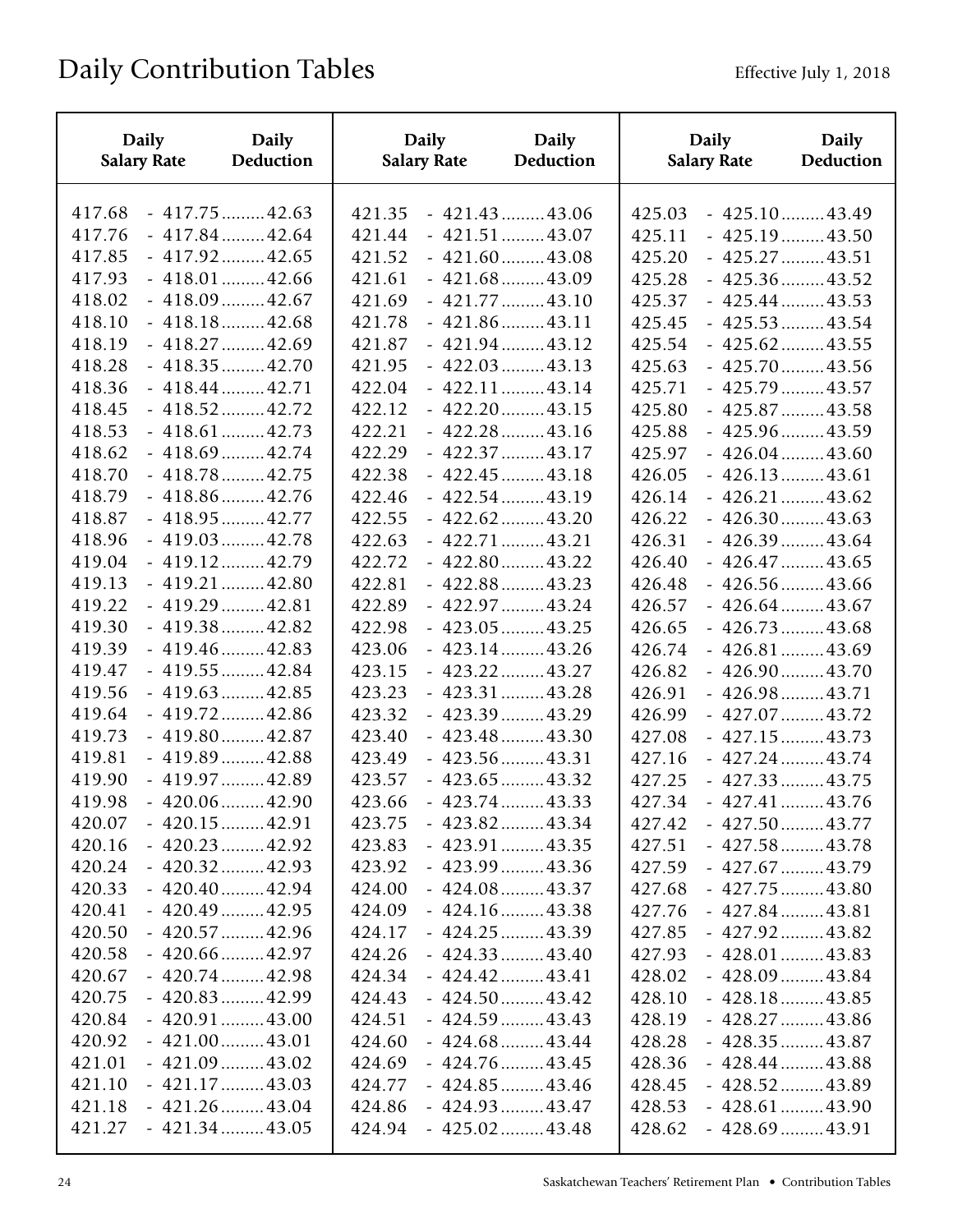| <b>Daily</b>               | Daily                                                 | <b>Daily</b>               | <b>Daily</b>                                          | <b>Daily</b>               | <b>Daily</b>                                          |
|----------------------------|-------------------------------------------------------|----------------------------|-------------------------------------------------------|----------------------------|-------------------------------------------------------|
| <b>Salary Rate</b>         | Deduction                                             | <b>Salary Rate</b>         | Deduction                                             | <b>Salary Rate</b>         | <b>Deduction</b>                                      |
| 428.70                     | $-428.78$ 43.92                                       | 432.38                     | $-432.45$ 44.35                                       | 436.05                     | $-436.13$ 44.78                                       |
| 428.79                     | $-428.86$ 43.93                                       | 432.46                     | $-432.54$ 44.36                                       | 436.14                     | $-436.21$ 44.79                                       |
| 428.87                     | $-428.95$ 43.94                                       | 432.55                     | $-432.62$ 44.37                                       | 436.22                     | $-436.30$ 44.80                                       |
| 428.96                     | $-429.03$ 43.95                                       | 432.63                     | $-432.71$ 44.38                                       | 436.31                     | $-436.39$ 44.81                                       |
| 429.04                     | $-429.12$ 43.96                                       | 432.72                     | $-432.80$ 44.39                                       | 436.40                     | $-436.47$ 44.82                                       |
| 429.13                     | $-429.21$ 43.97                                       | 432.81                     | $-432.88$ 44.40                                       | 436.48                     | $-436.56$ 44.83                                       |
| 429.22                     | $-429.29$ 43.98                                       | 432.89                     | $-432.97$ 44.41                                       | 436.57                     | $-436.64$ 44.84                                       |
| 429.30                     | $-429.38$ 43.99                                       | 432.98                     | $-433.05$ 44.42                                       | 436.65                     | $-436.73$ 44.85                                       |
| 429.39                     | $-429.46$ 44.00                                       | 433.06                     | $-433.14$ 44.43                                       | 436.74                     | $-436.81$ 44.86                                       |
| 429.47<br>429.56           | $-429.55$ 44.01<br>$-429.63$ 44.02                    | 433.15<br>433.23           | $-433.22$ 44.44<br>$-433.31$ 44.45<br>$-433.39$ 44.46 | 436.82<br>436.91           | $-436.90$ 44.87<br>$-436.98$ 44.88                    |
| 429.64<br>429.73<br>429.81 | $-429.72$ 44.03<br>$-429.80$ 44.04<br>$-429.89$ 44.05 | 433.32<br>433.40<br>433.49 | $-433.48$ 44.47<br>$-433.56$ 44.48                    | 436.99<br>437.08<br>437.16 | $-437.07$ 44.89<br>$-437.15$ 44.90<br>$-437.24$ 44.91 |
| 429.90                     | $-429.97$ 44.06                                       | 433.57                     | $-433.65$ 44.49                                       | 437.25                     | $-437.33$ 44.92                                       |
| 429.98                     | $-430.06$ 44.07                                       | 433.66                     | $-433.74$ 44.50                                       | 437.34                     | $-437.41$ 44.93                                       |
| 430.07                     | $-430.15$ 44.08                                       | 433.75                     | $-433.82$ 44.51                                       | 437.42                     | $-437.50$ 44.94                                       |
| 430.16                     | $-430.23$ 44.09                                       | 433.83                     | $-433.91$ 44.52                                       | 437.51                     | $-437.58$ 44.95                                       |
| 430.24                     | $-430.32$ 44.10                                       | 433.92                     | $-433.99$ 44.53                                       | 437.59                     | $-437.67$ 44.96                                       |
| 430.33                     | $-430.40$ 44.11                                       | 434.00                     | $-434.08$ 44.54                                       | 437.68                     | $-437.75$ 44.97                                       |
| 430.41                     | $-430.49$ 44.12                                       | 434.09                     | $-434.16$ 44.55                                       | 437.76                     | $-437.84$ 44.98                                       |
| 430.50                     | $-430.57$ 44.13                                       | 434.17                     | $-434.25$ 44.56                                       | 437.85                     | $-437.92$ 44.99                                       |
| 430.58                     | $-430.66$ 44.14                                       | 434.26                     | $-434.33$ 44.57                                       | 437.93                     | $-438.01$ 45.00                                       |
| 430.67                     | $-430.74$ 44.15                                       | 434.34                     | $-434.42$ 44.58                                       | 438.02                     | $-438.09$ 45.01                                       |
| 430.75                     | $-430.83$ 44.16                                       | 434.43                     | $-434.50$ 44.59                                       | 438.10                     | $-438.18$ 45.02                                       |
| 430.84                     | $-430.91$ 44.17                                       | 434.51                     | $-434.59$ 44.60                                       | 438.19                     | $-438.27 \dots 45.03$                                 |
| 430.92                     | $-431.00$ 44.18                                       | 434.60                     | $-434.68$ 44.61                                       | 438.28                     | $-438.35$ 45.04                                       |
| 431.01                     | $-431.09$ 44.19                                       | 434.69                     | $-434.76$ 44.62                                       | 438.36                     | $-438.44$ 45.05                                       |
| 431.10                     | $-431.17$ 44.20                                       | 434.77                     | $-434.85$ 44.63                                       | 438.45                     | $-438.52$ 45.06                                       |
| 431.18                     | $-431.26$ 44.21                                       | 434.86                     | $-434.93$ 44.64                                       | 438.53                     | $-438.61$ 45.07                                       |
| 431.27                     | $-431.34$ 44.22                                       | 434.94                     | $-435.02$ 44.65                                       | 438.62                     | $-438.69$ 45.08                                       |
| 431.35                     | $-431.43$ 44.23                                       | 435.03                     | $-435.10$ 44.66                                       | 438.70                     | $-438.78 \dots 45.09$                                 |
| 431.44                     | $-431.51$ 44.24                                       | 435.11                     | $-435.19$ 44.67                                       | 438.79                     | $-438.86$ 45.10                                       |
| 431.52                     | $-431.60$ 44.25                                       | 435.20                     | $-435.27 \dots 44.68$                                 | 438.87                     | $-438.95$ 45.11                                       |
| 431.61                     | $-431.68$ 44.26                                       | 435.28                     | $-435.36$ 44.69                                       | 438.96                     | $-439.03$ 45.12                                       |
| 431.69                     | $-431.77$ 44.27                                       | 435.37                     | $-435.44$ 44.70                                       | 439.04                     | $-439.12$ 45.13                                       |
| 431.78                     | $-431.86$ 44.28                                       | 435.45                     | $-435.53$ 44.71                                       | 439.13                     | $-439.21$ 45.14                                       |
| 431.87                     | $-431.94$ 44.29                                       | 435.54                     | $-435.62 \dots 44.72$                                 | 439.22                     | $-439.29 \dots 45.15$                                 |
| 431.95                     | $-432.03$ 44.30                                       | 435.63                     | $-435.70$ 44.73                                       | 439.30                     | $-439.38$ 45.16                                       |
| 432.04                     | $-432.11$ 44.31                                       | 435.71                     | $-435.79$ 44.74                                       | 439.39                     | $-439.46$ 45.17                                       |
| 432.12                     | $-432.20$ 44.32                                       | 435.80                     | $-435.87$ 44.75                                       | 439.47                     | $-439.55$ 45.18                                       |
| 432.21                     | $-432.28$ 44.33                                       | 435.88                     | $-435.96$ 44.76                                       | 439.56                     | $-439.63$ 45.19                                       |
| 432.29                     | $-432.37$ 44.34                                       | 435.97                     | $-436.04$ 44.77                                       | 439.64                     | $-439.72$ 45.20                                       |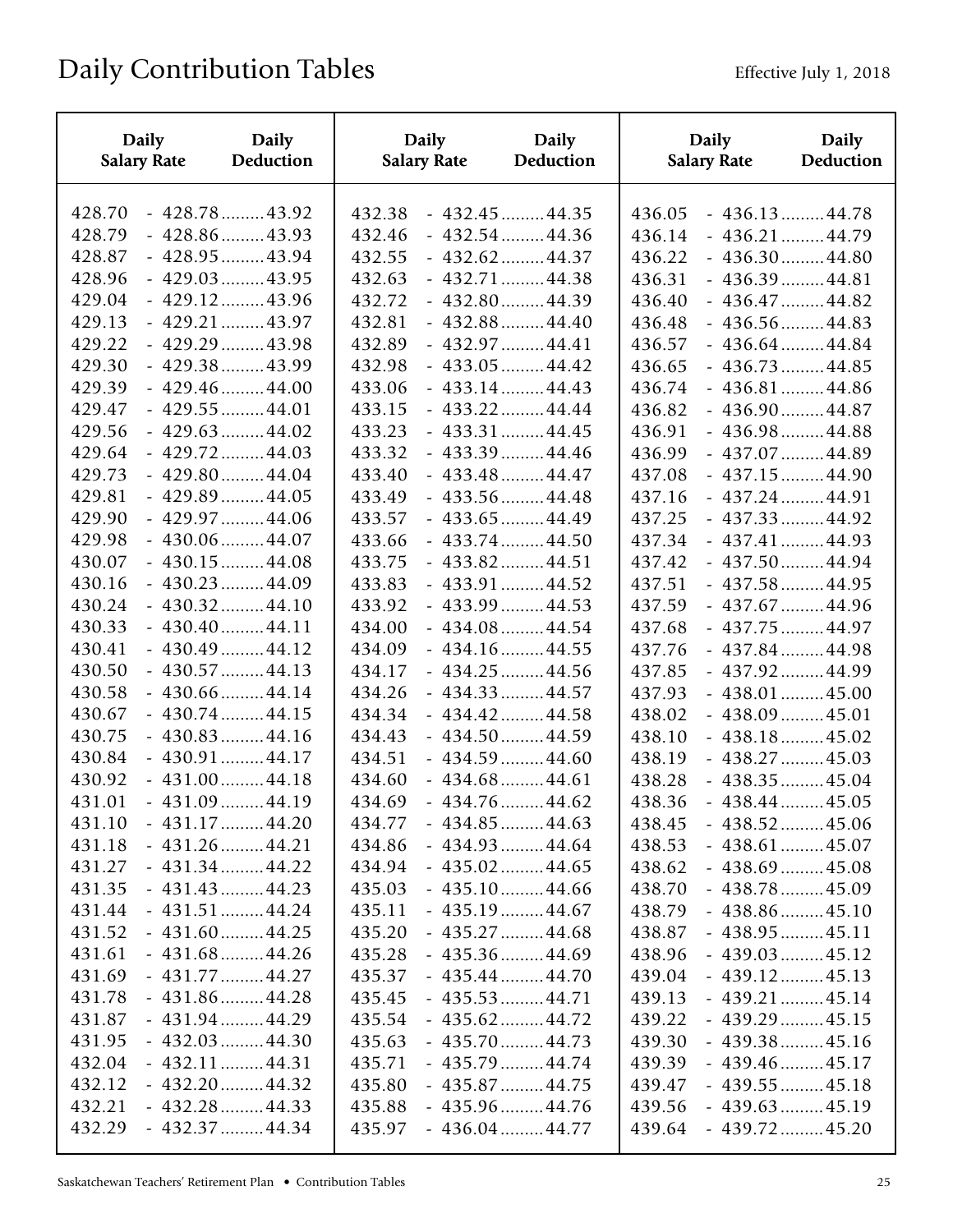| <b>Daily</b>       | <b>Daily</b>           | <b>Daily</b>       | Daily                  | <b>Daily</b>       | <b>Daily</b>           |
|--------------------|------------------------|--------------------|------------------------|--------------------|------------------------|
| <b>Salary Rate</b> | Deduction              | <b>Salary Rate</b> | Deduction              | <b>Salary Rate</b> | Deduction              |
| 439.73             | $-439.80$ 45.21        | 443.40             | $-443.48$ 45.64        | 447.08             | $-447.15$ 46.07        |
| 439.81             | $-439.89$ 45.22        | 443.49             | $-443.56$ 45.65        | 447.16             | $-447.24$ 46.08        |
| 439.90             | $-439.97$ 45.23        | 443.57             | $-443.65$ 45.66        | 447.25             | $-447.33$ 46.09        |
| 439.98             | $-440.06$ 45.24        | 443.66             | $-443.74$ 45.67        | 447.34             | $-447.41$ 46.10        |
| 440.07             | $-440.15$ 45.25        | 443.75             | $-443.82$ 45.68        | 447.42             | $-447.50$ 46.11        |
| 440.16             | $-440.23$ 45.26        | 443.83             | $-443.91$ 45.69        | 447.51             | $-447.58$ 46.12        |
| 440.24             | $-440.32$ 45.27        | 443.92             | $-443.99$ 45.70        | 447.59             | $-447.67$ 46.13        |
| 440.33             | $-440.40$ 45.28        | 444.00             | $-444.08$ 45.71        | 447.68             | $-447.75$ 46.14        |
| 440.41             | $-440.49$ 45.29        | 444.09             | $-444.16$ 45.72        | 447.76             | $-447.84$ 46.15        |
| 440.50             | $-440.57$ 45.30        | 444.17             | $-444.25$ 45.73        | 447.85             | $-447.92 \ldots 46.16$ |
| 440.58             | $-440.66$ 45.31        | 444.26             | $-444.33$ 45.74        | 447.93             | $-448.01$ 46.17        |
| 440.67             | $-440.74$ 45.32        | 444.34             | $-444.42$ 45.75        | 448.02             | $-448.09 \dots 46.18$  |
| 440.75             | $-440.83$ 45.33        | 444.43             | $-444.50$ 45.76        | 448.10             | $-448.18$ 46.19        |
| 440.84             | $-440.91$ 45.34        | 444.51             | $-444.59$ 45.77        | 448.19             | $-448.27 \dots 46.20$  |
| 440.92             | $-441.00 \ldots 45.35$ | 444.60             | $-444.68$ 45.78        | 448.28             | $-448.35$ 46.21        |
| 441.01             | $-441.09 \dots 45.36$  | 444.69             | $-444.76$ 45.79        | 448.36             | $-448.44$ 46.22        |
| 441.10             | $-441.17$ 45.37        | 444.77             | $-444.85$ 45.80        | 448.45             | $-448.52$ 46.23        |
| 441.18             | $-441.26 \dots 45.38$  | 444.86             | $-444.93$ 45.81        | 448.53             | $-448.61$ 46.24        |
| 441.27             | $-441.34$ 45.39        | 444.94             | $-445.02 \dots 45.82$  | 448.62             | $-448.69$ 46.25        |
| 441.35             | $-441.43$ 45.40        | 445.03             | $-445.10$ 45.83        | 448.70             | $-448.78 \ldots 46.26$ |
| 441.44             | $-441.51$ 45.41        | 445.11             | $-445.19$ 45.84        | 448.79             | $-448.86$ 46.27        |
| 441.52             | $-441.60 \dots 45.42$  | 445.20             | $-445.27 \dots 45.85$  | 448.87             | $-448.95 \dots 46.28$  |
| 441.61             | $-441.68 \dots 45.43$  | 445.28             | $-445.36$ 45.86        | 448.96             | $-449.03 \ldots 46.29$ |
| 441.69             | $-441.77$ 45.44        | 445.37             | $-445.44$ 45.87        | 449.04             | $-449.12$ 46.30        |
| 441.78             | $-441.86$ 45.45        | 445.45             | $-445.53$ 45.88        | 449.13             | $-449.21$ 46.31        |
| 441.87             | $-441.94 \ldots 45.46$ | 445.54             | $-445.62$ 45.89        | 449.22             | $-449.29 \dots 46.32$  |
| 441.95             | $-442.03 \ldots 45.47$ | 445.63             | $-445.70 \dots 45.90$  | 449.30             | $-449.38$ 46.33        |
| 442.04             | $-442.11$ 45.48        | 445.71             | $-445.79 \dots 45.91$  | 449.39             | $-449.46$ 46.34        |
| 442.12             | $-442.20$ 45.49        | 445.80             | $-445.87 \dots 45.92$  | 449.47             | $-449.55$ 46.35        |
| 442.21             | $-442.28$ 45.50        | 445.88             | $-445.96$ 45.93        | 449.56             | $-449.63$ 46.36        |
| 442.29             | $-442.37$ 45.51        | 445.97             | $-446.04$ 45.94        | 449.64             | $-449.72 \dots 46.37$  |
| 442.38             | $-442.45$ 45.52        | 446.05             | $-446.13 \ldots 45.95$ | 449.73             | $-449.80 \dots 46.38$  |
| 442.46             | $-442.54$ 45.53        | 446.14             | $-446.21$ 45.96        | 449.81             | $-449.89 \dots 46.39$  |
| 442.55             | $-442.62 \dots 45.54$  | 446.22             | $-446.30$ 45.97        | 449.90             | $-449.97 \dots 46.40$  |
| 442.63             | $-442.71$ 45.55        | 446.31             | $-446.39 \dots 45.98$  | 449.98             | $-450.06$ 46.41        |
| 442.72             | $-442.80$ 45.56        | 446.40             | $-446.47$ 45.99        | 450.07             | $-450.15$ 46.42        |
| 442.81             | $-442.88$ 45.57        | 446.48             | $-446.56$ 46.00        | 450.16             | $-450.23 \dots 46.43$  |
| 442.89             | $-442.97 \dots 45.58$  | 446.57             | $-446.64$ 46.01        | 450.24             | $-450.32 \dots 46.44$  |
| 442.98             | $-443.05$ 45.59        | 446.65             | $-446.73 \dots 46.02$  | 450.33             | $-450.40$ 46.45        |
| 443.06             | $-443.14$ 45.60        | 446.74             | $-446.81$ 46.03        | 450.41             | $-450.49$ 46.46        |
| 443.15             | $-443.22 \dots 45.61$  | 446.82             | $-446.90 \dots 46.04$  | 450.50             | $-450.57$ 46.47        |
| 443.23             | $-443.31$ 45.62        | 446.91             | $-446.98 \dots 46.05$  | 450.58             | $-450.66$ 46.48        |
| 443.32             | $-443.39 \dots 45.63$  | 446.99             | $-447.07$ 46.06        | 450.67             | $-450.74$ 46.49        |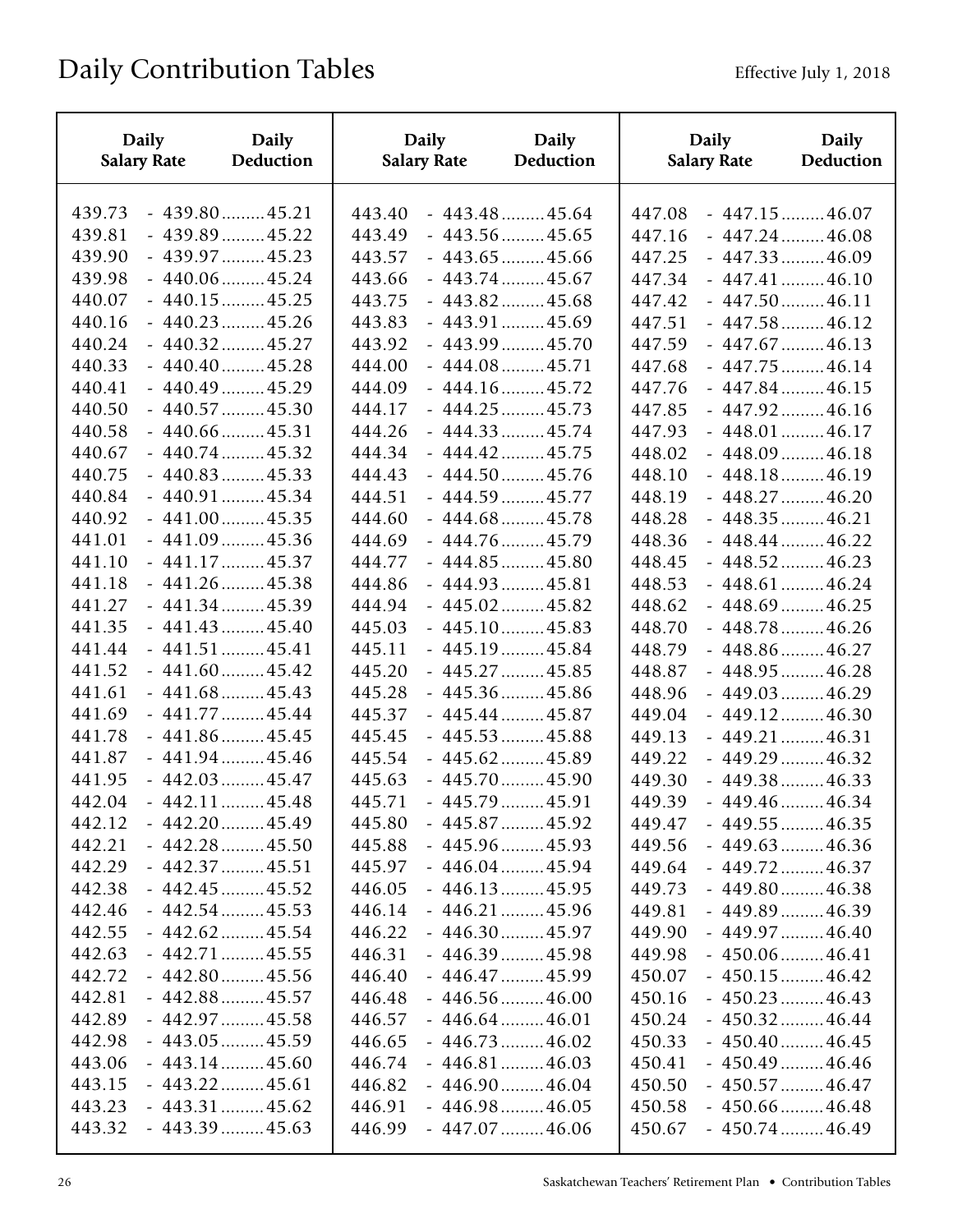| <b>Daily</b>       | <b>Daily</b>          | <b>Daily</b>       | <b>Daily</b>          | <b>Daily</b>       | <b>Daily</b>          |
|--------------------|-----------------------|--------------------|-----------------------|--------------------|-----------------------|
| <b>Salary Rate</b> | Deduction             | <b>Salary Rate</b> | Deduction             | <b>Salary Rate</b> | Deduction             |
| 450.75             | $-450.83$ 46.50       | 454.43             | $-454.50$ 46.93       | 458.10             | $-458.18$ 47.36       |
| 450.84             | $-450.91$ 46.51       | 454.51             | $-454.59$ 46.94       | 458.19             | $-458.27 \dots 47.37$ |
| 450.92             | $-451.00 \dots 46.52$ | 454.60             | $-454.68$ 46.95       | 458.28             | $-458.35$ 47.38       |
| 451.01             | $-451.09$ 46.53       | 454.69             | $-454.76 \dots 46.96$ | 458.36             | $-458.44$ 47.39       |
| 451.10             | $-451.17$ 46.54       | 454.77             | $-454.85$ 46.97       | 458.45             | $-458.52$ 47.40       |
| 451.18             | $-451.26$ 46.55       | 454.86             | $-454.93$ 46.98       | 458.53             | $-458.61$ 47.41       |
| 451.27             | $-451.34$ 46.56       | 454.94             | $-455.02 \dots 46.99$ | 458.62             | $-458.69$ 47.42       |
| 451.35             | $-451.43$ 46.57       | 455.03             | $-455.10$ 47.00       | 458.70             | $-458.78 \dots 47.43$ |
| 451.44             | $-451.51$ 46.58       | 455.11             | $-455.19$ 47.01       | 458.79             | $-458.86$ 47.44       |
| 451.52             | $-451.60$ 46.59       | 455.20             | $-455.27 \dots 47.02$ | 458.87             | $-458.95 \dots 47.45$ |
| 451.61             | $-451.68 \dots 46.60$ | 455.28             | $-455.36$ 47.03       | 458.96             | $-459.03 \dots 47.46$ |
| 451.69             | $-451.77$ 46.61       | 455.37             | $-455.44$ 47.04       | 459.04             | $-459.12$ 47.47       |
| 451.78             | $-451.86$ 46.62       | 455.45             | $-455.53$ 47.05       | 459.13             | $-459.21$ 47.48       |
| 451.87             | $-451.94 \dots 46.63$ | 455.54             | $-455.62$ 47.06       | 459.22             | $-459.29 \dots 47.49$ |
| 451.95             | $-452.03 \dots 46.64$ | 455.63             | $-455.70$ 47.07       | 459.30             | $-459.38$ 47.50       |
| 452.04             | $-452.11$ 46.65       | 455.71             | $-455.79$ 47.08       | 459.39             | $-459.46$ 47.51       |
| 452.12             | $-452.20 \dots 46.66$ | 455.80             | $-455.87$ 47.09       | 459.47             | $-459.55$ 47.52       |
| 452.21             | $-452.28$ 46.67       | 455.88             | $-455.96 \dots 47.10$ | 459.56             | $-459.63$ 47.53       |
| 452.29             | $-452.37$ 46.68       | 455.97             | $-456.04$ 47.11       | 459.64             | $-459.72 \dots 47.54$ |
| 452.38             | $-452.45$ 46.69       | 456.05             | $-456.13$ 47.12       | 459.73             | $-459.80$ 47.55       |
| 452.46             | $-452.54$ 46.70       | 456.14             | $-456.21$ 47.13       | 459.81             | $-459.89$ 47.56       |
| 452.55             | $-452.62$ 46.71       | 456.22             | $-456.30$ 47.14       | 459.90             | $-459.97 \dots 47.57$ |
| 452.63             | $-452.71$ 46.72       | 456.31             | $-456.39$ 47.15       | 459.98             | $-460.06$ 47.58       |
| 452.72             | $-452.80$ 46.73       | 456.40             | $-456.47$ 47.16       | 460.07             | $-460.15$ 47.59       |
| 452.81             | $-452.88$ 46.74       | 456.48             | $-456.56$ 47.17       | 460.16             | $-460.23$ 47.60       |
| 452.89             | $-452.97$ 46.75       | 456.57             | $-456.64$ 47.18       | 460.24             | $-460.32$ 47.61       |
| 452.98             | $-453.05$ 46.76       | 456.65             | $-456.73 \dots 47.19$ | 460.33             | $-460.40$ 47.62       |
| 453.06             | $-453.14$ 46.77       | 456.74             | $-456.81$ 47.20       | 460.41             | $-460.49 \dots 47.63$ |
| 453.15             | $-453.22 \dots 46.78$ | 456.82             | $-456.90$ 47.21       | 460.50             | $-460.57$ 47.64       |
| 453.23             | $-453.31$ 46.79       | 456.91             | $-456.98 \dots 47.22$ | 460.58             | $-460.66$ 47.65       |
| 453.32             | $-453.39$ 46.80       | 456.99             | $-457.07$ 47.23       | 460.67             | $-460.74$ 47.66       |
| 453.40             | $-453.48$ 46.81       | 457.08             | $-457.15$ 47.24       | 460.75             | $-460.83$ 47.67       |
| 453.49             | $-453.56$ 46.82       | 457.16             | $-457.24$ 47.25       | 460.84             | $-460.91$ 47.68       |
| 453.57             | $-453.65$ 46.83       | 457.25             | $-457.33$ 47.26       | 460.92             | $-461.00$ 47.69       |
| 453.66             | $-453.74$ 46.84       | 457.34             | $-457.41$ 47.27       | 461.01             | $-461.09 \dots 47.70$ |
| 453.75             | $-453.82$ 46.85       | 457.42             | $-457.50$ 47.28       | 461.10             | $-461.17$ 47.71       |
| 453.83             | $-453.91$ 46.86       | 457.51             | $-457.58$ 47.29       | 461.18             | $-461.26$ 47.72       |
| 453.92             | $-453.99$ 46.87       | 457.59             | $-457.67$ 47.30       | 461.27             | $-461.34 \dots 47.73$ |
| 454.00             | $-454.08 \dots 46.88$ | 457.68             | $-457.75$ 47.31       | 461.35             | $-461.43$ 47.74       |
| 454.09             | $-454.16$ 46.89       | 457.76             | $-457.84$ 47.32       | 461.44             | $-461.51$ 47.75       |
| 454.17             | $-454.25$ 46.90       | 457.85             | $-457.92 \dots 47.33$ | 461.52             | $-461.60$ 47.76       |
| 454.26             | $-454.33$ 46.91       | 457.93             | $-458.01$ 47.34       | 461.61             | $-461.68$ 47.77       |
| 454.34             | $-454.42$ 46.92       | 458.02             | $-458.09$ 47.35       | 461.69             | $-461.77$ 47.78       |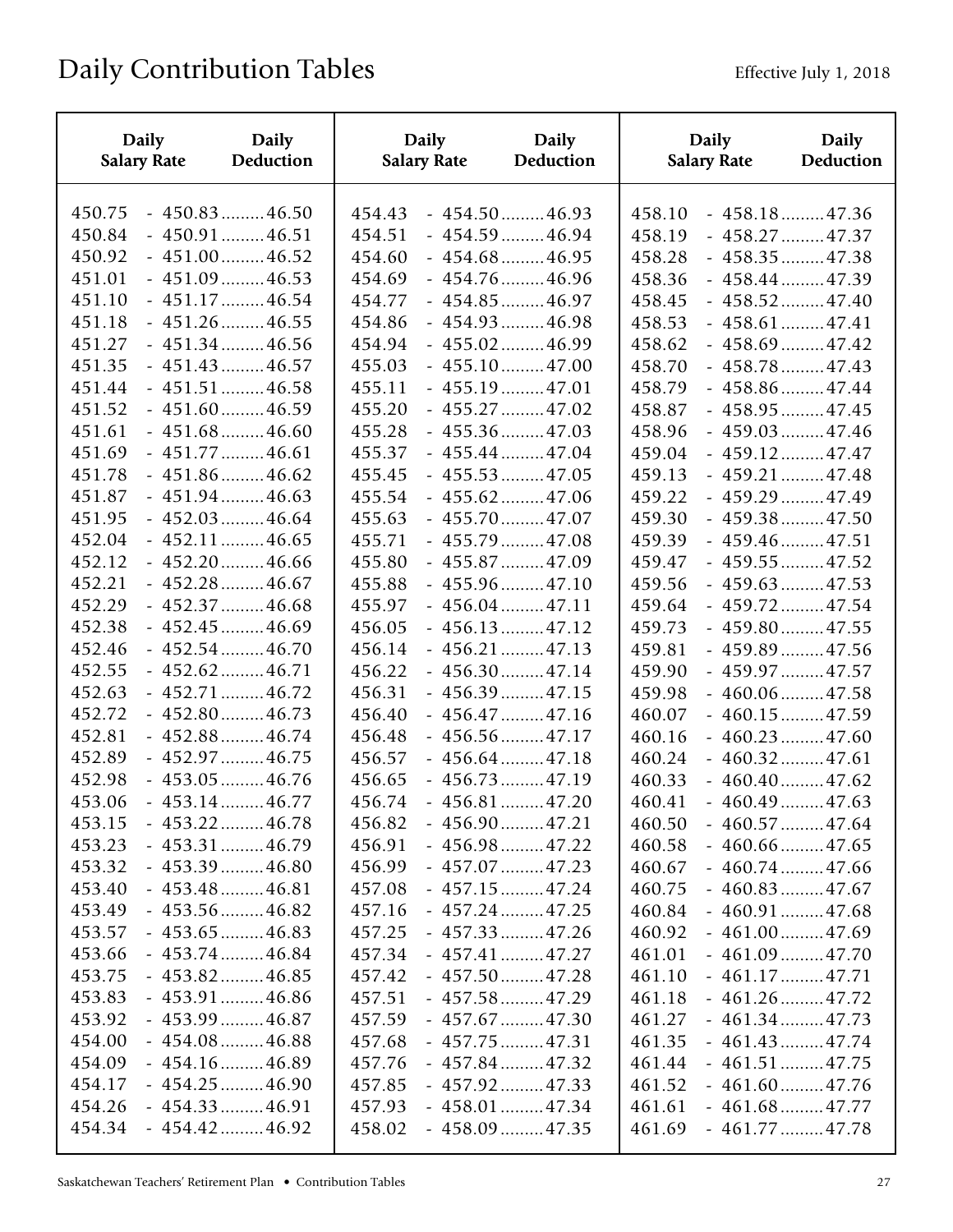| <b>Daily</b>       | <b>Daily</b>           | <b>Daily</b>       | <b>Daily</b>          | <b>Daily</b>       | <b>Daily</b>          |
|--------------------|------------------------|--------------------|-----------------------|--------------------|-----------------------|
| <b>Salary Rate</b> | Deduction              | <b>Salary Rate</b> | Deduction             | <b>Salary Rate</b> | Deduction             |
| 461.78             | $-461.86$ 47.79        | 465.45             | $-465.53$ 48.22       | 469.13             | $-469.21$ 48.65       |
| 461.87             | $-461.94 \ldots 47.80$ | 465.54             | $-465.62 \dots 48.23$ | 469.22             | $-469.29 \dots 48.66$ |
| 461.95             | $-462.03 \dots 47.81$  | 465.63             | $-465.70$ 48.24       | 469.30             | $-469.38$ 48.67       |
| 462.04             | $-462.11$ 47.82        | 465.71             | $-465.79 \dots 48.25$ | 469.39             | $-469.46$ 48.68       |
| 462.12             | $-462.20$ 47.83        | 465.80             | $-465.87$ 48.26       | 469.47             | $-469.55$ 48.69       |
| 462.21             | $-462.28 \dots 47.84$  | 465.88             | $-465.96$ 48.27       | 469.56             | $-469.63$ 48.70       |
| 462.29             | $-462.37$ 47.85        | 465.97             | $-466.04$ 48.28       | 469.64             | $-469.72$ 48.71       |
| 462.38             | $-462.45$ 47.86        | 466.05             | $-466.13$ 48.29       | 469.73             | $-469.80$ 48.72       |
| 462.46             | $-462.54$ 47.87        | 466.14             | $-466.21$ 48.30       | 469.81             | $-469.89$ 48.73       |
| 462.55             | $-462.62$ 47.88        | 466.22             | $-466.30$ 48.31       | 469.90             | $-469.97 \dots 48.74$ |
| 462.63             | $-462.71$ 47.89        | 466.31             | $-466.39$ 48.32       | 469.98             | $-470.06$ 48.75       |
| 462.72             | $-462.80$ 47.90        | 466.40             | $-466.47$ 48.33       | 470.07             | $-470.15$ 48.76       |
| 462.81             | $-462.88$ 47.91        | 466.48             | $-466.56$ 48.34       | 470.16             | $-470.23$ 48.77       |
| 462.89             | $-462.97$ 47.92        | 466.57             | $-466.64$ 48.35       | 470.24             | $-470.32$ 48.78       |
| 462.98             | $-463.05$ 47.93        | 466.65             | $-466.73$ 48.36       | 470.33             | $-470.40$ 48.79       |
| 463.06             | $-463.14$ 47.94        | 466.74             | $-466.81$ 48.37       | 470.41             | $-470.49$ 48.80       |
| 463.15             | $-463.22 \dots 47.95$  | 466.82             | $-466.90$ 48.38       | 470.50             | $-470.57$ 48.81       |
| 463.23             | $-463.31$ 47.96        | 466.91             | $-466.98$ 48.39       | 470.58             | $-470.66$ 48.82       |
| 463.32             | $-463.39 \dots 47.97$  | 466.99             | $-467.07$ 48.40       | 470.67             | $-470.74$ 48.83       |
| 463.40             | $-463.48$ 47.98        | 467.08             | $-467.15$ 48.41       | 470.75             | $-470.83$ 48.84       |
| 463.49             | $-463.56$ 47.99        | 467.16             | $-467.24$ 48.42       | 470.84             | $-470.91$ 48.85       |
| 463.57             | $-463.65$ 48.00        | 467.25             | $-467.33$ 48.43       | 470.92             | $-471.00$ 48.86       |
| 463.66             | $-463.74 \dots 48.01$  | 467.34             | $-467.41$ 48.44       | 471.01             | $-471.09 \dots 48.87$ |
| 463.75             | $-463.82$ 48.02        | 467.42             | $-467.50$ 48.45       | 471.10             | $-471.17$ 48.88       |
| 463.83             | $-463.91$ 48.03        | 467.51             | $-467.58$ 48.46       | 471.18             | $-471.26$ 48.89       |
| 463.92             | $-463.99 \dots 48.04$  | 467.59             | $-467.67$ $-48.47$    | 471.27             | $-471.34$ 48.90       |
| 464.00             | $-464.08 \dots 48.05$  | 467.68             | $-467.75$ 48.48       | 471.35             | $-471.43$ 48.91       |
| 464.09             | $-464.16$ 48.06        | 467.76             | $-467.84$ 48.49       | 471.44             | $-471.51$ 48.92       |
| 464.17             | $-464.25$ 48.07        | 467.85             | $-467.92 \dots 48.50$ | 471.52             | $-471.60$ 48.93       |
| 464.26             | $-464.33$ 48.08        | 467.93             | $-468.01$ 48.51       | 471.61             | $-471.68$ 48.94       |
| 464.34             | $-464.42$ 48.09        | 468.02             | $-468.09 \dots 48.52$ | 471.69             | $-471.77$ 48.95       |
| 464.43             | $-464.50$ 48.10        | 468.10             | $-468.18 \dots 48.53$ | 471.78             | $-471.86$ 48.96       |
| 464.51             | $-464.59 \dots 48.11$  | 468.19             | $-468.27 \dots 48.54$ | 471.87             | $-471.94$ 48.97       |
| 464.60             | $-464.68$ 48.12        | 468.28             | $-468.35$ 48.55       | 471.95             | $-472.03$ 48.98       |
| 464.69             | $-464.76$ 48.13        | 468.36             | $-468.44$ 48.56       | 472.04             | $-472.11$ 48.99       |
| 464.77             | $-464.85$ 48.14        | 468.45             | $-468.52 \dots 48.57$ | 472.12             | $-472.20$ 49.00       |
| 464.86             | $-464.93 \dots 48.15$  | 468.53             | $-468.61$ 48.58       | 472.21             | $-472.28$ 49.01       |
| 464.94             | $-465.02 \dots 48.16$  | 468.62             | $-468.69$ 48.59       | 472.29             | $-472.37$ 49.02       |
| 465.03             | $-465.10$ 48.17        | 468.70             | $-468.78 \dots 48.60$ | 472.38             | $-472.45$ 49.03       |
| 465.11             | $-465.19 \dots 48.18$  | 468.79             | $-468.86$ 48.61       | 472.46             | $-472.54$ 49.04       |
| 465.20             | $-465.27$ 48.19        | 468.87             | $-468.95 \dots 48.62$ | 472.55             | $-472.62$ 49.05       |
| 465.28             | $-465.36$ 48.20        | 468.96             | $-469.03 \dots 48.63$ | 472.63             | $-472.71$ 49.06       |
| 465.37             | $-465.44$ 48.21        | 469.04             | $-469.12$ 48.64       | 472.72             | $-472.80$ 49.07       |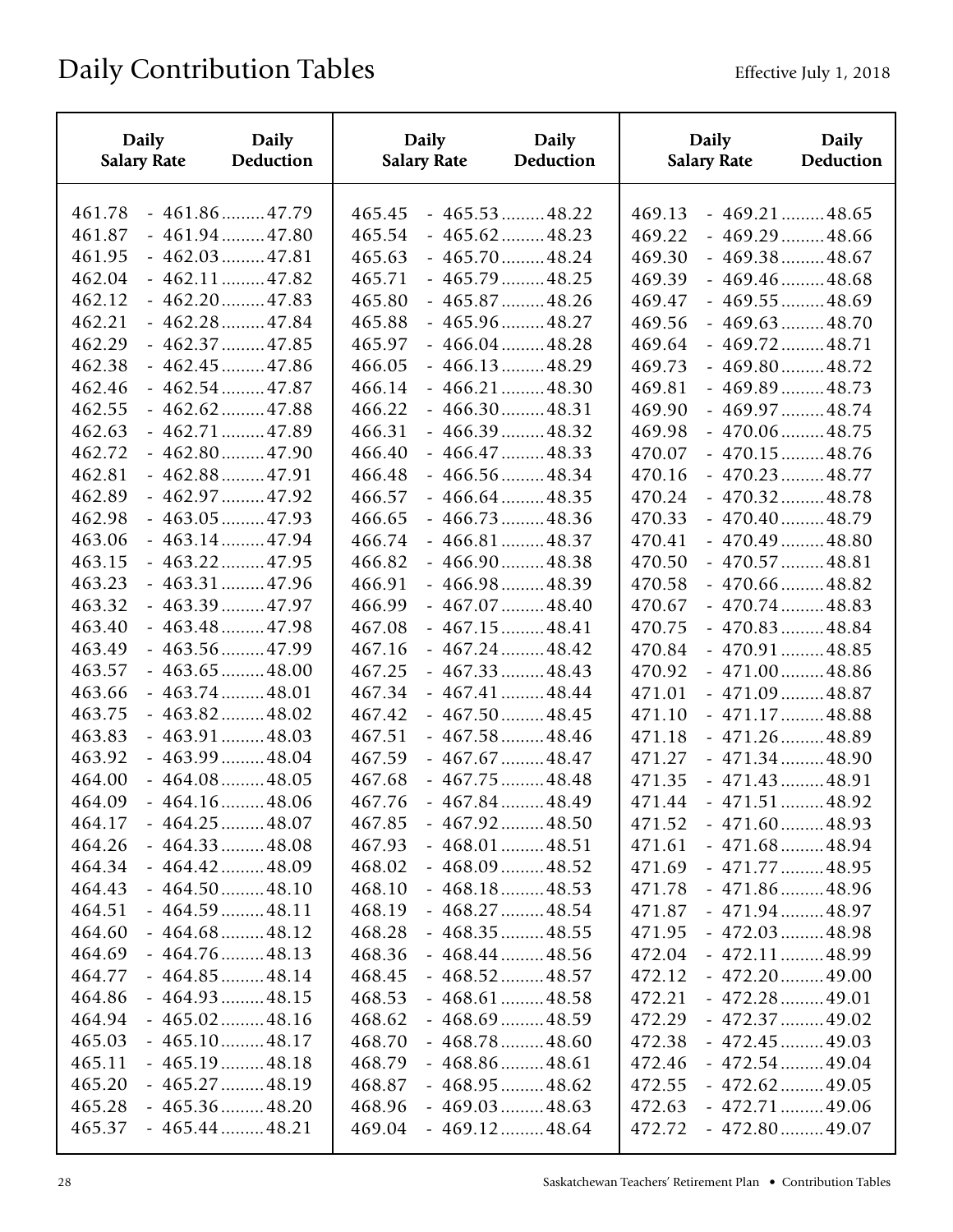| <b>Daily</b>       | <b>Daily</b>          | <b>Daily</b>       | <b>Daily</b>          | <b>Daily</b>       | <b>Daily</b>           |
|--------------------|-----------------------|--------------------|-----------------------|--------------------|------------------------|
| <b>Salary Rate</b> | Deduction             | <b>Salary Rate</b> | Deduction             | <b>Salary Rate</b> | Deduction              |
| 472.81             | $-472.88$ 49.08       | 476.48             | $-476.56$ 49.51       | 480.16             | $-480.23$ 49.94        |
| 472.89             | $-472.97$ 49.09       | 476.57             | $-476.64$ 49.52       | 480.24             | $-480.32 \dots 49.95$  |
| 472.98             | $-473.05$ 49.10       | 476.65             | $-476.73$ 49.53       | 480.33             | $-480.40$ 49.96        |
| 473.06             | $-473.14$ 49.11       | 476.74             | $-476.81$ 49.54       | 480.41             | $-480.49$ 49.97        |
| 473.15             | $-473.22 \dots 49.12$ | 476.82             | $-476.90$ 49.55       | 480.50             | $-480.57$ 49.98        |
| 473.23             | $-473.31$ 49.13       | 476.91             | $-476.98 \dots 49.56$ | 480.58             | $-480.66$ 49.99        |
| 473.32             | $-473.39$ 49.14       | 476.99             | $-477.07$ 49.57       | 480.67             | $-480.74$ 50.00        |
| 473.40             | $-473.48$ 49.15       | 477.08             | $-477.15$ 49.58       | 480.75             | $-480.83$ 50.01        |
| 473.49             | $-473.56$ 49.16       | 477.16             | $-477.24$ 49.59       | 480.84             | $-480.91$ 50.02        |
| 473.57             | $-473.65$ 49.17       | 477.25             | $-477.33$ 49.60       | 480.92             | $-481.00$ 50.03        |
| 473.66             | $-473.74 \dots 49.18$ | 477.34             | $-477.41$ 49.61       | 481.01             | $-481.09 \dots 50.04$  |
| 473.75             | $-473.82$ 49.19       | 477.42             | $-477.50$ 49.62       | 481.10             | $-481.17$ 50.05        |
| 473.83             | $-473.91$ 49.20       | 477.51             | $-477.58$ 49.63       | 481.18             | $-481.26$ 50.06        |
| 473.92             | $-473.99$ 49.21       | 477.59             | $-477.67$ 49.64       | 481.27             | $-481.34$ 50.07        |
| 474.00             | $-474.08 \dots 49.22$ | 477.68             | $-477.75$ 49.65       | 481.35             | $-481.43$ 50.08        |
| 474.09             | $-474.16$ 49.23       | 477.76             | $-477.84$ 49.66       | 481.44             | $-481.51$ 50.09        |
| 474.17             | $-474.25$ 49.24       | 477.85             | $-477.92$ 49.67       | 481.52             | $-481.60 \dots 50.10$  |
| 474.26             | $-474.33$ 49.25       | 477.93             | $-478.01$ 49.68       | 481.61             | $-481.68$ 50.11        |
| 474.34             | $-474.42$ 49.26       | 478.02             | $-478.09$ 49.69       | 481.69             | $-481.77$ 50.12        |
| 474.43             | $-474.50$ 49.27       | 478.10             | $-478.18$ 49.70       | 481.78             | $-481.86 \dots 50.13$  |
| 474.51             | $-474.59$ 49.28       | 478.19             | $-478.27 \dots 49.71$ | 481.87             | $-481.94 \ldots 50.14$ |
| 474.60             | $-474.68$ 49.29       | 478.28             | $-478.35$ 49.72       | 481.95             | $-482.03$ 50.15        |
| 474.69             | $-474.76$ 49.30       | 478.36             | $-478.44$ 49.73       | 482.04             | $-482.11$ 50.16        |
| 474.77             | $-474.85$ 49.31       | 478.45             | $-478.52$ 49.74       | 482.12             | $-482.20$ 50.17        |
| 474.86             | $-474.93$ 49.32       | 478.53             | $-478.61$ 49.75       | 482.21             | $-482.28$ 50.18        |
| 474.94             | $-475.02 \dots 49.33$ | 478.62             | $-478.69$ 49.76       | 482.29             | $-482.37$ 50.19        |
| 475.03             | $-475.10$ 49.34       | 478.70             | $-478.78 \dots 49.77$ | 482.38             | $-482.45$ 50.20        |
| 475.11             | $-475.19$ 49.35       | 478.79             | $-478.86$ 49.78       | 482.46             | $-482.54$ 50.21        |
| 475.20             | $-475.27 \dots 49.36$ | 478.87             | $-478.95$ 49.79       | 482.55             | $-482.62 \dots 50.22$  |
| 475.28             | $-475.36$ 49.37       | 478.96             | $-479.03$ 49.80       | 482.63             | $-482.71$ 50.23        |
| 475.37             | $-475.44$ 49.38       | 479.04             | $-479.12$ 49.81       | 482.72             | $-482.80$ 50.24        |
| 475.45             | $-475.53$ 49.39       | 479.13             | $-479.21$ 49.82       | 482.81             | $-482.88$ 50.25        |
| 475.54             | $-475.62 \dots 49.40$ | 479.22             | $-479.29 \dots 49.83$ | 482.89             | $-482.97 \dots 50.26$  |
| 475.63             | $-475.70$ 49.41       | 479.30             | $-479.38$ 49.84       | 482.98             | $-483.05$ 50.27        |
| 475.71             | $-475.79 \dots 49.42$ | 479.39             | $-479.46$ 49.85       | 483.06             | $-483.14$ 50.28        |
| 475.80             | $-475.87 \dots 49.43$ | 479.47             | $-479.55$ 49.86       | 483.15             | $-483.22 \dots 50.29$  |
| 475.88             | $-475.96$ 49.44       | 479.56             | $-479.63$ 49.87       | 483.23             | $-483.31$ 50.30        |
| 475.97             | $-476.04 \dots 49.45$ | 479.64             | $-479.72 \dots 49.88$ | 483.32             | $-483.39 \dots 50.31$  |
| 476.05             | $-476.13 \dots 49.46$ | 479.73             | $-479.80$ 49.89       | 483.40             | $-483.48$ 50.32        |
| 476.14             | $-476.21$ 49.47       | 479.81             | $-479.89$ 49.90       | 483.49             | $-483.56$ 50.33        |
| 476.22             | $-476.30$ 49.48       | 479.90             | $-479.97$ 49.91       | 483.57             | $-483.65$ 50.34        |
| 476.31             | $-476.39 \dots 49.49$ | 479.98             | $-480.06 \dots 49.92$ | 483.66             | $-483.74$ 50.35        |
| 476.40             | $-476.47$ 49.50       | 480.07             | $-480.15$ 49.93       | 483.75             | $-483.82 \dots 50.36$  |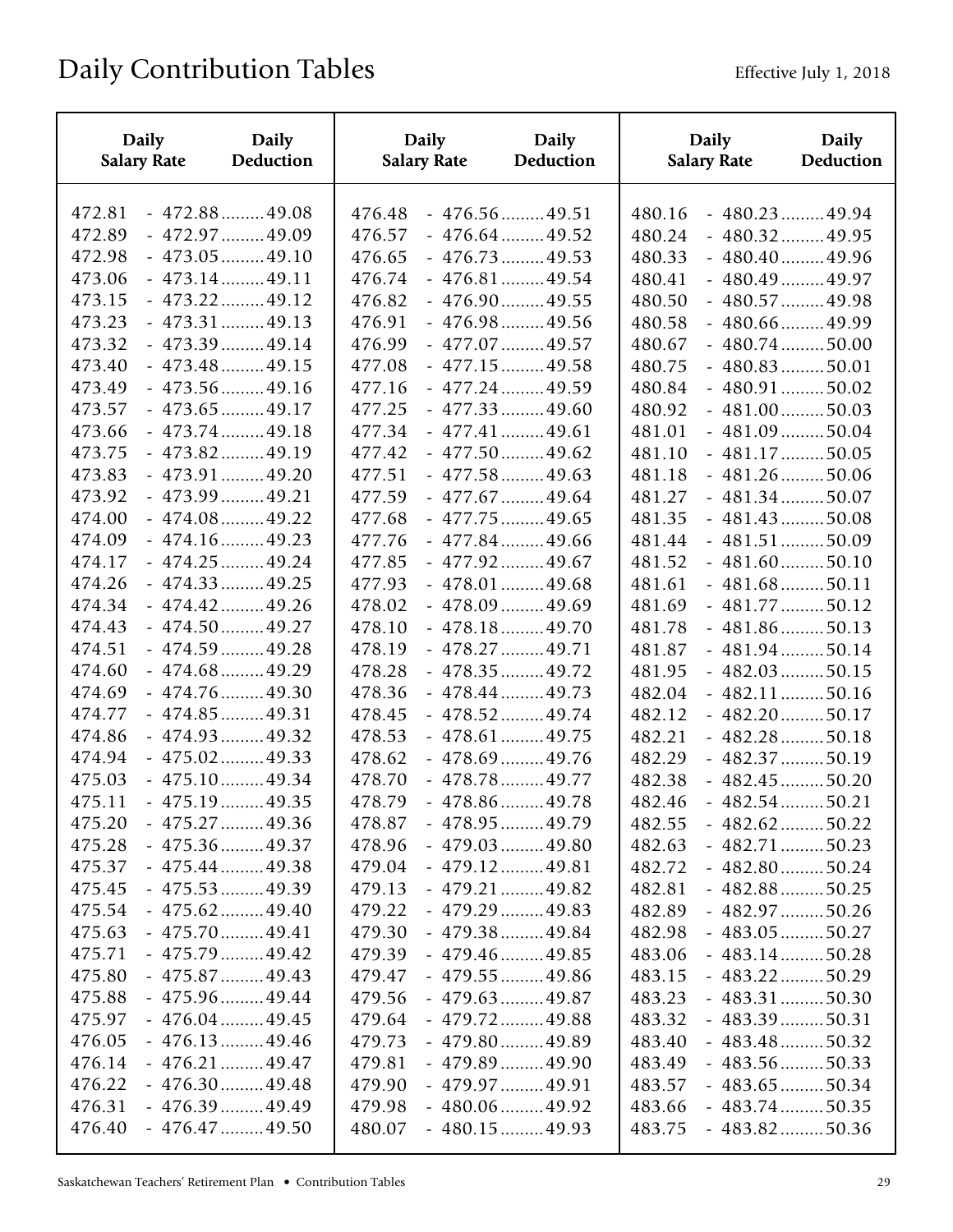| <b>Daily</b>       | <b>Daily</b>          | <b>Daily</b>       | <b>Daily</b>          | <b>Daily</b>       | <b>Daily</b>          |
|--------------------|-----------------------|--------------------|-----------------------|--------------------|-----------------------|
| <b>Salary Rate</b> | Deduction             | <b>Salary Rate</b> | Deduction             | <b>Salary Rate</b> | Deduction             |
| 483.83             | $-483.91$ 50.37       | 487.51             | $-487.58$ 50.80       | 491.18             | $-491.26 \dots 51.23$ |
| 483.92             | $-483.99 \dots 50.38$ | 487.59             | $-487.67$ 50.81       | 491.27             | $-491.34$ $51.24$     |
| 484.00             | $-484.08 \dots 50.39$ | 487.68             | $-487.75$ 50.82       | 491.35             | $-491.43$ $51.25$     |
| 484.09             | $-484.16$ 50.40       | 487.76             | $-487.84$ 50.83       | 491.44             | $-491.51$ $51.26$     |
| 484.17             | $-484.25 \dots 50.41$ | 487.85             | $-487.92 \dots 50.84$ | 491.52             | $-491.60$ 51.27       |
| 484.26             | $-484.33$ 50.42       | 487.93             | $-488.01$ 50.85       | 491.61             | $-491.68 \dots 51.28$ |
| 484.34             | $-484.42$ 50.43       | 488.02             | $-488.09$ 50.86       | 491.69             | $-491.77$ 51.29       |
| 484.43             | $-484.50$ 50.44       | 488.10             | $-488.18$ 50.87       | 491.78             | $-491.86$ 51.30       |
| 484.51             | $-484.59 \dots 50.45$ | 488.19             | $-488.27 \dots 50.88$ | 491.87             | $-491.94 \dots 51.31$ |
| 484.60             | $-484.68$ 50.46       | 488.28             | $-488.35$ 50.89       | 491.95             | $-492.03$ 51.32       |
| 484.69             | $-484.76 \dots 50.47$ | 488.36             | $-488.44$ 50.90       | 492.04             | $-492.11$ 51.33       |
| 484.77             | $-484.85$ 50.48       | 488.45             | $-488.52$ 50.91       | 492.12             | $-492.20 \dots 51.34$ |
| 484.86             | $-484.93$ 50.49       | 488.53             | $-488.61$ 50.92       | 492.21             | $-492.28 \dots 51.35$ |
| 484.94             | $-485.02$ 50.50       | 488.62             | $-488.69$ 50.93       | 492.29             | $-492.37$ 51.36       |
| 485.03             | $-485.10$ 50.51       | 488.70             | $-488.78$ 50.94       | 492.38             | $-492.45$ 51.37       |
| 485.11             | $-485.19 \dots 50.52$ | 488.79             | $-488.86$ 50.95       | 492.46             | $-492.54$ 51.38       |
| 485.20             | $-485.27$ 50.53       | 488.87             | $-488.95$ 50.96       | 492.55             | $-492.62 \dots 51.39$ |
| 485.28             | $-485.36$ 50.54       | 488.96             | $-489.03$ 50.97       | 492.63             | $-492.71$ 51.40       |
| 485.37             | $-485.44$ 50.55       | 489.04             | $-489.12$ 50.98       | 492.72             | $-492.80$ 51.41       |
| 485.45             | $-485.53$ 50.56       | 489.13             | $-489.21$ 50.99       | 492.81             | $-492.88$ 51.42       |
| 485.54             | $-485.62 \dots 50.57$ | 489.22             | $-489.29 \dots 51.00$ | 492.89             | $-492.97 \dots 51.43$ |
| 485.63             | $-485.70 \dots 50.58$ | 489.30             | $-489.38$ 51.01       | 492.98             | $-493.05$ 51.44       |
| 485.71             | $-485.79 \dots 50.59$ | 489.39             | $-489.46$ 51.02       | 493.06             | $-493.14$ $51.45$     |
| 485.80             | $-485.87$ 50.60       | 489.47             | $-489.55$ 51.03       | 493.15             | $-493.22 \dots 51.46$ |
| 485.88             | $-485.96$ 50.61       | 489.56             | $-489.63$ $51.04$     | 493.23             | $-493.31$ $51.47$     |
| 485.97             | $-486.04$ 50.62       | 489.64             | $-489.72 \dots 51.05$ | 493.32             | $-493.39 \dots 51.48$ |
| 486.05             | $-486.13$ 50.63       | 489.73             | $-489.80$ 51.06       | 493.40             | $-493.48$ 51.49       |
| 486.14             | $-486.21$ 50.64       | 489.81             | $-489.89$ 51.07       | 493.49             | $-493.56$ 51.50       |
| 486.22             | $-486.30$ 50.65       | 489.90             | $-489.97 \dots 51.08$ | 493.57             | $-493.65$ 51.51       |
| 486.31             | $-486.39$ 50.66       | 489.98             | $-490.06$ 51.09       | 493.66             | $-493.74 \dots 51.52$ |
| 486.40             | $-486.47$ 50.67       | 490.07             | $-490.15$ 51.10       | 493.75             | $-493.82 \dots 51.53$ |
| 486.48             | $-486.56$ 50.68       | 490.16             | $-490.23 \dots 51.11$ | 493.83             | $-493.91$ $51.54$     |
| 486.57             | $-486.64 \dots 50.69$ | 490.24             | $-490.32 \dots 51.12$ | 493.92             | $-493.99 \dots 51.55$ |
| 486.65             | $-486.73$ 50.70       | 490.33             | $-490.40$ 51.13       | 494.00             | $-494.08 \dots 51.56$ |
| 486.74             | $-486.81$ 50.71       | 490.41             | $-490.49$ $51.14$     | 494.09             | $-494.16$ 51.57       |
| 486.82             | $-486.90$ 50.72       | 490.50             | $-490.57 \dots 51.15$ | 494.17             | $-494.25 \dots 51.58$ |
| 486.91             | $-486.98 \dots 50.73$ | 490.58             | $-490.66$ 51.16       | 494.26             | $-494.33$ 51.59       |
| 486.99             | $-487.07$ 50.74       | 490.67             | $-490.74 \dots 51.17$ | 494.34             | $-494.42 \dots 51.60$ |
| 487.08             | $-487.15$ 50.75       | 490.75             | $-490.83 \dots 51.18$ | 494.43             | $-494.50$ 51.61       |
| 487.16             | $-487.24 \dots 50.76$ | 490.84             | $-490.91$ 51.19       | 494.51             | $-494.59 \dots 51.62$ |
| 487.25             | $-487.33$ 50.77       | 490.92             | $-491.00 \dots 51.20$ | 494.60             | $-494.68 \dots 51.63$ |
| 487.34             | $-487.41$ 50.78       | 491.01             | $-491.09 \dots 51.21$ | 494.69             | $-494.76 \dots 51.64$ |
| 487.42             | $-487.50$ 50.79       | 491.10             | $-491.17$ 51.22       | 494.77             | $-494.85$ 51.65       |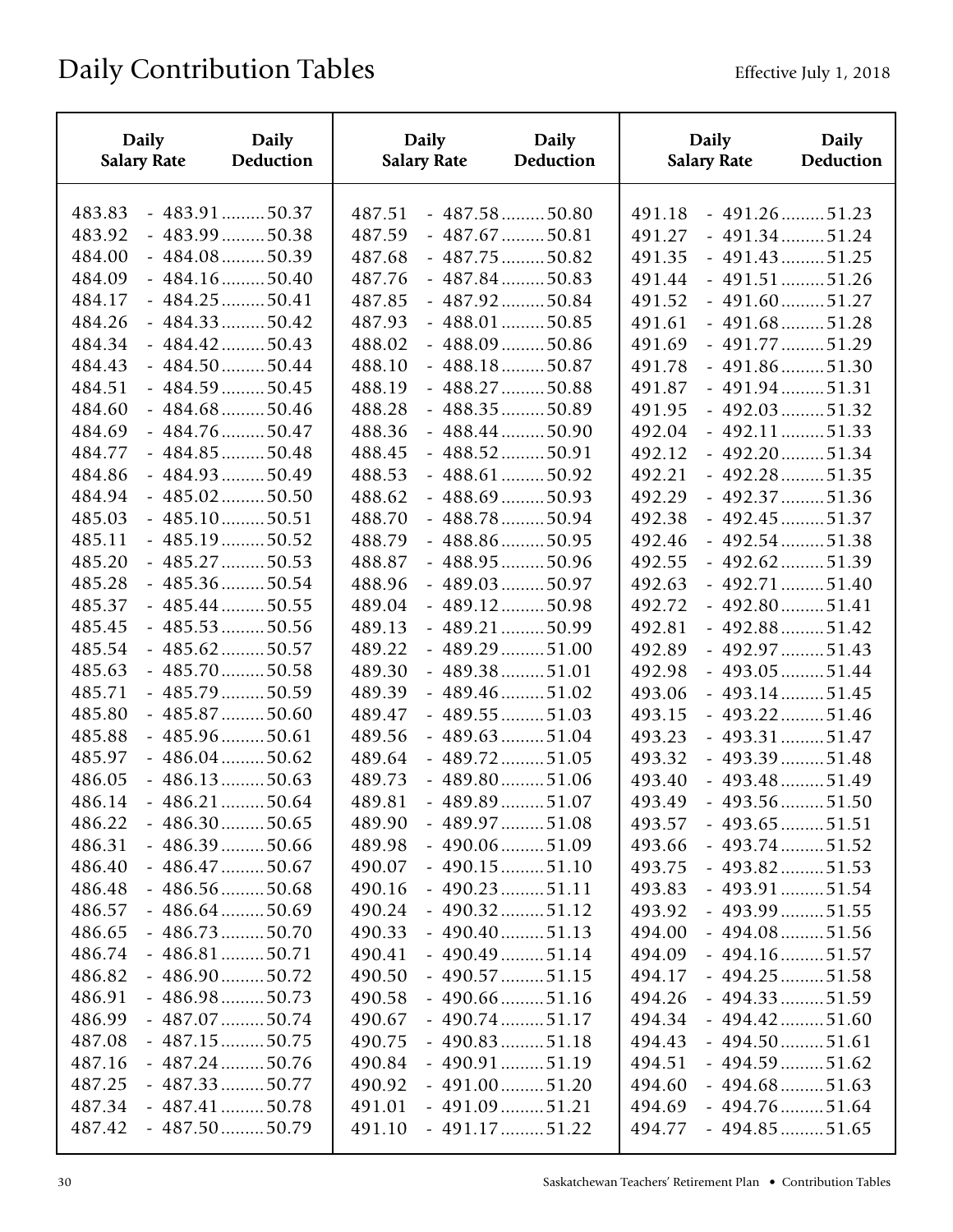| <b>Daily</b>                         | <b>Daily</b>                                                                         | <b>Daily</b>                         | <b>Daily</b>                                                                   | <b>Daily</b>                         | <b>Daily</b>                                                             |
|--------------------------------------|--------------------------------------------------------------------------------------|--------------------------------------|--------------------------------------------------------------------------------|--------------------------------------|--------------------------------------------------------------------------|
| <b>Salary Rate</b>                   | Deduction                                                                            | <b>Salary Rate</b>                   | Deduction                                                                      | <b>Salary Rate</b>                   | <b>Deduction</b>                                                         |
| 494.86                               | $-494.93$ $51.66$                                                                    | 498.53                               | $-498.61$ 52.09                                                                | 502.21                               | $-502.28 \dots 52.52$                                                    |
| 494.94                               | $-495.02 \dots 51.67$                                                                | 498.62                               | $-498.69$ 52.10                                                                | 502.29                               | $-502.37$ 52.53                                                          |
| 495.03                               | $-495.10$ 51.68                                                                      | 498.70                               | $-498.78 \dots 52.11$                                                          | 502.38                               | $-502.45$ 52.54                                                          |
| 495.11                               | $-495.19 \dots 51.69$                                                                | 498.79                               | $-498.86$ 52.12                                                                | 502.46                               | $-502.54$ 52.55                                                          |
| 495.20                               | $-495.27 \dots 51.70$                                                                | 498.87                               | $-498.95$ 52.13                                                                | 502.55                               | $-502.62$ 52.56                                                          |
| 495.28                               | $-495.36 \dots 51.71$                                                                | 498.96                               | $-499.03$ 52.14                                                                | 502.63                               | $-502.71$ 52.57                                                          |
| 495.37                               | $-495.44$ $51.72$                                                                    | 499.04                               | $-499.12$ 52.15                                                                | 502.72                               | $-502.80$ 52.58                                                          |
| 495.45                               | $-495.53$ $51.73$                                                                    | 499.13                               | $-499.21$ 52.16                                                                | 502.81                               | $-502.88$ 52.59                                                          |
| 495.54                               | $-495.62 \dots 51.74$                                                                | 499.22                               | $-499.29 \dots 52.17$                                                          | 502.89                               | $-502.97$ 52.60                                                          |
| 495.63                               | $-495.70 \dots 51.75$                                                                | 499.30                               | $-499.38$ 52.18                                                                | 502.98                               | $-503.05$ 52.61                                                          |
| 495.71                               | $-495.79 \dots 51.76$                                                                | 499.39                               | $-499.46$ 52.19                                                                | 503.06                               | $-503.14$ 52.62                                                          |
| 495.80                               | $-495.87 \dots 51.77$                                                                | 499.47                               | $-499.55$ 52.20                                                                | 503.15                               | $-503.22 \dots 52.63$                                                    |
| 495.88                               | $-495.96$ 51.78                                                                      | 499.56                               | $-499.63$ 52.21                                                                | 503.23                               | $-503.31$ 52.64                                                          |
| 495.97                               | $-496.04 \dots 51.79$                                                                | 499.64                               | $-499.72 \dots 52.22$                                                          | 503.32                               | $-503.39 \dots 52.65$                                                    |
| 496.05                               | $-496.13$ $51.80$                                                                    | 499.73                               | $-499.80$ 52.23                                                                | 503.40                               | $-503.48$ 52.66                                                          |
| 496.14                               | $-496.21$ 51.81                                                                      | 499.81                               | $-499.89$ 52.24                                                                | 503.49                               | $-503.56$ 52.67                                                          |
| 496.22                               | $-496.30$ 51.82                                                                      | 499.90                               | $-499.97 \dots 52.25$                                                          | 503.57                               | $-503.65$ 52.68                                                          |
| 496.31                               | $-496.39 \dots 51.83$                                                                | 499.98                               | $-500.06$ 52.26                                                                | 503.66                               | $-503.74$ 52.69                                                          |
| 496.40                               | $-496.47$ $51.84$                                                                    | 500.07                               | $-500.15$ 52.27                                                                | 503.75                               | $-503.82$ 52.70                                                          |
| 496.48                               | $-496.56$ 51.85                                                                      | 500.16                               | $-500.23$ 52.28                                                                | 503.83                               | $-503.91$ 52.71                                                          |
| 496.57                               | $-496.64 \dots 51.86$                                                                | 500.24                               | $-500.32$ 52.29                                                                | 503.92                               | $-503.99$ 52.72                                                          |
| 496.65                               | $-496.73 \dots 51.87$                                                                | 500.33                               | $-500.40$ 52.30                                                                | 504.00                               | $-504.08 \dots 52.73$                                                    |
| 496.74                               | $-496.81$ $51.88$                                                                    | 500.41                               | $-500.49$ 52.31                                                                | 504.09                               | $-504.16$ 52.74                                                          |
| 496.82                               | $-496.90 \dots 51.89$                                                                | 500.50                               | $-500.57$ 52.32                                                                | 504.17                               | $-504.25$ 52.75                                                          |
| 496.91                               | $-496.98 \dots 51.90$                                                                | 500.58                               | $-500.66$ 52.33                                                                | 504.26                               | $-504.33$ 52.76                                                          |
| 496.99                               | $-497.07$ 51.91                                                                      | 500.67                               | $-500.74$ 52.34                                                                | 504.34                               | $-504.42$ 52.77                                                          |
| 497.08                               | $-497.15$ 51.92                                                                      | 500.75                               | $-500.83$ 52.35                                                                | 504.43                               | $-504.50$ 52.78                                                          |
| 497.16<br>497.25<br>497.34<br>497.42 | $-497.24 \dots 51.93$<br>$-497.33 \dots 51.94$<br>$-497.41$ 51.95<br>$-497.50$ 51.96 | 500.84<br>500.92<br>501.01<br>501.10 | $-500.91$ 52.36<br>$-501.00$ 52.37<br>$-501.09 \dots 52.38$<br>$-501.17$ 52.39 | 504.51<br>504.60<br>504.69           | $-504.59$ 52.79<br>$-504.68$ 52.80<br>$-504.76$ 52.81<br>$-504.85$ 52.82 |
| 497.51<br>497.59<br>497.68           | $-497.58 \dots 51.97$<br>$-497.67 \dots 51.98$<br>$-497.75$ 51.99                    | 501.18<br>501.27<br>501.35           | $-501.26$ 52.40<br>$-501.34$ 52.41<br>$-501.43$ 52.42                          | 504.77<br>504.86<br>504.94<br>505.03 | $-504.93 \dots 52.83$<br>$-505.02 \dots 52.84$<br>$-505.10$ 52.85        |
| 497.76                               | $-497.84$ 52.00                                                                      | 501.44                               | $-501.51$ 52.43                                                                | 505.11                               | $-505.19$ 52.86                                                          |
| 497.85                               | $-497.92 \dots 52.01$                                                                | 501.52                               | $-501.60$ 52.44                                                                | 505.20                               | $-505.27$ 52.87                                                          |
| 497.93                               | $-498.01$ 52.02                                                                      | 501.61                               | $-501.68$ 52.45                                                                | 505.28                               | $-505.36$ 52.88                                                          |
| 498.02                               | $-498.09 \dots 52.03$                                                                | 501.69                               | $-501.77$ 52.46                                                                | 505.37                               | $-505.44$ 52.89                                                          |
| 498.10                               | $-498.18\dots 52.04$                                                                 | 501.78                               | $-501.86$ 52.47                                                                | 505.45                               | $-505.53$ 52.90                                                          |
| 498.19                               | $-498.27 \dots 52.05$                                                                | 501.87                               | $-501.94$ 52.48                                                                | 505.54                               | $-505.62$ 52.91                                                          |
| 498.28                               | $-498.35$ 52.06                                                                      | 501.95                               | $-502.03$ 52.49                                                                | 505.63                               | $-505.70$ 52.92                                                          |
| 498.36                               | $-498.44$ 52.07                                                                      | 502.04                               | $-502.11$ 52.50                                                                | 505.71                               | $-505.79$ 52.93                                                          |
| 498.45                               | $-498.52$ 52.08                                                                      | 502.12                               | $-502.20$ 52.51                                                                | 505.80                               | $-505.87$ 52.94                                                          |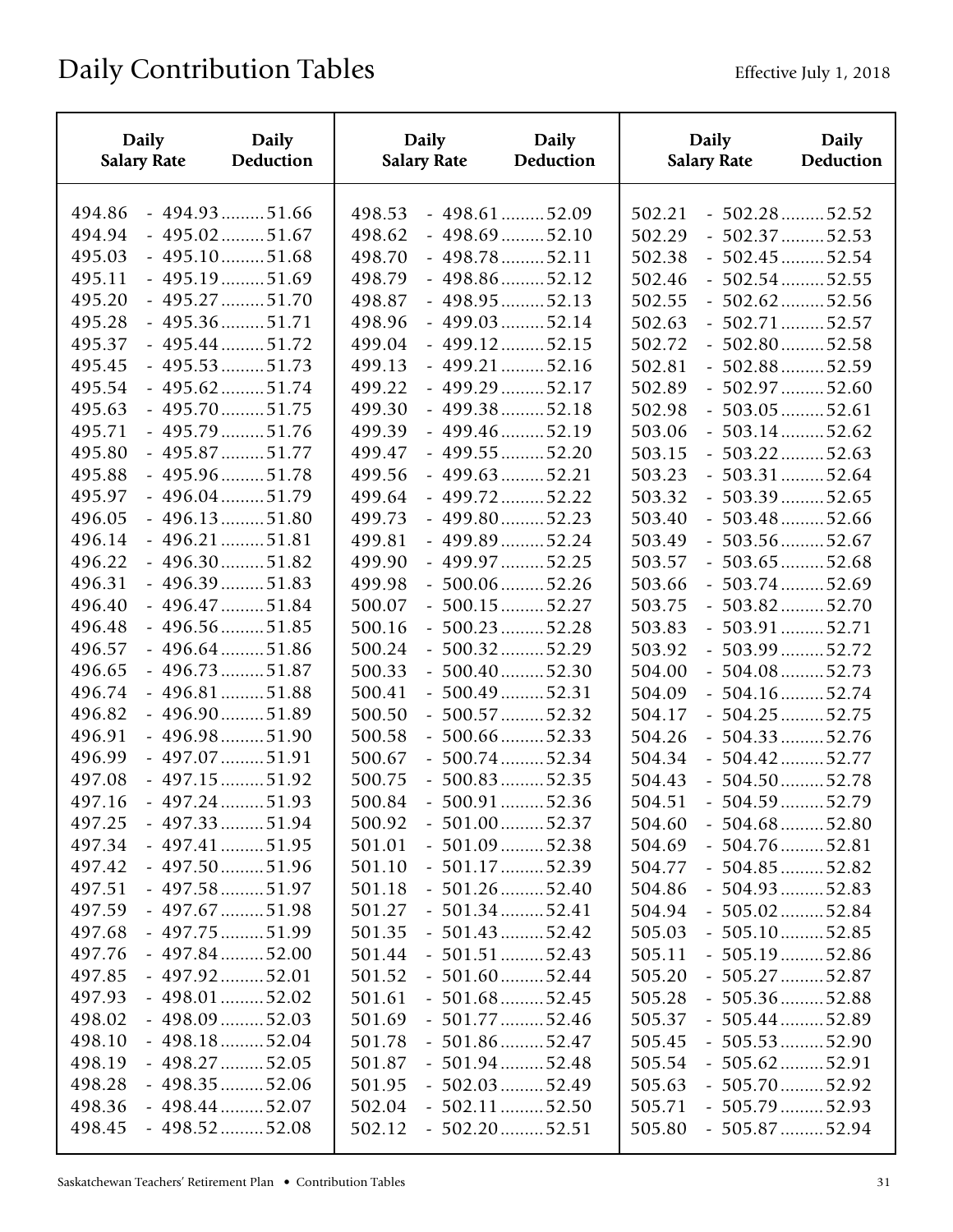| <b>Daily</b>                                   | <b>Daily</b>                                                                                | <b>Daily</b>                                   | <b>Daily</b>                                                                                | <b>Daily</b>                                             | <b>Daily</b>                                                                                                   |
|------------------------------------------------|---------------------------------------------------------------------------------------------|------------------------------------------------|---------------------------------------------------------------------------------------------|----------------------------------------------------------|----------------------------------------------------------------------------------------------------------------|
| <b>Salary Rate</b>                             | Deduction                                                                                   | <b>Salary Rate</b>                             | Deduction                                                                                   | <b>Salary Rate</b>                                       | Deduction                                                                                                      |
| 505.88<br>505.97<br>506.05<br>506.14<br>506.22 | $-505.96$ 52.95<br>$-506.04$ 52.96<br>$-506.13$ 52.97<br>$-506.21$ 52.98<br>$-506.30$ 52.99 | 509.56<br>509.64<br>509.73<br>509.81<br>509.90 | $-509.63$ 53.38<br>$-509.72$ 53.39<br>$-509.80$ 53.40<br>$-509.89$ 53.41<br>$-509.97$ 53.42 | 513.23<br>513.32<br>513.40<br>513.49                     | $-513.31$ 53.81<br>$-513.39$ 53.82<br>$-513.48$ 53.83<br>$-513.56$ 53.84                                       |
| 506.31<br>506.40<br>506.48<br>506.57<br>506.65 | $-506.39$ 53.00<br>$-506.47$ 53.01<br>$-506.56$ 53.02<br>$-506.64$ 53.03<br>$-506.73$ 53.04 | 509.98<br>510.07<br>510.16<br>510.24<br>510.33 | $-510.06$ 53.43<br>$-510.15$ 53.44<br>$-510.23$ 53.45<br>$-510.32$ 53.46<br>$-510.40$ 53.47 | 513.57<br>513.66<br>513.75<br>513.83<br>513.92<br>514.00 | $-513.65$ 53.85<br>$-513.74$ 53.86<br>$-513.82$ 53.87<br>$-513.91$ 53.88<br>$-513.99$ 53.89<br>$-514.08$ 53.90 |
| 506.74                                         | $-506.81$ 53.05                                                                             | 510.41                                         | $-510.49$ 53.48                                                                             | 514.09                                                   | $-514.16$ 53.91                                                                                                |
| 506.82                                         | $-506.90$ 53.06                                                                             | 510.50                                         | $-510.57$ 53.49                                                                             | 514.17                                                   | $-514.25$ 53.92                                                                                                |
| 506.91                                         | $-506.98$ 53.07                                                                             | 510.58                                         | $-510.66$ 53.50                                                                             | 514.26                                                   | $-514.33$ 53.93                                                                                                |
| 506.99                                         | $-507.07$ 53.08                                                                             | 510.67                                         | $-510.74$ 53.51                                                                             | 514.34                                                   | $-514.42$ 53.94                                                                                                |
| 507.08                                         | $-507.15$ 53.09                                                                             | 510.75                                         | $-510.83$ 53.52                                                                             | 514.43                                                   | $-514.50$ 53.95                                                                                                |
| 507.16                                         | $-507.24$ 53.10                                                                             | 510.84                                         | $-510.91$ 53.53                                                                             | 514.51                                                   | $-514.59$ 53.96                                                                                                |
| 507.25                                         | $-507.33$ 53.11                                                                             | 510.92                                         | $-511.00$ 53.54                                                                             | 514.60                                                   | $-514.68$ 53.97                                                                                                |
| 507.34                                         | $-507.41$ 53.12                                                                             | 511.01                                         | $-511.09$ 53.55                                                                             | 514.69                                                   | $-514.76$ 53.98                                                                                                |
| 507.42                                         | $-507.50$ 53.13                                                                             | 511.10                                         | $-511.17$ 53.56                                                                             | 514.77                                                   | $-514.85$ 53.99                                                                                                |
| 507.51                                         | $-507.58$ 53.14                                                                             | 511.18                                         | $-511.26$ 53.57                                                                             | 514.86                                                   | $-514.93$ 54.00                                                                                                |
| 507.59                                         | $-507.67$ 53.15                                                                             | 511.27                                         | $-511.34$ 53.58                                                                             | 514.94                                                   | $-515.02$ 54.01                                                                                                |
| 507.68                                         | $-507.75$ 53.16                                                                             | 511.35                                         | $-511.43$ 53.59                                                                             | 515.03                                                   | $-515.10$ 54.02                                                                                                |
| 507.76                                         | $-507.84$ 53.17                                                                             | 511.44                                         | $-511.51$ 53.60                                                                             | 515.11                                                   | $-515.19$ 54.03                                                                                                |
| 507.85                                         | $-507.92$ 53.18                                                                             | 511.52                                         | $-511.60$ 53.61                                                                             | 515.20                                                   | $-515.27 \dots 54.04$                                                                                          |
| 507.93                                         | $-508.01$ 53.19                                                                             | 511.61                                         | $-511.68$ 53.62                                                                             | 515.28                                                   | $-515.36$ 54.05                                                                                                |
| 508.02                                         | $-508.09$ 53.20                                                                             | 511.69                                         | $-511.77$ 53.63                                                                             | 515.37                                                   | $-515.44$ 54.06                                                                                                |
| 508.10                                         | $-508.18\dots 53.21$                                                                        | 511.78                                         | $-511.86$ 53.64                                                                             | 515.45                                                   | $-515.53$ 54.07                                                                                                |
| 508.19                                         | $-508.27$ 53.22                                                                             | 511.87                                         | $-511.94$ 53.65                                                                             | 515.54                                                   | $-515.62 \dots 54.08$                                                                                          |
| 508.28                                         | $-508.35$ 53.23                                                                             | 511.95                                         | $-512.03$ 53.66                                                                             | 515.63                                                   | $-515.70$ 54.09                                                                                                |
| 508.36                                         | $-508.44$ 53.24                                                                             | 512.04                                         | $-512.11$ 53.67                                                                             | 515.71                                                   | $-515.79$ 54.10                                                                                                |
| 508.45                                         | $-508.52$ 53.25                                                                             | 512.12                                         | $-512.20$ 53.68                                                                             | 515.80                                                   | $-515.87$ 54.11                                                                                                |
| 508.53                                         | $-508.61$ 53.26                                                                             | 512.21                                         | $-512.28$ 53.69                                                                             | 515.88                                                   | $-515.96$ 54.12                                                                                                |
| 508.62                                         | $-508.69$ 53.27                                                                             | 512.29                                         | $-512.37$ 53.70                                                                             | 515.97                                                   | $-516.04$ 54.13                                                                                                |
| 508.70                                         | $-508.78$ 53.28                                                                             | 512.38                                         | $-512.45$ 53.71                                                                             | 516.05                                                   | $-516.13$ 54.14                                                                                                |
| 508.79                                         | $-508.86$ 53.29                                                                             | 512.46                                         | $-512.54$ 53.72                                                                             | 516.14                                                   | $-516.21$ 54.15                                                                                                |
| 508.87                                         | $-508.95$ 53.30                                                                             | 512.55                                         | $-512.62$ 53.73                                                                             | 516.22                                                   | $-516.30$ 54.16                                                                                                |
| 508.96                                         | $-509.03$ 53.31                                                                             | 512.63                                         | $-512.71$ 53.74                                                                             | 516.31                                                   | $-516.39$ 54.17                                                                                                |
| 509.04                                         | $-509.12$ 53.32                                                                             | 512.72                                         | $-512.80$ 53.75                                                                             | 516.40                                                   | $-516.47$ 54.18                                                                                                |
| 509.13                                         | $-509.21$ 53.33                                                                             | 512.81                                         | $-512.88$ 53.76                                                                             | 516.48                                                   | $-516.56$ 54.19                                                                                                |
| 509.22                                         | $-509.29 \dots 53.34$                                                                       | 512.89                                         | $-512.97$ 53.77                                                                             | 516.57                                                   | $-516.64$ 54.20                                                                                                |
| 509.30                                         | $-509.38$ 53.35                                                                             | 512.98                                         | $-513.05$ 53.78                                                                             | 516.65                                                   | $-516.73$ 54.21                                                                                                |
| 509.39                                         | $-509.46$ 53.36                                                                             | 513.06                                         | $-513.14$ 53.79                                                                             | 516.74                                                   | $-516.81$ 54.22                                                                                                |
| 509.47                                         | $-509.55$ 53.37                                                                             | 513.15                                         | $-513.22$ 53.80                                                                             | 516.82                                                   | $-516.90$ 54.23                                                                                                |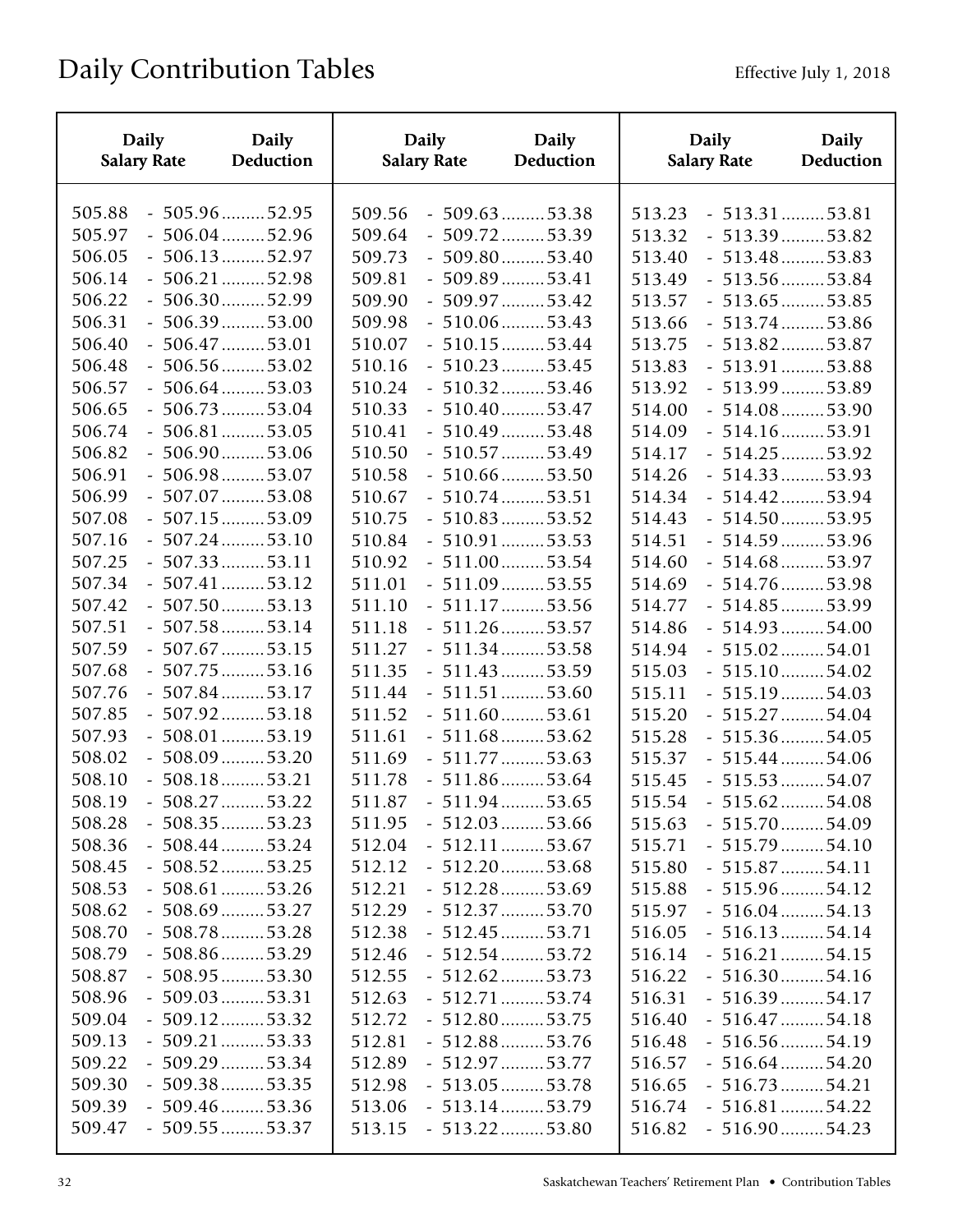| Daily<br><b>Salary Rate</b> | Daily<br>Deduction    | <b>Daily</b><br><b>Salary Rate</b> | Daily<br>Deduction | <b>Daily</b><br><b>Salary Rate</b> | <b>Daily</b><br><b>Deduction</b> |
|-----------------------------|-----------------------|------------------------------------|--------------------|------------------------------------|----------------------------------|
| 516.91                      | $-516.98$ 54.24       | 520.58                             | $-520.66$ 54.67    | 524.26                             | $-524.33$ 55.10                  |
| 516.99                      | $-517.07$ 54.25       | 520.67                             | $-520.74$ 54.68    | 524.34                             | $-524.42$ 55.11                  |
| 517.08                      | $-517.15$ 54.26       | 520.75                             | $-520.83$ 54.69    | 524.43                             | $-524.50$ 55.12                  |
| 517.16                      | $-517.24$ 54.27       | 520.84                             | $-520.91$ 54.70    | 524.51                             | $-524.59$ 55.13                  |
| 517.25                      | $-517.33$ 54.28       | 520.92                             | $-521.00$ 54.71    | 524.60                             | $-524.68$ 55.14                  |
| 517.34                      | $-517.41$ 54.29       | 521.01                             | $-521.09$ 54.72    | 524.69                             | $-524.76$ 55.15                  |
| 517.42                      | $-517.50$ 54.30       | 521.10                             | $-521.17$ 54.73    | 524.77                             | $-524.85$ 55.16                  |
| 517.51                      | $-517.58$ 54.31       | 521.18                             | $-521.26$ 54.74    | 524.86                             | $-524.93$ 55.17                  |
| 517.59                      | $-517.67$ 54.32       | 521.27                             | $-521.34$ 54.75    | 524.94                             | $-525.02 \dots 55.18$            |
| 517.68                      | $-517.75$ 54.33       | 521.35                             | $-521.43$ 54.76    | 525.03                             | $-525.10$ 55.19                  |
| 517.76                      | $-517.84$ 54.34       | 521.44                             | $-521.51$ 54.77    | 525.11                             | $-525.19$ 55.20                  |
| 517.85                      | $-517.92$ 54.35       | 521.52                             | $-521.60$ 54.78    | 525.20                             | $-525.27$ 55.21                  |
| 517.93                      | $-518.01$ 54.36       | 521.61                             | $-521.68$ 54.79    | 525.28                             | $-525.36$ 55.22                  |
| 518.02                      | $-518.09 \dots 54.37$ | 521.69                             | $-521.77$ 54.80    | 525.37                             | $-525.44$ 55.23                  |
| 518.10                      | $-518.18$ 54.38       | 521.78                             | $-521.86$ 54.81    | 525.45                             | $-525.53$ 55.24                  |
| 518.19                      | $-518.27$ 54.39       | 521.87                             | $-521.94$ 54.82    | 525.54                             | $-525.62$ 55.25                  |
| 518.28                      | $-518.35$ 54.40       | 521.95                             | $-522.03$ 54.83    | 525.63                             | $-525.70$ 55.26                  |
| 518.36                      | $-518.44$ 54.41       | 522.04                             | $-522.11$ 54.84    | 525.71                             | $-525.79$ 55.27                  |
| 518.45                      | $-518.52$ 54.42       | 522.12                             | $-522.20$ 54.85    | 525.80                             | $-525.87$ 55.28                  |
| 518.53                      | $-518.61$ 54.43       | 522.21                             | $-522.28$ 54.86    | 525.88                             | $-525.96$ 55.29                  |
| 518.62                      | $-518.69$ 54.44       | 522.29                             | $-522.37$ 54.87    | 525.97                             | $-526.04 \dots 55.30$            |
| 518.70                      | $-518.78 \dots 54.45$ | 522.38                             | $-522.45$ 54.88    | 526.05                             | $-526.13$ 55.31                  |
| 518.79                      | $-518.86$ 54.46       | 522.46                             | $-522.54$ 54.89    | 526.14                             | $-526.21$ 55.32                  |
| 518.87                      | $-518.95$ 54.47       | 522.55                             | $-522.62$ 54.90    | 526.22                             | $-526.30$ 55.33                  |
| 518.96                      | $-519.03$ 54.48       | 522.63                             | $-522.71$ 54.91    | 526.31                             | $-526.39$ 55.34                  |
| 519.04                      | $-519.12$ 54.49       | 522.72                             | $-522.80$ 54.92    | 526.40                             | $-526.47$ 55.35                  |
| 519.13                      | $-519.21$ 54.50       | 522.81                             | $-522.88$ 54.93    | 526.48                             | $-526.56$ 55.36                  |
| 519.22                      | $-519.29 \dots 54.51$ | 522.89                             | $-522.97$ 54.94    | 526.57                             | $-526.64$ 55.37                  |
| 519.30                      | $-519.38$ 54.52       | 522.98                             | $-523.05$ 54.95    | 526.65                             | $-526.73$ 55.38                  |
| 519.39                      | $-519.46$ 54.53       | 523.06                             | $-523.14$ 54.96    | 526.74                             | $-526.81$ 55.39                  |
| 519.47                      | $-519.55$ 54.54       | 523.15                             | $-523.22$ 54.97    | 526.82                             | $-526.90$ 55.40                  |
| 519.56                      | $-519.63$ 54.55       | 523.23                             | $-523.31$ 54.98    | 526.91                             | $-526.98$ 55.41                  |
| 519.64                      | $-519.72$ 54.56       | 523.32                             | $-523.39$ 54.99    | 526.99                             | $-527.07$ 55.42                  |
| 519.73                      | $-519.80$ 54.57       | 523.40                             | $-523.48$ 55.00    | 527.08                             | $-527.15$ 55.43                  |
| 519.81                      | $-519.89$ 54.58       | 523.49                             | $-523.56$ 55.01    | 527.16                             | $-527.24$ 55.44                  |
| 519.90                      | $-519.97$ 54.59       | 523.57                             | $-523.65$ 55.02    | 527.25                             | $-527.33$ 55.45                  |
| 519.98                      | $-520.06$ 54.60       | 523.66                             | $-523.74$ 55.03    | 527.34                             | $-527.41$ 55.46                  |
| 520.07                      | $-520.15$ 54.61       | 523.75                             | $-523.82$ 55.04    | 527.42                             | $-527.50$ 55.47                  |
| 520.16                      | $-520.23$ 54.62       | 523.83                             | $-523.91$ 55.05    | 527.51                             | $-527.58$ 55.48                  |
| 520.24                      | $-520.32$ 54.63       | 523.92                             | $-523.99$ 55.06    | 527.59                             | $-527.67$ 55.49                  |
| 520.33                      | $-520.40$ 54.64       | 524.00                             | $-524.08$ 55.07    | 527.68                             | $-527.75$ 55.50                  |
| 520.41                      | $-520.49$ 54.65       | 524.09                             | $-524.16$ 55.08    | 527.76                             | $-527.84$ 55.51                  |
| 520.50                      | $-520.57$ 54.66       | 524.17                             | $-524.25$ 55.09    | 527.85                             | $-527.92$ 55.52                  |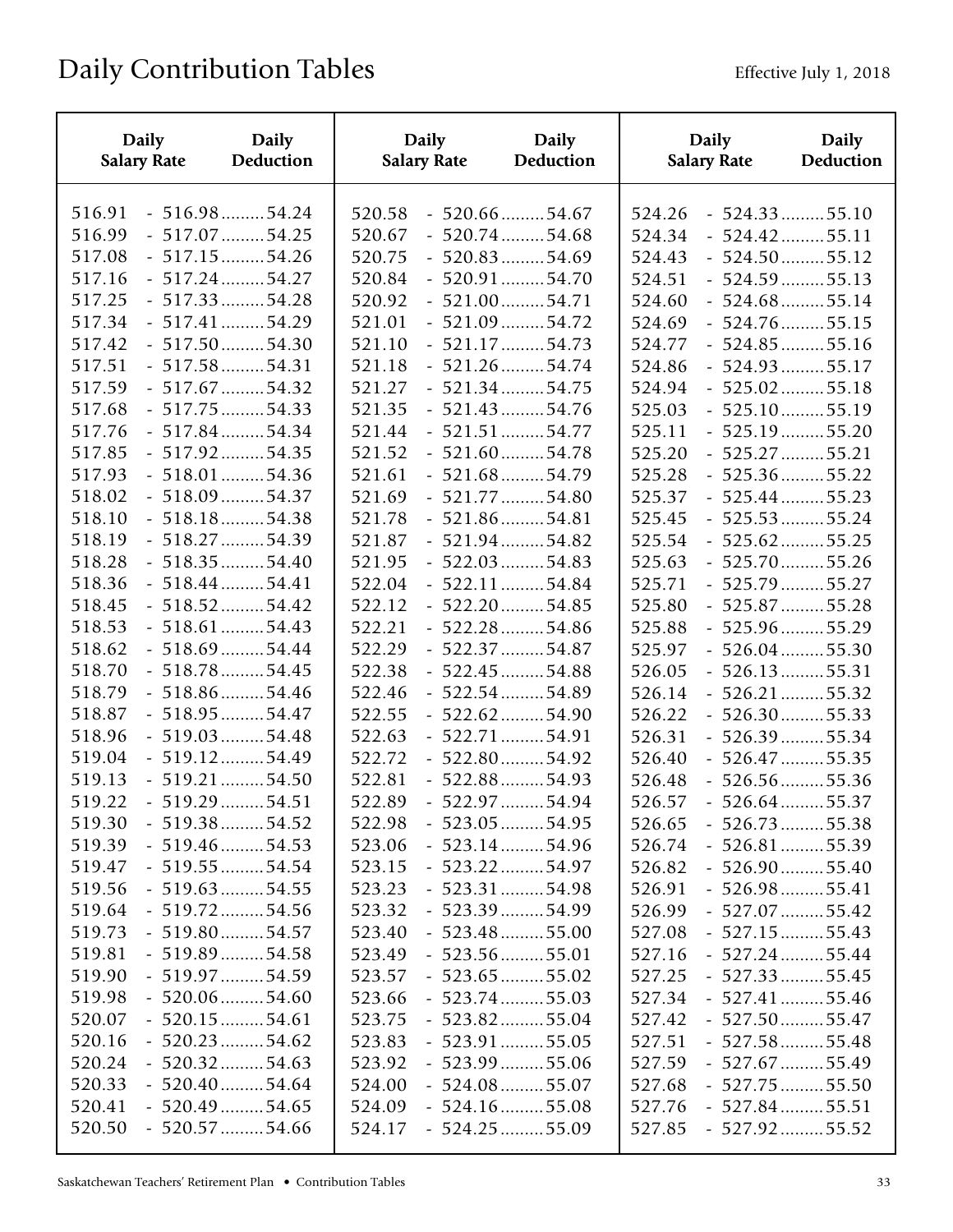| <b>Daily</b><br><b>Daily</b><br><b>Salary Rate</b><br>Deduction                                                                                                                                                                      | <b>Daily</b><br><b>Salary Rate</b>                                           | Daily<br>Deduction                                                                                                                                   | <b>Daily</b><br><b>Salary Rate</b>                                           | <b>Daily</b><br>Deduction                                                                                                                            |
|--------------------------------------------------------------------------------------------------------------------------------------------------------------------------------------------------------------------------------------|------------------------------------------------------------------------------|------------------------------------------------------------------------------------------------------------------------------------------------------|------------------------------------------------------------------------------|------------------------------------------------------------------------------------------------------------------------------------------------------|
| $-528.01$ 55.53<br>527.93<br>528.02<br>$-528.09 \dots 55.54$<br>528.10<br>$-528.18\dots 55.55$<br>528.19<br>$-528.27$ 55.56<br>$-528.35$ 55.57<br>528.28                                                                             | 531.61<br>531.69<br>531.78<br>531.87<br>531.95                               | $-531.68$ 55.96<br>$-531.77$ 55.97<br>$-531.86$ 55.98<br>$-531.94$ 55.99<br>$-532.03$ 56.00                                                          | 535.28<br>535.37<br>535.45<br>535.54<br>535.63                               | $-535.36$ 56.39<br>$-535.44$ 56.40<br>$-535.53$ 56.41<br>$-535.62$ 56.42<br>$-535.70$ 56.43                                                          |
| 528.36<br>$-528.44$ 55.58<br>528.45<br>$-528.52$ 55.59<br>528.53<br>$-528.61$ 55.60<br>528.62<br>$-528.69$ 55.61<br>528.70<br>$-528.78 \dots 55.62$<br>$-528.86$ 55.63<br>528.79                                                     | 532.04<br>532.12<br>532.21<br>532.29<br>532.38<br>532.46                     | $-532.11$ 56.01<br>$-532.20$ 56.02<br>$-532.28$ 56.03<br>$-532.37$ 56.04<br>$-532.45$ 56.05<br>$-532.54$ 56.06                                       | 535.71<br>535.80<br>535.88<br>535.97<br>536.05<br>536.14                     | $-535.79$ 56.44<br>$-535.87$ 56.45<br>$-535.96$ 56.46<br>$-536.04$ 56.47<br>$-536.13$ 56.48<br>$-536.21$ 56.49                                       |
| 528.87<br>$-528.95$ 55.64<br>528.96<br>$-529.03$ 55.65<br>529.04<br>$-529.12$ 55.66<br>529.13<br>$-529.21$ 55.67<br>529.22<br>$-529.29 \dots 55.68$<br>529.30<br>$-529.38$ 55.69                                                     | 532.55<br>532.63<br>532.72<br>532.81<br>532.89<br>532.98                     | $-532.62$ 56.07<br>$-532.71$ 56.08<br>$-532.80$ 56.09<br>$-532.88$ 56.10<br>$-532.97$ 56.11<br>$-533.05$ 56.12                                       | 536.22<br>536.31<br>536.40<br>536.48<br>536.57<br>536.65                     | $-536.30$ 56.50<br>$-536.39$ 56.51<br>$-536.47$ 56.52<br>$-536.56$ 56.53<br>$-536.64$ 56.54<br>$-536.73$ 56.55                                       |
| $-529.46$ 55.70<br>529.39<br>529.47<br>$-529.55$ 55.71<br>529.56<br>$-529.63$ 55.72<br>529.64<br>$-529.72$ 55.73<br>529.73<br>$-529.80$ 55.74<br>529.81<br>$-529.89$ 55.75                                                           | 533.06<br>533.15<br>533.23<br>533.32<br>533.40<br>533.49                     | $-533.14$ 56.13<br>$-533.22$ 56.14<br>$-533.31$ 56.15<br>$-533.39$ 56.16<br>$-533.48$ 56.17<br>$-533.56$ 56.18                                       | 536.74<br>536.82<br>536.91<br>536.99<br>537.08<br>537.16                     | $-536.81$ 56.56<br>$-536.90$ 56.57<br>$-536.98$ 56.58<br>$-537.07$ 56.59<br>$-537.15$ 56.60<br>$-537.24$ 56.61                                       |
| 529.90<br>$-529.97$ 55.76<br>529.98<br>$-530.06$ 55.77<br>530.07<br>$-530.15$ 55.78<br>530.16<br>$-530.23$ 55.79<br>530.24<br>$-530.32$ 55.80<br>$-530.40$ 55.81<br>530.33                                                           | 533.57<br>533.66<br>533.75<br>533.83<br>533.92<br>534.00                     | $-533.65$ 56.19<br>$-533.74$ 56.20<br>$-533.82$ 56.21<br>$-533.91$ 56.22<br>$-533.99$ 56.23<br>$-534.08 \dots 56.24$                                 | 537.25<br>537.34<br>537.42<br>537.51<br>537.59<br>537.68                     | $-537.33$ 56.62<br>$-537.41$ 56.63<br>$-537.50$ 56.64<br>$-537.58$ 56.65<br>$-537.67$ 56.66<br>$-537.75$ 56.67                                       |
| $-530.49$ 55.82<br>530.41<br>530.50<br>$-530.57$ 55.83<br>530.58<br>$-530.66$ 55.84<br>530.67<br>$-530.74$ 55.85<br>530.75<br>$-530.83$ 55.86<br>530.84<br>$-530.91$ 55.87                                                           | 534.09<br>534.17<br>534.26<br>534.34<br>534.43<br>534.51                     | $-534.16$ 56.25<br>$-534.25$ 56.26<br>$-534.33$ 56.27<br>$-534.42$ 56.28<br>$-534.50$ 56.29<br>$-534.59$ 56.30                                       | 537.76<br>537.85<br>537.93<br>538.02<br>538.10<br>538.19                     | $-537.84$ 56.68<br>$-537.92$ 56.69<br>$-538.01$ 56.70<br>$-538.09$ 56.71<br>$-538.18$ 56.72<br>$-538.27$ 56.73                                       |
| $-531.00$ 55.88<br>530.92<br>$-531.09$ 55.89<br>531.01<br>531.10<br>$-531.17$ 55.90<br>531.18<br>$-531.26$ 55.91<br>$-531.34$ 55.92<br>531.27<br>531.35<br>$-531.43$ 55.93<br>531.44<br>$-531.51$ 55.94<br>$-531.60$ 55.95<br>531.52 | 534.60<br>534.69<br>534.77<br>534.86<br>534.94<br>535.03<br>535.11<br>535.20 | $-534.68$ 56.31<br>$-534.76$ 56.32<br>$-534.85$ 56.33<br>$-534.93$ 56.34<br>$-535.02$ 56.35<br>$-535.10$ 56.36<br>$-535.19$ 56.37<br>$-535.27$ 56.38 | 538.28<br>538.36<br>538.45<br>538.53<br>538.62<br>538.70<br>538.79<br>538.87 | $-538.35$ 56.74<br>$-538.44$ 56.75<br>$-538.52$ 56.76<br>$-538.61$ 56.77<br>$-538.69$ 56.78<br>$-538.78$ 56.79<br>$-538.86$ 56.80<br>$-538.95$ 56.81 |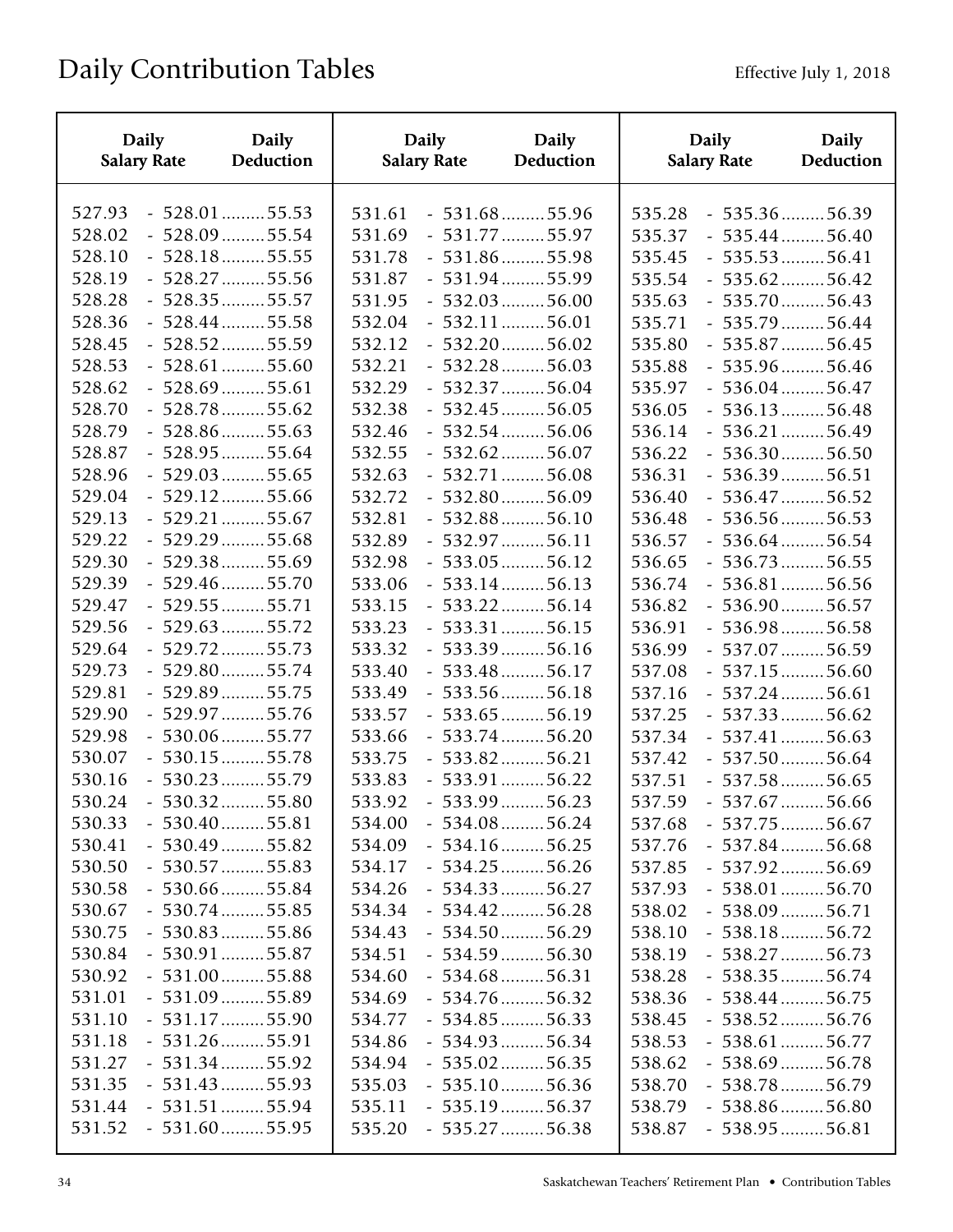| <b>Daily</b>       | <b>Daily</b>          | <b>Daily</b>       | <b>Daily</b>           | Daily              | <b>Daily</b>          |
|--------------------|-----------------------|--------------------|------------------------|--------------------|-----------------------|
| <b>Salary Rate</b> | Deduction             | <b>Salary Rate</b> | <b>Deduction</b>       | <b>Salary Rate</b> | <b>Deduction</b>      |
| 538.96             | $-539.03$ 56.82       | 542.63             | $-542.71$ 57.25        | 546.31             | $-546.39$ 57.68       |
| 539.04             | $-539.12$ 56.83       | 542.72             | $-542.80$ 57.26        | 546.40             | $-546.47$ 57.69       |
| 539.13             | $-539.21$ 56.84       | 542.81             | $-542.88$ 57.27        | 546.48             | $-546.56$ 57.70       |
| 539.22             | $-539.29 \dots 56.85$ | 542.89             | $-542.97$ 57.28        | 546.57             | $-546.64$ 57.71       |
| 539.30             | $-539.38$ 56.86       | 542.98             | $-543.05$ 57.29        | 546.65             | $-546.73$ 57.72       |
| 539.39             | $-539.46$ 56.87       | 543.06             | $-543.14$ 57.30        | 546.74             | $-546.81$ 57.73       |
| 539.47             | $-539.55$ 56.88       | 543.15             | $-543.22$ 57.31        | 546.82             | $-546.90$ 57.74       |
| 539.56             | $-539.63$ 56.89       | 543.23             | $-543.31$ 57.32        | 546.91             | $-546.98 \dots 57.75$ |
| 539.64             | $-539.72$ 56.90       | 543.32             | $-543.39$ 57.33        | 546.99             | $-547.07$ 57.76       |
| 539.73             | $-539.80$ 56.91       | 543.40             | $-543.48$ 57.34        | 547.08             | $-547.15$ 57.77       |
| 539.81             | $-539.89$ 56.92       | 543.49             | $-543.56$ 57.35        | 547.16             | $-547.24$ 57.78       |
| 539.90             | $-539.97$ 56.93       | 543.57             | $-543.65$ 57.36        | 547.25             | $-547.33$ 57.79       |
| 539.98             | $-540.06$ 56.94       | 543.66             | $-543.74$ 57.37        | 547.34             | $-547.41$ 57.80       |
| 540.07             | $-540.15$ 56.95       | 543.75             | $-543.82$ 57.38        | 547.42             | $-547.50$ 57.81       |
| 540.16             | $-540.23$ 56.96       | 543.83             | $-543.91$ 57.39        | 547.51             | $-547.58 \dots 57.82$ |
| 540.24             | $-540.32$ 56.97       | 543.92             | $-543.99 \dots 57.40$  | 547.59             | $-547.67$ 57.83       |
| 540.33             | $-540.40$ 56.98       | 544.00             | $-544.08 \ldots 57.41$ | 547.68             | $-547.75$ 57.84       |
| 540.41             | $-540.49$ 56.99       | 544.09             | $-544.16$ 57.42        | 547.76             | $-547.84$ 57.85       |
| 540.50             | $-540.57$ 57.00       | 544.17             | $-544.25$ 57.43        | 547.85             | $-547.92$ 57.86       |
| 540.58             | $-540.66$ 57.01       | 544.26             | $-544.33$ 57.44        | 547.93             | $-548.01$ 57.87       |
| 540.67             | $-540.74$ 57.02       | 544.34             | $-544.42$ 57.45        | 548.02             | $-548.09$ 57.88       |
| 540.75             | $-540.83$ 57.03       | 544.43             | $-544.50$ 57.46        | 548.10             | $-548.18$ 57.89       |
| 540.84             | $-540.91$ 57.04       | 544.51             | $-544.59$ 57.47        | 548.19             | $-548.27$ 57.90       |
| 540.92             | $-541.00 \dots 57.05$ | 544.60             | $-544.68$ 57.48        | 548.28             | $-548.35$ 57.91       |
| 541.01             | $-541.09$ 57.06       | 544.69             | $-544.76$ 57.49        | 548.36             | $-548.44$ 57.92       |
| 541.10             | $-541.17$ 57.07       | 544.77             | $-544.85$ 57.50        | 548.45             | $-548.52$ 57.93       |
| 541.18             | $-541.26$ 57.08       | 544.86             | $-544.93 \ldots 57.51$ | 548.53             | $-548.61$ 57.94       |
| 541.27             | $-541.34$ 57.09       | 544.94             | $-545.02 \dots 57.52$  | 548.62             | $-548.69$ 57.95       |
| 541.35             | $-541.43$ 57.10       | 545.03             | $-545.10$ 57.53        | 548.70             | $-548.78 \dots 57.96$ |
| 541.44             | $-541.51$ 57.11       | 545.11             | $-545.19$ 57.54        | 548.79             | $-548.86$ 57.97       |
| 541.52             | $-541.60$ 57.12       | 545.20             | $-545.27$ 57.55        | 548.87             | $-548.95$ 57.98       |
| 541.61             | $-541.68 \dots 57.13$ | 545.28             | $-545.36$ 57.56        | 548.96             | $-549.03$ 57.99       |
| 541.69             | $-541.77$ 57.14       | 545.37             | $-545.44$ 57.57        | 549.04             | $-549.12$ 58.00       |
| 541.78             | $-541.86$ 57.15       | 545.45             | $-545.53$ 57.58        | 549.13             | $-549.21$ 58.01       |
| 541.87             | $-541.94$ 57.16       | 545.54             | $-545.62$ 57.59        | 549.22             | $-549.29$ 58.02       |
| 541.95             | $-542.03$ 57.17       | 545.63             | $-545.70$ 57.60        | 549.30             | $-549.38$ 58.03       |
| 542.04             | $-542.11$ 57.18       | 545.71             | $-545.79 \dots 57.61$  | 549.39             | $-549.46$ 58.04       |
| 542.12             | $-542.20$ 57.19       | 545.80             | $-545.87 \dots 57.62$  | 549.47             | $-549.55$ 58.05       |
| 542.21             | $-542.28 \dots 57.20$ | 545.88             | $-545.96$ 57.63        | 549.56             | $-549.63$ 58.06       |
| 542.29             | $-542.37$ 57.21       | 545.97             | $-546.04$ 57.64        | 549.64             | $-549.72$ 58.07       |
| 542.38             | $-542.45$ 57.22       | 546.05             | $-546.13$ 57.65        | 549.73             | $-549.80$ 58.08       |
| 542.46             | $-542.54$ 57.23       | 546.14             | $-546.21$ 57.66        | 549.81             | $-549.89$ 58.09       |
| 542.55             | $-542.62$ 57.24       | 546.22             | $-546.30$ 57.67        | 549.90             | $-549.97$ 58.10       |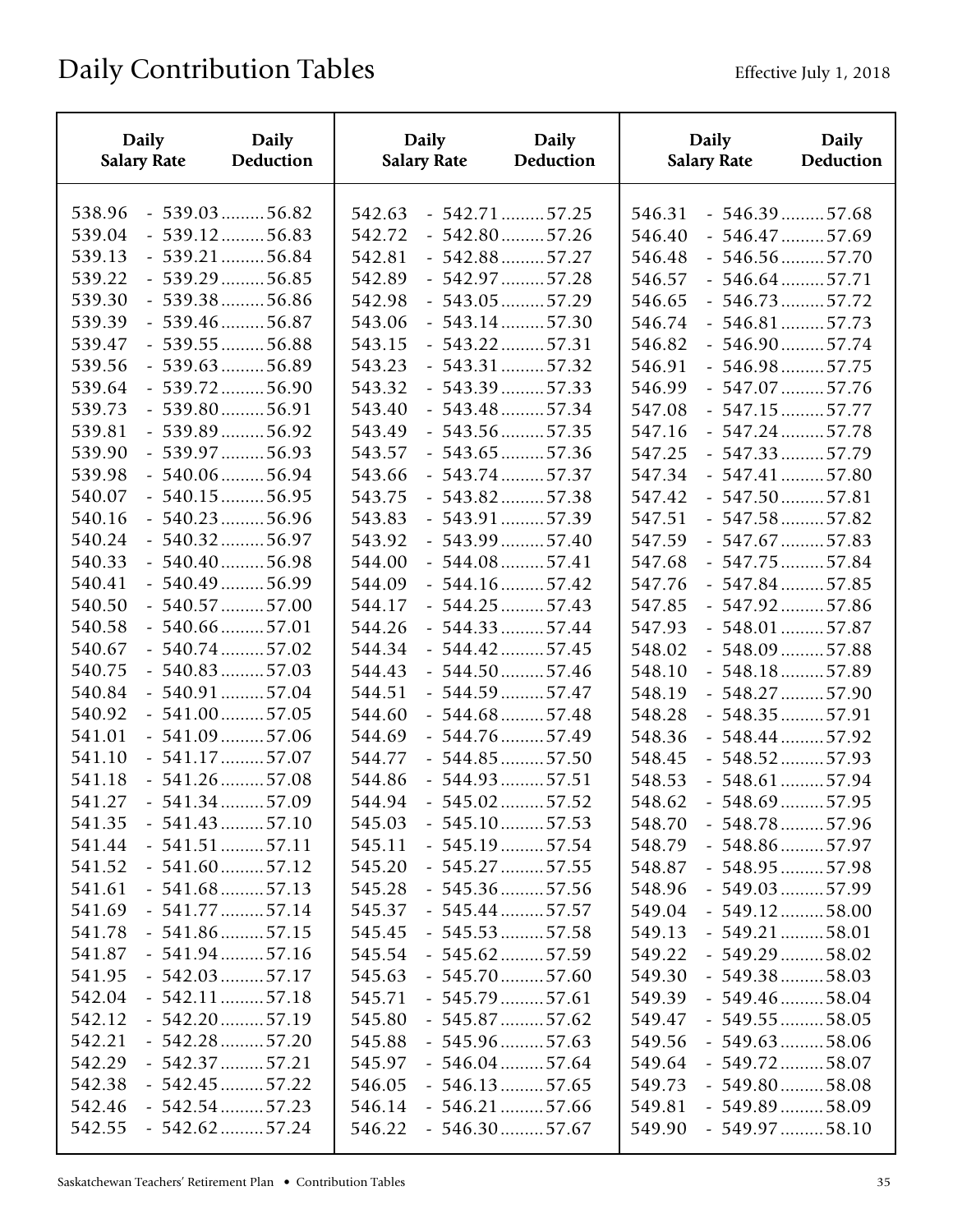| <b>Daily</b>                                             | <b>Daily</b>                                                                                                   | <b>Daily</b>                                             | <b>Daily</b>                                                                                                   | <b>Daily</b>                                   | <b>Daily</b>                                                                                      |
|----------------------------------------------------------|----------------------------------------------------------------------------------------------------------------|----------------------------------------------------------|----------------------------------------------------------------------------------------------------------------|------------------------------------------------|---------------------------------------------------------------------------------------------------|
| <b>Salary Rate</b>                                       | Deduction                                                                                                      | <b>Salary Rate</b>                                       | Deduction                                                                                                      | <b>Salary Rate</b>                             | Deduction                                                                                         |
| 549.98                                                   | $-550.06$ 58.11                                                                                                | 553.66                                                   | $-553.74$ 58.54                                                                                                | 557.34                                         | $-557.41$ 58.97                                                                                   |
| 550.07                                                   | $-550.15$ 58.12                                                                                                | 553.75                                                   | $-553.82$ 58.55                                                                                                | 557.42                                         | $-557.50$ 58.98                                                                                   |
| 550.16                                                   | $-550.23$ 58.13                                                                                                | 553.83                                                   | $-553.91$ 58.56                                                                                                | 557.51                                         | $-557.58$ 58.99                                                                                   |
| 550.24                                                   | $-550.32$ 58.14                                                                                                | 553.92                                                   | $-553.99$ 58.57                                                                                                | 557.59                                         | $-557.67$ 59.00                                                                                   |
| 550.33                                                   | $-550.40$ 58.15                                                                                                | 554.00                                                   | $-554.08$ 58.58                                                                                                | 557.68                                         | $-557.75$ 59.01                                                                                   |
| 550.41                                                   | $-550.49$ 58.16                                                                                                | 554.09                                                   | $-554.16$ 58.59                                                                                                | 557.76                                         | $-557.84$ 59.02                                                                                   |
| 550.50                                                   | $-550.57$ 58.17                                                                                                | 554.17                                                   | $-554.25$ 58.60                                                                                                | 557.85                                         | $-557.92$ 59.03                                                                                   |
| 550.58                                                   | $-550.66$ 58.18                                                                                                | 554.26                                                   | $-554.33$ 58.61                                                                                                | 557.93                                         | $-558.01$ 59.04                                                                                   |
| 550.67                                                   | $-550.74$ 58.19                                                                                                | 554.34                                                   | $-554.42$ 58.62                                                                                                | 558.02                                         | $-558.09$ 59.05                                                                                   |
| 550.75                                                   | $-550.83$ 58.20                                                                                                | 554.43                                                   | $-554.50$ 58.63                                                                                                | 558.10                                         | $-558.18 \dots 59.06$                                                                             |
| 550.84                                                   | $-550.91$ 58.21                                                                                                | 554.51                                                   | $-554.59$ 58.64                                                                                                | 558.19                                         | $-558.27$ 59.07                                                                                   |
| 550.92                                                   | $-551.00$ 58.22                                                                                                | 554.60                                                   | $-554.68$ 58.65                                                                                                | 558.28                                         | $-558.35$ 59.08                                                                                   |
| 551.01                                                   | $-551.09$ 58.23                                                                                                | 554.69                                                   | $-554.76$ 58.66                                                                                                | 558.36                                         | $-558.44$ 59.09                                                                                   |
| 551.10                                                   | $-551.17$ 58.24                                                                                                | 554.77                                                   | $-554.85$ 58.67                                                                                                | 558.45                                         | $-558.52$ 59.10                                                                                   |
| 551.18                                                   | $-551.26$ 58.25                                                                                                | 554.86                                                   | $-554.93$ 58.68                                                                                                | 558.53                                         | $-558.61$ 59.11                                                                                   |
| 551.27                                                   | $-551.34$ 58.26                                                                                                | 554.94                                                   | $-555.02$ 58.69                                                                                                | 558.62                                         | $-558.69$ 59.12                                                                                   |
| 551.35                                                   | $-551.43$ 58.27                                                                                                | 555.03                                                   | $-555.10$ 58.70                                                                                                | 558.70                                         | $-558.78$ 59.13                                                                                   |
| 551.44                                                   | $-551.51$ 58.28                                                                                                | 555.11                                                   | $-555.19$ 58.71                                                                                                | 558.79                                         | $-558.86$ 59.14                                                                                   |
| 551.52                                                   | $-551.60$ 58.29                                                                                                | 555.20                                                   | $-555.27$ 58.72                                                                                                | 558.87                                         | $-558.95$ 59.15                                                                                   |
| 551.61                                                   | $-551.68$ 58.30                                                                                                | 555.28                                                   | $-555.36$ 58.73                                                                                                | 558.96                                         | $-559.03$ 59.16                                                                                   |
| 551.69                                                   | $-551.77$ 58.31                                                                                                | 555.37                                                   | $-555.44$ 58.74                                                                                                | 559.04                                         | $-559.12$ 59.17                                                                                   |
| 551.78                                                   | $-551.86$ 58.32                                                                                                | 555.45                                                   | $-555.53$ 58.75                                                                                                | 559.13                                         | $-559.21$ 59.18                                                                                   |
| 551.87                                                   | $-551.94$ 58.33                                                                                                | 555.54                                                   | $-555.62$ 58.76                                                                                                | 559.22                                         | $-559.29 \dots 59.19$                                                                             |
| 551.95                                                   | $-552.03$ 58.34                                                                                                | 555.63                                                   | $-555.70$ 58.77                                                                                                | 559.30                                         | $-559.38$ 59.20                                                                                   |
| 552.04                                                   | $-552.11$ 58.35                                                                                                | 555.71                                                   | $-555.79$ 58.78                                                                                                | 559.39                                         | $-559.46$ 59.21                                                                                   |
| 552.12                                                   | $-552.20$ 58.36                                                                                                | 555.80                                                   | $-555.87$ 58.79                                                                                                | 559.47                                         | $-559.55$ 59.22                                                                                   |
| 552.21                                                   | $-552.28$ 58.37                                                                                                | 555.88                                                   | $-555.96$ 58.80                                                                                                | 559.56                                         | $-559.63$ 59.23                                                                                   |
| 552.29                                                   | $-552.37$ 58.38                                                                                                | 555.97                                                   | $-556.04$ 58.81                                                                                                | 559.64                                         | $-559.72$ 59.24                                                                                   |
| 552.38                                                   | $-552.45$ 58.39                                                                                                | 556.05                                                   | $-556.13$ 58.82                                                                                                | 559.73                                         | $-559.80$ 59.25                                                                                   |
| 552.46                                                   | $-552.54$ 58.40                                                                                                | 556.14                                                   | $-556.21$ 58.83                                                                                                | 559.81                                         | $-559.89$ 59.26                                                                                   |
| 552.55                                                   | $-552.62$ 58.41                                                                                                | 556.22                                                   | $-556.30$ 58.84                                                                                                | 559.90                                         | $-559.97$ 59.27                                                                                   |
| 552.63                                                   | $-552.71$ 58.42                                                                                                | 556.31                                                   | $-556.39$ 58.85                                                                                                | 559.98                                         | $-560.06$ 59.28                                                                                   |
| 552.72                                                   | $-552.80$ 58.43                                                                                                | 556.40                                                   | $-556.47$ 58.86                                                                                                | 560.07                                         | $-560.15$ 59.29                                                                                   |
| 552.81<br>552.89<br>552.98<br>553.06<br>553.15<br>553.23 | $-552.88$ 58.44<br>$-552.97$ 58.45<br>$-553.05$ 58.46<br>$-553.14$ 58.47<br>$-553.22$ 58.48<br>$-553.31$ 58.49 | 556.48<br>556.57<br>556.65<br>556.74<br>556.82<br>556.91 | $-556.56$ 58.87<br>$-556.64$ 58.88<br>$-556.73$ 58.89<br>$-556.81$ 58.90<br>$-556.90$ 58.91<br>$-556.98$ 58.92 | 560.16<br>560.24<br>560.33<br>560.41<br>560.50 | $-560.23$ 59.30<br>$-560.32$ 59.31<br>$-560.40$ 59.32<br>$-560.49$ 59.33<br>$-560.57$ 59.34       |
| 553.32<br>553.40<br>553.49<br>553.57                     | $-553.39$ 58.50<br>$-553.48$ 58.51<br>$-553.56$ 58.52<br>$-553.65$ 58.53                                       | 556.99<br>557.08<br>557.16<br>557.25                     | $-557.07$ 58.93<br>$-557.15$ 58.94<br>$-557.24$ 58.95<br>$-557.33$ 58.96                                       | 560.58<br>560.67<br>560.75<br>560.84<br>560.92 | $-560.66$ 59.35<br>$-560.74 \dots 59.36$<br>$-560.83$ 59.37<br>$-560.91$ 59.38<br>$-561.00$ 59.39 |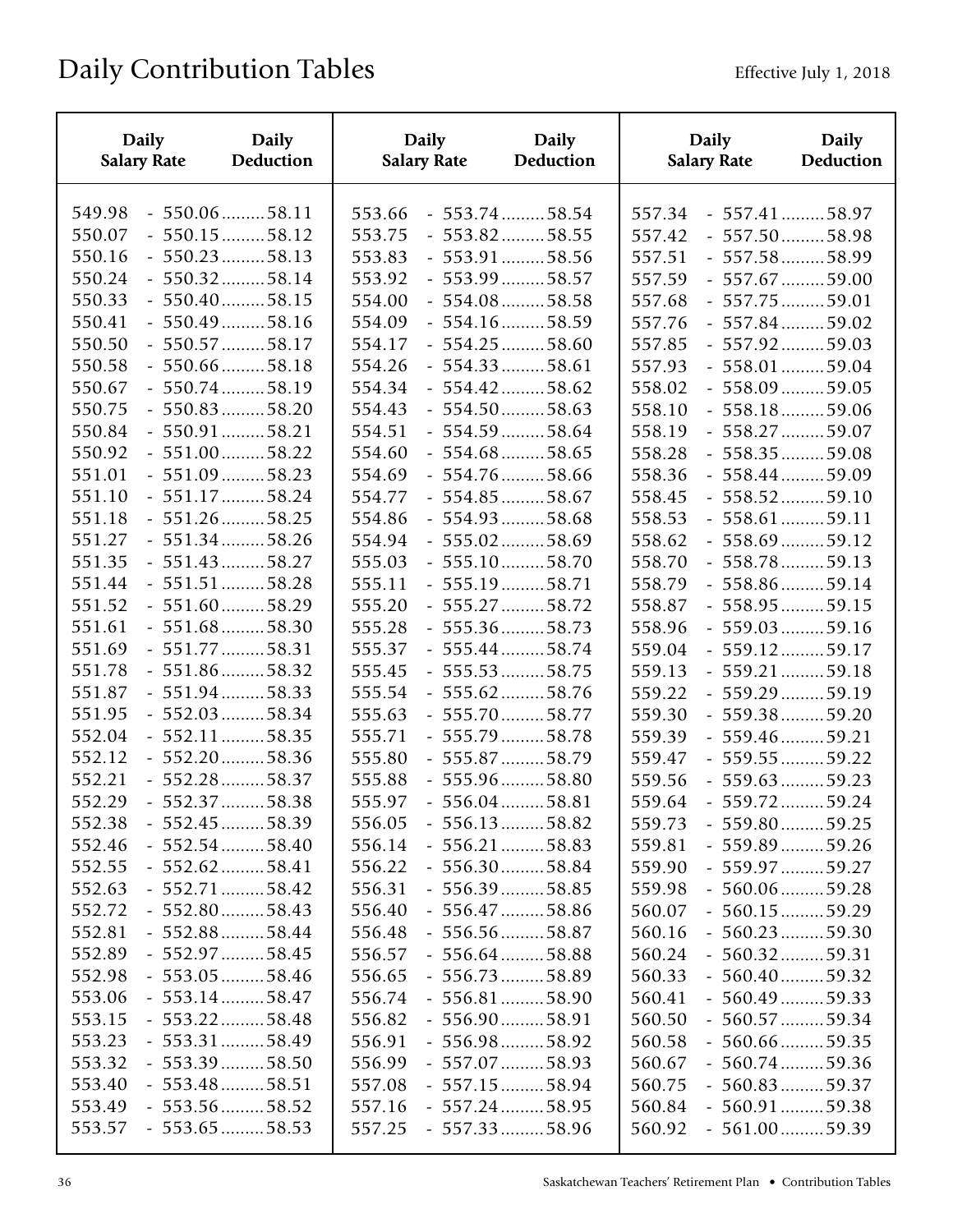| <b>Daily</b>               | <b>Daily</b>                                          | <b>Daily</b>               | <b>Daily</b>                                          | <b>Daily</b>               | <b>Daily</b>                                          |
|----------------------------|-------------------------------------------------------|----------------------------|-------------------------------------------------------|----------------------------|-------------------------------------------------------|
| <b>Salary Rate</b>         | Deduction                                             | <b>Salary Rate</b>         | Deduction                                             | <b>Salary Rate</b>         | <b>Deduction</b>                                      |
| 561.01                     | $-561.09 \dots 59.40$                                 | 564.69                     | $-564.76$ 59.83                                       | 568.36                     | $-568.44$ 60.26                                       |
| 561.10                     | $-561.17$ 59.41                                       | 564.77                     | $-564.85$ 59.84                                       | 568.45                     | $-568.52$ 60.27                                       |
| 561.18                     | $-561.26$ 59.42                                       | 564.86                     | $-564.93$ 59.85                                       | 568.53                     | $-568.61$ 60.28                                       |
| 561.27                     | $-561.34$ 59.43                                       | 564.94                     | $-565.02$ 59.86                                       | 568.62                     | $-568.69$ 60.29                                       |
| 561.35                     | $-561.43$ 59.44                                       | 565.03                     | $-565.10$ 59.87                                       | 568.70                     | $-568.78$ 60.30                                       |
| 561.44                     | $-561.51$ 59.45                                       | 565.11                     | $-565.19$ 59.88                                       | 568.79                     | $-568.86$ 60.31                                       |
| 561.52                     | $-561.60$ 59.46                                       | 565.20                     | $-565.27$ 59.89                                       | 568.87                     | $-568.95$ 60.32                                       |
| 561.61                     | $-561.68$ 59.47                                       | 565.28                     | $-565.36$ 59.90                                       | 568.96                     | $-569.03$ 60.33                                       |
| 561.69                     | $-561.77$ 59.48                                       | 565.37                     | $-565.44$ 59.91                                       | 569.04                     | $-569.12$ 60.34                                       |
| 561.78<br>561.87<br>561.95 | $-561.86$ 59.49<br>$-561.94$ 59.50                    | 565.45<br>565.54<br>565.63 | $-565.53$ 59.92<br>$-565.62$ 59.93                    | 569.13<br>569.22<br>569.30 | $-569.21$ 60.35<br>$-569.29 \dots 60.36$              |
| 562.04<br>562.12           | $-562.03$ 59.51<br>$-562.11$ 59.52<br>$-562.20$ 59.53 | 565.71<br>565.80           | $-565.70$ 59.94<br>$-565.79$ 59.95<br>$-565.87$ 59.96 | 569.39<br>569.47           | $-569.38$ 60.37<br>$-569.46$ 60.38<br>$-569.55$ 60.39 |
| 562.21                     | $-562.28$ 59.54                                       | 565.88                     | $-565.96$ 59.97                                       | 569.56                     | $-569.63$ 60.40                                       |
| 562.29                     | $-562.37$ 59.55                                       | 565.97                     | $-566.04$ 59.98                                       | 569.64                     | $-569.72 \dots 60.41$                                 |
| 562.38                     | $-562.45$ 59.56                                       | 566.05                     | $-566.13$ 59.99                                       | 569.73                     | $-569.80$ 60.42                                       |
| 562.46                     | $-562.54$ 59.57                                       | 566.14                     | $-566.21$ 60.00                                       | 569.81                     | $-569.89$ 60.43                                       |
| 562.55                     | $-562.62$ 59.58                                       | 566.22                     | $-566.30$ 60.01                                       | 569.90                     | $-569.97$ 60.44                                       |
| 562.63                     | $-562.71$ 59.59                                       | 566.31                     | $-566.39 \dots 60.02$                                 | 569.98                     | $-570.06$ 60.45                                       |
| 562.72                     | $-562.80$ 59.60                                       | 566.40                     | $-566.47$ 60.03                                       | 570.07                     | $-570.15$ 60.46                                       |
| 562.81                     | $-562.88$ 59.61                                       | 566.48                     | $-566.56$ 60.04                                       | 570.16                     | $-570.23$ 60.47                                       |
| 562.89                     | $-562.97$ 59.62                                       | 566.57                     | $-566.64$ 60.05                                       | 570.24                     | $-570.32$ 60.48                                       |
| 562.98                     | $-563.05$ 59.63                                       | 566.65                     | $-566.73$ 60.06                                       | 570.33                     | $-570.40$ 60.49                                       |
| 563.06                     | $-563.14$ 59.64                                       | 566.74                     | $-566.81$ 60.07                                       | 570.41                     | $-570.49$ 60.50                                       |
| 563.15                     | $-563.22$ 59.65                                       | 566.82                     | $-566.90$ 60.08                                       | 570.50                     | $-570.57$ 60.51                                       |
| 563.23                     | $-563.31$ 59.66                                       | 566.91                     | $-566.98$ 60.09                                       | 570.58                     | $-570.66$ 60.52                                       |
| 563.32                     | $-563.39$ 59.67                                       | 566.99                     | $-567.07$ 60.10                                       | 570.67                     | $-570.74$ 60.53                                       |
| 563.40                     | $-563.48$ 59.68                                       | 567.08                     | $-567.15$ 60.11                                       | 570.75                     | $-570.83$ 60.54                                       |
| 563.49                     | $-563.56$ 59.69                                       | 567.16                     | $-567.24$ 60.12                                       | 570.84                     | $-570.91$ 60.55                                       |
| 563.57                     | $-563.65$ 59.70                                       | 567.25                     | $-567.33$ 60.13                                       | 570.92                     | $-571.00$ 60.56                                       |
| 563.66                     | $-563.74$ 59.71                                       | 567.34                     | $-567.41$ 60.14                                       | 571.01                     | $-571.09$ 60.57                                       |
| 563.75                     | $-563.82$ 59.72                                       | 567.42                     | $-567.50$ 60.15                                       | 571.10                     | $-571.17$ 60.58                                       |
| 563.83                     | $-563.91$ 59.73                                       | 567.51                     | $-567.58$ 60.16                                       | 571.18                     | $-571.26$ 60.59                                       |
| 563.92                     | $-563.99$ 59.74                                       | 567.59                     | $-567.67$ 60.17                                       | 571.27                     | $-571.34$ 60.60                                       |
| 564.00                     | $-564.08 \dots 59.75$                                 | 567.68                     | $-567.75 \dots 60.18$                                 | 571.35                     | $-571.43$ 60.61                                       |
| 564.09                     | $-564.16$ 59.76                                       | 567.76                     | $-567.84$ 60.19                                       | 571.44                     | $-571.51$ 60.62                                       |
| 564.17                     | $-564.25$ 59.77                                       | 567.85                     | $-567.92 \dots 60.20$                                 | 571.52                     | $-571.60$ 60.63                                       |
| 564.26                     | $-564.33$ 59.78                                       | 567.93                     | $-568.01$ 60.21                                       | 571.61                     | $-571.68$ 60.64                                       |
| 564.34                     | $-564.42$ 59.79                                       | 568.02                     | $-568.09 \dots 60.22$                                 | 571.69                     | $-571.77$ 60.65                                       |
| 564.43                     | $-564.50$ 59.80                                       | 568.10                     | $-568.18 \dots 60.23$                                 | 571.78                     | $-571.86$ 60.66                                       |
| 564.51                     | $-564.59 \dots 59.81$                                 | 568.19                     | $-568.27 \dots 60.24$                                 | 571.87                     | $-571.94$ 60.67                                       |
| 564.60                     | $-564.68$ 59.82                                       | 568.28                     | $-568.35$ 60.25                                       | 571.95                     | $-572.03$ 60.68                                       |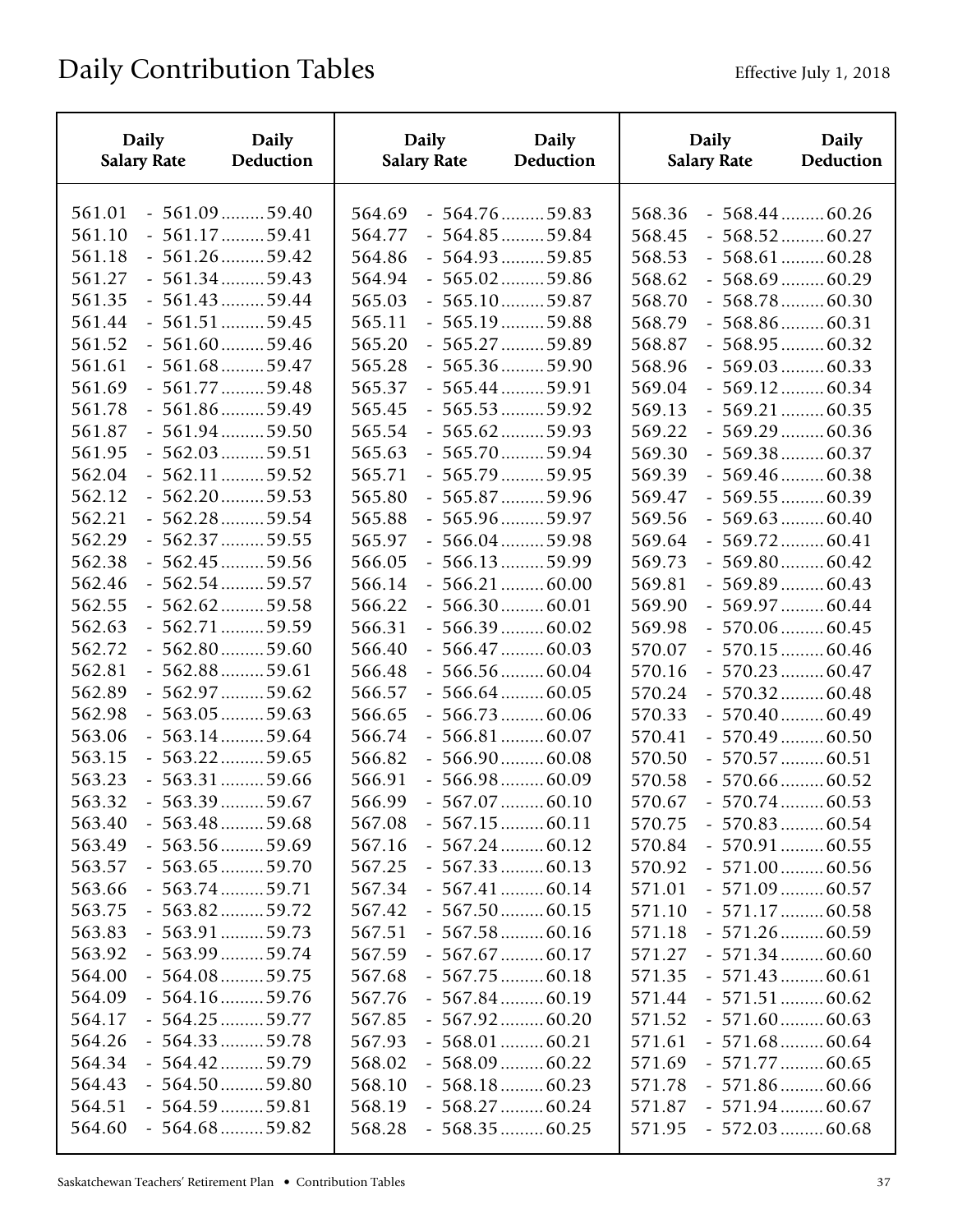| Daily              | <b>Daily</b>    | <b>Daily</b>       | <b>Daily</b>          | <b>Daily</b>       | <b>Daily</b>          |
|--------------------|-----------------|--------------------|-----------------------|--------------------|-----------------------|
| <b>Salary Rate</b> | Deduction       | <b>Salary Rate</b> | Deduction             | <b>Salary Rate</b> | Deduction             |
| 572.04             | $-572.11$ 60.69 | 575.71             | $-575.79$ 61.12       | 579.39             | $-579.46$ 61.55       |
| 572.12             | $-572.20$ 60.70 | 575.80             | $-575.87$ 61.13       | 579.47             | $-579.55$ 61.56       |
| 572.21             | $-572.28$ 60.71 | 575.88             | $-575.96$ 61.14       | 579.56             | $-579.63$ 61.57       |
| 572.29             | $-572.37$ 60.72 | 575.97             | $-576.04 \dots 61.15$ | 579.64             | $-579.72$ 61.58       |
| 572.38             | $-572.45$ 60.73 | 576.05             | $-576.13$ 61.16       | 579.73             | $-579.80$ 61.59       |
| 572.46             | $-572.54$ 60.74 | 576.14             | $-576.21$ 61.17       | 579.81             | $-579.89$ 61.60       |
| 572.55             | $-572.62$ 60.75 | 576.22             | $-576.30$ 61.18       | 579.90             | $-579.97$ 61.61       |
| 572.63             | $-572.71$ 60.76 | 576.31             | $-576.39$ 61.19       | 579.98             | $-580.06$ 61.62       |
| 572.72             | $-572.80$ 60.77 | 576.40             | $-576.47$ 61.20       | 580.07             | $-580.15 \dots 61.63$ |
| 572.81             | $-572.88$ 60.78 | 576.48             | $-576.56$ 61.21       | 580.16             | $-580.23$ 61.64       |
| 572.89             | $-572.97$ 60.79 | 576.57             | $-576.64$ 61.22       | 580.24             | $-580.32 \dots 61.65$ |
| 572.98             | $-573.05$ 60.80 | 576.65             | $-576.73$ 61.23       | 580.33             | $-580.40$ 61.66       |
| 573.06             | $-573.14$ 60.81 | 576.74             | $-576.81$ 61.24       | 580.41             | $-580.49 \dots 61.67$ |
| 573.15             | $-573.22$ 60.82 | 576.82             | $-576.90$ 61.25       | 580.50             | $-580.57 \dots 61.68$ |
| 573.23             | $-573.31$ 60.83 | 576.91             | $-576.98$ 61.26       | 580.58             | $-580.66$ 61.69       |
| 573.32             | $-573.39$ 60.84 | 576.99             | $-577.07$ 61.27       | 580.67             | $-580.74$ 61.70       |
| 573.40             | $-573.48$ 60.85 | 577.08             | $-577.15$ 61.28       | 580.75             | $-580.83$ 61.71       |
| 573.49             | $-573.56$ 60.86 | 577.16             | $-577.24$ 61.29       | 580.84             | $-580.91$ 61.72       |
| 573.57             | $-573.65$ 60.87 | 577.25             | $-577.33$ 61.30       | 580.92             | $-581.00 \dots 61.73$ |
| 573.66             | $-573.74$ 60.88 | 577.34             | $-577.41$ 61.31       | 581.01             | $-581.09 \dots 61.74$ |
| 573.75             | $-573.82$ 60.89 | 577.42             | $-577.50$ 61.32       | 581.10             | $-581.17$ 61.75       |
| 573.83             | $-573.91$ 60.90 | 577.51             | $-577.58$ 61.33       | 581.18             | $-581.26 \dots 61.76$ |
| 573.92             | $-573.99$ 60.91 | 577.59             | $-577.67$ 61.34       | 581.27             | $-581.34$ 61.77       |
| 574.00             | $-574.08$ 60.92 | 577.68             | $-577.75$ 61.35       | 581.35             | $-581.43$ 61.78       |
| 574.09             | $-574.16$ 60.93 | 577.76             | $-577.84$ 61.36       | 581.44             | $-581.51$ 61.79       |
| 574.17             | $-574.25$ 60.94 | 577.85             | $-577.92$ 61.37       | 581.52             | $-581.60$ 61.80       |
| 574.26             | $-574.33$ 60.95 | 577.93             | $-578.01$ 61.38       | 581.61             | $-581.68 \dots 61.81$ |
| 574.34             | $-574.42$ 60.96 | 578.02             | $-578.09$ 61.39       | 581.69             | $-581.77$ 61.82       |
| 574.43             | $-574.50$ 60.97 | 578.10             | $-578.18$ 61.40       | 581.78             | $-581.86$ 61.83       |
| 574.51             | $-574.59$ 60.98 | 578.19             | $-578.27$ 61.41       | 581.87             | $-581.94$ 61.84       |
| 574.60             | $-574.68$ 60.99 | 578.28             | $-578.35$ 61.42       | 581.95             | $-582.03 \dots 61.85$ |
| 574.69             | $-574.76$ 61.00 | 578.36             | $-578.44$ 61.43       | 582.04             | $-582.11$ 61.86       |
| 574.77             | $-574.85$ 61.01 | 578.45             | $-578.52$ 61.44       | 582.12             | $-582.20$ 61.87       |
| 574.86             | $-574.93$ 61.02 | 578.53             | $-578.61$ 61.45       | 582.21             | $-582.28 \dots 61.88$ |
| 574.94             | $-575.02$ 61.03 | 578.62             | $-578.69$ 61.46       | 582.29             | $-582.37$ 61.89       |
| 575.03             | $-575.10$ 61.04 | 578.70             | $-578.78 \dots 61.47$ | 582.38             | $-582.45$ 61.90       |
| 575.11             | $-575.19$ 61.05 | 578.79             | $-578.86$ 61.48       | 582.46             | $-582.54$ 61.91       |
| 575.20             | $-575.27$ 61.06 | 578.87             | $-578.95$ 61.49       | 582.55             | $-582.62$ 61.92       |
| 575.28             | $-575.36$ 61.07 | 578.96             | $-579.03 \dots 61.50$ | 582.63             | $-582.71$ 61.93       |
| 575.37             | $-575.44$ 61.08 | 579.04             | $-579.12$ 61.51       | 582.72             | $-582.80$ 61.94       |
| 575.45             | $-575.53$ 61.09 | 579.13             | $-579.21$ 61.52       | 582.81             | $-582.88$ 61.95       |
| 575.54             | $-575.62$ 61.10 | 579.22             | $-579.29$ 61.53       | 582.89             | $-582.97$ 61.96       |
| 575.63             | $-575.70$ 61.11 | 579.30             | $-579.38$ 61.54       | 582.98             | $-583.05$ 61.97       |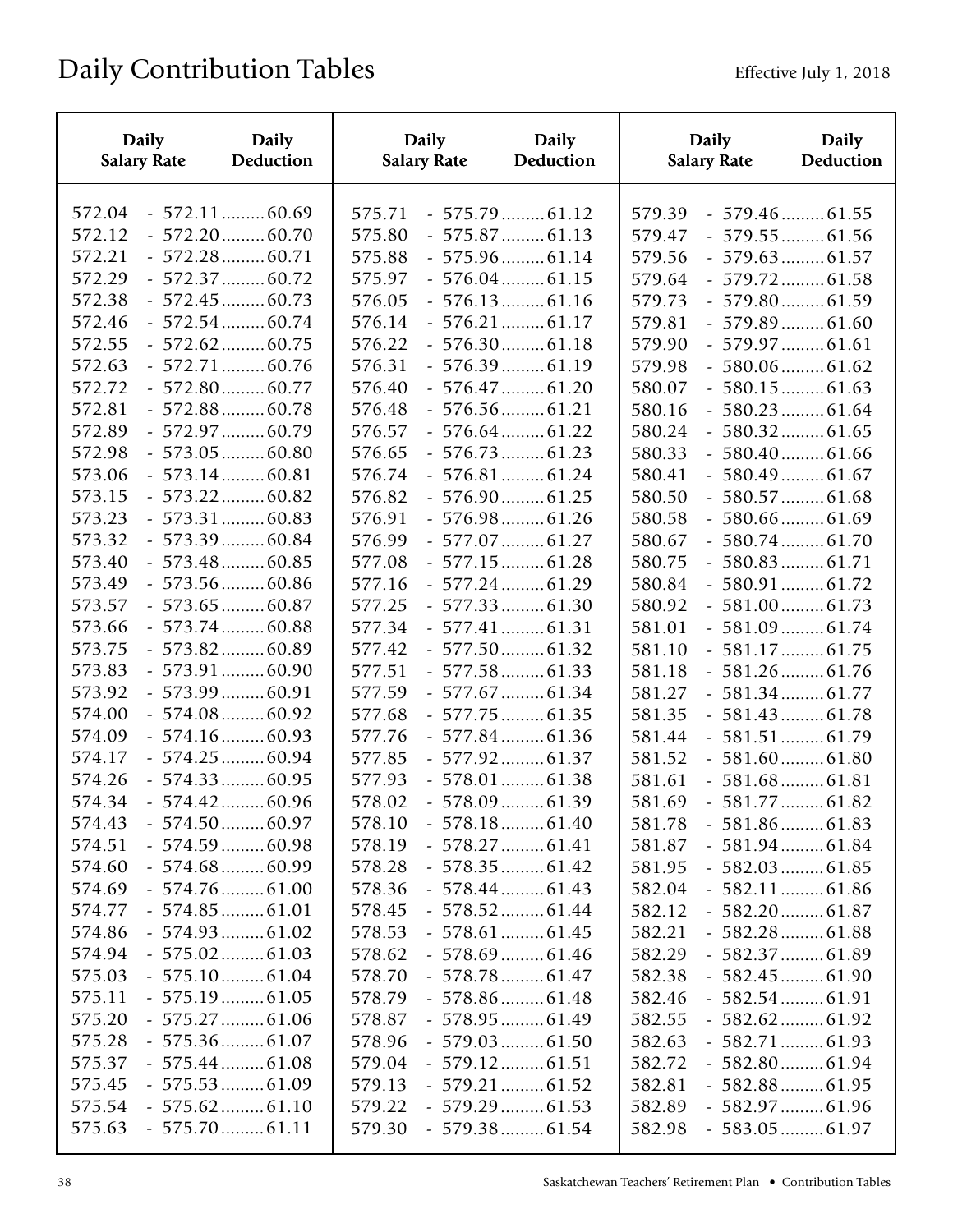| <b>Daily</b><br><b>Salary Rate</b>                       | <b>Daily</b><br>Deduction                                                                                                  | Daily<br><b>Salary Rate</b>                              | <b>Daily</b><br>Deduction                                                                                                  | Daily<br><b>Salary Rate</b>                              | <b>Daily</b><br>Deduction                                                                                      |
|----------------------------------------------------------|----------------------------------------------------------------------------------------------------------------------------|----------------------------------------------------------|----------------------------------------------------------------------------------------------------------------------------|----------------------------------------------------------|----------------------------------------------------------------------------------------------------------------|
| 583.06<br>583.15<br>583.23<br>583.32<br>583.40           | $-583.14$ 61.98<br>$-583.22$ 61.99<br>$-583.31$ 62.00<br>$-583.39$ 62.01<br>$-583.48$ 62.02                                | 586.74<br>586.82<br>586.91<br>586.99                     | $-586.81$ 62.41<br>$-586.90$ 62.42<br>$-586.98$ 62.43<br>$-587.07$ 62.44                                                   | 590.41<br>590.50<br>590.58<br>590.67                     | $-590.49$ 62.84<br>$-590.57$ 62.85<br>$-590.66$ 62.86<br>$-590.74$ 62.87                                       |
| 583.49<br>583.57<br>583.66<br>583.75<br>583.83           | $-583.56$ 62.03<br>$-583.65$ 62.04<br>$-583.74$ 62.05<br>$-583.82$ 62.06<br>$-583.91$ 62.07                                | 587.08<br>587.16<br>587.25<br>587.34<br>587.42<br>587.51 | $-587.15$ 62.45<br>$-587.24$ 62.46<br>$-587.33$ 62.47<br>$-587.41$ 62.48<br>$-587.50$ 62.49<br>$-587.58$ 62.50             | 590.75<br>590.84<br>590.92<br>591.01<br>591.10<br>591.18 | $-590.83$ 62.88<br>$-590.91$ 62.89<br>$-591.00$ 62.90<br>$-591.09$ 62.91<br>$-591.17$ 62.92<br>$-591.26$ 62.93 |
| 583.92<br>584.00<br>584.09<br>584.17<br>584.26<br>584.34 | $-583.99 \dots 62.08$<br>$-584.08$ 62.09<br>$-584.16$ 62.10<br>$-584.25$ 62.11<br>$-584.33$ 62.12<br>$-584.42$ 62.13       | 587.59<br>587.68<br>587.76<br>587.85<br>587.93<br>588.02 | $-587.67$ 62.51<br>$-587.75$ 62.52<br>$-587.84$ 62.53<br>$-587.92 \dots 62.54$<br>$-588.01$ 62.55<br>$-588.09$ 62.56       | 591.27<br>591.35<br>591.44<br>591.52<br>591.61<br>591.69 | $-591.34$ 62.94<br>$-591.43$ 62.95<br>$-591.51$ 62.96<br>$-591.60$ 62.97<br>$-591.68$ 62.98<br>$-591.77$ 62.99 |
| 584.43<br>584.51<br>584.60<br>584.69<br>584.77<br>584.86 | $-584.50$ 62.14<br>$-584.59$ 62.15<br>$-584.68$ 62.16<br>$-584.76$ 62.17<br>$-584.85$ 62.18<br>$-584.93$ 62.19             | 588.10<br>588.19<br>588.28<br>588.36<br>588.45<br>588.53 | $-588.18$ 62.57<br>$-588.27 \dots 62.58$<br>$-588.35$ 62.59<br>$-588.44$ 62.60<br>$-588.52$ 62.61<br>$-588.61$ 62.62       | 591.78<br>591.87<br>591.95<br>592.04<br>592.12           | $-591.86$ 63.00<br>$-591.94$ 63.01<br>$-592.03$ 63.02<br>$-592.11$ 63.03<br>$-592.20$ 63.04                    |
| 584.94<br>585.03<br>585.11<br>585.20<br>585.28           | $-585.02$ 62.20<br>$-585.10$ 62.21<br>$-585.19$ 62.22<br>$-585.27$ 62.23<br>$-585.36$ 62.24                                | 588.62<br>588.70<br>588.79<br>588.87<br>588.96           | $-588.69$ 62.63<br>$-588.78 \dots 62.64$<br>$-588.86$ 62.65<br>$-588.95$ 62.66<br>$-589.03 \dots 62.67$                    | 592.21<br>592.29<br>592.38<br>592.46<br>592.55<br>592.63 | $-592.28$ 63.05<br>$-592.37$ 63.06<br>$-592.45$ 63.07<br>$-592.54$ 63.08<br>$-592.62$ 63.09<br>$-592.71$ 63.10 |
| 585.37<br>585.45<br>585.54<br>585.63<br>585.71<br>585.80 | $-585.44$ 62.25<br>$-585.53$ 62.26<br>$-585.62$ 62.27<br>$-585.70$ 62.28<br>$-585.79 \dots 62.29$<br>$-585.87$ 62.30       | 589.04<br>589.13<br>589.22<br>589.30<br>589.39<br>589.47 | $-589.12 \dots 62.68$<br>$-589.21$ 62.69<br>$-589.29$ 62.70<br>$-589.38$ 62.71<br>$-589.46$ 62.72<br>$-589.55$ 62.73       | 592.72<br>592.81<br>592.89<br>592.98<br>593.06<br>593.15 | $-592.80$ 63.11<br>$-592.88$ 63.12<br>$-592.97$ 63.13<br>$-593.05$ 63.14<br>$-593.14$ 63.15<br>$-593.22$ 63.16 |
| 585.88<br>585.97<br>586.05<br>586.14<br>586.22<br>586.31 | $-585.96$ 62.31<br>$-586.04 \dots 62.32$<br>$-586.13$ 62.33<br>$-586.21$ 62.34<br>$-586.30$ 62.35<br>$-586.39 \dots 62.36$ | 589.56<br>589.64<br>589.73<br>589.81<br>589.90<br>589.98 | $-589.63$ 62.74<br>$-589.72 \dots 62.75$<br>$-589.80$ 62.76<br>$-589.89$ 62.77<br>$-589.97 \dots 62.78$<br>$-590.06$ 62.79 | 593.23<br>593.32<br>593.40<br>593.49<br>593.57<br>593.66 | $-593.31$ 63.17<br>$-593.39$ 63.18<br>$-593.48$ 63.19<br>$-593.56$ 63.20<br>$-593.65$ 63.21<br>$-593.74$ 63.22 |
| 586.40<br>586.48<br>586.57<br>586.65                     | $-586.47$ 62.37<br>$-586.56$ 62.38<br>$-586.64$ 62.39<br>$-586.73$ 62.40                                                   | 590.07<br>590.16<br>590.24<br>590.33                     | $-590.15$ 62.80<br>$-590.23$ 62.81<br>$-590.32$ 62.82<br>$-590.40$ 62.83                                                   | 593.75<br>593.83<br>593.92<br>594.00                     | $-593.82$ 63.23<br>$-593.91$ 63.24<br>$-593.99$ 63.25<br>$-594.08$ 63.26                                       |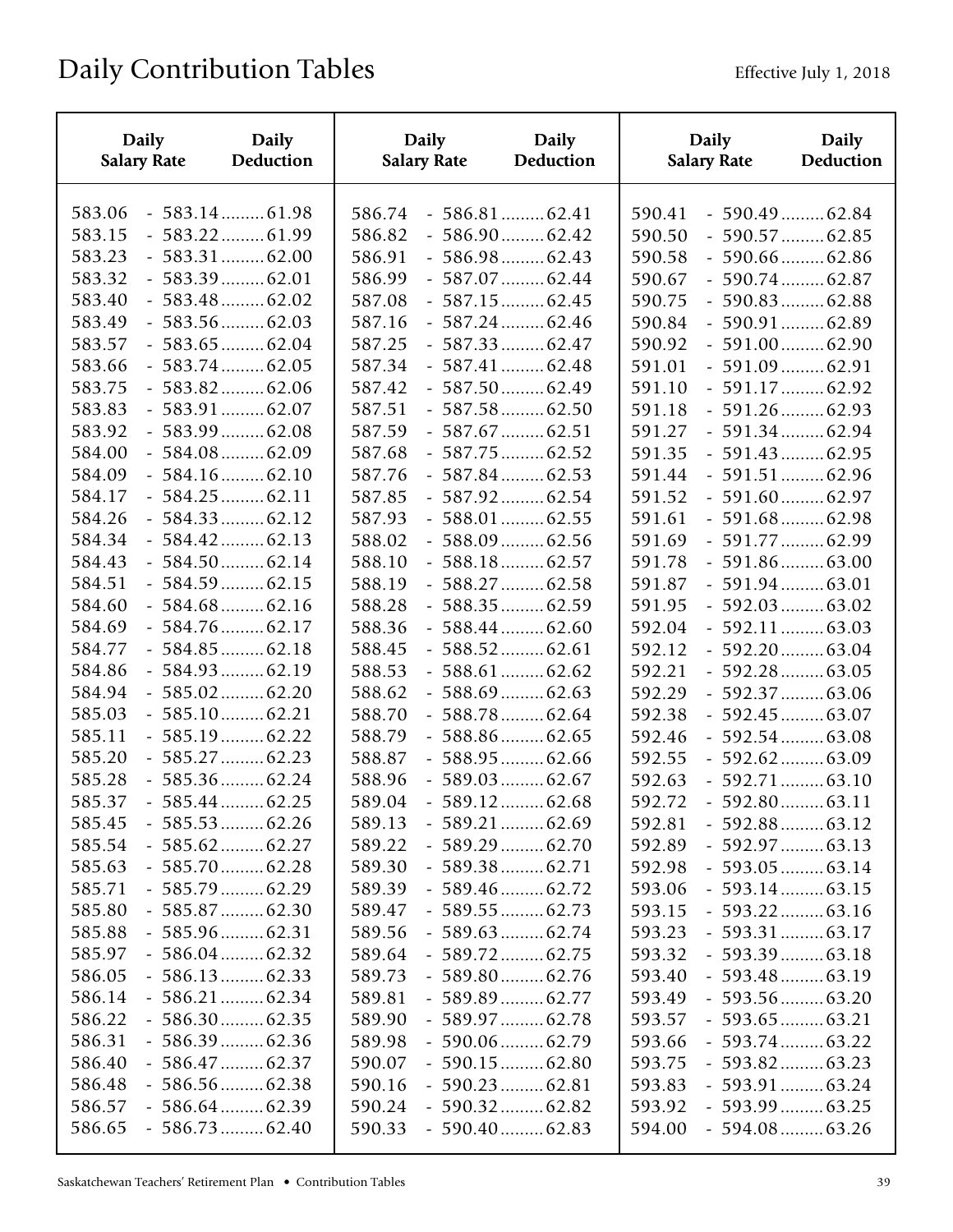| <b>Daily</b>                                   | <b>Daily</b>                                                                                | <b>Daily</b>                                   | <b>Daily</b>                                                                                            | Daily                                          | <b>Daily</b>                                                                                                  |
|------------------------------------------------|---------------------------------------------------------------------------------------------|------------------------------------------------|---------------------------------------------------------------------------------------------------------|------------------------------------------------|---------------------------------------------------------------------------------------------------------------|
| <b>Salary Rate</b>                             | Deduction                                                                                   | <b>Salary Rate</b>                             | Deduction                                                                                               | <b>Salary Rate</b>                             | <b>Deduction</b>                                                                                              |
| 594.09                                         | $-594.16$ 63.27                                                                             | 597.76                                         | $-597.84$ 63.70                                                                                         | 601.44                                         | $-601.51$ 64.13                                                                                               |
| 594.17                                         | $-594.25$ 63.28                                                                             | 597.85                                         | $-597.92$ 63.71                                                                                         | 601.52                                         | $-601.60$ 64.14                                                                                               |
| 594.26                                         | $-594.33$ 63.29                                                                             | 597.93                                         | $-598.01$ 63.72                                                                                         | 601.61                                         | $-601.68 \dots 64.15$                                                                                         |
| 594.34                                         | $-594.42$ 63.30                                                                             | 598.02                                         | $-598.09$ 63.73                                                                                         | 601.69                                         | $-601.77$ 64.16                                                                                               |
| 594.43                                         | $-594.50$ 63.31                                                                             | 598.10                                         | $-598.18$ 63.74                                                                                         | 601.78                                         | $-601.86$ 64.17                                                                                               |
| 594.51                                         | $-594.59$ 63.32                                                                             | 598.19                                         | $-598.27$ 63.75                                                                                         | 601.87                                         | $-601.94$ 64.18                                                                                               |
| 594.60                                         | $-594.68$ 63.33                                                                             | 598.28                                         | $-598.35$ 63.76                                                                                         | 601.95                                         | $-602.03$ 64.19                                                                                               |
| 594.69                                         | $-594.76$ 63.34                                                                             | 598.36                                         | $-598.44$ 63.77                                                                                         | 602.04                                         | $-602.11$ 64.20                                                                                               |
| 594.77                                         | $-594.85$ 63.35                                                                             | 598.45                                         | $-598.52$ 63.78                                                                                         | 602.12                                         | $-602.20$ 64.21                                                                                               |
| 594.86                                         | $-594.93$ 63.36                                                                             | 598.53                                         | $-598.61$ 63.79                                                                                         | 602.21                                         | $-602.28$ 64.22                                                                                               |
| 594.94                                         | $-595.02 \dots 63.37$                                                                       | 598.62                                         | $-598.69$ 63.80                                                                                         | 602.29                                         | $-602.37$ 64.23                                                                                               |
| 595.03                                         | $-595.10$ 63.38                                                                             | 598.70                                         | $-598.78$ 63.81                                                                                         | 602.38                                         | $-602.45$ 64.24                                                                                               |
| 595.11                                         | $-595.19$ 63.39                                                                             | 598.79                                         | $-598.86$ 63.82                                                                                         | 602.46                                         | $-602.54$ 64.25                                                                                               |
| 595.20                                         | $-595.27$ 63.40                                                                             | 598.87                                         | $-598.95$ 63.83                                                                                         | 602.55                                         | $-602.62$ 64.26                                                                                               |
| 595.28                                         | $-595.36$ 63.41                                                                             | 598.96                                         | $-599.03$ 63.84                                                                                         | 602.63                                         | $-602.71$ 64.27                                                                                               |
| 595.37                                         | $-595.44$ 63.42                                                                             | 599.04                                         | $-599.12$ 63.85                                                                                         | 602.72                                         | $-602.80$ 64.28                                                                                               |
| 595.45                                         | $-595.53$ 63.43                                                                             | 599.13                                         | $-599.21$ 63.86                                                                                         | 602.81                                         | $-602.88$ 64.29                                                                                               |
| 595.54                                         | $-595.62$ 63.44                                                                             | 599.22                                         | $-599.29 \dots 63.87$                                                                                   | 602.89                                         | $-602.97$ 64.30                                                                                               |
| 595.63                                         | $-595.70$ 63.45                                                                             | 599.30                                         | $-599.38$ 63.88                                                                                         | 602.98                                         | $-603.05$ 64.31                                                                                               |
| 595.71                                         | $-595.79 \dots 63.46$                                                                       | 599.39                                         | $-599.46$ 63.89                                                                                         | 603.06                                         | $-603.14$ 64.32                                                                                               |
| 595.80                                         | $-595.87$ 63.47                                                                             | 599.47                                         | $-599.55$ 63.90                                                                                         | 603.15                                         | $-603.22$ 64.33                                                                                               |
| 595.88                                         | $-595.96$ 63.48                                                                             | 599.56                                         | $-599.63$ 63.91                                                                                         | 603.23                                         | $-603.31$ 64.34                                                                                               |
| 595.97                                         | $-596.04$ 63.49                                                                             | 599.64                                         | $-599.72$ 63.92                                                                                         | 603.32                                         | $-603.39 \dots 64.35$                                                                                         |
| 596.05                                         | $-596.13$ 63.50                                                                             | 599.73                                         | $-599.80$ 63.93                                                                                         | 603.40                                         | $-603.48$ 64.36                                                                                               |
| 596.14                                         | $-596.21$ 63.51                                                                             | 599.81                                         | $-599.89$ 63.94                                                                                         | 603.49                                         | $-603.56$ 64.37                                                                                               |
| 596.22                                         | $-596.30$ 63.52                                                                             | 599.90                                         | $-599.97$ 63.95                                                                                         | 603.57                                         | $-603.65$ 64.38                                                                                               |
| 596.31                                         | $-596.39 \dots 63.53$                                                                       | 599.98                                         | $-600.06$ 63.96                                                                                         | 603.66                                         | $-603.74$ 64.39                                                                                               |
| 596.40                                         | $-596.47$ 63.54                                                                             | 600.07                                         | $-600.15$ 63.97                                                                                         | 603.75                                         | $-603.82 \dots 64.40$                                                                                         |
| 596.48                                         | $-596.56$ 63.55                                                                             | 600.16                                         | $-600.23$ 63.98                                                                                         | 603.83                                         | $-603.91$ 64.41                                                                                               |
| 596.57<br>596.65<br>596.74<br>596.82<br>596.91 | $-596.64$ 63.56<br>$-596.73$ 63.57<br>$-596.81$ 63.58<br>$-596.90$ 63.59<br>$-596.98$ 63.60 | 600.24<br>600.33<br>600.41<br>600.50<br>600.58 | $-600.32 \dots 63.99$<br>$-600.40$ 64.00<br>$-600.49 \dots 64.01$<br>$-600.57$ 64.02<br>$-600.66$ 64.03 | 603.92<br>604.00<br>604.09<br>604.17           | $-603.99 \dots 64.42$<br>$-604.08 \dots 64.43$<br>$-604.16$ 64.44<br>$-604.25 \dots 64.45$<br>$-604.33$ 64.46 |
| 596.99<br>597.08<br>597.16<br>597.25           | $-597.07$ 63.61<br>$-597.15$ 63.62<br>$-597.24$ 63.63<br>$-597.33$ 63.64                    | 600.67<br>600.75<br>600.84<br>600.92           | $-600.74$ 64.04<br>$-600.83$ 64.05<br>$-600.91$ 64.06<br>$-601.00 \dots 64.07$                          | 604.26<br>604.34<br>604.43<br>604.51<br>604.60 | $-604.42$ 64.47<br>$-604.50$ 64.48<br>$-604.59 \dots 64.49$<br>$-604.68 \dots 64.50$                          |
| 597.34                                         | $-597.41$ 63.65                                                                             | 601.01                                         | $-601.09 \dots 64.08$                                                                                   | 604.69                                         | $-604.76$ 64.51                                                                                               |
| 597.42                                         | $-597.50$ 63.66                                                                             | 601.10                                         | $-601.17$ 64.09                                                                                         | 604.77                                         | $-604.85$ 64.52                                                                                               |
| 597.51                                         | $-597.58$ 63.67                                                                             | 601.18                                         | $-601.26 \dots 64.10$                                                                                   | 604.86                                         | $-604.93 \dots 64.53$                                                                                         |
| 597.59                                         | $-597.67$ 63.68                                                                             | 601.27                                         | $-601.34 \ldots 64.11$                                                                                  | 604.94                                         | $-605.02 \dots 64.54$                                                                                         |
| 597.68                                         | $-597.75$ 63.69                                                                             | 601.35                                         | $-601.43$ 64.12                                                                                         | 605.03                                         | $-605.10$ 64.55                                                                                               |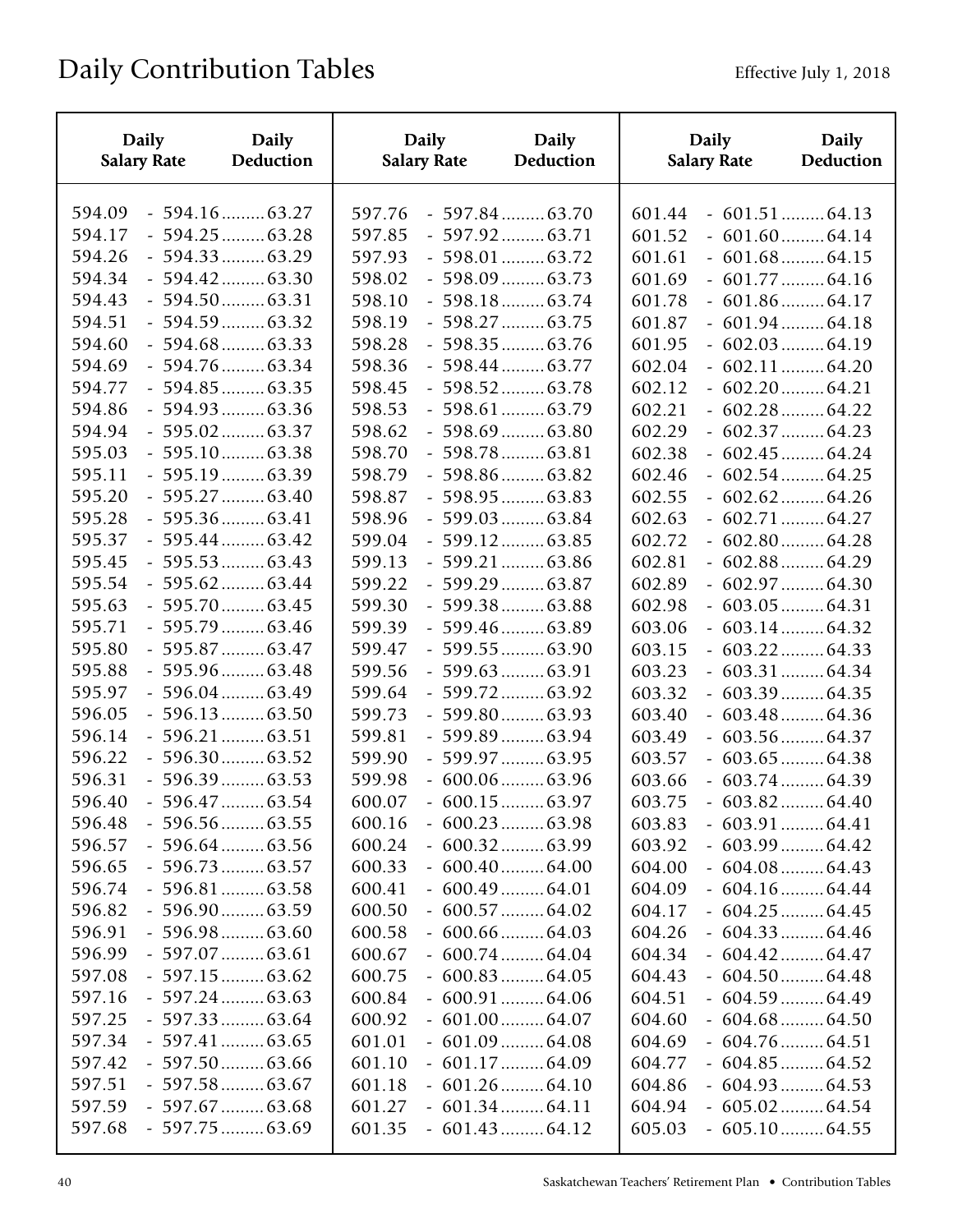| <b>Daily</b>       | <b>Daily</b>          | <b>Daily</b>       | <b>Daily</b>          | <b>Daily</b>       | <b>Daily</b>           |
|--------------------|-----------------------|--------------------|-----------------------|--------------------|------------------------|
| <b>Salary Rate</b> | Deduction             | <b>Salary Rate</b> | Deduction             | <b>Salary Rate</b> | <b>Deduction</b>       |
| 605.11             | $-605.19$ 64.56       | 608.79             | $-608.86$ 64.99       | 612.46             | $-612.54$ 65.42        |
| 605.20             | $-605.27 \dots 64.57$ | 608.87             | $-608.95$ 65.00       | 612.55             | $-612.62 \dots 65.43$  |
| 605.28             | $-605.36$ 64.58       | 608.96             | $-609.03$ 65.01       | 612.63             | $-612.71$ 65.44        |
| 605.37             | $-605.44$ 64.59       | 609.04             | $-609.12 \dots 65.02$ | 612.72             | $-612.80$ 65.45        |
| 605.45             | $-605.53$ 64.60       | 609.13             | $-609.21$ 65.03       | 612.81             | $-612.88$ 65.46        |
| 605.54             | $-605.62$ 64.61       | 609.22             | $-609.29 \dots 65.04$ | 612.89             | $-612.97$ 65.47        |
| 605.63             | $-605.70 \dots 64.62$ | 609.30             | $-609.38$ 65.05       | 612.98             | $-613.05 \dots 65.48$  |
| 605.71             | $-605.79 \dots 64.63$ | 609.39             | $-609.46$ 65.06       | 613.06             | $-613.14$ 65.49        |
| 605.80             | $-605.87$ 64.64       | 609.47             | $-609.55$ 65.07       | 613.15             | $-613.22 \dots 65.50$  |
| 605.88             | $-605.96$ 64.65       | 609.56             | $-609.63$ 65.08       | 613.23             | $-613.31$ 65.51        |
| 605.97             | $-606.04$ 64.66       | 609.64             | $-609.72 \dots 65.09$ | 613.32             | $-613.39$ 65.52        |
| 606.05             | $-606.13$ 64.67       | 609.73             | $-609.80$ 65.10       | 613.40             | $-613.48$ 65.53        |
| 606.14             | $-606.21$ 64.68       | 609.81             | $-609.89 \dots 65.11$ | 613.49             | $-613.56$ 65.54        |
| 606.22             | $-606.30$ 64.69       | 609.90             | $-609.97 \dots 65.12$ | 613.57             | $-613.65$ 65.55        |
| 606.31             | $-606.39 \dots 64.70$ | 609.98             | $-610.06$ 65.13       | 613.66             | $-613.74 \dots 65.56$  |
| 606.40             | $-606.47$ 64.71       | 610.07             | $-610.15$ 65.14       | 613.75             | $-613.82 \dots 65.57$  |
| 606.48             | $-606.56$ 64.72       | 610.16             | $-610.23 \dots 65.15$ | 613.83             | $-613.91$ 65.58        |
| 606.57             | $-606.64$ 64.73       | 610.24             | $-610.32 \dots 65.16$ | 613.92             | $-613.99 \dots 65.59$  |
| 606.65             | $-606.73$ 64.74       | 610.33             | $-610.40$ 65.17       | 614.00             | $-614.08 \dots 65.60$  |
| 606.74             | $-606.81$ 64.75       | 610.41             | $-610.49 \dots 65.18$ | 614.09             | $-614.16$ 65.61        |
| 606.82             | $-606.90$ 64.76       | 610.50             | $-610.57$ 65.19       | 614.17             | $-614.25 \dots 65.62$  |
| 606.91             | $-606.98$ 64.77       | 610.58             | $-610.66$ 65.20       | 614.26             | $-614.33 \ldots 65.63$ |
| 606.99             | $-607.07$ 64.78       | 610.67             | $-610.74$ 65.21       | 614.34             | $-614.42$ 65.64        |
| 607.08             | $-607.15$ 64.79       | 610.75             | $-610.83$ 65.22       | 614.43             | $-614.50$ 65.65        |
| 607.16             | $-607.24$ 64.80       | 610.84             | $-610.91$ 65.23       | 614.51             | $-614.59$ 65.66        |
| 607.25             | $-607.33$ 64.81       | 610.92             | $-611.00 \dots 65.24$ | 614.60             | $-614.68 \dots 65.67$  |
| 607.34             | $-607.41$ 64.82       | 611.01             | $-611.09 \dots 65.25$ | 614.69             | $-614.76$ 65.68        |
| 607.42             | $-607.50$ 64.83       | 611.10             | $-611.17$ 65.26       | 614.77             | $-614.85$ 65.69        |
| 607.51             | $-607.58 \dots 64.84$ | 611.18             | $-611.26 \dots 65.27$ | 614.86             | $-614.93 \ldots 65.70$ |
| 607.59             | $-607.67$ 64.85       | 611.27             | $-611.34$ 65.28       | 614.94             | $-615.02 \dots 65.71$  |
| 607.68             | $-607.75$ 64.86       | 611.35             | $-611.43$ 65.29       | 615.03             | $-615.10$ 65.72        |
| 607.76             | $-607.84$ 64.87       | 611.44             | $-611.51$ 65.30       | 615.11             | $-615.19 \dots 65.73$  |
| 607.85             | $-607.92 \dots 64.88$ | 611.52             | $-611.60$ 65.31       | 615.20             | $-615.27 \dots 65.74$  |
| 607.93             | $-608.01$ 64.89       | 611.61             | $-611.68$ 65.32       | 615.28             | $-615.36$ 65.75        |
| 608.02             | $-608.09 \dots 64.90$ | 611.69             | $-611.77$ 65.33       | 615.37             | $-615.44$ 65.76        |
| 608.10             | $-608.18 \dots 64.91$ | 611.78             | $-611.86$ 65.34       | 615.45             | $-615.53$ 65.77        |
| 608.19             | $-608.27 \dots 64.92$ | 611.87             | $-611.94$ 65.35       | 615.54             | $-615.62 \dots 65.78$  |
| 608.28             | $-608.35$ 64.93       | 611.95             | $-612.03$ 65.36       | 615.63             | $-615.70 \dots 65.79$  |
| 608.36             | $-608.44$ 64.94       | 612.04             | $-612.11$ 65.37       | 615.71             | $-615.79 \dots 65.80$  |
| 608.45             | $-608.52 \dots 64.95$ | 612.12             | $-612.20$ 65.38       | 615.80             | $-615.87$ 65.81        |
| 608.53             | $-608.61$ 64.96       | 612.21             | $-612.28 \dots 65.39$ | 615.88             | $-615.96$ 65.82        |
| 608.62             | $-608.69$ 64.97       | 612.29             | $-612.37$ 65.40       | 615.97             | $-616.04 \dots 65.83$  |
| 608.70             | $-608.78$ 64.98       | 612.38             | $-612.45$ 65.41       | 616.05             | $-616.13 \dots 65.84$  |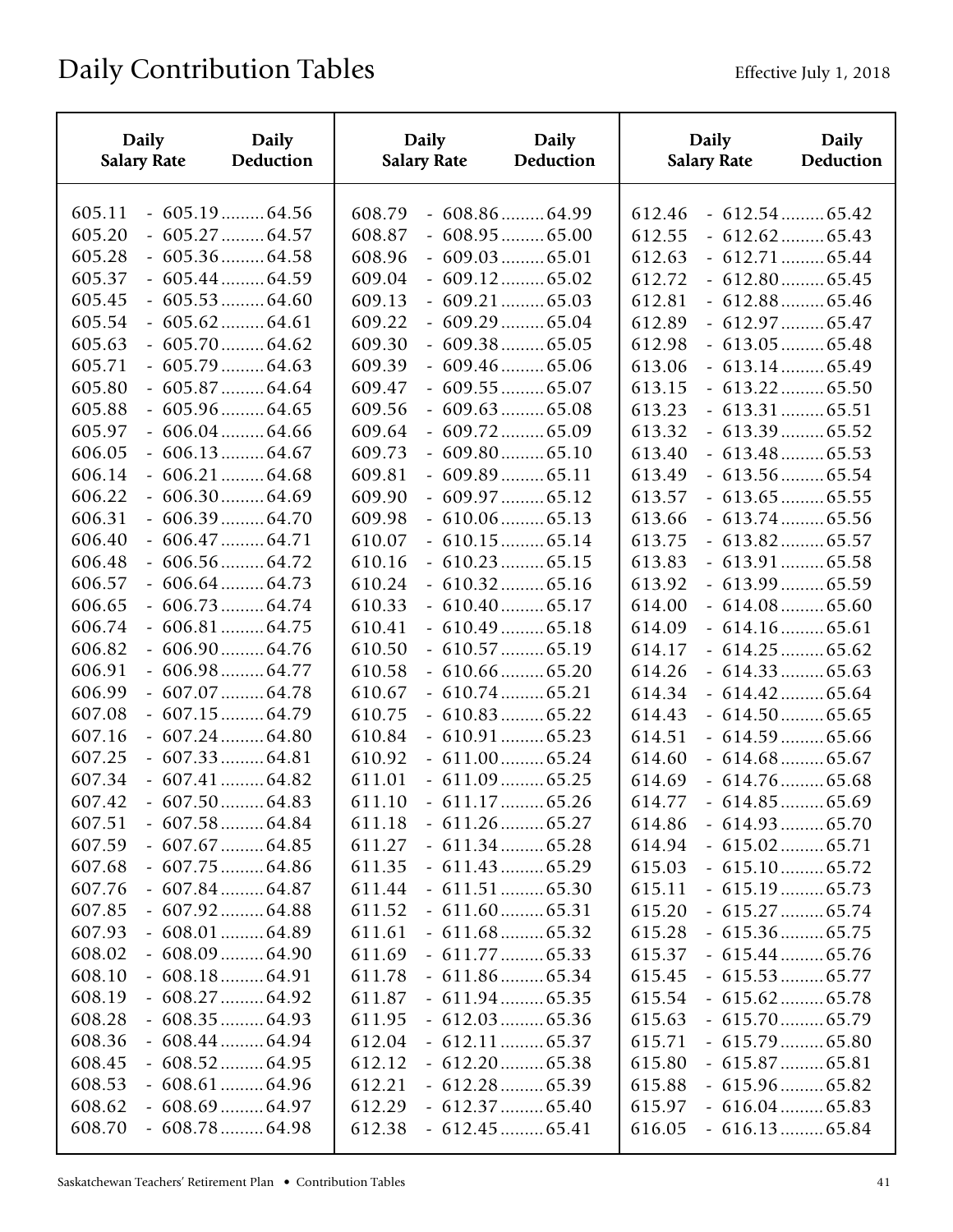| <b>Daily</b>                                                       | <b>Daily</b>                                                                                                                                              | <b>Daily</b>                                                       | <b>Daily</b>                                                                                                                      | <b>Daily</b>                                             | <b>Daily</b>                                                                                                                                  |
|--------------------------------------------------------------------|-----------------------------------------------------------------------------------------------------------------------------------------------------------|--------------------------------------------------------------------|-----------------------------------------------------------------------------------------------------------------------------------|----------------------------------------------------------|-----------------------------------------------------------------------------------------------------------------------------------------------|
| <b>Salary Rate</b>                                                 | Deduction                                                                                                                                                 | <b>Salary Rate</b>                                                 | Deduction                                                                                                                         | <b>Salary Rate</b>                                       | Deduction                                                                                                                                     |
| 616.14                                                             | $-616.21$ 65.85                                                                                                                                           | 619.81                                                             | $-619.89$ 66.28                                                                                                                   | 623.49                                                   | $-623.56$ 66.71                                                                                                                               |
| 616.22                                                             | $-616.30$ 65.86                                                                                                                                           | 619.90                                                             | $-619.97$ 66.29                                                                                                                   | 623.57                                                   | $-623.65$ 66.72                                                                                                                               |
| 616.31                                                             | $-616.39 \dots 65.87$                                                                                                                                     | 619.98                                                             | $-620.06$ 66.30                                                                                                                   | 623.66                                                   | $-623.74$ 66.73                                                                                                                               |
| 616.40                                                             | $-616.47 \dots 65.88$                                                                                                                                     | 620.07                                                             | $-620.15$ 66.31                                                                                                                   | 623.75                                                   | $-623.82$ 66.74                                                                                                                               |
| 616.48                                                             | $-616.56$ 65.89                                                                                                                                           | 620.16                                                             | $-620.23$ 66.32                                                                                                                   | 623.83                                                   | $-623.91$ 66.75                                                                                                                               |
| 616.57                                                             | $-616.64$ 65.90                                                                                                                                           | 620.24                                                             | $-620.32$ 66.33                                                                                                                   | 623.92                                                   | $-623.99 \dots 66.76$                                                                                                                         |
| 616.65                                                             | $-616.73$ 65.91                                                                                                                                           | 620.33                                                             | $-620.40$ 66.34                                                                                                                   | 624.00                                                   | $-624.08$ 66.77                                                                                                                               |
| 616.74                                                             | $-616.81$ 65.92                                                                                                                                           | 620.41                                                             | $-620.49$ 66.35                                                                                                                   | 624.09                                                   | $-624.16$ 66.78                                                                                                                               |
| 616.82                                                             | $-616.90$ 65.93                                                                                                                                           | 620.50                                                             | $-620.57$ 66.36                                                                                                                   | 624.17                                                   | $-624.25$ 66.79                                                                                                                               |
| 616.91                                                             | $-616.98 \dots 65.94$                                                                                                                                     | 620.58                                                             | $-620.66$ 66.37                                                                                                                   | 624.26                                                   | $-624.33$ 66.80                                                                                                                               |
| 616.99                                                             | $-617.07$ 65.95                                                                                                                                           | 620.67                                                             | $-620.74$ 66.38                                                                                                                   | 624.34                                                   | $-624.42$ 66.81                                                                                                                               |
| 617.08                                                             | $-617.15$ 65.96                                                                                                                                           | 620.75                                                             | $-620.83$ 66.39                                                                                                                   | 624.43                                                   | $-624.50$ 66.82                                                                                                                               |
| 617.16                                                             | $-617.24$ 65.97                                                                                                                                           | 620.84                                                             | $-620.91$ 66.40                                                                                                                   | 624.51                                                   | $-624.59$ 66.83                                                                                                                               |
| 617.25                                                             | $-617.33$ 65.98                                                                                                                                           | 620.92                                                             | $-621.00 \dots 66.41$                                                                                                             | 624.60                                                   | $-624.68$ 66.84                                                                                                                               |
| 617.34                                                             | $-617.41$ 65.99                                                                                                                                           | 621.01                                                             | $-621.09 \dots 66.42$                                                                                                             | 624.69                                                   | $-624.76$ 66.85                                                                                                                               |
| 617.42                                                             | $-617.50$ 66.00                                                                                                                                           | 621.10                                                             | $-621.17$ 66.43                                                                                                                   | 624.77                                                   | $-624.85$ 66.86                                                                                                                               |
| 617.51                                                             | $-617.58$ 66.01                                                                                                                                           | 621.18                                                             | $-621.26$ 66.44                                                                                                                   | 624.86                                                   | $-624.93$ 66.87                                                                                                                               |
| 617.59                                                             | $-617.67$ 66.02                                                                                                                                           | 621.27                                                             | $-621.34$ 66.45                                                                                                                   | 624.94                                                   | $-625.02 \dots 66.88$                                                                                                                         |
| 617.68                                                             | $-617.75$ 66.03                                                                                                                                           | 621.35                                                             | $-621.43$ 66.46                                                                                                                   | 625.03                                                   | $-625.10$ 66.89                                                                                                                               |
| 617.76                                                             | $-617.84$ 66.04                                                                                                                                           | 621.44                                                             | $-621.51$ 66.47                                                                                                                   | 625.11                                                   | $-625.19 \dots 66.90$                                                                                                                         |
| 617.85                                                             | $-617.92 \dots 66.05$                                                                                                                                     | 621.52                                                             | $-621.60$ 66.48                                                                                                                   | 625.20                                                   | $-625.27$ 66.91                                                                                                                               |
| 617.93                                                             | $-618.01$ 66.06                                                                                                                                           | 621.61                                                             | $-621.68$ 66.49                                                                                                                   | 625.28                                                   | $-625.36$ 66.92                                                                                                                               |
| 618.02                                                             | $-618.09 \dots 66.07$                                                                                                                                     | 621.69                                                             | $-621.77$ 66.50                                                                                                                   | 625.37                                                   | $-625.44$ 66.93                                                                                                                               |
| 618.10                                                             | $-618.18\ldots 66.08$                                                                                                                                     | 621.78                                                             | $-621.86$ 66.51                                                                                                                   | 625.45                                                   | $-625.53$ 66.94                                                                                                                               |
| 618.19                                                             | $-618.27 \dots 66.09$                                                                                                                                     | 621.87                                                             | $-621.94$ 66.52                                                                                                                   | 625.54                                                   | $-625.62$ 66.95                                                                                                                               |
| 618.28                                                             | $-618.35$ 66.10                                                                                                                                           | 621.95                                                             | $-622.03$ 66.53                                                                                                                   | 625.63                                                   | $-625.70$ 66.96                                                                                                                               |
| 618.36                                                             | $-618.44$ 66.11                                                                                                                                           | 622.04                                                             | $-622.11$ 66.54                                                                                                                   | 625.71                                                   | $-625.79 \dots 66.97$                                                                                                                         |
| 618.45                                                             | $-618.52 \dots 66.12$                                                                                                                                     | 622.12                                                             | $-622.20$ 66.55                                                                                                                   | 625.80                                                   | $-625.87$ 66.98                                                                                                                               |
| 618.53                                                             | $-618.61$ 66.13                                                                                                                                           | 622.21                                                             | $-622.28$ 66.56                                                                                                                   | 625.88                                                   | $-625.96$ 66.99                                                                                                                               |
| 618.62                                                             | $-618.69 \dots 66.14$                                                                                                                                     | 622.29                                                             | $-622.37$ 66.57                                                                                                                   | 625.97                                                   | $-626.04$ 67.00                                                                                                                               |
| 618.70                                                             | $-618.78 \dots 66.15$                                                                                                                                     | 622.38                                                             | $-622.45$ 66.58                                                                                                                   | 626.05                                                   | $-626.13$ 67.01                                                                                                                               |
| 618.79                                                             | $-618.86$ 66.16                                                                                                                                           | 622.46                                                             | $-622.54$ 66.59                                                                                                                   | 626.14                                                   | $-626.21$ 67.02                                                                                                                               |
| 618.87                                                             | $-618.95 \dots 66.17$                                                                                                                                     | 622.55                                                             | $-622.62$ 66.60                                                                                                                   | 626.22                                                   | $-626.30$ 67.03                                                                                                                               |
| 618.96                                                             | $-619.03 \dots 66.18$                                                                                                                                     | 622.63                                                             | $-622.71$ 66.61                                                                                                                   | 626.31                                                   | $-626.39$ 67.04                                                                                                                               |
| 619.04                                                             | $-619.12$ 66.19                                                                                                                                           | 622.72                                                             | $-622.80$ 66.62                                                                                                                   | 626.40                                                   | $-626.47$ 67.05                                                                                                                               |
| 619.13<br>619.22<br>619.30<br>619.39<br>619.47<br>619.56<br>619.64 | $-619.21$ 66.20<br>$-619.29 \dots 66.21$<br>$-619.38 \dots 66.22$<br>$-619.46$ 66.23<br>$-619.55$ 66.24<br>$-619.63 \dots 66.25$<br>$-619.72 \dots 66.26$ | 622.81<br>622.89<br>622.98<br>623.06<br>623.15<br>623.23<br>623.32 | $-622.88$ 66.63<br>$-622.97$ 66.64<br>$-623.05$ 66.65<br>$-623.14$ 66.66<br>$-623.22$ 66.67<br>$-623.31$ 66.68<br>$-623.39$ 66.69 | 626.48<br>626.57<br>626.65<br>626.74<br>626.82<br>626.91 | $-626.56$ 67.06<br>$-626.64$ 67.07<br>$-626.73 \dots 67.08$<br>$-626.81$ 67.09<br>$-626.90 \dots 67.10$<br>$-626.98$ 67.11<br>$-627.07$ 67.12 |
| 619.73                                                             | $-619.80$ 66.27                                                                                                                                           | 623.40                                                             | $-623.48$ 66.70                                                                                                                   | 626.99<br>627.08                                         | $-627.15$ 67.13                                                                                                                               |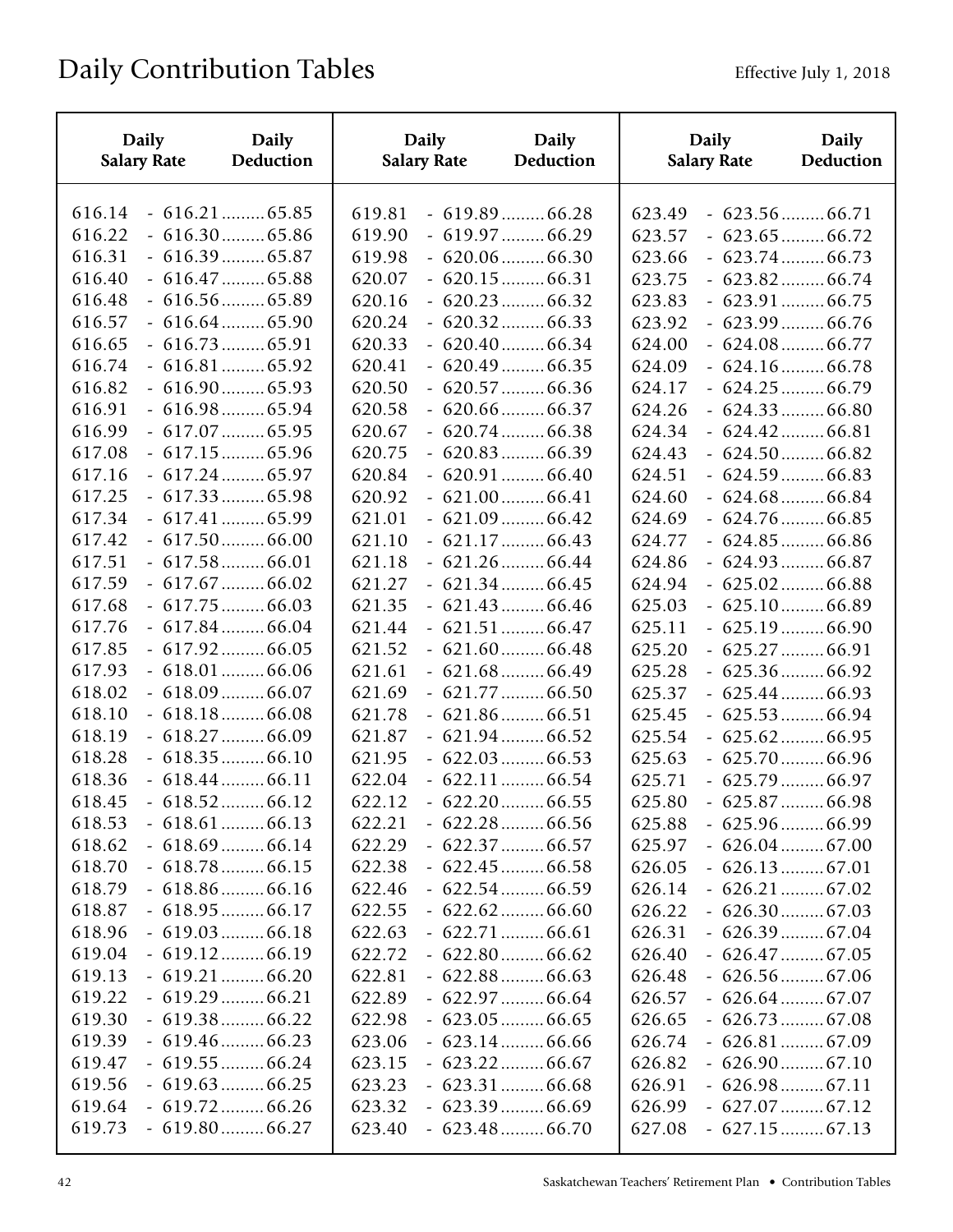| <b>Daily</b>       | Daily                 | <b>Daily</b>       | Daily                  | <b>Daily</b>       | <b>Daily</b>          |
|--------------------|-----------------------|--------------------|------------------------|--------------------|-----------------------|
| <b>Salary Rate</b> | Deduction             | <b>Salary Rate</b> | Deduction              | <b>Salary Rate</b> | Deduction             |
| 627.16             | $-627.24$ 67.14       | 630.84             | $-630.91$ 67.57        | 634.51             | $-634.59$ 68.00       |
| 627.25             | $-627.33$ 67.15       | 630.92             | $-631.00 \dots 67.58$  | 634.60             | $-634.68$ 68.01       |
| 627.34             | $-627.41$ 67.16       | 631.01             | $-631.09 \dots 67.59$  | 634.69             | $-634.76$ 68.02       |
| 627.42             | $-627.50$ 67.17       | 631.10             | $-631.17$ 67.60        | 634.77             | $-634.85$ 68.03       |
| 627.51             | $-627.58$ 67.18       | 631.18             | $-631.26$ 67.61        | 634.86             | $-634.93$ 68.04       |
| 627.59             | $-627.67$ 67.19       | 631.27             | $-631.34 \ldots 67.62$ | 634.94             | $-635.02 \dots 68.05$ |
| 627.68             | $-627.75$ 67.20       | 631.35             | $-631.43$ 67.63        | 635.03             | $-635.10$ 68.06       |
| 627.76             | $-627.84$ 67.21       | 631.44             | $-631.51$ 67.64        | 635.11             | $-635.19$ 68.07       |
| 627.85             | $-627.92 \dots 67.22$ | 631.52             | $-631.60$ 67.65        | 635.20             | $-635.27 \dots 68.08$ |
| 627.93             | $-628.01$ 67.23       | 631.61             | $-631.68$ 67.66        | 635.28             | $-635.36$ 68.09       |
| 628.02             | $-628.09 \dots 67.24$ | 631.69             | $-631.77$ 67.67        | 635.37             | $-635.44$ 68.10       |
| 628.10             | $-628.18$ 67.25       | 631.78             | $-631.86$ 67.68        | 635.45             | $-635.53$ 68.11       |
| 628.19             | $-628.27$ 67.26       | 631.87             | $-631.94$ 67.69        | 635.54             | $-635.62 \dots 68.12$ |
| 628.28             | $-628.35$ 67.27       | 631.95             | $-632.03$ 67.70        | 635.63             | $-635.70$ 68.13       |
| 628.36             | $-628.44$ 67.28       | 632.04             | $-632.11$ 67.71        | 635.71             | $-635.79$ 68.14       |
| 628.45             | $-628.52$ 67.29       | 632.12             | $-632.20$ 67.72        | 635.80             | $-635.87$ 68.15       |
| 628.53             | $-628.61$ 67.30       | 632.21             | $-632.28$ 67.73        | 635.88             | $-635.96$ 68.16       |
| 628.62             | $-628.69$ 67.31       | 632.29             | $-632.37$ 67.74        | 635.97             | $-636.04$ 68.17       |
| 628.70             | $-628.78$ 67.32       | 632.38             | $-632.45$ 67.75        | 636.05             | $-636.13$ 68.18       |
| 628.79             | $-628.86$ 67.33       | 632.46             | $-632.54$ 67.76        | 636.14             | $-636.21$ 68.19       |
| 628.87             | $-628.95$ 67.34       | 632.55             | $-632.62$ 67.77        | 636.22             | $-636.30$ 68.20       |
| 628.96             | $-629.03$ 67.35       | 632.63             | $-632.71$ 67.78        | 636.31             | $-636.39$ 68.21       |
| 629.04             | $-629.12$ 67.36       | 632.72             | $-632.80$ 67.79        | 636.40             | $-636.47$ 68.22       |
| 629.13             | $-629.21$ 67.37       | 632.81             | $-632.88$ 67.80        | 636.48             | $-636.56$ 68.23       |
| 629.22             | $-629.29 \dots 67.38$ | 632.89             | $-632.97$ 67.81        | 636.57             | $-636.64$ 68.24       |
| 629.30             | $-629.38$ 67.39       | 632.98             | $-633.05$ 67.82        | 636.65             | $-636.73 \dots 68.25$ |
| 629.39             | $-629.46$ 67.40       | 633.06             | $-633.14$ 67.83        | 636.74             | $-636.81$ 68.26       |
| 629.47             | $-629.55$ 67.41       | 633.15             | $-633.22$ 67.84        | 636.82             | $-636.90$ 68.27       |
| 629.56             | $-629.63$ 67.42       | 633.23             | $-633.31$ 67.85        | 636.91             | $-636.98 \dots 68.28$ |
| 629.64             | $-629.72$ 67.43       | 633.32             | $-633.39$ 67.86        | 636.99             | $-637.07$ 68.29       |
| 629.73             | $-629.80$ 67.44       | 633.40             | $-633.48$ 67.87        | 637.08             | $-637.15$ 68.30       |
| 629.81             | $-629.89 \dots 67.45$ | 633.49             | $-633.56$ 67.88        | 637.16             | $-637.24 \dots 68.31$ |
| 629.90             | $-629.97$ 67.46       | 633.57             | $-633.65$ 67.89        | 637.25             | $-637.33$ 68.32       |
| 629.98             | $-630.06$ 67.47       | 633.66             | $-633.74$ 67.90        | 637.34             | $-637.41$ 68.33       |
| 630.07             | $-630.15$ 67.48       | 633.75             | $-633.82$ 67.91        | 637.42             | $-637.50$ 68.34       |
| 630.16             | $-630.23$ 67.49       | 633.83             | $-633.91$ 67.92        | 637.51             | $-637.58$ 68.35       |
| 630.24             | $-630.32$ 67.50       | 633.92             | $-633.99$ 67.93        | 637.59             | $-637.67$ 68.36       |
| 630.33             | $-630.40$ 67.51       | 634.00             | $-634.08 \dots 67.94$  | 637.68             | $-637.75$ 68.37       |
| 630.41             | $-630.49 \dots 67.52$ | 634.09             | $-634.16 \dots 67.95$  | 637.76             | $-637.84$ 68.38       |
| 630.50             | $-630.57$ 67.53       | 634.17             | $-634.25$ 67.96        | 637.85             | $-637.92$ 68.39       |
| 630.58             | $-630.66$ 67.54       | 634.26             | $-634.33$ 67.97        | 637.93             | $-638.01$ 68.40       |
| 630.67             | $-630.74 \dots 67.55$ | 634.34             | $-634.42$ 67.98        | 638.02             | $-638.09$ 68.41       |
| 630.75             | $-630.83$ 67.56       | 634.43             | $-634.50$ 67.99        | 638.10             | $-638.18 \dots 68.42$ |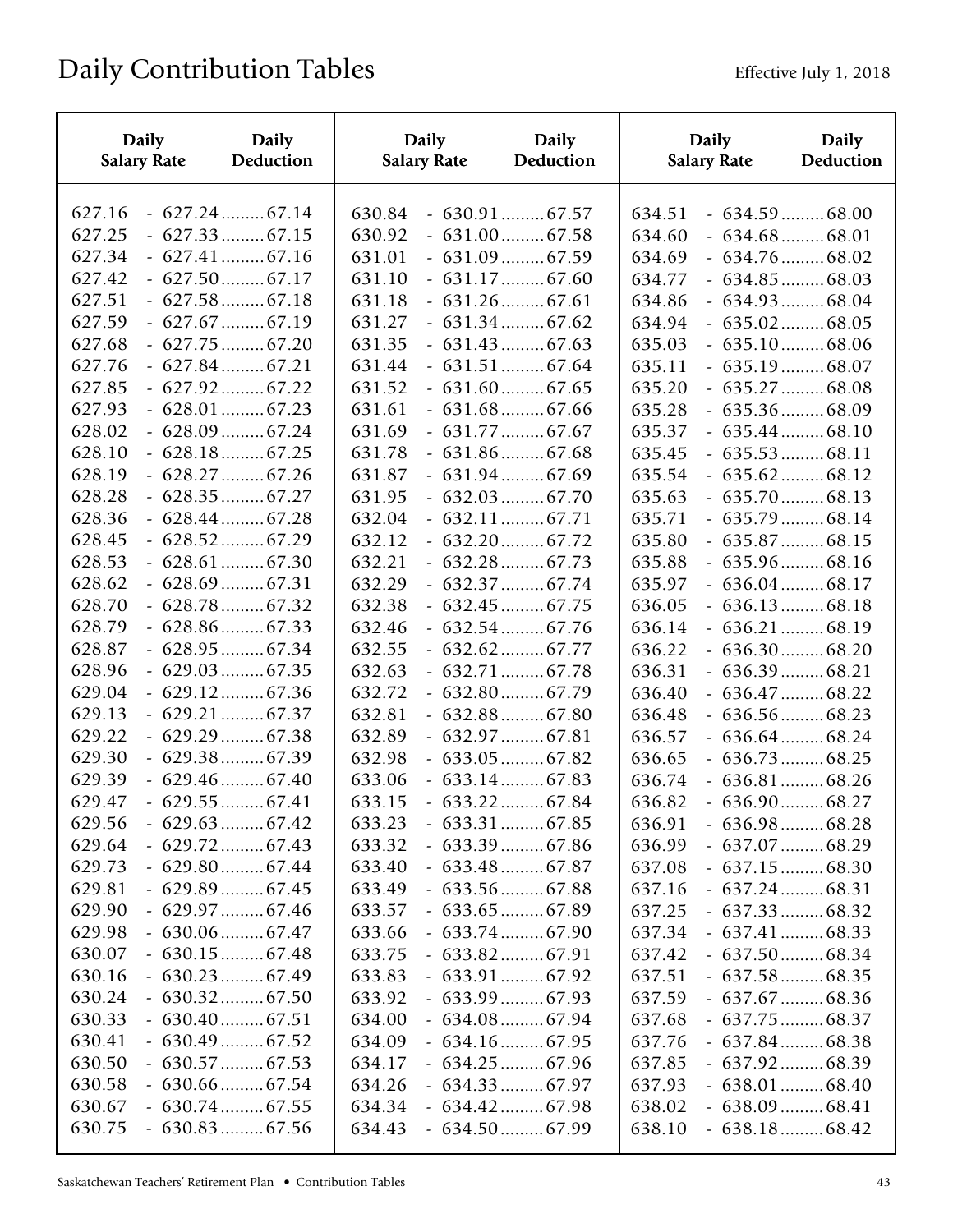| <b>Daily</b>       | <b>Daily</b>           | <b>Daily</b>       | <b>Daily</b>           | <b>Daily</b>       | <b>Daily</b>            |
|--------------------|------------------------|--------------------|------------------------|--------------------|-------------------------|
| <b>Salary Rate</b> | Deduction              | <b>Salary Rate</b> | Deduction              | <b>Salary Rate</b> | Deduction               |
| 638.19             | $-638.27$ 68.43        | 641.87             | $-641.94$ 68.86        | 645.54             | $-645.62$ 69.29         |
| 638.28             | $-638.35$ 68.44        | 641.95             | $-642.03$ 68.87        | 645.63             | $-645.70$ 69.30         |
| 638.36             | $-638.44$ 68.45        | 642.04             | $-642.11$ 68.88        | 645.71             | $-645.79 \dots 69.31$   |
| 638.45             | $-638.52$ 68.46        | 642.12             | $-642.20$ 68.89        | 645.80             | $-645.87$ 69.32         |
| 638.53             | $-638.61$ 68.47        | 642.21             | $-642.28$ 68.90        | 645.88             | $-645.96$ 69.33         |
| 638.62             | $-638.69$ 68.48        | 642.29             | $-642.37$ 68.91        | 645.97             | $-646.04 \ldots 69.34$  |
| 638.70             | $-638.78$ 68.49        | 642.38             | $-642.45$ 68.92        | 646.05             | $-646.13$ 69.35         |
| 638.79             | $-638.86$ 68.50        | 642.46             | $-642.54$ 68.93        | 646.14             | $-646.21$ 69.36         |
| 638.87             | $-638.95$ 68.51        | 642.55             | $-642.62$ 68.94        | 646.22             | $-646.30 \ldots 69.37$  |
| 638.96             | $-639.03$ 68.52        | 642.63             | $-642.71$ 68.95        | 646.31             | $-646.39 \dots 69.38$   |
| 639.04             | $-639.12$ 68.53        | 642.72             | $-642.80$ 68.96        | 646.40             | $-646.47$ 69.39         |
| 639.13             | $-639.21$ 68.54        | 642.81             | $-642.88$ 68.97        | 646.48             | $-646.56$ 69.40         |
| 639.22             | $-639.29 \dots 68.55$  | 642.89             | $-642.97$ 68.98        | 646.57             | $-646.64$ 69.41         |
| 639.30             | $-639.38$ 68.56        | 642.98             | $-643.05$ 68.99        | 646.65             | $-646.73$ 69.42         |
| 639.39             | $-639.46$ 68.57        | 643.06             | $-643.14$ 69.00        | 646.74             | $-646.81$ 69.43         |
| 639.47             | $-639.55$ 68.58        | 643.15             | $-643.22 \dots 69.01$  | 646.82             | $-646.90$ 69.44         |
| 639.56             | $-639.63$ 68.59        | 643.23             | $-643.31$ 69.02        | 646.91             | $-646.98 \dots 69.45$   |
| 639.64             | $-639.72$ 68.60        | 643.32             | $-643.39 \dots 69.03$  | 646.99             | $-647.07$ 69.46         |
| 639.73             | $-639.80$ 68.61        | 643.40             | $-643.48$ 69.04        | 647.08             | $-647.15$ 69.47         |
| 639.81             | $-639.89$ $68.62$      | 643.49             | $-643.56$ 69.05        | 647.16             | $-647.24 \ldots 69.48$  |
| 639.90             | $-639.97$ 68.63        | 643.57             | $-643.65$ 69.06        | 647.25             | $-647.33$ 69.49         |
| 639.98             | $-640.06$ 68.64        | 643.66             | $-643.74 \ldots 69.07$ | 647.34             | $-647.41$ 69.50         |
| 640.07             | $-640.15$ 68.65        | 643.75             | $-643.82 \dots 69.08$  | 647.42             | $-647.50$ 69.51         |
| 640.16             | $-640.23$ 68.66        | 643.83             | $-643.91$ 69.09        | 647.51             | $-647.58$ 69.52         |
| 640.24             | $-640.32 \dots 68.67$  | 643.92             | $-643.99$ 69.10        | 647.59             | $-647.67$ 69.53         |
| 640.33             | $-640.40$ 68.68        | 644.00             | $-644.08 \ldots 69.11$ | 647.68             | $-647.75$ 69.54         |
| 640.41             | $-640.49$ 68.69        | 644.09             | $-644.16$ 69.12        | 647.76             | $-647.84$ 69.55         |
| 640.50             | $-640.57$ 68.70        | 644.17             | $-644.25$ 69.13        | 647.85             | $-647.92$ 69.56         |
| 640.58             | $-640.66$ 68.71        | 644.26             | $-644.33$ 69.14        | 647.93             | $-648.01$ 69.57         |
| 640.67             | $-640.74$ 68.72        | 644.34             | $-644.42$ 69.15        | 648.02             | $-648.09 \dots 69.58$   |
| 640.75             | $-640.83$ 68.73        | 644.43             | $-644.50$ 69.16        | 648.10             | $-648.18 \dots (69.59)$ |
| 640.84             | $-640.91$ 68.74        | 644.51             | $-644.59$ 69.17        | 648.19             | $-648.27 \dots 69.60$   |
| 640.92             | $-641.00 \ldots 68.75$ | 644.60             | $-644.68$ 69.18        | 648.28             | $-648.35$ 69.61         |
| 641.01             | $-641.09 \dots 68.76$  | 644.69             | $-644.76$ 69.19        | 648.36             | $-648.44$ 69.62         |
| 641.10             | $-641.17$ 68.77        | 644.77             | $-644.85$ 69.20        | 648.45             | $-648.52 \dots 69.63$   |
| 641.18             | $-641.26 \dots 68.78$  | 644.86             | $-644.93 \ldots 69.21$ | 648.53             | $-648.61$ 69.64         |
| 641.27             | $-641.34 \ldots 68.79$ | 644.94             | $-645.02 \dots 69.22$  | 648.62             | $-648.69$ 69.65         |
| 641.35             | $-641.43 \dots 68.80$  | 645.03             | $-645.10$ 69.23        | 648.70             | $-648.78 \dots 69.66$   |
| 641.44             | $-641.51$ 68.81        | 645.11             | $-645.19 \dots 69.24$  | 648.79             | $-648.86$ 69.67         |
| 641.52             | $-641.60 \ldots 68.82$ | 645.20             | $-645.27 \dots 69.25$  | 648.87             | $-648.95 \dots 69.68$   |
| 641.61             | $-641.68$ 68.83        | 645.28             | $-645.36$ 69.26        | 648.96             | $-649.03 \dots 69.69$   |
| 641.69             | $-641.77$ 68.84        | 645.37             | $-645.44$ 69.27        | 649.04             | $-649.12$ 69.70         |
| 641.78             | $-641.86$ 68.85        | 645.45             | $-645.53$ 69.28        | 649.13             | $-649.21$ 69.71         |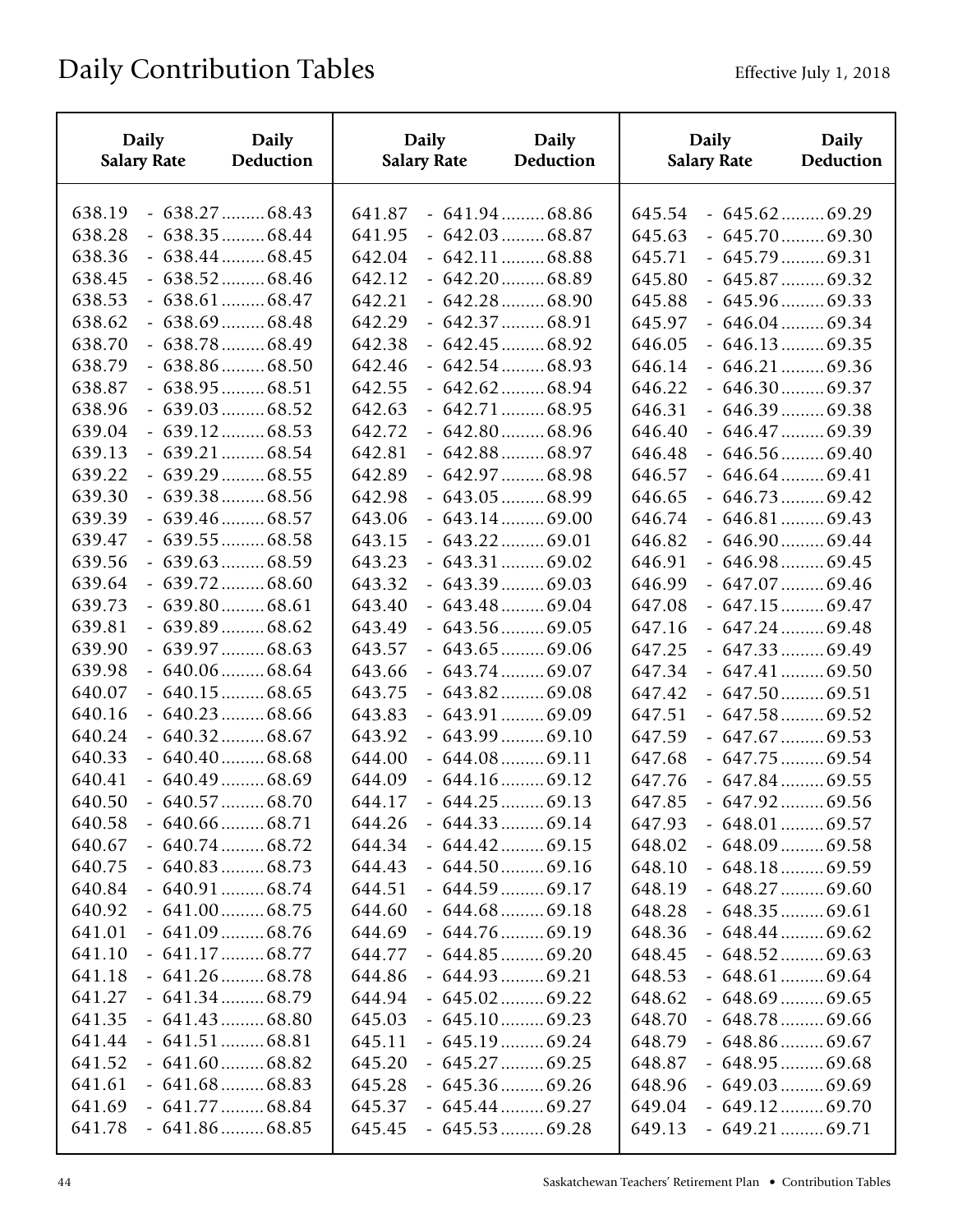| <b>Daily</b>               | <b>Daily</b>                                                | <b>Daily</b>               | <b>Daily</b>                                                | <b>Daily</b>               | <b>Daily</b>                                          |
|----------------------------|-------------------------------------------------------------|----------------------------|-------------------------------------------------------------|----------------------------|-------------------------------------------------------|
| <b>Salary Rate</b>         | Deduction                                                   | <b>Salary Rate</b>         | Deduction                                                   | <b>Salary Rate</b>         | Deduction                                             |
| 649.22<br>649.30<br>649.39 | $-649.29 \dots 69.72$<br>$-649.38$ 69.73<br>$-649.46$ 69.74 | 652.89<br>652.98<br>653.06 | $-652.97$ 70.15<br>$-653.05$ 70.16                          | 656.57<br>656.65<br>656.74 | $-656.64$ 70.58<br>$-656.73$ 70.59                    |
| 649.47<br>649.56           | $-649.55$ 69.75<br>$-649.63$ 69.76                          | 653.15<br>653.23           | $-653.14$ 70.17<br>$-653.22 \dots 70.18$<br>$-653.31$ 70.19 | 656.82<br>656.91           | $-656.81$ 70.60<br>$-656.90$ 70.61<br>$-656.98$ 70.62 |
| 649.64                     | $-649.72 \dots 69.77$                                       | 653.32                     | $-653.39$ 70.20                                             | 656.99                     | $-657.07$ 70.63                                       |
| 649.73                     | $-649.80$ 69.78                                             | 653.40                     | $-653.48$ 70.21                                             | 657.08                     | $-657.15$ 70.64                                       |
| 649.81                     | $-649.89$ 69.79                                             | 653.49                     | $-653.56$ 70.22                                             | 657.16                     | $-657.24$ 70.65                                       |
| 649.90                     | $-649.97 \dots 69.80$                                       | 653.57                     | $-653.65$ 70.23                                             | 657.25                     | $-657.33$ 70.66                                       |
| 649.98                     | $-650.06$ 69.81                                             | 653.66                     | $-653.74$ 70.24                                             | 657.34                     | $-657.41$ 70.67                                       |
| 650.07                     | $-650.15$ 69.82                                             | 653.75                     | $-653.82$ 70.25                                             | 657.42                     | $-657.50$ 70.68                                       |
| 650.16                     | $-650.23 \dots 69.83$                                       | 653.83                     | $-653.91$ 70.26                                             | 657.51                     | $-657.58$ 70.69                                       |
| 650.24                     | $-650.32$ 69.84                                             | 653.92                     | $-653.99$ 70.27                                             | 657.59                     | $-657.67$ 70.70                                       |
| 650.33                     | $-650.40$ 69.85                                             | 654.00                     | $-654.08$ 70.28                                             | 657.68                     | $-657.75$ 70.71                                       |
| 650.41                     | $-650.49 \dots 69.86$                                       | 654.09                     | $-654.16$ 70.29                                             | 657.76                     | $-657.84$ 70.72                                       |
| 650.50                     | $-650.57$ 69.87                                             | 654.17                     | $-654.25$ 70.30                                             | 657.85                     | $-657.92$ 70.73                                       |
| 650.58                     | $-650.66$ 69.88                                             | 654.26                     | $-654.33$ 70.31                                             | 657.93                     | $-658.01$ 70.74                                       |
| 650.67                     | $-650.74$ 69.89                                             | 654.34                     | $-654.42$ 70.32                                             | 658.02                     | $-658.09$ 70.75                                       |
| 650.75                     | $-650.83$ 69.90                                             | 654.43                     | $-654.50$ 70.33                                             | 658.10                     | $-658.18$ 70.76                                       |
| 650.84                     | $-650.91$ 69.91                                             | 654.51                     | $-654.59$ 70.34                                             | 658.19                     | $-658.27$ 70.77                                       |
| 650.92                     | $-651.00$ 69.92                                             | 654.60                     | $-654.68$ 70.35                                             | 658.28                     | $-658.35$ 70.78                                       |
| 651.01                     | $-651.09$ 69.93                                             | 654.69                     | $-654.76$ 70.36                                             | 658.36                     | $-658.44$ 70.79                                       |
| 651.10                     | $-651.17$ 69.94                                             | 654.77                     | $-654.85$ 70.37                                             | 658.45                     | $-658.52$ 70.80                                       |
| 651.18                     | $-651.26$ 69.95                                             | 654.86                     | $-654.93$ 70.38                                             | 658.53                     | $-658.61$ 70.81                                       |
| 651.27                     | $-651.34$ 69.96                                             | 654.94                     | $-655.02$ 70.39                                             | 658.62                     | $-658.69$ 70.82                                       |
| 651.35                     | $-651.43$ 69.97                                             | 655.03                     | $-655.10$ 70.40                                             | 658.70                     | $-658.78$ 70.83                                       |
| 651.44                     | $-651.51$ 69.98                                             | 655.11                     | $-655.19$ 70.41                                             | 658.79                     | $-658.86$ 70.84                                       |
| 651.52                     | $-651.60$ 69.99                                             | 655.20                     | $-655.27$ 70.42                                             | 658.87                     | $-658.95$ 70.85                                       |
| 651.61                     | $-651.68$ 70.00                                             | 655.28                     | $-655.36$ 70.43                                             | 658.96                     | $-659.03$ 70.86                                       |
| 651.69                     | $-651.77$ 70.01                                             | 655.37                     | $-655.44$ 70.44                                             | 659.04                     | $-659.12$ 70.87                                       |
| 651.78                     | $-651.86$ 70.02                                             | 655.45                     | $-655.53$ 70.45                                             | 659.13                     | $-659.21$ 70.88                                       |
| 651.87                     | $-651.94$ 70.03                                             | 655.54                     | $-655.62$ 70.46                                             | 659.22                     | $-659.29$ 70.89                                       |
| 651.95                     | $-652.03$ 70.04                                             | 655.63                     | $-655.70$ 70.47                                             | 659.30                     | $-659.38$ 70.90                                       |
| 652.04                     | $-652.11$ 70.05                                             | 655.71                     | $-655.79$ 70.48                                             | 659.39                     | $-659.46$ 70.91                                       |
| 652.12                     | $-652.20$ 70.06                                             | 655.80                     | $-655.87$ 70.49                                             | 659.47                     | $-659.55$ 70.92                                       |
| 652.21                     | $-652.28$ 70.07                                             | 655.88                     | $-655.96$ 70.50                                             | 659.56                     | $-659.63$ 70.93                                       |
| 652.29                     | $-652.37$ 70.08                                             | 655.97                     | $-656.04$ 70.51                                             | 659.64                     | $-659.72$ 70.94                                       |
| 652.38                     | $-652.45$ 70.09                                             | 656.05                     | $-656.13$ 70.52                                             | 659.73                     | $-659.80$ 70.95                                       |
| 652.46                     | $-652.54$ 70.10                                             | 656.14                     | $-656.21$ 70.53                                             | 659.81                     | $-659.89$ 70.96                                       |
| 652.55                     | $-652.62$ 70.11                                             | 656.22                     | $-656.30$ 70.54                                             | 659.90                     | $-659.97$ 70.97                                       |
| 652.63                     | $-652.71$ 70.12                                             | 656.31                     | $-656.39$ 70.55                                             | 659.98                     | $-660.06$ 70.98                                       |
| 652.72                     | $-652.80$ 70.13                                             | 656.40                     | $-656.47$ 70.56                                             | 660.07                     | $-660.15$ 70.99                                       |
| 652.81                     | $-652.88$ 70.14                                             | 656.48                     | $-656.56$ 70.57                                             | 660.16                     | $-660.23$ $71.00$                                     |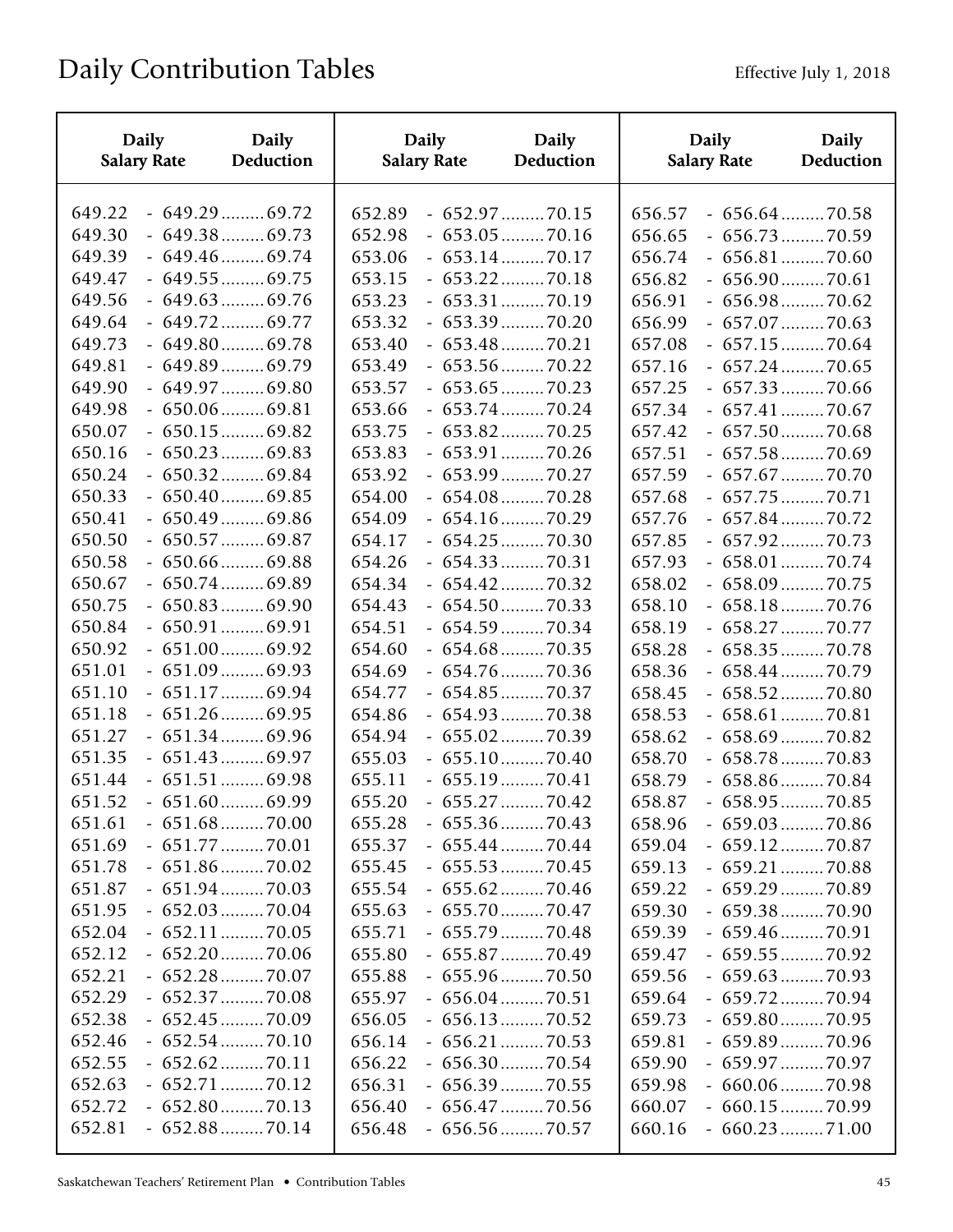| <b>Daily</b>       | Daily                 | Daily              | <b>Daily</b>          | <b>Daily</b>       | <b>Daily</b>          |
|--------------------|-----------------------|--------------------|-----------------------|--------------------|-----------------------|
| <b>Salary Rate</b> | Deduction             | <b>Salary Rate</b> | Deduction             | <b>Salary Rate</b> | Deduction             |
| 660.24             | $-660.32$ 71.01       | 663.92             | $-663.99$ $71.44$     | 667.59             | $-667.67$ $71.87$     |
| 660.33             | $-660.40$ 71.02       | 664.00             | $-664.08$ 71.45       | 667.68             | $-667.75$ 71.88       |
| 660.41             | $-660.49 \dots 71.03$ | 664.09             | $-664.16$ 71.46       | 667.76             | $-667.84$ $71.89$     |
| 660.50             | $-660.57$ $71.04$     | 664.17             | $-664.25$ $71.47$     | 667.85             | $-667.92$ $71.90$     |
| 660.58             | $-660.66$ 71.05       | 664.26             | $-664.33$ $71.48$     | 667.93             | $-668.01$ 71.91       |
| 660.67             | $-660.74$ $71.06$     | 664.34             | $-664.42$ 71.49       | 668.02             | $-668.09 \dots 71.92$ |
| 660.75             | $-660.83$ $71.07$     | 664.43             | $-664.50$ 71.50       | 668.10             | $-668.18$ 71.93       |
| 660.84             | $-660.91$ 71.08       | 664.51             | $-664.59$ $71.51$     | 668.19             | $-668.27$ $71.94$     |
| 660.92             | $-661.00 \dots 71.09$ | 664.60             | $-664.68 \dots 71.52$ | 668.28             | $-668.35$ 71.95       |
| 661.01             | $-661.09 \dots 71.10$ | 664.69             | $-664.76$ 71.53       | 668.36             | $-668.44$ 71.96       |
| 661.10             | $-661.17$ $71.11$     | 664.77             | $-664.85$ 71.54       | 668.45             | $-668.52$ 71.97       |
| 661.18             | $-661.26$ 71.12       | 664.86             | $-664.93$ $71.55$     | 668.53             | $-668.61$ 71.98       |
| 661.27             | $-661.34$ $71.13$     | 664.94             | $-665.02 \dots 71.56$ | 668.62             | $-668.69$ $71.99$     |
| 661.35             | $-661.43$ $71.14$     | 665.03             | $-665.10$ 71.57       | 668.70             | $-668.78$ 72.00       |
| 661.44             | $-661.51$ $71.15$     | 665.11             | $-665.19 \dots 71.58$ | 668.79             | $-668.86$ 72.01       |
| 661.52             | $-661.60$ 71.16       | 665.20             | $-665.27 \dots 71.59$ | 668.87             | $-668.95$ 72.02       |
| 661.61             | $-661.68$ 71.17       | 665.28             | $-665.36$ 71.60       | 668.96             | $-669.03$ 72.03       |
| 661.69             | $-661.77$ $71.18$     | 665.37             | $-665.44$ 71.61       | 669.04             | $-669.12$ 72.04       |
| 661.78             | $-661.86$ 71.19       | 665.45             | $-665.53$ $71.62$     | 669.13             | $-669.21$ 72.05       |
| 661.87             | $-661.94$ 71.20       | 665.54             | $-665.62$ 71.63       | 669.22             | $-669.29 \dots 72.06$ |
| 661.95             | $-662.03$ 71.21       | 665.63             | $-665.70 \dots 71.64$ | 669.30             | $-669.38$ 72.07       |
| 662.04             | $-662.11$ 71.22       | 665.71             | $-665.79 \dots 71.65$ | 669.39             | $-669.46$ 72.08       |
| 662.12             | $-662.20$ 71.23       | 665.80             | $-665.87$ 71.66       | 669.47             | $-669.55$ 72.09       |
| 662.21             | $-662.28$ 71.24       | 665.88             | $-665.96$ 71.67       | 669.56             | $-669.63$ 72.10       |
| 662.29             | $-662.37$ $71.25$     | 665.97             | $-666.04$ $71.68$     | 669.64             | $-669.72$ 72.11       |
| 662.38             | $-662.45$ 71.26       | 666.05             | $-666.13$ 71.69       | 669.73             | $-669.80$ 72.12       |
| 662.46             | $-662.54$ $71.27$     | 666.14             | $-666.21$ 71.70       | 669.81             | $-669.89$ 72.13       |
| 662.55             | $-662.62$ 71.28       | 666.22             | $-666.30$ 71.71       | 669.90             | $-669.97$ 72.14       |
| 662.63             | $-662.71$ 71.29       | 666.31             | $-666.39$ $71.72$     | 669.98             | $-670.06$ 72.15       |
| 662.72             | $-662.80$ 71.30       | 666.40             | $-666.47$ 71.73       | 670.07             | $-670.15$ 72.16       |
| 662.81             | $-662.88$ 71.31       | 666.48             | $-666.56$ 71.74       | 670.16             | $-670.23$ 72.17       |
| 662.89             | $-662.97 \dots 71.32$ | 666.57             | $-666.64$ $71.75$     | 670.24             | $-670.32$ 72.18       |
| 662.98             | $-663.05$ 71.33       | 666.65             | $-666.73$ $71.76$     | 670.33             | $-670.40$ 72.19       |
| 663.06             | $-663.14$ $71.34$     | 666.74             | $-666.81$ 71.77       | 670.41             | $-670.49$ 72.20       |
| 663.15             | $-663.22$ 71.35       | 666.82             | $-666.90$ 71.78       | 670.50             | $-670.57$ 72.21       |
| 663.23             | $-663.31$ 71.36       | 666.91             | $-666.98$ 71.79       | 670.58             | $-670.66$ 72.22       |
| 663.32             | $-663.39 \dots 71.37$ | 666.99             | $-667.07$ $71.80$     | 670.67             | $-670.74$ 72.23       |
| 663.40             | $-663.48 \dots 71.38$ | 667.08             | $-667.15$ 71.81       | 670.75             | $-670.83$ 72.24       |
| 663.49             | $-663.56$ $71.39$     | 667.16             | $-667.24 \dots 71.82$ | 670.84             | $-670.91$ 72.25       |
| 663.57             | $-663.65$ 71.40       | 667.25             | $-667.33$ 71.83       | 670.92             | $-671.00$ 72.26       |
| 663.66             | $-663.74$ $71.41$     | 667.34             | $-667.41$ $71.84$     | 671.01             | $-671.09 \dots 72.27$ |
| 663.75             | $-663.82$ 71.42       | 667.42             | $-667.50 \dots 71.85$ | 671.10             | $-671.17$ 72.28       |
| 663.83             | $-663.91$ 71.43       | 667.51             | $-667.58$ 71.86       | 671.18             | $-671.26$ 72.29       |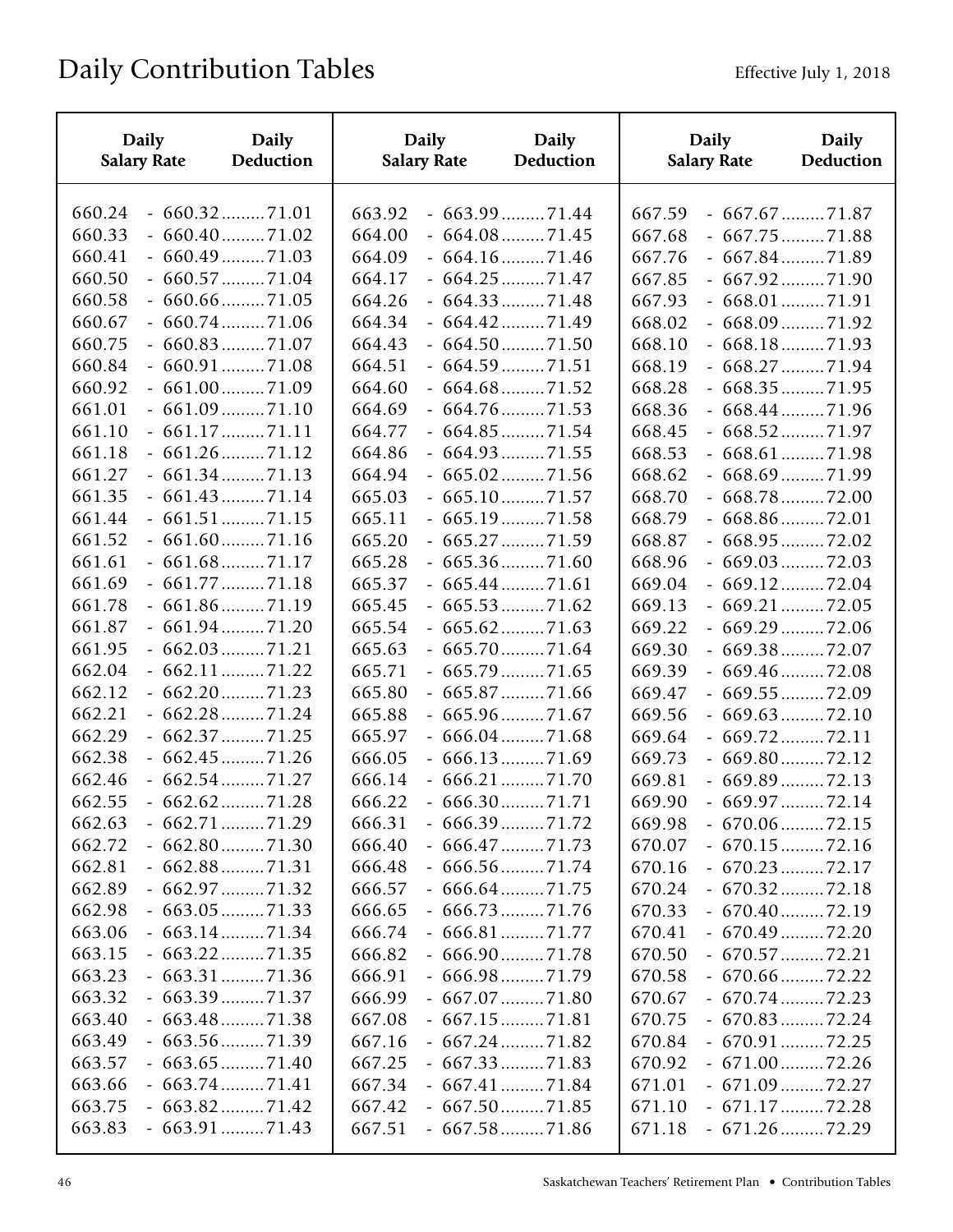| <b>Daily</b>                                                       | <b>Daily</b>                                                                                                                            | <b>Daily</b>                                                       | <b>Daily</b>                                                                                                                      | Daily                                                              | <b>Daily</b>                                                                                                                            |
|--------------------------------------------------------------------|-----------------------------------------------------------------------------------------------------------------------------------------|--------------------------------------------------------------------|-----------------------------------------------------------------------------------------------------------------------------------|--------------------------------------------------------------------|-----------------------------------------------------------------------------------------------------------------------------------------|
| <b>Salary Rate</b>                                                 | Deduction                                                                                                                               | <b>Salary Rate</b>                                                 | Deduction                                                                                                                         | <b>Salary Rate</b>                                                 | Deduction                                                                                                                               |
| 671.27                                                             | $-671.34$ 72.30                                                                                                                         | 674.94                                                             | $-675.02 \dots 72.73$                                                                                                             | 678.62                                                             | $-678.69$ 73.16                                                                                                                         |
| 671.35                                                             | $-671.43$ 72.31                                                                                                                         | 675.03                                                             | $-675.10$ 72.74                                                                                                                   | 678.70                                                             | $-678.78 \ldots .73.17$                                                                                                                 |
| 671.44                                                             | $-671.51$ 72.32                                                                                                                         | 675.11                                                             | $-675.19$ 72.75                                                                                                                   | 678.79                                                             | $-678.86$ 73.18                                                                                                                         |
| 671.52                                                             | $-671.60$ 72.33                                                                                                                         | 675.20                                                             | $-675.27$ 72.76                                                                                                                   | 678.87                                                             | $-678.95$ 73.19                                                                                                                         |
| 671.61                                                             | $-671.68$ 72.34                                                                                                                         | 675.28                                                             | $-675.36$ 72.77                                                                                                                   | 678.96                                                             | $-679.03$ 73.20                                                                                                                         |
| 671.69                                                             | $-671.77$ 72.35                                                                                                                         | 675.37                                                             | $-675.44$ 72.78                                                                                                                   | 679.04                                                             | $-679.12$ 73.21                                                                                                                         |
| 671.78                                                             | $-671.86$ 72.36                                                                                                                         | 675.45                                                             | $-675.53$ 72.79                                                                                                                   | 679.13                                                             | $-679.21$ 73.22                                                                                                                         |
| 671.87                                                             | $-671.94$ 72.37                                                                                                                         | 675.54                                                             | $-675.62$ 72.80                                                                                                                   | 679.22                                                             | $-679.29$ 73.23                                                                                                                         |
| 671.95                                                             | $-672.03$ 72.38                                                                                                                         | 675.63                                                             | $-675.70$ 72.81                                                                                                                   | 679.30                                                             | $-679.38$ 73.24                                                                                                                         |
| 672.04                                                             | $-672.11$ 72.39                                                                                                                         | 675.71                                                             | $-675.79$ 72.82                                                                                                                   | 679.39                                                             | $-679.46$ 73.25                                                                                                                         |
| 672.12                                                             | $-672.20$ 72.40                                                                                                                         | 675.80                                                             | $-675.87$ 72.83                                                                                                                   | 679.47                                                             | $-679.55$ 73.26                                                                                                                         |
| 672.21                                                             | $-672.28$ 72.41                                                                                                                         | 675.88                                                             | $-675.96$ 72.84                                                                                                                   | 679.56                                                             | $-679.63$ 73.27                                                                                                                         |
| 672.29                                                             | $-672.37$ 72.42                                                                                                                         | 675.97                                                             | $-676.04$ 72.85                                                                                                                   | 679.64                                                             | $-679.72$ 73.28                                                                                                                         |
| 672.38                                                             | $-672.45$ 72.43                                                                                                                         | 676.05                                                             | $-676.13$ 72.86                                                                                                                   | 679.73                                                             | $-679.80$ 73.29                                                                                                                         |
| 672.46                                                             | $-672.54$ 72.44                                                                                                                         | 676.14                                                             | $-676.21$ 72.87                                                                                                                   | 679.81                                                             | $-679.89$ 73.30                                                                                                                         |
| 672.55                                                             | $-672.62$ 72.45                                                                                                                         | 676.22                                                             | $-676.30$ 72.88                                                                                                                   | 679.90                                                             | $-679.97$ 73.31                                                                                                                         |
| 672.63                                                             | $-672.71$ 72.46                                                                                                                         | 676.31                                                             | $-676.39$ 72.89                                                                                                                   | 679.98                                                             | $-680.06$ 73.32                                                                                                                         |
| 672.72                                                             | $-672.80$ 72.47                                                                                                                         | 676.40                                                             | $-676.47$ 72.90                                                                                                                   | 680.07                                                             | $-680.15$ 73.33                                                                                                                         |
| 672.81                                                             | $-672.88$ 72.48                                                                                                                         | 676.48                                                             | $-676.56$ 72.91                                                                                                                   | 680.16                                                             | $-680.23$ 73.34                                                                                                                         |
| 672.89                                                             | $-672.97$ 72.49                                                                                                                         | 676.57                                                             | $-676.64$ 72.92                                                                                                                   | 680.24                                                             | $-680.32$ 73.35                                                                                                                         |
| 672.98<br>673.06<br>673.15<br>673.23<br>673.32<br>673.40           | $-673.05$ 72.50<br>$-673.14$ 72.51<br>$-673.22$ 72.52<br>$-673.31$ 72.53<br>$-673.39$ $72.54$<br>$-673.48$ 72.55                        | 676.65<br>676.74<br>676.82<br>676.91<br>676.99<br>677.08<br>677.16 | $-676.73$ 72.93<br>$-676.81$ 72.94<br>$-676.90$ 72.95<br>$-676.98$ 72.96<br>$-677.07$ 72.97<br>$-677.15$ 72.98                    | 680.33<br>680.41<br>680.50<br>680.58<br>680.67<br>680.75           | $-680.40$ 73.36<br>$-680.49$ 73.37<br>$-680.57$ 73.38<br>$-680.66$ 73.39<br>$-680.74$ 73.40<br>$-680.83$ 73.41                          |
| 673.49<br>673.57<br>673.66<br>673.75<br>673.83<br>673.92<br>674.00 | $-673.56$ 72.56<br>$-673.65$ 72.57<br>$-673.74$ 72.58<br>$-673.82$ 72.59<br>$-673.91$ 72.60<br>$-673.99$ 72.61<br>$-674.08 \dots 72.62$ | 677.25<br>677.34<br>677.42<br>677.51<br>677.59<br>677.68           | $-677.24$ 72.99<br>$-677.33$ 73.00<br>$-677.41$ 73.01<br>$-677.50$ 73.02<br>$-677.58$ 73.03<br>$-677.67$ 73.04<br>$-677.75$ 73.05 | 680.84<br>680.92<br>681.01<br>681.10<br>681.18<br>681.27<br>681.35 | $-680.91$ 73.42<br>$-681.00$ 73.43<br>$-681.09 \dots 73.44$<br>$-681.17$ 73.45<br>$-681.26$ 73.46<br>$-681.34$ 73.47<br>$-681.43$ 73.48 |
| 674.09                                                             | $-674.16$ 72.63                                                                                                                         | 677.76                                                             | $-677.84$ 73.06                                                                                                                   | 681.44                                                             | $-681.51$ 73.49                                                                                                                         |
| 674.17                                                             | $-674.25$ 72.64                                                                                                                         | 677.85                                                             | $-677.92$ 73.07                                                                                                                   | 681.52                                                             | $-681.60$ 73.50                                                                                                                         |
| 674.26                                                             | $-674.33$ 72.65                                                                                                                         | 677.93                                                             | $-678.01$ 73.08                                                                                                                   | 681.61                                                             | $-681.68$ 73.51                                                                                                                         |
| 674.34                                                             | $-674.42$ 72.66                                                                                                                         | 678.02                                                             | $-678.09$ 73.09                                                                                                                   | 681.69                                                             | $-681.77$ 73.52                                                                                                                         |
| 674.43                                                             | $-674.50$ 72.67                                                                                                                         | 678.10                                                             | $-678.18$ 73.10                                                                                                                   | 681.78                                                             | $-681.86 \dots 73.53$                                                                                                                   |
| 674.51                                                             | $-674.59 \dots 72.68$                                                                                                                   | 678.19                                                             | $-678.27$ 73.11                                                                                                                   | 681.87                                                             | $-681.94$ 73.54                                                                                                                         |
| 674.60                                                             | $-674.68$ 72.69                                                                                                                         | 678.28                                                             | $-678.35$ 73.12                                                                                                                   | 681.95                                                             | $-682.03$ 73.55                                                                                                                         |
| 674.69                                                             | $-674.76$ 72.70                                                                                                                         | 678.36                                                             | $-678.44$ 73.13                                                                                                                   | 682.04                                                             | $-682.11$ 73.56                                                                                                                         |
| 674.77                                                             | $-674.85$ 72.71                                                                                                                         | 678.45                                                             | $-678.52$ 73.14                                                                                                                   | 682.12                                                             | $-682.20$ 73.57                                                                                                                         |
| 674.86                                                             | $-674.93$ 72.72                                                                                                                         | 678.53                                                             | $-678.61$ 73.15                                                                                                                   | 682.21                                                             | $-682.28$ 73.58                                                                                                                         |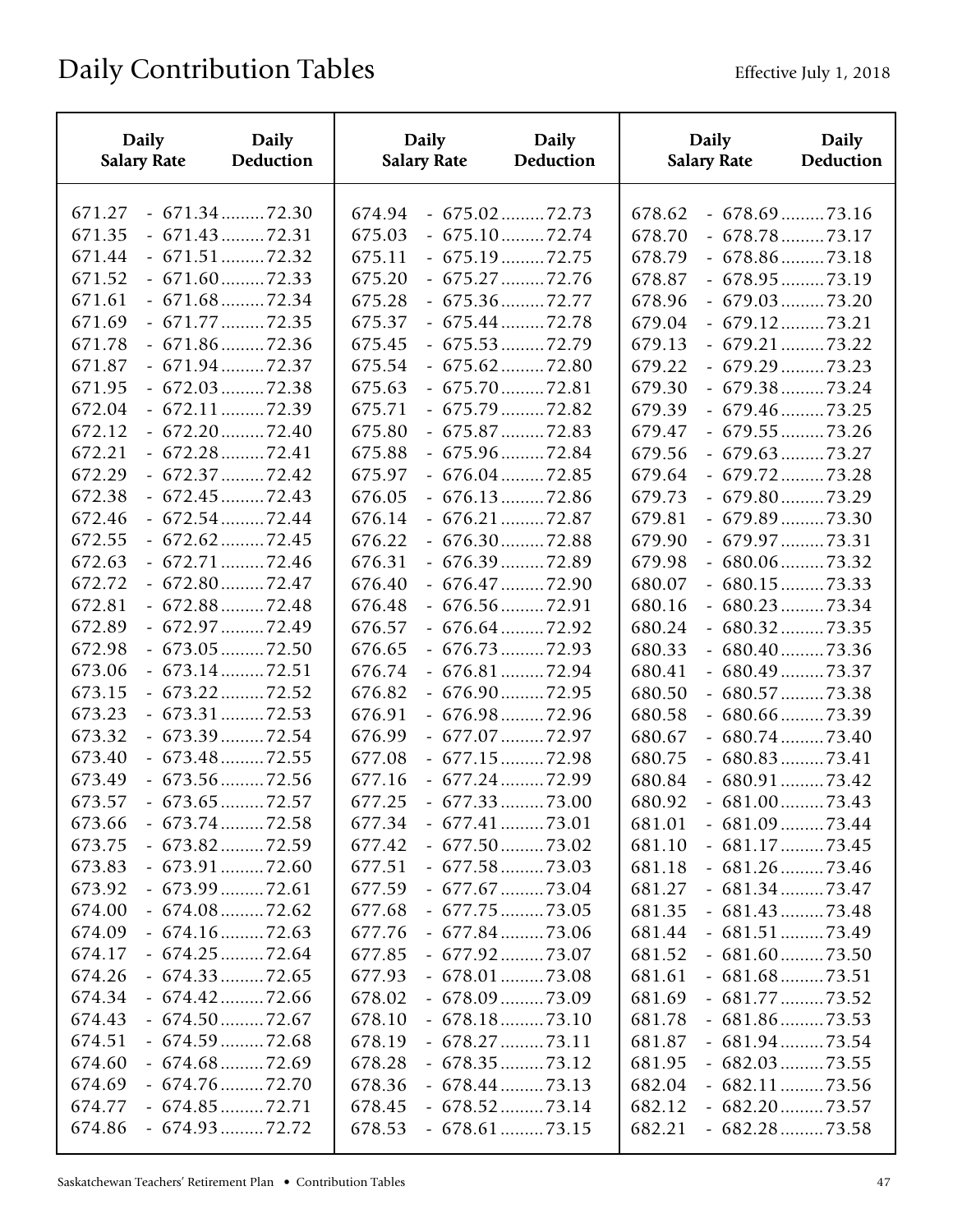| <b>Daily</b><br><b>Salary Rate</b> | <b>Daily</b><br>Deduction          | <b>Daily</b><br><b>Salary Rate</b> | <b>Daily</b><br>Deduction                | <b>Daily</b><br><b>Salary Rate</b> | <b>Daily</b><br>Deduction            |
|------------------------------------|------------------------------------|------------------------------------|------------------------------------------|------------------------------------|--------------------------------------|
| 682.29<br>682.38                   | $-682.37$ 73.59<br>$-682.45$ 73.60 | 685.97<br>686.05                   | $-686.04$ 74.02<br>$-686.13$ 74.03       | 689.64<br>689.73                   | $-689.72$ 74.45<br>$-689.80$ 74.46   |
| 682.46<br>682.55                   | $-682.54$ 73.61<br>$-682.62$ 73.62 | 686.14<br>686.22                   | $-686.21$ 74.04<br>$-686.30$ 74.05       | 689.81<br>689.90                   | $-689.89$ $74.47$<br>$-689.97$ 74.48 |
| 682.63                             | $-682.71$ 73.63                    | 686.31                             | $-686.39$ 74.06                          | 689.98                             | $-690.06$ 74.49                      |
| 682.72                             | $-682.80$ 73.64                    | 686.40                             | $-686.47$ 74.07                          | 690.07                             | $-690.15$ 74.50                      |
| 682.81<br>682.89                   | $-682.88$ 73.65<br>$-682.97$ 73.66 | 686.48<br>686.57                   | $-686.56$ 74.08<br>$-686.64$ 74.09       | 690.16<br>690.24                   | $-690.23$ 74.51<br>$-690.32$ 74.52   |
| 682.98                             | $-683.05$ 73.67                    | 686.65                             | $-686.73$ 74.10                          | 690.33                             | $-690.40$ 74.53                      |
| 683.06                             | $-683.14$ 73.68                    | 686.74                             | $-686.81$ 74.11                          | 690.41                             | $-690.49$ 74.54                      |
| 683.15                             | $-683.22$ 73.69                    | 686.82                             | $-686.90$ 74.12                          | 690.50                             | $-690.57$ 74.55                      |
| 683.23                             | $-683.31$ 73.70                    | 686.91                             | $-686.98$ 74.13                          | 690.58                             | $-690.66$ 74.56                      |
| 683.32                             | $-683.39$ 73.71                    | 686.99                             | $-687.07$ 74.14                          | 690.67                             | $-690.74$ 74.57                      |
| 683.40                             | $-683.48$ 73.72                    | 687.08                             | $-687.15$ 74.15                          | 690.75                             | $-690.83$ 74.58                      |
| 683.49                             | $-683.56$ 73.73                    | 687.16                             | $-687.24$ 74.16                          | 690.84                             | $-690.91$ 74.59                      |
| 683.57                             | $-683.65$ 73.74                    | 687.25                             | $-687.33$ 74.17                          | 690.92                             | $-691.00$ 74.60                      |
| 683.66                             | $-683.74$ 73.75                    | 687.34                             | $-687.41$ 74.18                          | 691.01                             | $-691.09$ 74.61                      |
| 683.75<br>683.83                   | $-683.82$ 73.76<br>$-683.91$ 73.77 | 687.42<br>687.51                   | $-687.50$ 74.19<br>$-687.58$ 74.20       | 691.10                             | $-691.17$ 74.62                      |
| 683.92                             | $-683.99 \dots 73.78$              | 687.59                             | $-687.67$ 74.21                          | 691.18<br>691.27                   | $-691.26$ 74.63<br>$-691.34$ 74.64   |
| 684.00                             | $-684.08$ 73.79                    | 687.68                             | $-687.75$ 74.22                          | 691.35                             | $-691.43$ 74.65                      |
| 684.09                             | $-684.16$ 73.80                    | 687.76                             | $-687.84$ 74.23                          | 691.44                             | $-691.51$ 74.66                      |
| 684.17                             | $-684.25$ 73.81                    | 687.85                             | $-687.92$ 74.24                          | 691.52                             | $-691.60$ 74.67                      |
| 684.26                             | $-684.33$ 73.82                    | 687.93                             | $-688.01$ 74.25                          | 691.61                             | $-691.68$ 74.68                      |
| 684.34                             | $-684.42$ 73.83                    | 688.02                             | $-688.09$ 74.26                          | 691.69                             | $-691.77$ 74.69                      |
| 684.43                             | $-684.50$ 73.84                    | 688.10                             | $-688.18$ 74.27                          | 691.78                             | $-691.86$ 74.70                      |
| 684.51                             | $-684.59$ 73.85                    | 688.19                             | $-688.27$ 74.28                          | 691.87                             | $-691.94$ 74.71                      |
| 684.60                             | $-684.68$ 73.86                    | 688.28                             | $-688.35$ 74.29                          | 691.95                             | $-692.03$ 74.72                      |
| 684.69                             | $-684.76$ 73.87                    | 688.36                             | $-688.44$ 74.30                          | 692.04                             | $-692.11$ 74.73                      |
| 684.77                             | $-684.85 \dots 73.88$              | 688.45                             | $-688.52$ 74.31                          | 692.12                             | $-692.20$ 74.74                      |
| 684.86                             | $-684.93$ 73.89                    | 688.53                             | $-688.61$ 74.32                          | 692.21                             | $-692.28$ 74.75                      |
| 684.94                             | $-685.02 \dots 73.90$              | 688.62                             | $-688.69$ 74.33                          | 692.29                             | $-692.37$ 74.76                      |
| 685.03<br>685.11                   | $-685.10$ 73.91<br>$-685.19$ 73.92 | 688.70<br>688.79                   | $-688.78 \dots 74.34$<br>$-688.86$ 74.35 | 692.38<br>692.46                   | $-692.45$ 74.77<br>$-692.54$ 74.78   |
| 685.20                             | $-685.27$ 73.93                    | 688.87                             | $-688.95$ 74.36                          | 692.55                             | $-692.62$ 74.79                      |
| 685.28                             | $-685.36$ 73.94                    | 688.96                             | $-689.03$ 74.37                          | 692.63                             | $-692.71$ 74.80                      |
| 685.37                             | $-685.44$ 73.95                    | 689.04                             | $-689.12$ 74.38                          | 692.72                             | $-692.80$ 74.81                      |
| 685.45                             | $-685.53$ 73.96                    | 689.13                             | $-689.21$ 74.39                          | 692.81                             | $-692.88$ 74.82                      |
| 685.54                             | $-685.62$ 73.97                    | 689.22                             | $-689.29 \dots 74.40$                    | 692.89                             | $-692.97$ 74.83                      |
| 685.63                             | $-685.70$ 73.98                    | 689.30                             | $-689.38$ 74.41                          | 692.98                             | $-693.05$ 74.84                      |
| 685.71                             | $-685.79$ 73.99                    | 689.39                             | $-689.46$ 74.42                          | 693.06                             | $-693.14$ 74.85                      |
| 685.80                             | $-685.87$ 74.00                    | 689.47                             | $-689.55$ 74.43                          | 693.15                             | $-693.22$ 74.86                      |
| 685.88                             | $-685.96$ 74.01                    | 689.56                             | $-689.63$ 74.44                          | 693.23                             | $-693.31$ 74.87                      |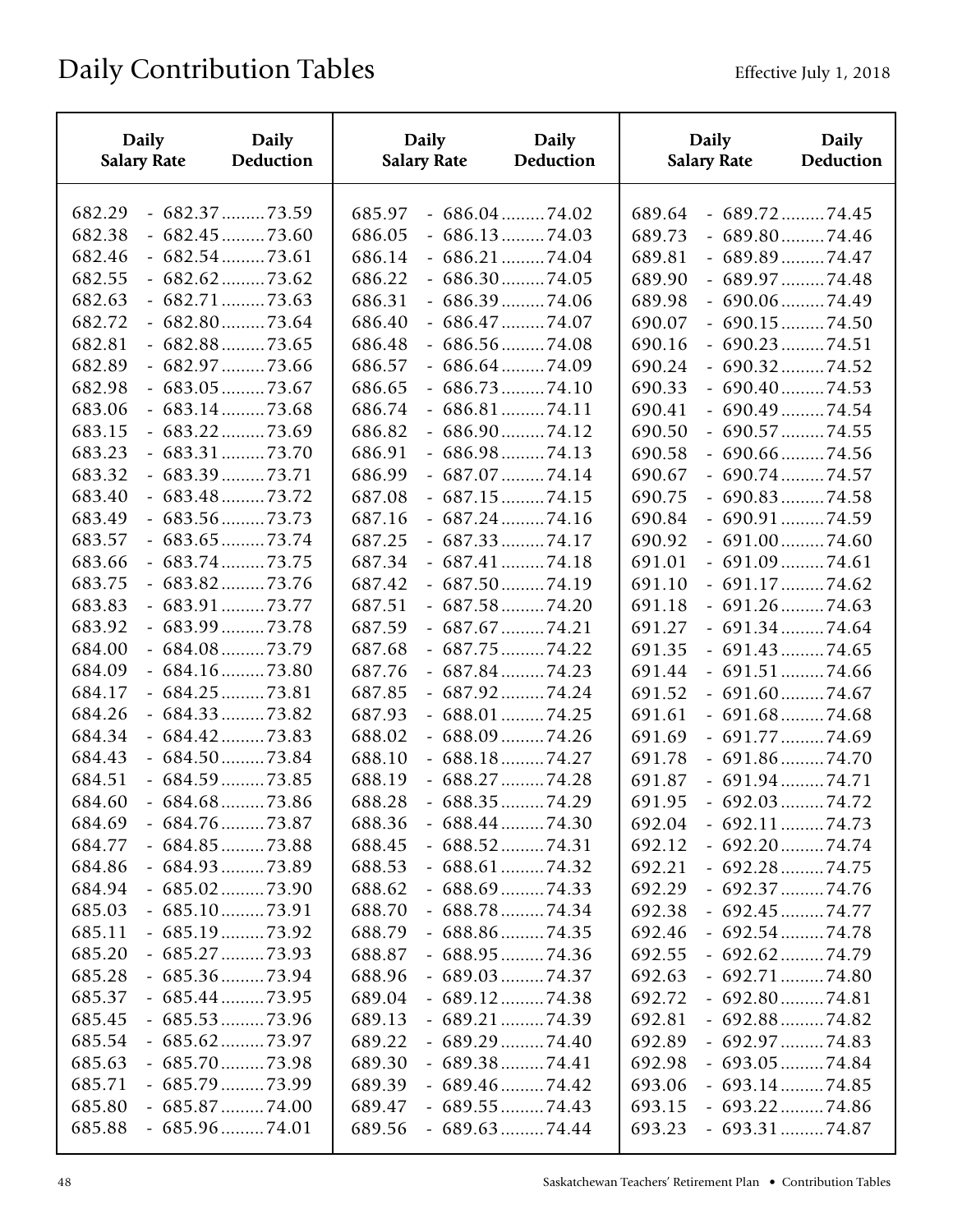| Daily              | <b>Daily</b>          | <b>Daily</b>       | <b>Daily</b>          | <b>Daily</b>       | Daily                 |
|--------------------|-----------------------|--------------------|-----------------------|--------------------|-----------------------|
| <b>Salary Rate</b> | Deduction             | <b>Salary Rate</b> | Deduction             | <b>Salary Rate</b> | <b>Deduction</b>      |
| 693.32             | $-693.39$ 74.88       | 696.99             | $-697.07$ 75.31       | 700.67             | $-700.74$ 75.74       |
| 693.40             | $-693.48$ 74.89       | 697.08             | $-697.15$ 75.32       | 700.75             | $-700.83$ 75.75       |
| 693.49             | $-693.56$ 74.90       | 697.16             | $-697.24$ 75.33       | 700.84             | $-700.91$ 75.76       |
| 693.57             | $-693.65$ 74.91       | 697.25             | $-697.33$ 75.34       | 700.92             | $-701.00$ 75.77       |
| 693.66             | $-693.74$ 74.92       | 697.34             | $-697.41$ 75.35       | 701.01             | $-701.09$ 75.78       |
| 693.75             | $-693.82$ 74.93       | 697.42             | $-697.50$ 75.36       | 701.10             | $-701.17$ 75.79       |
| 693.83             | $-693.91$ 74.94       | 697.51             | $-697.58$ 75.37       | 701.18             | $-701.26$ 75.80       |
| 693.92             | $-693.99$ 74.95       | 697.59             | $-697.67$ 75.38       | 701.27             | $-701.34$ 75.81       |
| 694.00             | $-694.08$ 74.96       | 697.68             | $-697.75$ 75.39       | 701.35             | $-701.43$ 75.82       |
| 694.09             | $-694.16$ 74.97       | 697.76             | $-697.84$ 75.40       | 701.44             | $-701.51$ 75.83       |
| 694.17             | $-694.25$ 74.98       | 697.85             | $-697.92$ 75.41       | 701.52             | $-701.60$ 75.84       |
| 694.26             | $-694.33$ 74.99       | 697.93             | $-698.01$ 75.42       | 701.61             | $-701.68$ 75.85       |
| 694.34             | $-694.42$ 75.00       | 698.02             | $-698.09$ 75.43       | 701.69             | $-701.77$ 75.86       |
| 694.43             | $-694.50$ 75.01       | 698.10             | $-698.18$ 75.44       | 701.78             | $-701.86$ 75.87       |
| 694.51             | $-694.59$ 75.02       | 698.19             | $-698.27$ 75.45       | 701.87             | $-701.94$ 75.88       |
| 694.60             | $-694.68$ 75.03       | 698.28             | $-698.35$ 75.46       | 701.95             | $-702.03$ 75.89       |
| 694.69             | $-694.76$ 75.04       | 698.36             | $-698.44$ 75.47       | 702.04             | $-702.11$ 75.90       |
| 694.77             | $-694.85$ 75.05       | 698.45             | $-698.52$ 75.48       | 702.12             | $-702.20$ 75.91       |
| 694.86             | $-694.93$ 75.06       | 698.53             | $-698.61$ 75.49       | 702.21             | $-702.28$ 75.92       |
| 694.94             | $-695.02 \dots 75.07$ | 698.62             | $-698.69$ 75.50       | 702.29             | $-702.37$ 75.93       |
| 695.03             | $-695.10$ 75.08       | 698.70             | $-698.78 \dots 75.51$ | 702.38             | $-702.45$ 75.94       |
| 695.11             | $-695.19 \dots 75.09$ | 698.79             | $-698.86$ 75.52       | 702.46             | $-702.54$ 75.95       |
| 695.20             | $-695.27$ 75.10       | 698.87             | $-698.95$ 75.53       | 702.55             | $-702.62$ 75.96       |
| 695.28             | $-695.36$ 75.11       | 698.96             | $-699.03$ 75.54       | 702.63             | $-702.71$ 75.97       |
| 695.37             | $-695.44$ 75.12       | 699.04             | $-699.12$ 75.55       | 702.72             | $-702.80$ 75.98       |
| 695.45             | $-695.53$ 75.13       | 699.13             | $-699.21$ 75.56       | 702.81             | $-702.88$ 75.99       |
| 695.54             | $-695.62 \dots 75.14$ | 699.22             | $-699.29 \dots 75.57$ | 702.89             | $-702.97$ 76.00       |
| 695.63             | $-695.70$ 75.15       | 699.30             | $-699.38$ 75.58       | 702.98             | $-703.05$ 76.01       |
| 695.71             | $-695.79 \dots 75.16$ | 699.39             | $-699.46$ 75.59       | 703.06             | $-703.14$ 76.02       |
| 695.80             | $-695.87$ 75.17       | 699.47             | $-699.55$ 75.60       | 703.15             | $-703.22$ 76.03       |
| 695.88             | $-695.96$ 75.18       | 699.56             | $-699.63$ 75.61       | 703.23             | $-703.31$ 76.04       |
| 695.97             | $-696.04$ 75.19       | 699.64             | $-699.72$ 75.62       | 703.32             | $-703.39 \dots 76.05$ |
| 696.05             | $-696.13$ 75.20       | 699.73             | $-699.80$ 75.63       | 703.40             | $-703.48$ 76.06       |
| 696.14             | $-696.21$ 75.21       | 699.81             | $-699.89$ 75.64       | 703.49             | $-703.56$ 76.07       |
| 696.22             | $-696.30$ 75.22       | 699.90             | $-699.97$ 75.65       | 703.57             | $-703.65$ 76.08       |
| 696.31             | $-696.39 \dots 75.23$ | 699.98             | $-700.06$ 75.66       | 703.66             | $-703.74$ 76.09       |
| 696.40             | $-696.47$ 75.24       | 700.07             | $-700.15$ 75.67       | 703.75             | $-703.82$ 76.10       |
| 696.48             | $-696.56$ 75.25       | 700.16             | $-700.23$ 75.68       | 703.83             | $-703.91$ 76.11       |
| 696.57             | $-696.64$ 75.26       | 700.24             | $-700.32$ 75.69       | 703.92             | $-703.99$ 76.12       |
| 696.65             | $-696.73$ 75.27       | 700.33             | $-700.40$ 75.70       | 704.00             | $-704.08$ 76.13       |
| 696.74             | $-696.81$ 75.28       | 700.41             | $-700.49$ 75.71       | 704.09             | $-704.16$ 76.14       |
| 696.82             | $-696.90$ 75.29       | 700.50             | $-700.57$ 75.72       | 704.17             | $-704.25$ 76.15       |
| 696.91             | $-696.98 \dots 75.30$ | 700.58             | $-700.66$ 75.73       | 704.26             | $-704.33$ 76.16       |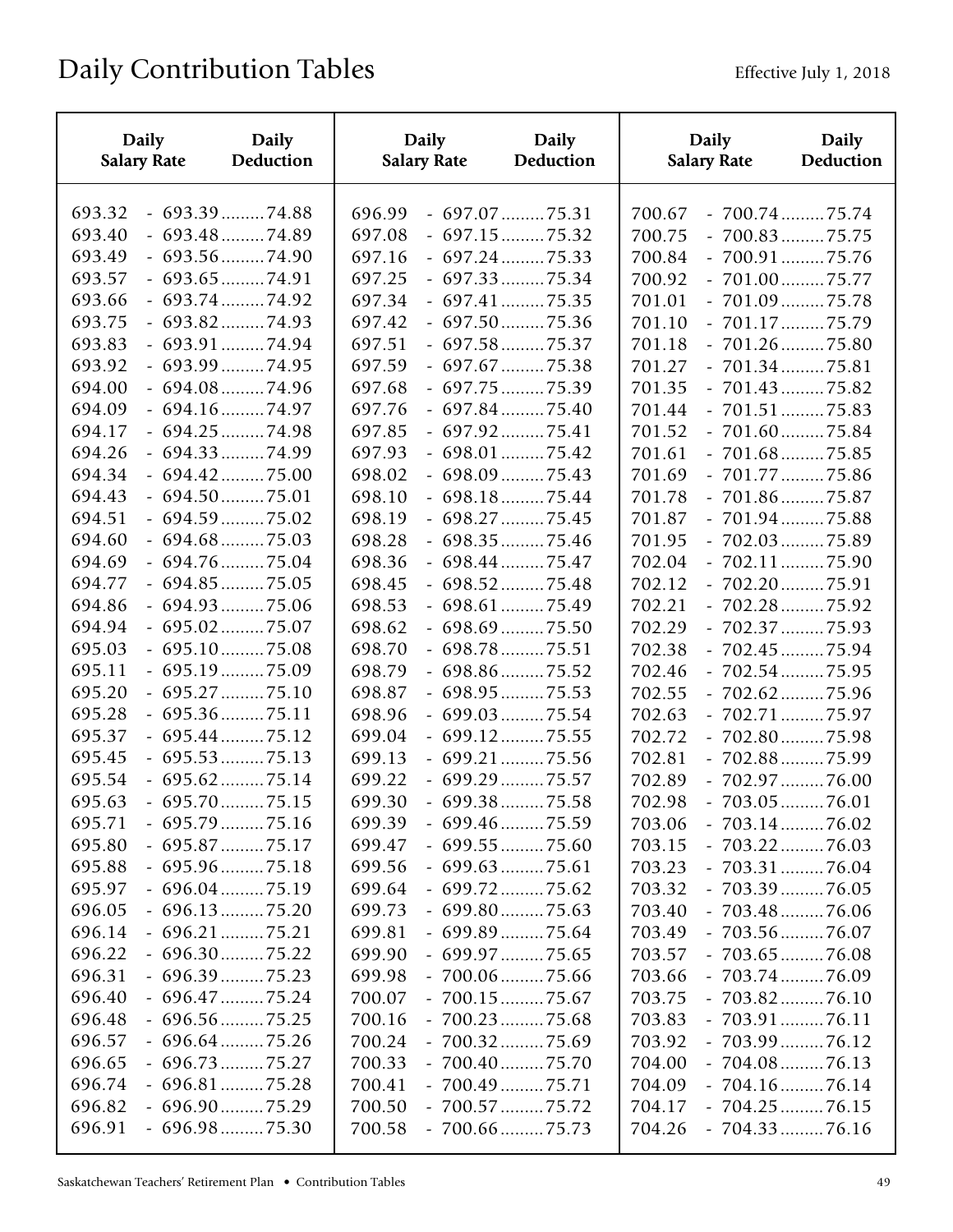| Daily              | <b>Daily</b>           | <b>Daily</b>       | <b>Daily</b>    | <b>Daily</b>       | <b>Daily</b>     |
|--------------------|------------------------|--------------------|-----------------|--------------------|------------------|
| <b>Salary Rate</b> | Deduction              | <b>Salary Rate</b> | Deduction       | <b>Salary Rate</b> | <b>Deduction</b> |
| 704.34             | $-704.42$ 76.17        | 708.02             | $-708.09$ 76.60 | 711.69             | $-711.77$ 77.03  |
| 704.43             | $-704.50$ 76.18        | 708.10             | $-708.18$ 76.61 | 711.78             | $-711.86$ 77.04  |
| 704.51             | $-704.59$ 76.19        | 708.19             | $-708.27$ 76.62 | 711.87             | $-711.94$ 77.05  |
| 704.60             | $-704.68$ 76.20        | 708.28             | $-708.35$ 76.63 | 711.95             | $-712.03$ 77.06  |
| 704.69             | $-704.76$ 76.21        | 708.36             | $-708.44$ 76.64 | 712.04             | $-712.11$ 77.07  |
| 704.77             | $-704.85$ 76.22        | 708.45             | $-708.52$ 76.65 | 712.12             | $-712.20$ 77.08  |
| 704.86             | $-704.93$ 76.23        | 708.53             | $-708.61$ 76.66 | 712.21             | $-712.28$ 77.09  |
| 704.94             | $-705.02$ 76.24        | 708.62             | $-708.69$ 76.67 | 712.29             | $-712.37$ 77.10  |
| 705.03             | $-705.10$ 76.25        | 708.70             | $-708.78$ 76.68 | 712.38             | $-712.45$ 77.11  |
| 705.11             | $-705.19$ 76.26        | 708.79             | $-708.86$ 76.69 | 712.46             | $-712.54$ 77.12  |
| 705.20             | $-705.27$ 76.27        | 708.87             | $-708.95$ 76.70 | 712.55             | $-712.62$ 77.13  |
| 705.28             | $-705.36$ 76.28        | 708.96             | $-709.03$ 76.71 | 712.63             | $-712.71$ 77.14  |
| 705.37             | $-705.44$ 76.29        | 709.04             | $-709.12$ 76.72 | 712.72             | $-712.80$ 77.15  |
| 705.45             | $-705.53$ 76.30        | 709.13             | $-709.21$ 76.73 | 712.81             | $-712.88$ 77.16  |
| 705.54             | $-705.62$ 76.31        | 709.22             | $-709.29$ 76.74 | 712.89             | $-712.97$ 77.17  |
| 705.63             | $-705.70$ 76.32        | 709.30             | $-709.38$ 76.75 | 712.98             | $-713.05$ 77.18  |
| 705.71             | $-705.79 \dots 76.33$  | 709.39             | $-709.46$ 76.76 | 713.06             | $-713.14$ 77.19  |
| 705.80             | $-705.87$ 76.34        | 709.47             | $-709.55$ 76.77 | 713.15             | $-713.22$ 77.20  |
| 705.88             | $-705.96$ 76.35        | 709.56             | $-709.63$ 76.78 | 713.23             | $-713.31$ 77.21  |
| 705.97             | $-706.04$ 76.36        | 709.64             | $-709.72$ 76.79 | 713.32             | $-713.39$ 77.22  |
| 706.05             | $-706.13$ 76.37        | 709.73             | $-709.80$ 76.80 | 713.40             | $-713.48$ 77.23  |
| 706.14             | $-706.21$ 76.38        | 709.81             | $-709.89$ 76.81 | 713.49             | $-713.56$ 77.24  |
| 706.22             | $-706.30$ 76.39        | 709.90             | $-709.97$ 76.82 | 713.57             | $-713.65$ 77.25  |
| 706.31             | $-706.39$ 76.40        | 709.98             | $-710.06$ 76.83 | 713.66             | $-713.74$ 77.26  |
| 706.40             | $-706.47$ 76.41        | 710.07             | $-710.15$ 76.84 | 713.75             | $-713.82$ 77.27  |
| 706.48             | $-706.56$ 76.42        | 710.16             | $-710.23$ 76.85 | 713.83             | $-713.91$ 77.28  |
| 706.57             | $-706.64$ 76.43        | 710.24             | $-710.32$ 76.86 | 713.92             | $-713.99$ 77.29  |
| 706.65             | $-706.73$ 76.44        | 710.33             | $-710.40$ 76.87 | 714.00             | $-714.08$ 77.30  |
| 706.74             | $-706.81$ 76.45        | 710.41             | $-710.49$ 76.88 | 714.09             | $-714.16$ 77.31  |
| 706.82             | $-706.90$ 76.46        | 710.50             | $-710.57$ 76.89 | 714.17             | $-714.25$ 77.32  |
| 706.91             | $-706.98$ 76.47        | 710.58             | $-710.66$ 76.90 | 714.26             | $-714.33$ 77.33  |
| 706.99             | $-707.07 \ldots 76.48$ | 710.67             | $-710.74$ 76.91 | 714.34             | $-714.42$ 77.34  |
| 707.08             | $-707.15$ 76.49        | 710.75             | $-710.83$ 76.92 | 714.43             | $-714.50$ 77.35  |
| 707.16             | $-707.24$ 76.50        | 710.84             | $-710.91$ 76.93 | 714.51             | $-714.59$ 77.36  |
| 707.25             | $-707.33$ 76.51        | 710.92             | $-711.00$ 76.94 | 714.60             | $-714.68$ 77.37  |
| 707.34             | $-707.41$ 76.52        | 711.01             | $-711.09$ 76.95 | 714.69             | $-714.76$ 77.38  |
| 707.42             | $-707.50$ 76.53        | 711.10             | $-711.17$ 76.96 | 714.77             | $-714.85$ 77.39  |
| 707.51             | $-707.58$ 76.54        | 711.18             | $-711.26$ 76.97 | 714.86             | $-714.93$ 77.40  |
| 707.59             | $-707.67$ 76.55        | 711.27             | $-711.34$ 76.98 | 714.94             | $-715.02$ 77.41  |
| 707.68             | $-707.75$ 76.56        | 711.35             | $-711.43$ 76.99 | 715.03             | $-715.10$ 77.42  |
| 707.76             | $-707.84$ 76.57        | 711.44             | $-711.51$ 77.00 | 715.11             | $-715.19$ 77.43  |
| 707.85             | $-707.92$ 76.58        | 711.52             | $-711.60$ 77.01 | 715.20             | $-715.27$ 77.44  |
| 707.93             | $-708.01$ 76.59        | 711.61             | $-711.68$ 77.02 | 715.28             | $-715.36$ 77.45  |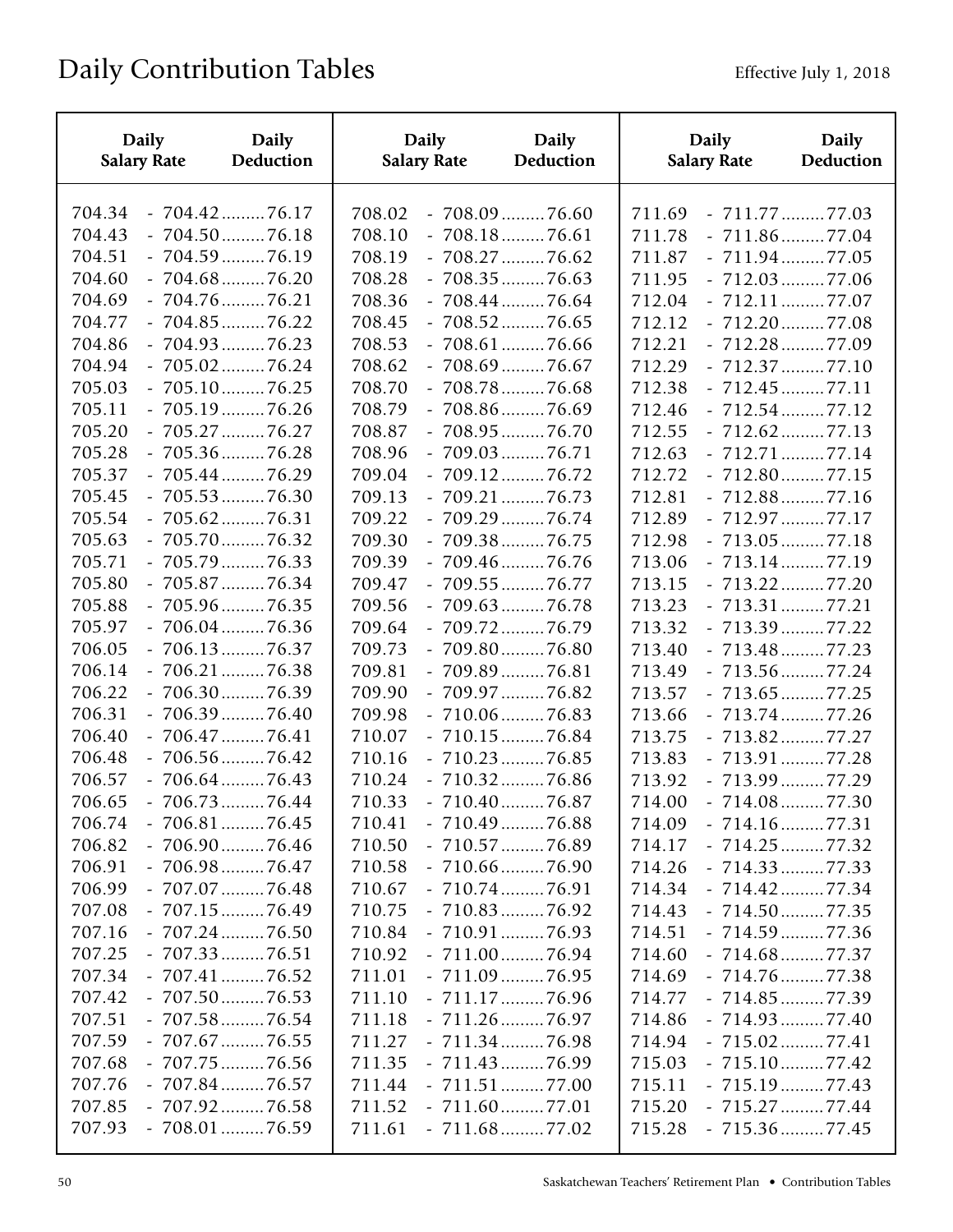| <b>Daily</b>                                   | Daily                                                                                       | <b>Daily</b>                                   | Daily                                                                                       | Daily                                          | <b>Daily</b>                                                                                |
|------------------------------------------------|---------------------------------------------------------------------------------------------|------------------------------------------------|---------------------------------------------------------------------------------------------|------------------------------------------------|---------------------------------------------------------------------------------------------|
| <b>Salary Rate</b>                             | Deduction                                                                                   | <b>Salary Rate</b>                             | Deduction                                                                                   | <b>Salary Rate</b>                             | Deduction                                                                                   |
| 715.37                                         | $-715.44$ 77.46                                                                             | 719.04                                         | $-719.12$ 77.89                                                                             | 722.72                                         | $-722.80$ 78.32                                                                             |
| 715.45                                         | $-715.53$ 77.47                                                                             | 719.13                                         | $-719.21$ 77.90                                                                             | 722.81                                         | $-722.88$ 78.33                                                                             |
| 715.54                                         | $-715.62$ 77.48                                                                             | 719.22                                         | $-719.29$ 77.91                                                                             | 722.89                                         | - 722.97 78.34                                                                              |
| 715.63                                         | $-715.70$ 77.49                                                                             | 719.30                                         | $-719.38$ 77.92                                                                             | 722.98                                         | $-723.05$ 78.35                                                                             |
| 715.71                                         | $-715.79$ 77.50                                                                             | 719.39                                         | $-719.46$ 77.93                                                                             | 723.06                                         | $-723.14$ 78.36                                                                             |
| 715.80                                         | $-715.87$ 77.51                                                                             | 719.47                                         | $-719.55$ 77.94                                                                             | 723.15                                         | - 723.22  78.37                                                                             |
| 715.88                                         | $-715.96$ 77.52                                                                             | 719.56                                         | $-719.63$ 77.95                                                                             | 723.23                                         | $-723.31$ 78.38                                                                             |
| 715.97                                         | $-716.04$ 77.53                                                                             | 719.64                                         | $-719.72$ 77.96                                                                             | 723.32                                         | $-723.39$ 78.39                                                                             |
| 716.05                                         | $-716.13$ 77.54                                                                             | 719.73                                         | $-719.80$ 77.97                                                                             | 723.40                                         | $-723.48$ 78.40                                                                             |
| 716.14                                         | $-716.21$ 77.55                                                                             | 719.81                                         | $-719.89$ 77.98                                                                             | 723.49                                         | $-723.56$ 78.41                                                                             |
| 716.22                                         | $-716.30$ 77.56                                                                             | 719.90                                         | $-719.97$ 77.99                                                                             | 723.57                                         | $-723.65$ 78.42                                                                             |
| 716.31                                         | $-716.39$ 77.57                                                                             | 719.98                                         | $-720.06$ 78.00                                                                             | 723.66                                         | $-723.74$ 78.43                                                                             |
| 716.40<br>716.48<br>716.57<br>716.65<br>716.74 | $-716.47$ 77.58<br>$-716.56$ 77.59<br>$-716.64$ 77.60<br>$-716.73$ 77.61<br>$-716.81$ 77.62 | 720.07<br>720.16<br>720.24<br>720.33           | $-720.15$ 78.01<br>$-720.23$ 78.02<br>$-720.32$ 78.03<br>$-720.40$ 78.04<br>$-720.49$ 78.05 | 723.75<br>723.83<br>723.92<br>724.00           | $-723.82$ 78.44<br>$-723.91$ 78.45<br>$-723.99$ 78.46<br>$-724.08$ 78.47<br>$-724.16$ 78.48 |
| 716.82<br>716.91<br>716.99<br>717.08           | $-716.90$ 77.63<br>$-716.98$ 77.64<br>$-717.07$ 77.65<br>$-717.15$ 77.66                    | 720.41<br>720.50<br>720.58<br>720.67<br>720.75 | $-720.57$ 78.06<br>$-720.66$ 78.07<br>$-720.74$ 78.08<br>$-720.83$ 78.09                    | 724.09<br>724.17<br>724.26<br>724.34<br>724.43 | $-724.25$ 78.49<br>$-724.33$ 78.50<br>$-724.42$ 78.51<br>$-724.50$ 78.52                    |
| 717.16                                         | $-717.24$ 77.67                                                                             | 720.84                                         | $-720.91$ 78.10                                                                             | 724.51                                         | $-724.59$ 78.53                                                                             |
| 717.25                                         | $-717.33$ 77.68                                                                             | 720.92                                         | $-721.00$ 78.11                                                                             | 724.60                                         | $-724.68$ 78.54                                                                             |
| 717.34                                         | $-717.41$ 77.69                                                                             | 721.01                                         | $-721.09$ 78.12                                                                             | 724.69                                         | $-724.76$ $78.55$                                                                           |
| 717.42                                         | $-717.50$ 77.70                                                                             | 721.10                                         | $-721.17$ 78.13                                                                             | 724.77                                         | $-724.85$ 78.56                                                                             |
| 717.51                                         | $-717.58$ 77.71                                                                             | 721.18                                         | $-721.26$ 78.14                                                                             | 724.86                                         | $-724.93$ 78.57                                                                             |
| 717.59                                         | $-717.67$ 77.72                                                                             | 721.27                                         | $-721.34$ 78.15                                                                             | 724.94                                         | $-725.02$ 78.58                                                                             |
| 717.68                                         | $-717.75$ 77.73                                                                             | 721.35                                         | $-721.43$ 78.16                                                                             | 725.03                                         | $-725.10$ 78.59                                                                             |
| 717.76                                         | $-717.84$ 77.74                                                                             | 721.44                                         | $-721.51$ 78.17                                                                             | 725.11                                         | $-725.19$ 78.60                                                                             |
| 717.85                                         | $-717.92$ 77.75                                                                             | 721.52                                         | $-721.60$ 78.18                                                                             | 725.20                                         | $-725.27$ 78.61                                                                             |
| 717.93                                         | $-718.01$ 77.76                                                                             | 721.61                                         | $-721.68$ 78.19                                                                             | 725.28                                         | $-725.36$ 78.62                                                                             |
| 718.02                                         | $-718.09$ 77.77                                                                             | 721.69                                         | $-721.77$ 78.20                                                                             | 725.37                                         | $-725.44$ 78.63                                                                             |
| 718.10                                         | $-718.18$ 77.78                                                                             | 721.78                                         | $-721.86$ 78.21                                                                             | 725.45                                         | $-725.53$ 78.64                                                                             |
| 718.19                                         | $-718.27$ 77.79                                                                             | 721.87                                         | $-721.94$ 78.22                                                                             | 725.54                                         | $-725.62$ 78.65                                                                             |
| 718.28                                         | $-718.35$ 77.80                                                                             | 721.95                                         | $-722.03$ 78.23                                                                             | 725.63                                         | $-725.70$ 78.66                                                                             |
| 718.36                                         | $-718.44$ 77.81                                                                             | 722.04                                         | $-722.11$ 78.24                                                                             | 725.71                                         | $-725.79$ 78.67                                                                             |
| 718.45                                         | $-718.52$ 77.82                                                                             | 722.12                                         | $-722.20$ 78.25                                                                             | 725.80                                         | $-725.87$ 78.68                                                                             |
| 718.53                                         | $-718.61$ 77.83                                                                             | 722.21                                         | $-722.28$ 78.26                                                                             | 725.88                                         | $-725.96$ 78.69                                                                             |
| 718.62                                         | $-718.69$ 77.84                                                                             | 722.29                                         | $-722.37$ 78.27                                                                             | 725.97                                         | $-726.04$ 78.70                                                                             |
| 718.70                                         | $-718.78 \ldots .77.85$                                                                     | 722.38                                         | $-722.45$ 78.28                                                                             | 726.05                                         | $-726.13$ 78.71                                                                             |
| 718.79                                         | $-718.86$ 77.86                                                                             | 722.46                                         | $-722.54$ 78.29                                                                             | 726.14                                         | $-726.21$ 78.72                                                                             |
| 718.87                                         | $-718.95$ 77.87                                                                             | 722.55                                         | $-722.62$ 78.30                                                                             | 726.22                                         | $-726.30$ 78.73                                                                             |
| 718.96                                         | $-719.03$ 77.88                                                                             | 722.63                                         | $-722.71$ 78.31                                                                             | 726.31                                         | $-726.39$ 78.74                                                                             |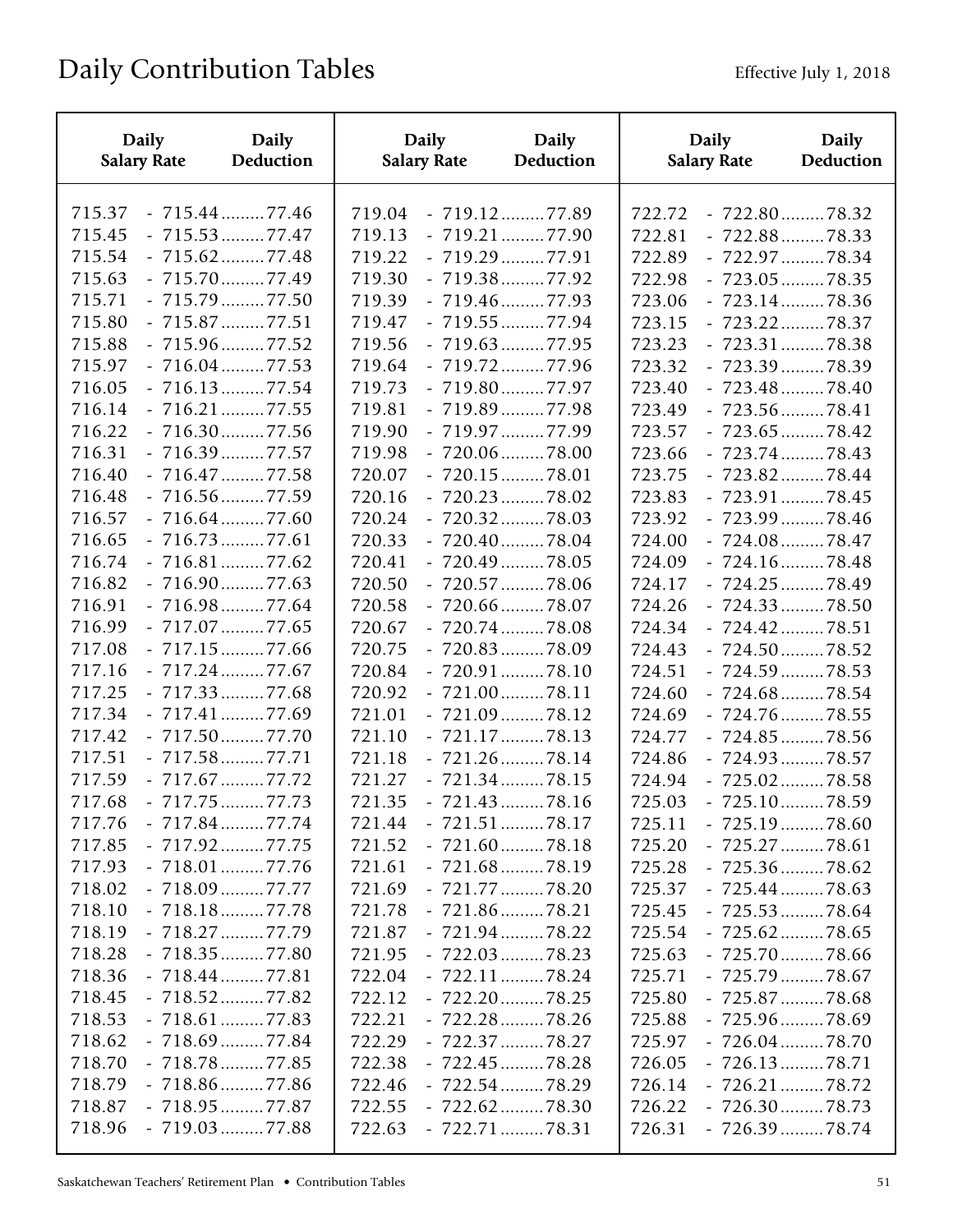| <b>Daily</b>                                                       | <b>Daily</b>                                                                                                                     | <b>Daily</b>                                                                                 | <b>Daily</b>                                                                                                  | <b>Daily</b>                                                       | <b>Daily</b>                                                                                                                      |
|--------------------------------------------------------------------|----------------------------------------------------------------------------------------------------------------------------------|----------------------------------------------------------------------------------------------|---------------------------------------------------------------------------------------------------------------|--------------------------------------------------------------------|-----------------------------------------------------------------------------------------------------------------------------------|
| <b>Salary Rate</b>                                                 | Deduction                                                                                                                        | <b>Salary Rate</b>                                                                           | Deduction                                                                                                     | <b>Salary Rate</b>                                                 | Deduction                                                                                                                         |
| 726.40                                                             | $-726.47$ 78.75                                                                                                                  | 730.07                                                                                       | $-730.15$ 79.18                                                                                               | 733.75                                                             | $-733.82$ 79.61                                                                                                                   |
| 726.48                                                             | $-726.56$ 78.76                                                                                                                  | 730.16                                                                                       | $-730.23$ 79.19                                                                                               | 733.83                                                             | $-733.91$ 79.62                                                                                                                   |
| 726.57                                                             | $-726.64$ 78.77                                                                                                                  | 730.24                                                                                       | $-730.32$ 79.20                                                                                               | 733.92                                                             | $-733.99$ 79.63                                                                                                                   |
| 726.65                                                             | $-726.73$ 78.78                                                                                                                  | 730.33                                                                                       | $-730.40$ 79.21                                                                                               | 734.00                                                             | $-734.08$ 79.64                                                                                                                   |
| 726.74                                                             | $-726.81$ 78.79                                                                                                                  | 730.41                                                                                       | $-730.49$ 79.22                                                                                               | 734.09                                                             | $-734.16$ 79.65                                                                                                                   |
| 726.82                                                             | $-726.90$ 78.80                                                                                                                  | 730.50                                                                                       | $-730.57$ 79.23                                                                                               | 734.17                                                             | $-734.25$ 79.66                                                                                                                   |
| 726.91                                                             | $-726.98$ 78.81                                                                                                                  | 730.58                                                                                       | $-730.66$ 79.24                                                                                               | 734.26                                                             | $-734.33$ 79.67                                                                                                                   |
| 726.99                                                             | $-727.07$ 78.82                                                                                                                  | 730.67                                                                                       | $-730.74$ 79.25                                                                                               | 734.34                                                             | $-734.42$ 79.68                                                                                                                   |
| 727.08                                                             | $-727.15$ 78.83                                                                                                                  | 730.75                                                                                       | $-730.83$ 79.26                                                                                               | 734.43                                                             | $-734.50$ 79.69                                                                                                                   |
| 727.16                                                             | $-727.24$ 78.84                                                                                                                  | 730.84                                                                                       | $-730.91$ 79.27                                                                                               | 734.51                                                             | $-734.59$ 79.70                                                                                                                   |
| 727.25                                                             | $-727.33$ 78.85                                                                                                                  | 730.92                                                                                       | $-731.00$ 79.28                                                                                               | 734.60                                                             | $-734.68$ 79.71                                                                                                                   |
| 727.34<br>727.42<br>727.51<br>727.59<br>727.68<br>727.76<br>727.85 | $-727.41$ 78.86<br>$-727.50$ 78.87<br>$-727.58$ 78.88<br>- 727.67 78.89<br>$-727.75$ 78.90<br>$-727.84$ 78.91<br>$-727.92$ 78.92 | 731.01<br>$-731.09$<br>731.10<br>731.18<br>731.27<br>731.35<br>731.44<br>731.52<br>$-731.60$ | 79.29<br>$-731.17$ 79.30<br>$-731.26$ 79.31<br>$-731.34$ 79.32<br>$-731.43$ 79.33<br>$-731.51$ 79.34<br>79.35 | 734.69<br>734.77<br>734.86<br>734.94<br>735.03<br>735.11<br>735.20 | $-734.76$ 79.72<br>$-734.85$ 79.73<br>$-734.93$ 79.74<br>$-735.02$ 79.75<br>$-735.10$ 79.76<br>$-735.19$ 79.77<br>- 735.27  79.78 |
| 727.93                                                             | $-728.01$ 78.93                                                                                                                  | 731.61                                                                                       | $-731.68$ 79.36                                                                                               | 735.28                                                             | $-735.36$ 79.79                                                                                                                   |
| 728.02                                                             | $-728.09$ 78.94                                                                                                                  | 731.69                                                                                       | $-731.77$ 79.37                                                                                               | 735.37                                                             | $-735.44$ 79.80                                                                                                                   |
| 728.10                                                             | $-728.18$ 78.95                                                                                                                  | 731.78                                                                                       | $-731.86$ 79.38                                                                                               | 735.45                                                             | $-735.53$ 79.81                                                                                                                   |
| 728.19                                                             | $-728.27$ 78.96                                                                                                                  | 731.87                                                                                       | $-731.94$ 79.39                                                                                               | 735.54                                                             | $-735.62$ 79.82                                                                                                                   |
| 728.28                                                             | $-728.35$ 78.97                                                                                                                  | 731.95                                                                                       | $-732.03$ 79.40                                                                                               | 735.63                                                             | - 735.70  79.83                                                                                                                   |
| 728.36                                                             | $-728.44$ 78.98                                                                                                                  | 732.04                                                                                       | $-732.11$ 79.41                                                                                               | 735.71                                                             | $-735.79$ 79.84                                                                                                                   |
| 728.45                                                             | $-728.52$ 78.99                                                                                                                  | 732.12                                                                                       | $-732.20$ 79.42                                                                                               | 735.80                                                             | $-735.87$ 79.85                                                                                                                   |
| 728.53                                                             | $-728.61$ 79.00                                                                                                                  | 732.21                                                                                       | $-732.28$ 79.43                                                                                               | 735.88                                                             | $-735.96$ 79.86                                                                                                                   |
| 728.62                                                             | $-728.69$ 79.01                                                                                                                  | 732.29                                                                                       | - 732.37  79.44                                                                                               | 735.97                                                             | $-736.04$ 79.87                                                                                                                   |
| 728.70                                                             | $-728.78$ 79.02                                                                                                                  | 732.38                                                                                       | $-732.45$ 79.45                                                                                               | 736.05                                                             | $-736.13$ 79.88                                                                                                                   |
| 728.79                                                             | $-728.86$ 79.03                                                                                                                  | 732.46                                                                                       | $-732.54$ 79.46                                                                                               | 736.14                                                             | $-736.21$ 79.89                                                                                                                   |
| 728.87                                                             | $-728.95$ 79.04                                                                                                                  | 732.55                                                                                       | $-732.62$ 79.47                                                                                               | 736.22                                                             | $-736.30$ 79.90                                                                                                                   |
| 728.96                                                             | $-729.03$ 79.05                                                                                                                  | 732.63                                                                                       | $-732.71$ 79.48                                                                                               | 736.31                                                             | $-736.39$ 79.91                                                                                                                   |
| 729.04                                                             | $-729.12$ 79.06                                                                                                                  | 732.72                                                                                       | $-732.80$ 79.49                                                                                               | 736.40                                                             | $-736.47$ 79.92                                                                                                                   |
| 729.13                                                             | $-729.21$ 79.07                                                                                                                  | 732.81                                                                                       | $-732.88$ 79.50                                                                                               | 736.48                                                             | $-736.56$ 79.93                                                                                                                   |
| 729.22                                                             | $-729.29$ $-79.08$                                                                                                               | 732.89                                                                                       | $-732.97$ 79.51                                                                                               | 736.57                                                             | $-736.64$ 79.94                                                                                                                   |
| 729.30                                                             | $-729.38$ 79.09                                                                                                                  | 732.98                                                                                       | $-733.05$ 79.52                                                                                               | 736.65                                                             | $-736.73$ 79.95                                                                                                                   |
| 729.39                                                             | $-729.46$ 79.10                                                                                                                  | 733.06                                                                                       | $-733.14$ 79.53                                                                                               | 736.74                                                             | $-736.81$ 79.96                                                                                                                   |
| 729.47                                                             | $-729.55$ 79.11                                                                                                                  | 733.15                                                                                       | $-733.22$ 79.54                                                                                               | 736.82                                                             | $-736.90$ 79.97                                                                                                                   |
| 729.56                                                             | $-729.63$ 79.12                                                                                                                  | 733.23                                                                                       | $-733.31$ 79.55                                                                                               | 736.91                                                             | $-736.98$ 79.98                                                                                                                   |
| 729.64                                                             | $-729.72$ 79.13                                                                                                                  | 733.32                                                                                       | $-733.39$ 79.56                                                                                               | 736.99                                                             | - 737.07 79.99                                                                                                                    |
| 729.73                                                             | $-729.80$ 79.14                                                                                                                  | 733.40                                                                                       | $-733.48$ 79.57                                                                                               | 737.08                                                             | $-737.15$ 80.00                                                                                                                   |
| 729.81                                                             | $-729.89$ 79.15                                                                                                                  | 733.49                                                                                       | $-733.56$ 79.58                                                                                               | 737.16                                                             | $-737.24$ 80.01                                                                                                                   |
| 729.90                                                             | $-729.97$ 79.16                                                                                                                  | 733.57                                                                                       | $-733.65$ 79.59                                                                                               | 737.25                                                             | $-737.33$ 80.02                                                                                                                   |
| 729.98                                                             | $-730.06$ 79.17                                                                                                                  | 733.66                                                                                       | $-733.74$ 79.60                                                                                               | 737.34                                                             | $-737.41$ 80.03                                                                                                                   |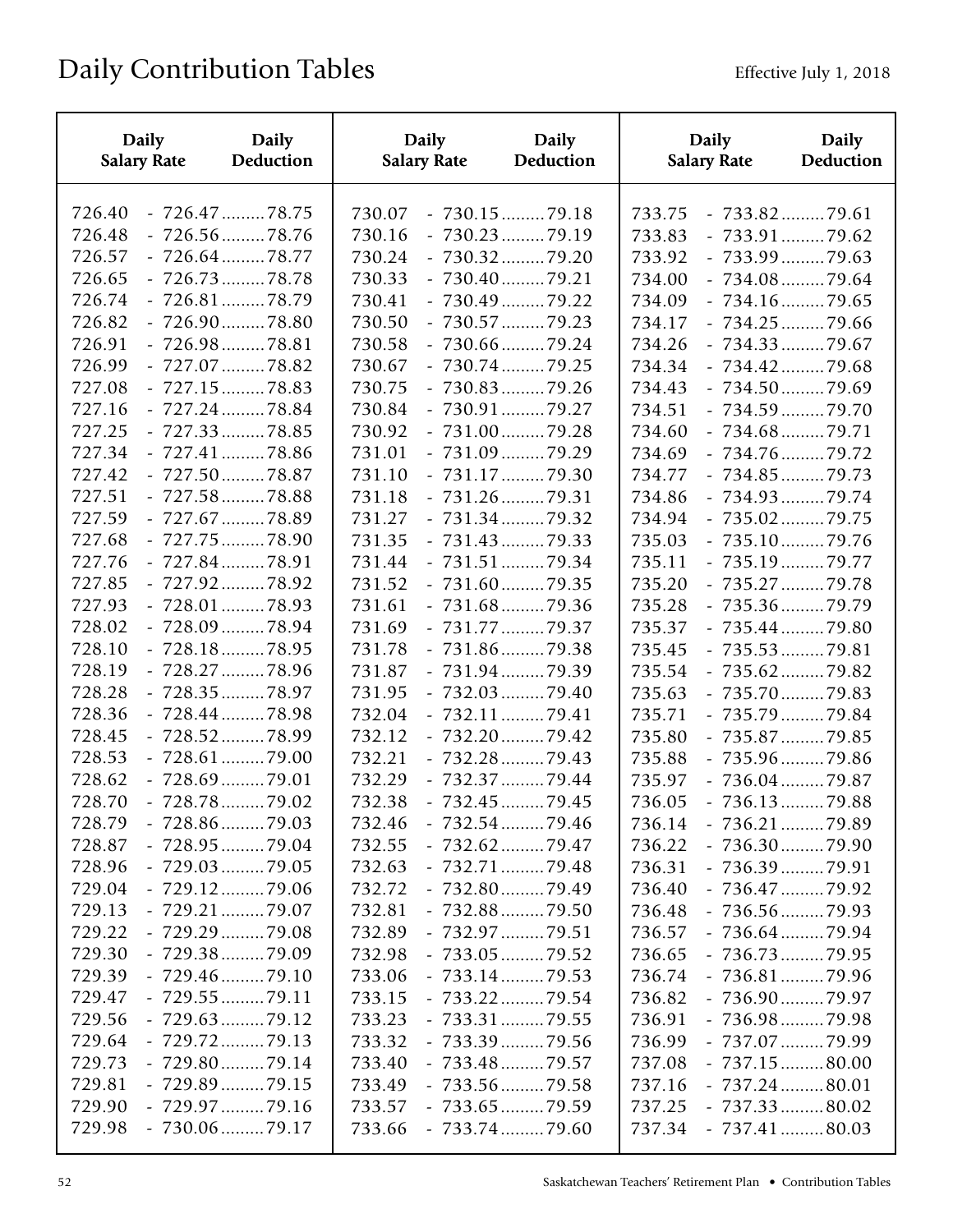| <b>Daily</b>       | <b>Daily</b>           | <b>Daily</b>       | <b>Daily</b>           | <b>Daily</b>       | Daily                  |
|--------------------|------------------------|--------------------|------------------------|--------------------|------------------------|
| <b>Salary Rate</b> | Deduction              | <b>Salary Rate</b> | Deduction              | <b>Salary Rate</b> | Deduction              |
| 737.42             | $-737.50$ 80.04        | 741.10             | $-741.17$ 80.47        | 744.77             | $-744.85$ 80.90        |
| 737.51             | $-737.58$ 80.05        | 741.18             | $-741.26$ 80.48        | 744.86             | $-744.93$ 80.91        |
| 737.59             | $-737.67$ 80.06        | 741.27             | $-741.34$ 80.49        | 744.94             | $-745.02$ 80.92        |
| 737.68             | $-737.75$ 80.07        | 741.35             | $-741.43$ 80.50        | 745.03             | $-745.10$ 80.93        |
| 737.76             | $-737.84$ 80.08        | 741.44             | $-741.51$ 80.51        | 745.11             | $-745.19$ 80.94        |
| 737.85             | $-737.92$ 80.09        | 741.52             | $-741.60$ 80.52        | 745.20             | $-745.27 \dots 80.95$  |
| 737.93             | $-738.01$ 80.10        | 741.61             | $-741.68$ 80.53        | 745.28             | $-745.36$ 80.96        |
| 738.02             | $-738.09$ 80.11        | 741.69             | $-741.77$ 80.54        | 745.37             | $-745.44$ 80.97        |
| 738.10             | $-738.18\dots 80.12$   | 741.78             | $-741.86$ 80.55        | 745.45             | $-745.53$ 80.98        |
| 738.19             | $-738.27$ 80.13        | 741.87             | $-741.94$ 80.56        | 745.54             | $-745.62$ 80.99        |
| 738.28             | $-738.35$ 80.14        | 741.95             | $-742.03$ 80.57        | 745.63             | $-745.70$ 81.00        |
| 738.36             | $-738.44$ 80.15        | 742.04             | $-742.11$ 80.58        | 745.71             | $-745.79$ 81.01        |
| 738.45             | $-738.52$ 80.16        | 742.12             | $-742.20$ 80.59        | 745.80             | $-745.87$ 81.02        |
| 738.53             | $-738.61$ 80.17        | 742.21             | $-742.28$ 80.60        | 745.88             | $-745.96$ 81.03        |
| 738.62             | $-738.69$ 80.18        | 742.29             | $-742.37 \ldots 80.61$ | 745.97             | $-746.04$ 81.04        |
| 738.70             | $-738.78 \dots 80.19$  | 742.38             | $-742.45$ 80.62        | 746.05             | $-746.13$ 81.05        |
| 738.79             | $-738.86$ 80.20        | 742.46             | $-742.54$ 80.63        | 746.14             | $-746.21$ 81.06        |
| 738.87             | $-738.95$ 80.21        | 742.55             | $-742.62$ 80.64        | 746.22             | $-746.30$ 81.07        |
| 738.96             | $-739.03$ 80.22        | 742.63             | $-742.71$ 80.65        | 746.31             | $-746.39 \dots 81.08$  |
| 739.04             | $-739.12$ 80.23        | 742.72             | $-742.80$ 80.66        | 746.40             | $-746.47$ 81.09        |
| 739.13             | $-739.21$ 80.24        | 742.81             | $-742.88$ 80.67        | 746.48             | $-746.56$ 81.10        |
| 739.22             | $-739.29$ 80.25        | 742.89             | $-742.97$ 80.68        | 746.57             | $-746.64$ 81.11        |
| 739.30             | $-739.38$ 80.26        | 742.98             | $-743.05$ 80.69        | 746.65             | $-746.73$ 81.12        |
| 739.39             | $-739.46$ 80.27        | 743.06             | $-743.14$ 80.70        | 746.74             | $-746.81$ 81.13        |
| 739.47             | $-739.55$ 80.28        | 743.15             | $-743.22$ 80.71        | 746.82             | $-746.90$ 81.14        |
| 739.56             | $-739.63$ 80.29        | 743.23             | $-743.31$ 80.72        | 746.91             | $-746.98 \ldots 81.15$ |
| 739.64             | $-739.72$ 80.30        | 743.32             | $-743.39$ 80.73        | 746.99             | $-747.07 \ldots 81.16$ |
| 739.73             | $-739.80$ 80.31        | 743.40             | $-743.48$ 80.74        | 747.08             | $-747.15$ 81.17        |
| 739.81             | $-739.89 \ldots 80.32$ | 743.49             | $-743.56$ 80.75        | 747.16             | $-747.24$ 81.18        |
| 739.90             | $-739.97$ 80.33        | 743.57             | $-743.65$ 80.76        | 747.25             | $-747.33$ 81.19        |
| 739.98             | $-740.06$ 80.34        | 743.66             | $-743.74$ 80.77        | 747.34             | $-747.41$ 81.20        |
| 740.07             | $-740.15$ 80.35        | 743.75             | $-743.82$ 80.78        | 747.42             | $-747.50$ 81.21        |
| 740.16             | $-740.23$ 80.36        | 743.83             | $-743.91$ 80.79        | 747.51             | $-747.58$ 81.22        |
| 740.24             | $-740.32$ 80.37        | 743.92             | $-743.99$ 80.80        | 747.59             | $-747.67$ 81.23        |
| 740.33             | $-740.40$ 80.38        | 744.00             | $-744.08$ 80.81        | 747.68             | $-747.75$ 81.24        |
| 740.41             | $-740.49$ 80.39        | 744.09             | $-744.16$ 80.82        | 747.76             | $-747.84$ 81.25        |
| 740.50             | $-740.57$ 80.40        | 744.17             | $-744.25$ 80.83        | 747.85             | $-747.92 \dots 81.26$  |
| 740.58             | $-740.66$ 80.41        | 744.26             | $-744.33$ 80.84        | 747.93             | $-748.01$ 81.27        |
| 740.67             | $-740.74$ 80.42        | 744.34             | $-744.42$ 80.85        | 748.02             | $-748.09 \dots 81.28$  |
| 740.75             | $-740.83$ 80.43        | 744.43             | $-744.50$ 80.86        | 748.10             | $-748.18\dots 81.29$   |
| 740.84             | $-740.91$ 80.44        | 744.51             | $-744.59$ 80.87        | 748.19             | $-748.27 \dots 81.30$  |
| 740.92             | $-741.00$ 80.45        | 744.60             | $-744.68$ 80.88        | 748.28             | $-748.35$ 81.31        |
| 741.01             | $-741.09$ 80.46        | 744.69             | $-744.76$ 80.89        | 748.36             | $-748.44$ 81.32        |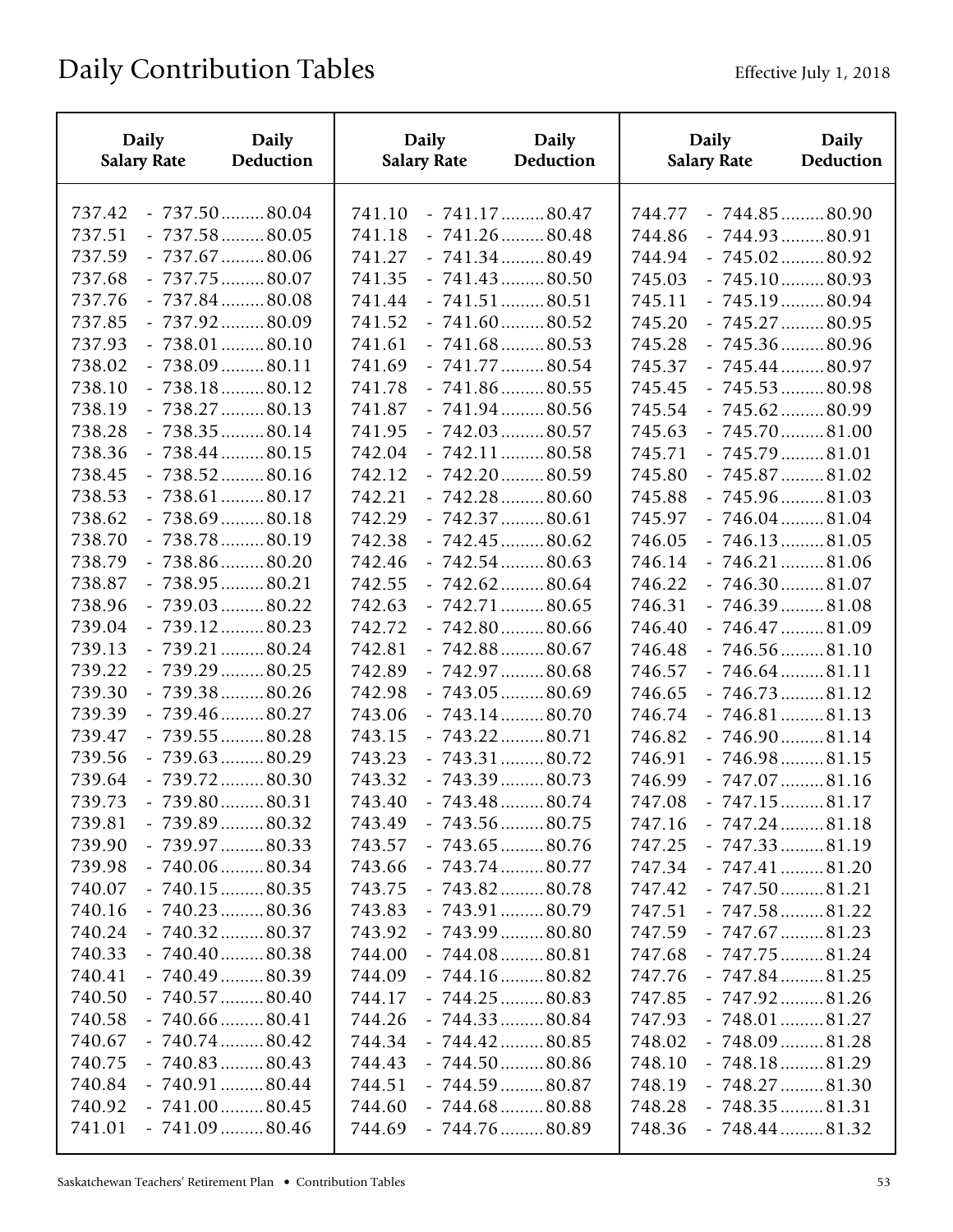| <b>Daily</b>                                             | <b>Daily</b>                                                                                                         | <b>Daily</b>                                             | <b>Daily</b>                                                                                                         | Daily                                                    | <b>Daily</b>                                                                                                                     |
|----------------------------------------------------------|----------------------------------------------------------------------------------------------------------------------|----------------------------------------------------------|----------------------------------------------------------------------------------------------------------------------|----------------------------------------------------------|----------------------------------------------------------------------------------------------------------------------------------|
| <b>Salary Rate</b>                                       | Deduction                                                                                                            | <b>Salary Rate</b>                                       | Deduction                                                                                                            | <b>Salary Rate</b>                                       | Deduction                                                                                                                        |
| 748.45                                                   | $-748.52$ 81.33                                                                                                      | 752.12                                                   | $-752.20$ 81.76                                                                                                      | 755.80                                                   | $-755.87$ 82.19                                                                                                                  |
| 748.53                                                   | $-748.61$ 81.34                                                                                                      | 752.21                                                   | $-752.28$ 81.77                                                                                                      | 755.88                                                   | $-755.96$ 82.20                                                                                                                  |
| 748.62                                                   | $-748.69 \dots 81.35$                                                                                                | 752.29                                                   | $-752.37$ 81.78                                                                                                      | 755.97                                                   | $-756.04$ 82.21                                                                                                                  |
| 748.70                                                   | $-748.78 \ldots 81.36$                                                                                               | 752.38                                                   | $-752.45$ 81.79                                                                                                      | 756.05                                                   | $-756.13$ 82.22                                                                                                                  |
| 748.79                                                   | $-748.86$ 81.37                                                                                                      | 752.46                                                   | $-752.54$ 81.80                                                                                                      | 756.14                                                   | $-756.21$ 82.23                                                                                                                  |
| 748.87                                                   | $-748.95$ 81.38                                                                                                      | 752.55                                                   | $-752.62$ 81.81                                                                                                      | 756.22                                                   | $-756.30$ 82.24                                                                                                                  |
| 748.96                                                   | $-749.03$ 81.39                                                                                                      | 752.63                                                   | $-752.71$ 81.82                                                                                                      | 756.31                                                   | $-756.39$ 82.25                                                                                                                  |
| 749.04                                                   | $-749.12$ 81.40                                                                                                      | 752.72                                                   | $-752.80$ 81.83                                                                                                      | 756.40                                                   | $-756.47$ 82.26                                                                                                                  |
| 749.13                                                   | $-749.21$ 81.41                                                                                                      | 752.81                                                   | $-752.88$ 81.84                                                                                                      | 756.48                                                   | $-756.56$ 82.27                                                                                                                  |
| 749.22                                                   | $-749.29 \dots 81.42$                                                                                                | 752.89                                                   | $-752.97 \dots 81.85$                                                                                                | 756.57                                                   | $-756.64$ 82.28                                                                                                                  |
| 749.30                                                   | $-749.38$ 81.43                                                                                                      | 752.98                                                   | $-753.05$ 81.86                                                                                                      | 756.65                                                   | $-756.73$ 82.29                                                                                                                  |
| 749.39                                                   | $-749.46$ 81.44                                                                                                      | 753.06                                                   | $-753.14$ 81.87                                                                                                      | 756.74                                                   | $-756.81$ 82.30                                                                                                                  |
| 749.47                                                   | $-749.55$ 81.45                                                                                                      | 753.15                                                   | $-753.22$ 81.88                                                                                                      | 756.82                                                   | $-756.90$ 82.31                                                                                                                  |
| 749.56                                                   | $-749.63$ 81.46                                                                                                      | 753.23                                                   | $-753.31$ 81.89                                                                                                      | 756.91                                                   | $-756.98$ 82.32                                                                                                                  |
| 749.64                                                   | $-749.72$ 81.47                                                                                                      | 753.32                                                   | $-753.39$ 81.90                                                                                                      | 756.99                                                   | $-757.07$ 82.33                                                                                                                  |
| 749.73                                                   | $-749.80$ 81.48                                                                                                      | 753.40                                                   | $-753.48$ 81.91                                                                                                      | 757.08                                                   | $-757.15$ 82.34                                                                                                                  |
| 749.81                                                   | $-749.89$ 81.49                                                                                                      | 753.49                                                   | $-753.56$ 81.92                                                                                                      | 757.16                                                   | $-757.24$ 82.35                                                                                                                  |
| 749.90                                                   | $-749.97$ 81.50                                                                                                      | 753.57                                                   | $-753.65$ 81.93                                                                                                      | 757.25                                                   | $-757.33$ 82.36                                                                                                                  |
| 749.98                                                   | $-750.06$ 81.51                                                                                                      | 753.66                                                   | $-753.74$ 81.94                                                                                                      | 757.34                                                   | $-757.41$ 82.37                                                                                                                  |
| 750.07                                                   | $-750.15$ 81.52                                                                                                      | 753.75                                                   | $-753.82$ 81.95                                                                                                      | 757.42                                                   | $-757.50$ 82.38                                                                                                                  |
| 750.16                                                   | $-750.23$ 81.53                                                                                                      | 753.83                                                   | $-753.91$ 81.96                                                                                                      | 757.51                                                   | $-757.58$ 82.39                                                                                                                  |
| 750.24                                                   | $-750.32$ 81.54                                                                                                      | 753.92                                                   | $-753.99$ 81.97                                                                                                      | 757.59                                                   | $-757.67$ 82.40                                                                                                                  |
| 750.33                                                   | $-750.40$ 81.55                                                                                                      | 754.00                                                   | $-754.08 \dots 81.98$                                                                                                | 757.68                                                   | $-757.75$ 82.41                                                                                                                  |
| 750.41                                                   | $-750.49$ 81.56                                                                                                      | 754.09                                                   | $-754.16$ 81.99                                                                                                      | 757.76                                                   | $-757.84$ 82.42                                                                                                                  |
| 750.50                                                   | $-750.57$ 81.57                                                                                                      | 754.17                                                   | $-754.25$ 82.00                                                                                                      | 757.85                                                   | $-757.92$ 82.43                                                                                                                  |
| 750.58                                                   | $-750.66$ 81.58                                                                                                      | 754.26                                                   | $-754.33$ 82.01                                                                                                      | 757.93                                                   | $-758.01$ 82.44                                                                                                                  |
| 750.67                                                   | $-750.74$ 81.59                                                                                                      | 754.34                                                   | $-754.42$ 82.02                                                                                                      | 758.02                                                   | $-758.09$ 82.45                                                                                                                  |
| 750.75                                                   | $-750.83$ 81.60                                                                                                      | 754.43                                                   | $-754.50$ 82.03                                                                                                      | 758.10                                                   | $-758.18$ 82.46                                                                                                                  |
| 750.84                                                   | $-750.91$ 81.61                                                                                                      | 754.51                                                   | $-754.59$ 82.04                                                                                                      | 758.19                                                   | $-758.27 \ldots 82.47$                                                                                                           |
| 750.92                                                   | $-751.00$ 81.62                                                                                                      | 754.60                                                   | $-754.68$ 82.05                                                                                                      | 758.28                                                   | $-758.35$ 82.48                                                                                                                  |
| 751.01<br>751.10<br>751.18<br>751.27<br>751.35           | $-751.09 \dots 81.63$<br>$-751.17$ 81.64<br>$-751.26$ 81.65<br>$-751.34 \dots 81.66$<br>$-751.43$ 81.67              | 754.69<br>754.77<br>754.86<br>754.94<br>755.03           | $-754.76$ 82.06<br>$-754.85$ 82.07<br>$-754.93 \dots 82.08$<br>$-755.02$ 82.09<br>$-755.10$ 82.10<br>$-755.19$ 82.11 | 758.36<br>758.45<br>758.53<br>758.62<br>758.70           | $-758.44$ 82.49<br>$-758.52$ 82.50<br>$-758.61$ 82.51<br>$-758.69$ 82.52<br>$-758.78 \ldots 82.53$                               |
| 751.44<br>751.52<br>751.61<br>751.69<br>751.78<br>751.87 | $-751.51$ 81.68<br>$-751.60$ 81.69<br>$-751.68$ 81.70<br>$-751.77$ 81.71<br>$-751.86 \dots 81.72$<br>$-751.94$ 81.73 | 755.11<br>755.20<br>755.28<br>755.37<br>755.45<br>755.54 | $-755.27$ 82.12<br>$-755.36$ 82.13<br>$-755.44$ 82.14<br>$-755.53$ 82.15<br>$-755.62$ 82.16                          | 758.79<br>758.87<br>758.96<br>759.04<br>759.13<br>759.22 | $-758.86$ 82.54<br>$-758.95$ 82.55<br>$-759.03 \dots 82.56$<br>$-759.12 \dots 82.57$<br>$-759.21$ 82.58<br>$-759.29 \dots 82.59$ |
| 751.95                                                   | $-752.03$ 81.74                                                                                                      | 755.63                                                   | $-755.70$ 82.17                                                                                                      | 759.30                                                   | $-759.38$ 82.60                                                                                                                  |
| 752.04                                                   | $-752.11$ 81.75                                                                                                      | 755.71                                                   | $-755.79$ 82.18                                                                                                      | 759.39                                                   | $-759.46$ 82.61                                                                                                                  |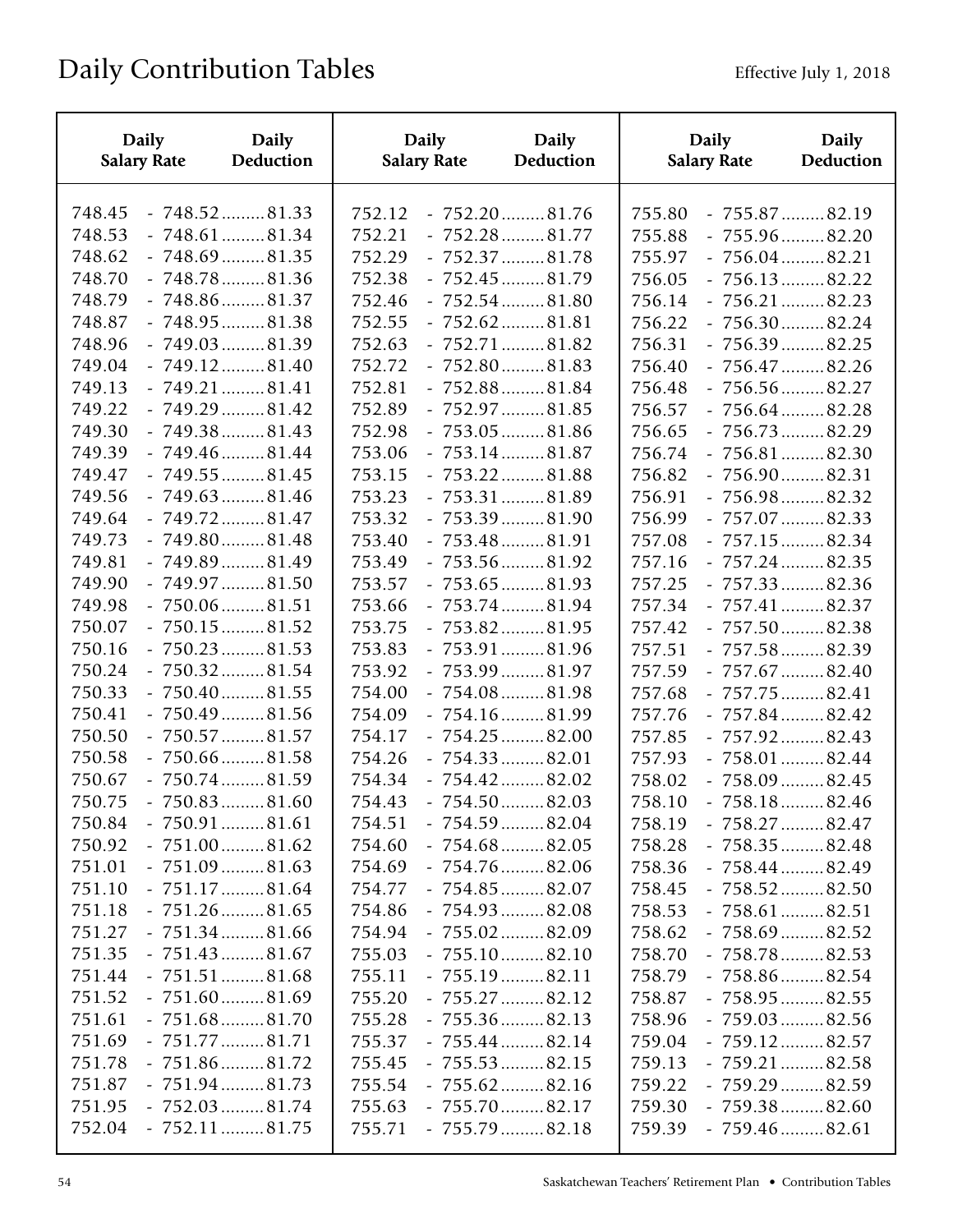| <b>Daily</b><br>Daily<br><b>Salary Rate</b><br>Deduction                                                                                             | <b>Daily</b><br><b>Salary Rate</b>             | <b>Daily</b><br>Deduction                                                                         | <b>Daily</b><br><b>Salary Rate</b>             | Daily<br>Deduction                                                                                 |
|------------------------------------------------------------------------------------------------------------------------------------------------------|------------------------------------------------|---------------------------------------------------------------------------------------------------|------------------------------------------------|----------------------------------------------------------------------------------------------------|
| $-759.55$ 82.62<br>759.47<br>$-759.63$ 82.63<br>759.56<br>$-759.72$ 82.64<br>759.64                                                                  | 763.15<br>763.23<br>763.32                     | $-763.22$ 83.05<br>$-763.31$ 83.06<br>$-763.39 \dots 83.07$                                       | 766.82<br>766.91<br>766.99                     | $-766.90$ 83.48<br>$-766.98$ 83.49<br>$-767.07 \dots 83.50$                                        |
| $-759.80$ 82.65<br>759.73<br>$-759.89$ 82.66<br>759.81<br>759.90<br>$-759.97$ 82.67<br>759.98<br>$-760.06$ 82.68                                     | 763.40<br>763.49<br>763.57<br>763.66           | $-763.48$ 83.08<br>$-763.56$ 83.09<br>$-763.65$ 83.10<br>$-763.74$ 83.11                          | 767.08<br>767.16<br>767.25<br>767.34           | $-767.15$ 83.51<br>$-767.24 \dots 83.52$<br>$-767.33$ 83.53<br>$-767.41$ 83.54                     |
| 760.07<br>$-760.15$ 82.69<br>760.16<br>$-760.23$ 82.70<br>760.24<br>$-760.32$ 82.71<br>$-760.40$ 82.72<br>760.33                                     | 763.75<br>763.83<br>763.92<br>764.00           | $-763.82$ 83.12<br>$-763.91$ 83.13<br>$-763.99$ 83.14<br>$-764.08 \dots 83.15$                    | 767.42<br>767.51<br>767.59<br>767.68           | $-767.50$ 83.55<br>$-767.58$ 83.56<br>$-767.67 \dots 83.57$<br>$-767.75$ 83.58                     |
| 760.41<br>$-760.49$ 82.73<br>760.50<br>$-760.57$ 82.74<br>$-760.66$ 82.75<br>760.58<br>760.67<br>$-760.74$ 82.76<br>760.75<br>$-760.83$ 82.77        | 764.09<br>764.17<br>764.26<br>764.34<br>764.43 | $-764.16$ 83.16<br>$-764.25$ 83.17<br>$-764.33$ 83.18<br>$-764.42$ 83.19<br>$-764.50$ 83.20       | 767.76<br>767.85<br>767.93<br>768.02<br>768.10 | $-767.84 \dots 83.59$<br>$-767.92$ 83.60<br>$-768.01$ 83.61<br>$-768.09$ 83.62<br>$-768.18$ 83.63  |
| 760.84<br>$-760.91$ 82.78<br>760.92<br>$-761.00$ 82.79<br>761.01<br>$-761.09 \dots 82.80$<br>$-761.17$ 82.81<br>761.10                               | 764.51<br>764.60<br>764.69<br>764.77           | $-764.59$ 83.21<br>$-764.68$ 83.22<br>$-764.76$ 83.23<br>$-764.85$ 83.24                          | 768.19<br>768.28<br>768.36<br>768.45           | $-768.27 \dots 83.64$<br>$-768.35$ 83.65<br>$-768.44$ 83.66<br>$-768.52$ 83.67                     |
| 761.18<br>$-761.26$ 82.82<br>761.27<br>$-761.34$ 82.83<br>$-761.43$ 82.84<br>761.35<br>761.44<br>$-761.51$ 82.85<br>761.52<br>$-761.60$ 82.86        | 764.86<br>764.94<br>765.03<br>765.11<br>765.20 | $-764.93$ 83.25<br>$-765.02 \dots 83.26$<br>$-765.10$ 83.27<br>$-765.19$ 83.28<br>$-765.27$ 83.29 | 768.53<br>768.62<br>768.70<br>768.79<br>768.87 | $-768.61$ 83.68<br>$-768.69$ 83.69<br>$-768.78 \dots 83.70$<br>$-768.86$ 83.71<br>$-768.95$ 83.72  |
| $-761.68$ 82.87<br>761.61<br>$-761.77$ 82.88<br>761.69<br>$-761.86$ 82.89<br>761.78<br>$-761.94$ 82.90<br>761.87                                     | 765.28<br>765.37<br>765.45<br>765.54           | $-765.36$ 83.30<br>$-765.44$ 83.31<br>$-765.53$ 83.32<br>$-765.62$ 83.33                          | 768.96<br>769.04<br>769.13<br>769.22           | $-769.03$ 83.73<br>$-769.12$ 83.74<br>$-769.21$ 83.75<br>$-769.29 \dots 83.76$                     |
| $-762.03 \dots 82.91$<br>761.95<br>$-762.11$ 82.92<br>762.04<br>762.12<br>$-762.20$ 82.93<br>762.21<br>$-762.28$ 82.94                               | 765.63<br>765.71<br>765.80<br>765.88           | $-765.70 \dots 83.34$<br>$-765.79$ 83.35<br>$-765.87$ 83.36<br>$-765.96$ 83.37                    | 769.30<br>769.39<br>769.47<br>769.56           | $-769.38$ 83.77<br>$-769.46$ 83.78<br>$-769.55$ 83.79<br>$-769.63$ 83.80                           |
| $-762.37 \ldots 82.95$<br>762.29<br>$-762.45$ 82.96<br>762.38<br>$-762.54$ 82.97<br>762.46<br>$-762.62$ 82.98<br>762.55<br>762.63<br>$-762.71$ 82.99 | 765.97<br>766.05<br>766.14<br>766.22<br>766.31 | $-766.04$ 83.38<br>$-766.13$ 83.39<br>$-766.21$ 83.40<br>$-766.30$ 83.41<br>$-766.39 \dots 83.42$ | 769.64<br>769.73<br>769.81<br>769.90<br>769.98 | $-769.72$ 83.81<br>$-769.80$ 83.82<br>$-769.89 \ldots 83.83$<br>$-769.97$ 83.84<br>$-770.06$ 83.85 |
| $-762.80$ 83.00<br>762.72<br>$-762.88$ 83.01<br>762.81<br>$-762.97$ 83.02<br>762.89<br>$-763.05$ 83.03<br>762.98<br>$-763.14$ 83.04<br>763.06        | 766.40<br>766.48<br>766.57<br>766.65<br>766.74 | $-766.47$ 83.43<br>$-766.56$ 83.44<br>$-766.64$ 83.45<br>$-766.73$ 83.46<br>$-766.81$ 83.47       | 770.07<br>770.16<br>770.24<br>770.33<br>770.41 | $-770.15$ 83.86<br>$-770.23$ 83.87<br>$-770.32$ 83.88<br>$-770.40$ 83.89<br>$-770.49$ 83.90        |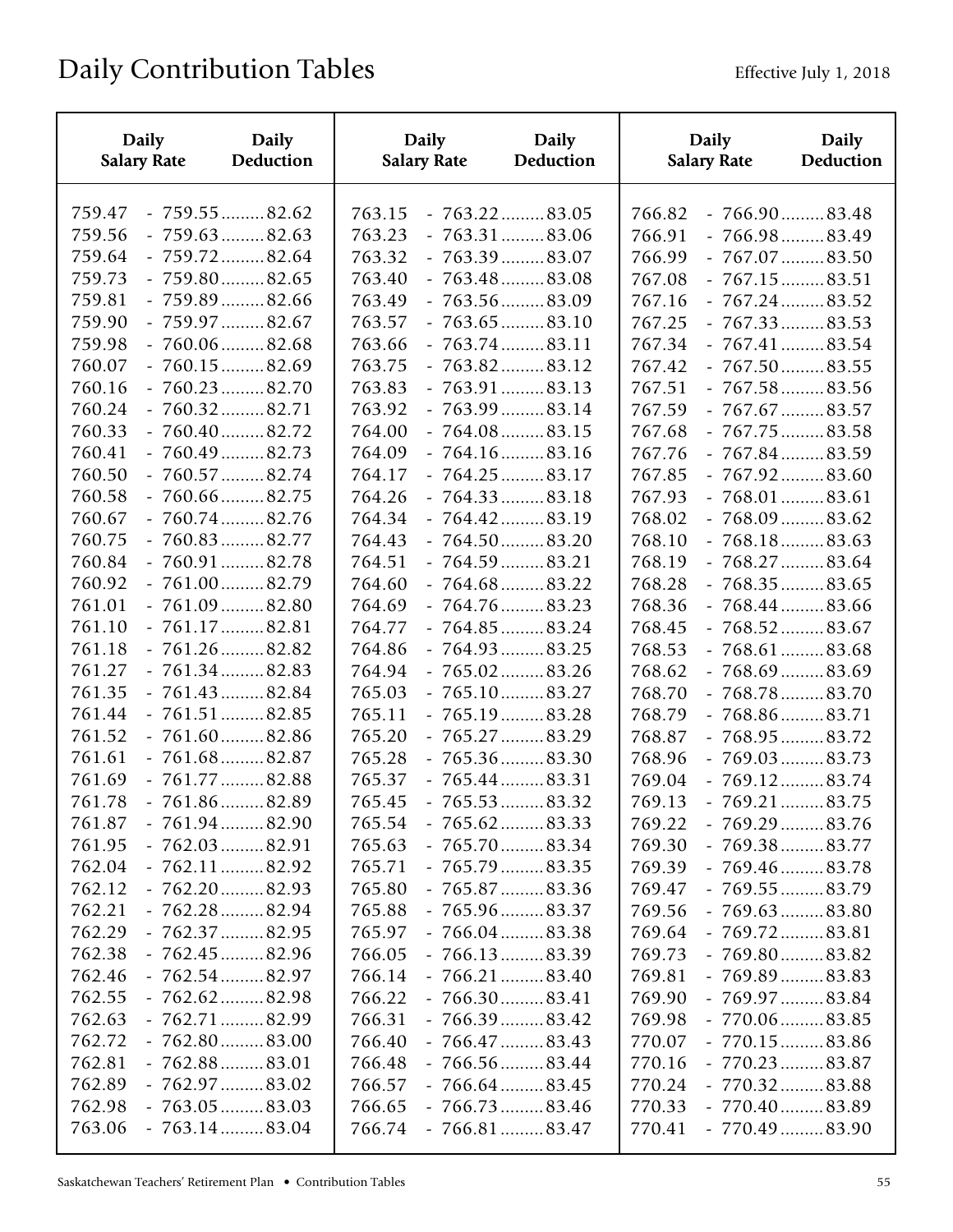| <b>Daily</b>       | <b>Daily</b>    | <b>Daily</b>       | <b>Daily</b>    | <b>Daily</b>       | <b>Daily</b>          |
|--------------------|-----------------|--------------------|-----------------|--------------------|-----------------------|
| <b>Salary Rate</b> | Deduction       | <b>Salary Rate</b> | Deduction       | <b>Salary Rate</b> | <b>Deduction</b>      |
| 770.50             | $-770.57$ 83.91 | 774.17             | $-774.25$ 84.34 | 777.85             | $-777.92$ 84.77       |
| 770.58             | $-770.66$ 83.92 | 774.26             | $-774.33$ 84.35 | 777.93             | $-778.01$ 84.78       |
| 770.67             | $-770.74$ 83.93 | 774.34             | $-774.42$ 84.36 | 778.02             | $-778.09$ 84.79       |
| 770.75             | $-770.83$ 83.94 | 774.43             | $-774.50$ 84.37 | 778.10             | $-778.18$ 84.80       |
| 770.84             | $-770.91$ 83.95 | 774.51             | $-774.59$ 84.38 | 778.19             | $-778.27$ 84.81       |
| 770.92             | $-771.00$ 83.96 | 774.60             | $-774.68$ 84.39 | 778.28             | $-778.35$ 84.82       |
| 771.01             | $-771.09$ 83.97 | 774.69             | $-774.76$ 84.40 | 778.36             | $-778.44$ 84.83       |
| 771.10             | $-771.17$ 83.98 | 774.77             | $-774.85$ 84.41 | 778.45             | $-778.52$ 84.84       |
| 771.18             | $-771.26$ 83.99 | 774.86             | $-774.93$ 84.42 | 778.53             | $-778.61$ 84.85       |
| 771.27             | $-771.34$ 84.00 | 774.94             | $-775.02$ 84.43 | 778.62             | $-778.69$ 84.86       |
| 771.35             | $-771.43$ 84.01 | 775.03             | $-775.10$ 84.44 | 778.70             | $-778.78 \dots 84.87$ |
| 771.44             | $-771.51$ 84.02 | 775.11             | $-775.19$ 84.45 | 778.79             | $-778.86$ 84.88       |
| 771.52             | $-771.60$ 84.03 | 775.20             | $-775.27$ 84.46 | 778.87             | $-778.95$ 84.89       |
| 771.61             | $-771.68$ 84.04 | 775.28             | $-775.36$ 84.47 | 778.96             | $-779.03$ 84.90       |
| 771.69             | $-771.77$ 84.05 | 775.37             | $-775.44$ 84.48 | 779.04             | $-779.12$ 84.91       |
| 771.78             | $-771.86$ 84.06 | 775.45             | $-775.53$ 84.49 | 779.13             | $-779.21$ 84.92       |
| 771.87             | $-771.94$ 84.07 | 775.54             | $-775.62$ 84.50 | 779.22             | $-779.29$ 84.93       |
| 771.95             | $-772.03$ 84.08 | 775.63             | $-775.70$ 84.51 | 779.30             | $-779.38$ 84.94       |
| 772.04             | $-772.11$ 84.09 | 775.71             | $-775.79$ 84.52 | 779.39             | $-779.46$ 84.95       |
| 772.12             | $-772.20$ 84.10 | 775.80             | $-775.87$ 84.53 | 779.47             | $-779.55$ 84.96       |
| 772.21             | $-772.28$ 84.11 | 775.88             | $-775.96$ 84.54 | 779.56             | $-779.63$ 84.97       |
| 772.29             | $-772.37$ 84.12 | 775.97             | $-776.04$ 84.55 | 779.64             | $-779.72$ 84.98       |
| 772.38             | $-772.45$ 84.13 | 776.05             | $-776.13$ 84.56 | 779.73             | $-779.80$ 84.99       |
| 772.46             | $-772.54$ 84.14 | 776.14             | $-776.21$ 84.57 | 779.81             | $-779.89$ 85.00       |
| 772.55             | $-772.62$ 84.15 | 776.22             | $-776.30$ 84.58 | 779.90             | $-779.97$ 85.01       |
| 772.63             | $-772.71$ 84.16 | 776.31             | $-776.39$ 84.59 | 779.98             | $-780.06$ 85.02       |
| 772.72             | $-772.80$ 84.17 | 776.40             | $-776.47$ 84.60 | 780.07             | $-780.15$ 85.03       |
| 772.81             | $-772.88$ 84.18 | 776.48             | $-776.56$ 84.61 | 780.16             | $-780.23$ 85.04       |
| 772.89             | $-772.97$ 84.19 | 776.57             | $-776.64$ 84.62 | 780.24             | $-780.32$ 85.05       |
| 772.98             | $-773.05$ 84.20 | 776.65             | $-776.73$ 84.63 | 780.33             | $-780.40$ 85.06       |
| 773.06             | $-773.14$ 84.21 | 776.74             | $-776.81$ 84.64 | 780.41             | $-780.49$ 85.07       |
| 773.15             | $-773.22$ 84.22 | 776.82             | $-776.90$ 84.65 | 780.50             | $-780.57$ 85.08       |
| 773.23             | $-773.31$ 84.23 | 776.91             | $-776.98$ 84.66 | 780.58             | $-780.66$ 85.09       |
| 773.32             | $-773.39$ 84.24 | 776.99             | $-777.07$ 84.67 | 780.67             | $-780.74$ 85.10       |
| 773.40             | $-773.48$ 84.25 | 777.08             | $-777.15$ 84.68 | 780.75             | $-780.83$ 85.11       |
| 773.49             | $-773.56$ 84.26 | 777.16             | $-777.24$ 84.69 | 780.84             | $-780.91$ 85.12       |
| 773.57             | $-773.65$ 84.27 | 777.25             | $-777.33$ 84.70 | 780.92             | $-781.00$ 85.13       |
| 773.66             | $-773.74$ 84.28 | 777.34             | $-777.41$ 84.71 | 781.01             | $-781.09 \dots 85.14$ |
| 773.75             | $-773.82$ 84.29 | 777.42             | $-777.50$ 84.72 | 781.10             | $-781.17$ 85.15       |
| 773.83             | $-773.91$ 84.30 | 777.51             | $-777.58$ 84.73 | 781.18             | $-781.26$ 85.16       |
| 773.92             | $-773.99$ 84.31 | 777.59             | $-777.67$ 84.74 | 781.27             | $-781.34$ 85.17       |
| 774.00             | $-774.08$ 84.32 | 777.68             | $-777.75$ 84.75 | 781.35             | $-781.43$ 85.18       |
| 774.09             | $-774.16$ 84.33 | 777.76             | $-777.84$ 84.76 | 781.44             | $-781.51$ 85.19       |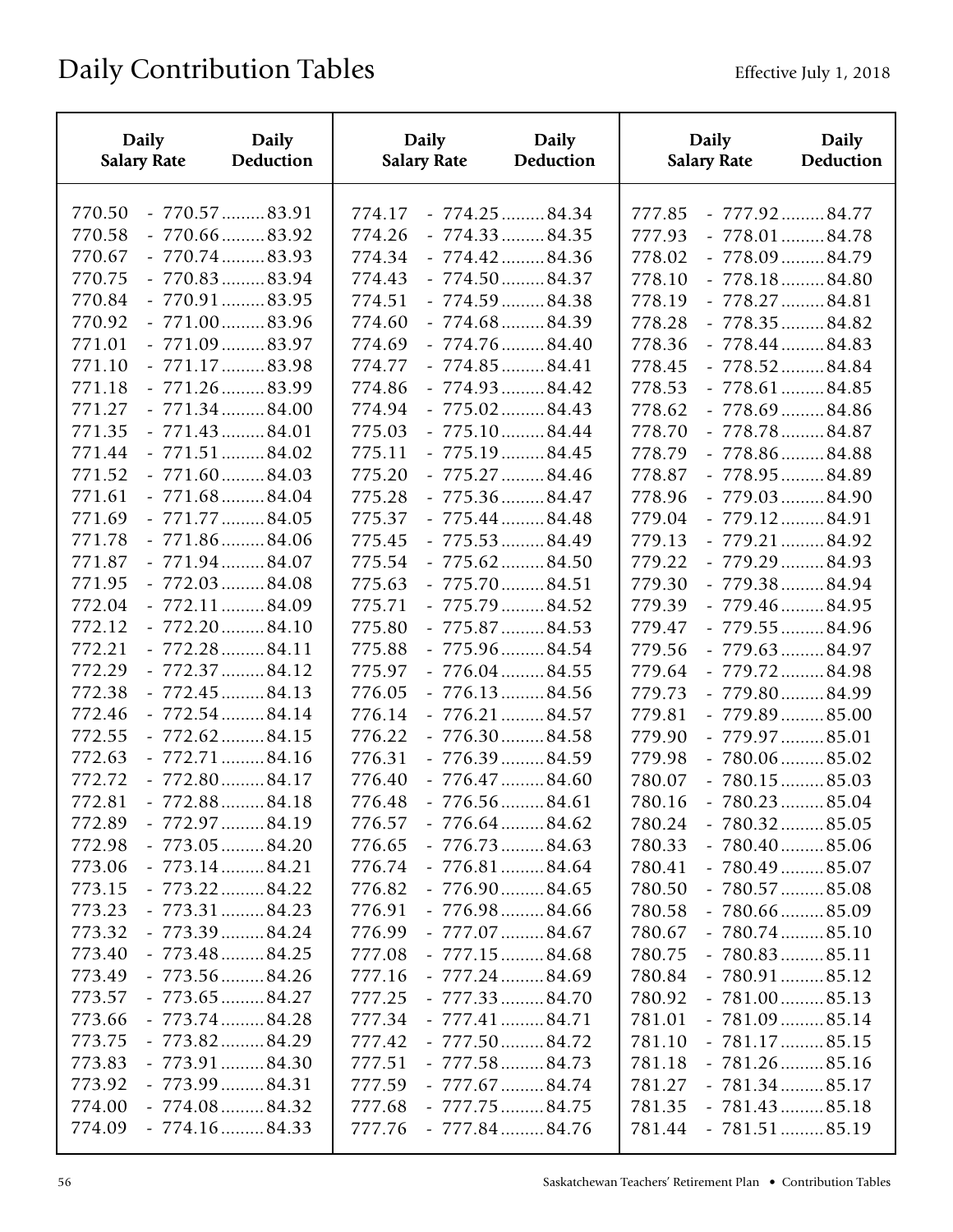| <b>Daily</b>                         | <b>Daily</b>                                                                                      | <b>Daily</b>                         | <b>Daily</b>                                                                                | <b>Daily</b>                                   | <b>Daily</b>                                                                                             |
|--------------------------------------|---------------------------------------------------------------------------------------------------|--------------------------------------|---------------------------------------------------------------------------------------------|------------------------------------------------|----------------------------------------------------------------------------------------------------------|
| <b>Salary Rate</b>                   | Deduction                                                                                         | <b>Salary Rate</b>                   | Deduction                                                                                   | <b>Salary Rate</b>                             | Deduction                                                                                                |
| 781.52<br>781.61<br>781.69<br>781.78 | $-781.60$ 85.20<br>$-781.68$ 85.21<br>$-781.77$ 85.22                                             | 785.20<br>785.28<br>785.37<br>785.45 | $-785.27 \dots 85.63$<br>$-785.36$ 85.64<br>$-785.44$ 85.65                                 | 788.87<br>788.96<br>789.04                     | $-788.95$ 86.06<br>$-789.03 \dots 86.07$<br>$-789.12 \dots 86.08$                                        |
| 781.87<br>781.95<br>782.04<br>782.12 | $-781.86$ 85.23<br>$-781.94 \dots 85.24$<br>$-782.03$ 85.25<br>$-782.11$ 85.26<br>$-782.20$ 85.27 | 785.54<br>785.63<br>785.71<br>785.80 | $-785.53$ 85.66<br>$-785.62$ 85.67<br>$-785.70$ 85.68<br>$-785.79$ 85.69<br>$-785.87$ 85.70 | 789.13<br>789.22<br>789.30<br>789.39<br>789.47 | $-789.21$ 86.09<br>$-789.29 \dots 86.10$<br>$-789.38 \ldots 86.11$<br>$-789.46$ 86.12<br>$-789.55$ 86.13 |
| 782.21                               | $-782.28$ 85.28                                                                                   | 785.88                               | $-785.96$ 85.71                                                                             | 789.56                                         | $-789.63$ 86.14                                                                                          |
| 782.29                               | $-782.37 \dots 85.29$                                                                             | 785.97                               | $-786.04$ 85.72                                                                             | 789.64                                         | $-789.72 \dots 86.15$                                                                                    |
| 782.38                               | $-782.45$ 85.30                                                                                   | 786.05                               | $-786.13$ 85.73                                                                             | 789.73                                         | $-789.80$ 86.16                                                                                          |
| 782.46                               | $-782.54$ 85.31                                                                                   | 786.14                               | $-786.21$ 85.74                                                                             | 789.81                                         | $-789.89 \ldots 86.17$                                                                                   |
| 782.55                               | $-782.62$ 85.32                                                                                   | 786.22                               | $-786.30$ 85.75                                                                             | 789.90                                         | $-789.97 \dots 86.18$                                                                                    |
| 782.63                               | $-782.71$ 85.33                                                                                   | 786.31                               | $-786.39$ 85.76                                                                             | 789.98                                         | $-790.06$ 86.19                                                                                          |
| 782.72                               | $-782.80$ 85.34                                                                                   | 786.40                               | $-786.47 \dots 85.77$                                                                       | 790.07                                         | $-790.15$ 86.20                                                                                          |
| 782.81                               | $-782.88$ 85.35                                                                                   | 786.48                               | $-786.56$ 85.78                                                                             | 790.16                                         | $-790.23$ 86.21                                                                                          |
| 782.89                               | $-782.97$ 85.36                                                                                   | 786.57                               | $-786.64$ 85.79                                                                             | 790.24                                         | $-790.32$ 86.22                                                                                          |
| 782.98                               | $-783.05$ 85.37                                                                                   | 786.65                               | $-786.73 \dots 85.80$                                                                       | 790.33                                         | $-790.40$ 86.23                                                                                          |
| 783.06                               | $-783.14$ 85.38                                                                                   | 786.74                               | $-786.81$ 85.81                                                                             | 790.41                                         | $-790.49$ 86.24                                                                                          |
| 783.15                               | $-783.22$ 85.39                                                                                   | 786.82                               | $-786.90$ 85.82                                                                             | 790.50                                         | $-790.57$ 86.25                                                                                          |
| 783.23                               | $-783.31$ 85.40                                                                                   | 786.91                               | $-786.98 \dots 85.83$                                                                       | 790.58                                         | $-790.66$ 86.26                                                                                          |
| 783.32                               | $-783.39$ 85.41                                                                                   | 786.99                               | $-787.07 \dots 85.84$                                                                       | 790.67                                         | $-790.74$ 86.27                                                                                          |
| 783.40                               | $-783.48$ 85.42                                                                                   | 787.08                               | $-787.15$ 85.85                                                                             | 790.75                                         | $-790.83$ 86.28                                                                                          |
| 783.49                               | $-783.56$ 85.43                                                                                   | 787.16                               | $-787.24$ 85.86                                                                             | 790.84                                         | $-790.91$ 86.29                                                                                          |
| 783.57                               | $-783.65$ 85.44                                                                                   | 787.25                               | $-787.33$ 85.87                                                                             | 790.92                                         | $-791.00$ 86.30                                                                                          |
| 783.66                               | $-783.74$ 85.45                                                                                   | 787.34                               | $-787.41$ 85.88                                                                             | 791.01                                         | $-791.09 \dots 86.31$                                                                                    |
| 783.75                               | $-783.82$ 85.46                                                                                   | 787.42                               | $-787.50$ 85.89                                                                             | 791.10                                         | $-791.17$ 86.32                                                                                          |
| 783.83                               | $-783.91$ 85.47                                                                                   | 787.51                               | $-787.58$ 85.90                                                                             | 791.18                                         | $-791.26 \dots 86.33$                                                                                    |
| 783.92                               | $-783.99$ 85.48                                                                                   | 787.59                               | $-787.67$ 85.91                                                                             | 791.27                                         | $-791.34$ 86.34                                                                                          |
| 784.00                               | $-784.08 \dots 85.49$                                                                             | 787.68                               | $-787.75$ 85.92                                                                             | 791.35                                         | $-791.43$ 86.35                                                                                          |
| 784.09                               | $-784.16$ 85.50                                                                                   | 787.76                               | $-787.84$ 85.93                                                                             | 791.44                                         | $-791.51$ 86.36                                                                                          |
| 784.17                               | $-784.25$ 85.51                                                                                   | 787.85                               | $-787.92$ 85.94                                                                             | 791.52                                         | $-791.60$ 86.37                                                                                          |
| 784.26                               | $-784.33$ 85.52                                                                                   | 787.93                               | $-788.01$ 85.95                                                                             | 791.61                                         | $-791.68$ 86.38                                                                                          |
| 784.34                               | $-784.42$ 85.53                                                                                   | 788.02                               | $-788.09$ 85.96                                                                             | 791.69                                         | $-791.77$ 86.39                                                                                          |
| 784.43                               | $-784.50$ 85.54                                                                                   | 788.10                               | $-788.18$ 85.97                                                                             | 791.78                                         | $-791.86$ 86.40                                                                                          |
| 784.51                               | $-784.59$ 85.55                                                                                   | 788.19                               | $-788.27 \dots 85.98$                                                                       | 791.87                                         | $-791.94$ 86.41                                                                                          |
| 784.60                               | $-784.68$ 85.56                                                                                   | 788.28                               | $-788.35$ 85.99                                                                             | 791.95                                         | $-792.03$ 86.42                                                                                          |
| 784.69                               | $-784.76 \dots 85.57$                                                                             | 788.36                               | $-788.44$ 86.00                                                                             | 792.04                                         | $-792.11$ 86.43                                                                                          |
| 784.77                               | $-784.85$ 85.58                                                                                   | 788.45                               | $-788.52$ 86.01                                                                             | 792.12                                         | $-792.20$ 86.44                                                                                          |
| 784.86                               | $-784.93$ 85.59                                                                                   | 788.53                               | $-788.61$ 86.02                                                                             | 792.21                                         | $-792.28$ 86.45                                                                                          |
| 784.94                               | $-785.02 \dots 85.60$                                                                             | 788.62                               | $-788.69$ 86.03                                                                             | 792.29                                         | $-792.37 \ldots 86.46$                                                                                   |
| 785.03                               | $-785.10$ 85.61                                                                                   | 788.70                               | $-788.78 \dots 86.04$                                                                       | 792.38                                         | $-792.45$ 86.47                                                                                          |
| 785.11                               | $-785.19$ 85.62                                                                                   | 788.79                               | $-788.86$ 86.05                                                                             | 792.46                                         | $-792.54$ 86.48                                                                                          |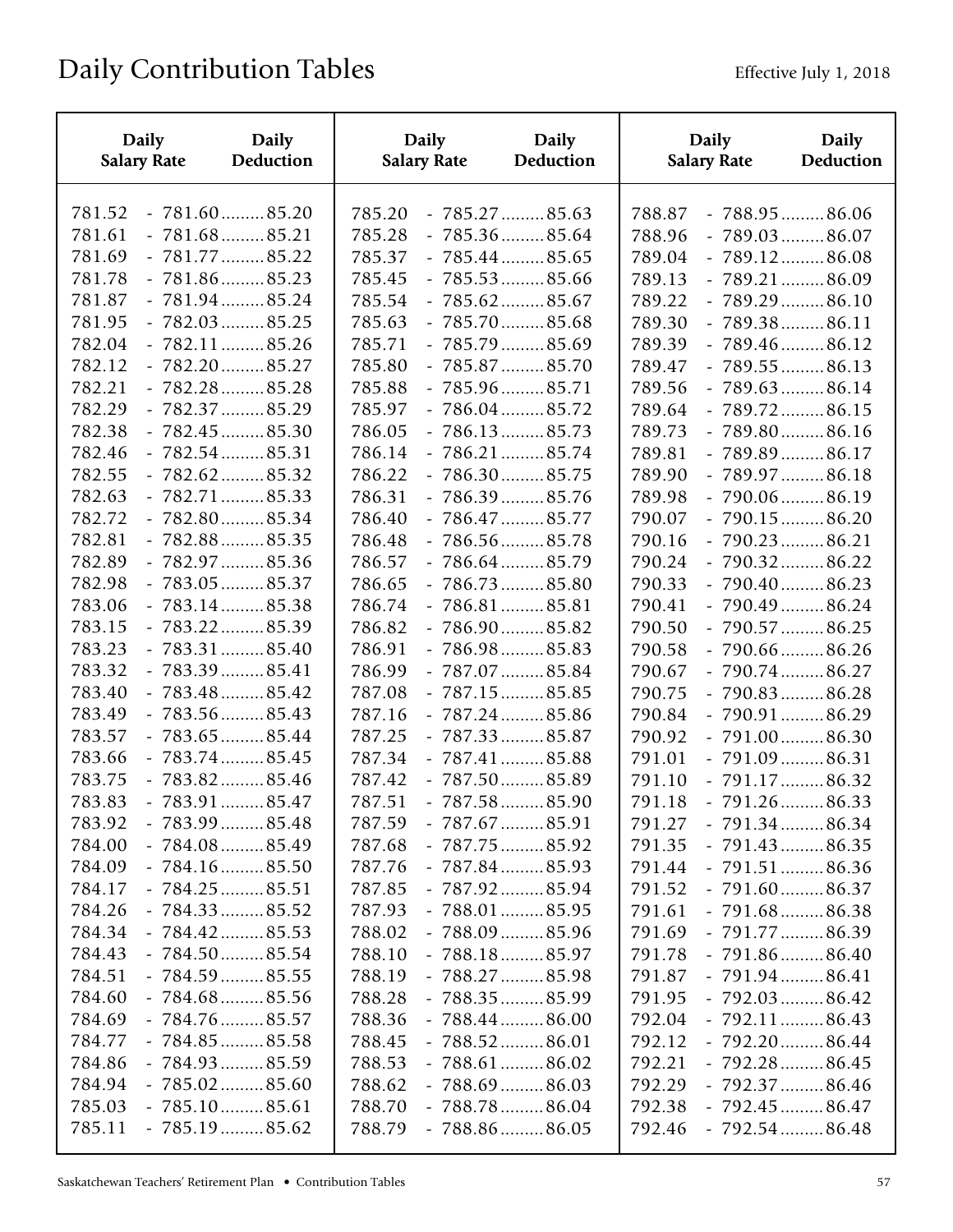| <b>Daily</b>       | <b>Daily</b>          | <b>Daily</b>       | <b>Daily</b>           | <b>Daily</b>       | <b>Daily</b>          |
|--------------------|-----------------------|--------------------|------------------------|--------------------|-----------------------|
| <b>Salary Rate</b> | Deduction             | <b>Salary Rate</b> | <b>Deduction</b>       | <b>Salary Rate</b> | Deduction             |
| 792.55             | $-792.62$ 86.49       | 796.22             | $-796.30$ 86.92        | 799.90             | $-799.97$ 87.35       |
| 792.63             | $-792.71$ 86.50       | 796.31             | $-796.39$ 86.93        | 799.98             | $-800.06$ 87.36       |
| 792.72             | $-792.80$ 86.51       | 796.40             | $-796.47$ 86.94        | 800.07             | $-800.15 \dots 87.37$ |
| 792.81             | $-792.88$ 86.52       | 796.48             | $-796.56$ 86.95        | 800.16             | $-800.23$ 87.38       |
| 792.89             | $-792.97$ 86.53       | 796.57             | $-796.64$ 86.96        | 800.24             | $-800.32$ 87.39       |
| 792.98             | $-793.05$ 86.54       | 796.65             | $-796.73$ 86.97        | 800.33             | $-800.40$ 87.40       |
| 793.06             | $-793.14$ 86.55       | 796.74             | $-796.81$ 86.98        | 800.41             | $-800.49$ 87.41       |
| 793.15             | $-793.22$ 86.56       | 796.82             | $-796.90$ 86.99        | 800.50             | $-800.57$ 87.42       |
| 793.23             | $-793.31$ 86.57       | 796.91             | $-796.98$ 87.00        | 800.58             | $-800.66$ 87.43       |
| 793.32             | $-793.39$ 86.58       | 796.99             | $-797.07$ 87.01        | 800.67             | $-800.74$ 87.44       |
| 793.40             | $-793.48$ 86.59       | 797.08             | $-797.15$ 87.02        | 800.75             | $-800.83$ 87.45       |
| 793.49             | $-793.56$ 86.60       | 797.16             | $-797.24$ 87.03        | 800.84             | $-800.91$ 87.46       |
| 793.57             | $-793.65$ 86.61       | 797.25             | $-797.33$ 87.04        | 800.92             | $-801.00 \dots 87.47$ |
| 793.66             | $-793.74$ 86.62       | 797.34             | $-797.41$ 87.05        | 801.01             | $-801.09 \dots 87.48$ |
| 793.75             | $-793.82$ 86.63       | 797.42             | $-797.50$ 87.06        | 801.10             | $-801.17$ 87.49       |
| 793.83             | $-793.91$ 86.64       | 797.51             | $-797.58$ 87.07        | 801.18             | $-801.26$ 87.50       |
| 793.92             | $-793.99$ 86.65       | 797.59             | $-797.67$ 87.08        | 801.27             | $-801.34$ 87.51       |
| 794.00             | $-794.08 \dots 86.66$ | 797.68             | $-797.75$ 87.09        | 801.35             | $-801.43$ 87.52       |
| 794.09             | $-794.16$ 86.67       | 797.76             | $-797.84$ 87.10        | 801.44             | $-801.51$ 87.53       |
| 794.17             | $-794.25$ 86.68       | 797.85             | $-797.92$ 87.11        | 801.52             | $-801.60 \dots 87.54$ |
| 794.26             | $-794.33$ 86.69       | 797.93             | $-798.01$ 87.12        | 801.61             | $-801.68 \dots 87.55$ |
| 794.34             | $-794.42$ 86.70       | 798.02             | $-798.09$ 87.13        | 801.69             | $-801.77$ 87.56       |
| 794.43             | $-794.50$ 86.71       | 798.10             | $-798.18$ 87.14        | 801.78             | $-801.86$ 87.57       |
| 794.51             | $-794.59$ 86.72       | 798.19             | $-798.27 \dots 87.15$  | 801.87             | $-801.94 \dots 87.58$ |
| 794.60             | $-794.68$ 86.73       | 798.28             | $-798.35$ 87.16        | 801.95             | $-802.03$ 87.59       |
| 794.69             | $-794.76$ 86.74       | 798.36             | $-798.44$ 87.17        | 802.04             | $-802.11$ 87.60       |
| 794.77             | $-794.85$ 86.75       | 798.45             | $-798.52$ 87.18        | 802.12             | $-802.20$ 87.61       |
| 794.86             | $-794.93$ 86.76       | 798.53             | $-798.61$ 87.19        | 802.21             | $-802.28$ 87.62       |
| 794.94             | $-795.02$ 86.77       | 798.62             | $-798.69$ 87.20        | 802.29             | $-802.37 \dots 87.63$ |
| 795.03             | $-795.10$ 86.78       | 798.70             | $-798.78 \ldots 87.21$ | 802.38             | $-802.45$ 87.64       |
| 795.11             | $-795.19 \dots 86.79$ | 798.79             | $-798.86$ 87.22        | 802.46             | $-802.54$ 87.65       |
| 795.20             | $-795.27 \dots 86.80$ | 798.87             | $-798.95$ 87.23        | 802.55             | $-802.62 \dots 87.66$ |
| 795.28             | $-795.36$ 86.81       | 798.96             | $-799.03$ 87.24        | 802.63             | $-802.71$ 87.67       |
| 795.37             | $-795.44$ 86.82       | 799.04             | $-799.12$ 87.25        | 802.72             | $-802.80$ 87.68       |
| 795.45             | $-795.53$ 86.83       | 799.13             | $-799.21$ 87.26        | 802.81             | $-802.88$ 87.69       |
| 795.54             | $-795.62$ 86.84       | 799.22             | $-799.29$ 87.27        | 802.89             | $-802.97 \dots 87.70$ |
| 795.63             | $-795.70$ 86.85       | 799.30             | $-799.38$ 87.28        | 802.98             | $-803.05 \dots 87.71$ |
| 795.71             | $-795.79 \dots 86.86$ | 799.39             | $-799.46$ 87.29        | 803.06             | $-803.14$ 87.72       |
| 795.80             | - 795.87 86.87        | 799.47             | $-799.55$ 87.30        | 803.15             | $-803.22 \dots 87.73$ |
| 795.88             | $-795.96$ 86.88       | 799.56             | $-799.63$ 87.31        | 803.23             | $-803.31$ 87.74       |
| 795.97             | $-796.04$ 86.89       | 799.64             | $-799.72$ 87.32        | 803.32             | $-803.39 \dots 87.75$ |
| 796.05             | $-796.13$ 86.90       | 799.73             | $-799.80$ 87.33        | 803.40             | $-803.48$ 87.76       |
| 796.14             | $-796.21$ 86.91       | 799.81             | $-799.89$ 87.34        | 803.49             | $-803.56$ 87.77       |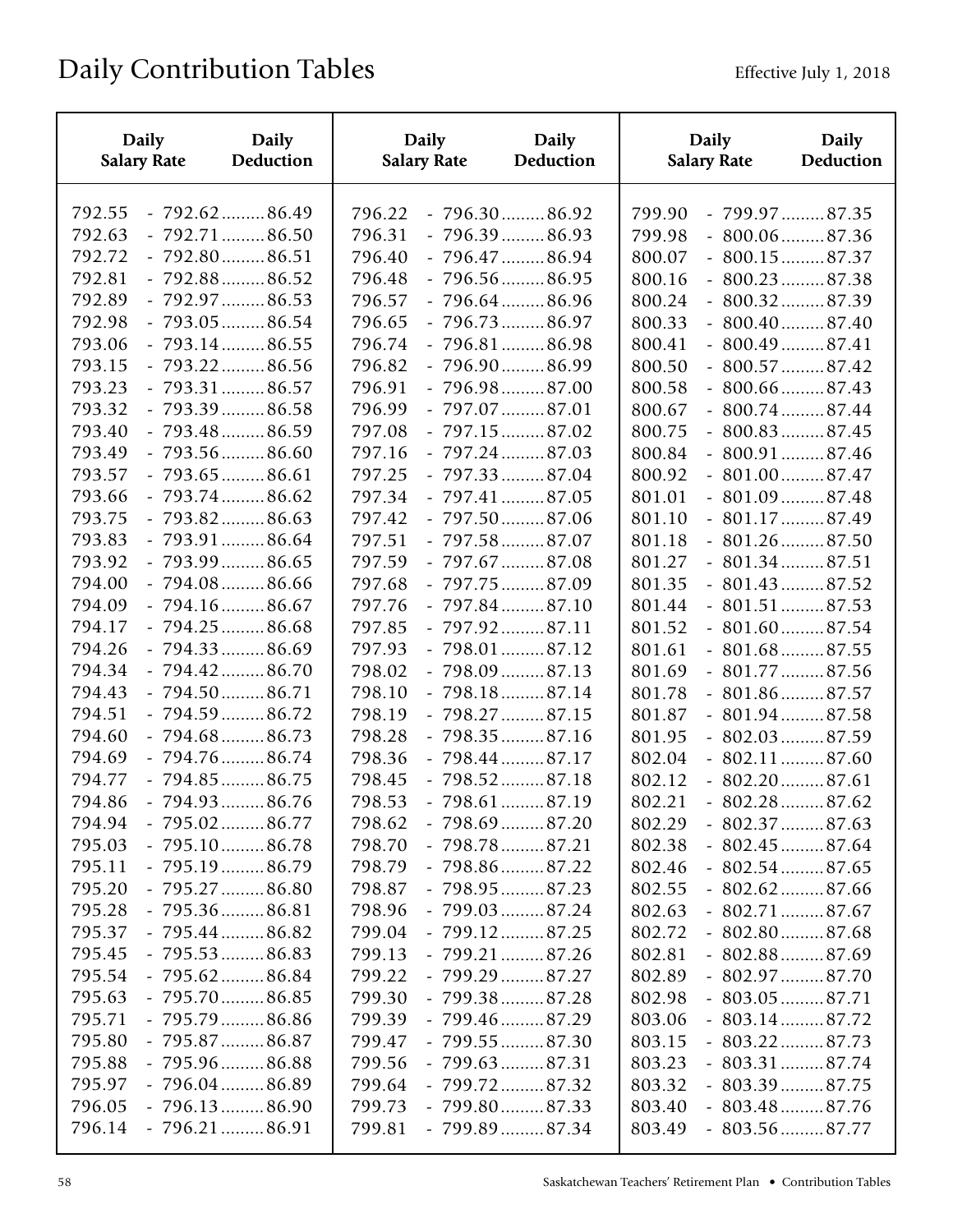| <b>Daily</b>       | <b>Daily</b>          | <b>Daily</b>       | <b>Daily</b>          | <b>Daily</b>       | <b>Daily</b>          |
|--------------------|-----------------------|--------------------|-----------------------|--------------------|-----------------------|
| <b>Salary Rate</b> | Deduction             | <b>Salary Rate</b> | Deduction             | <b>Salary Rate</b> | <b>Deduction</b>      |
| 803.57             | $-803.65$ 87.78       | 807.25             | $-807.33$ 88.21       | 810.92             | $-811.00$ 88.64       |
| 803.66             | $-803.74$ 87.79       | 807.34             | $-807.41$ 88.22       | 811.01             | $-811.09 \dots 88.65$ |
| 803.75             | $-803.82$ 87.80       | 807.42             | $-807.50$ 88.23       | 811.10             | $-811.17$ 88.66       |
| 803.83             | $-803.91$ 87.81       | 807.51             | $-807.58$ 88.24       | 811.18             | $-811.26$ 88.67       |
| 803.92             | $-803.99 \dots 87.82$ | 807.59             | $-807.67$ 88.25       | 811.27             | $-811.34$ 88.68       |
| 804.00             | $-804.08 \dots 87.83$ | 807.68             | $-807.75$ 88.26       | 811.35             | $-811.43$ 88.69       |
| 804.09             | $-804.16$ 87.84       | 807.76             | $-807.84$ 88.27       | 811.44             | $-811.51$ 88.70       |
| 804.17             | $-804.25 \dots 87.85$ | 807.85             | $-807.92$ 88.28       | 811.52             | $-811.60$ 88.71       |
| 804.26             | $-804.33$ 87.86       | 807.93             | $-808.01$ 88.29       | 811.61             | $-811.68$ 88.72       |
| 804.34             | $-804.42$ 87.87       | 808.02             | $-808.09$ 88.30       | 811.69             | $-811.77$ 88.73       |
| 804.43             | $-804.50$ 87.88       | 808.10             | $-808.18$ 88.31       | 811.78             | $-811.86$ 88.74       |
| 804.51             | $-804.59 \dots 87.89$ | 808.19             | $-808.27 \dots 88.32$ | 811.87             | $-811.94$ 88.75       |
| 804.60             | $-804.68$ 87.90       | 808.28             | $-808.35$ 88.33       | 811.95             | $-812.03$ 88.76       |
| 804.69             | $-804.76$ 87.91       | 808.36             | $-808.44$ 88.34       | 812.04             | $-812.11$ 88.77       |
| 804.77             | $-804.85$ 87.92       | 808.45             | $-808.52$ 88.35       | 812.12             | $-812.20$ 88.78       |
| 804.86             | $-804.93$ 87.93       | 808.53             | $-808.61$ 88.36       | 812.21             | $-812.28$ 88.79       |
| 804.94             | $-805.02 \dots 87.94$ | 808.62             | $-808.69$ 88.37       | 812.29             | $-812.37$ 88.80       |
| 805.03             | $-805.10$ 87.95       | 808.70             | $-808.78 \dots 88.38$ | 812.38             | $-812.45$ 88.81       |
| 805.11             | $-805.19 \dots 87.96$ | 808.79             | $-808.86$ 88.39       | 812.46             | $-812.54$ 88.82       |
| 805.20             | $-805.27 \dots 87.97$ | 808.87             | $-808.95$ 88.40       | 812.55             | $-812.62 \dots 88.83$ |
| 805.28             | $-805.36$ 87.98       | 808.96             | $-809.03$ 88.41       | 812.63             | $-812.71$ 88.84       |
| 805.37             | $-805.44$ 87.99       | 809.04             | $-809.12 \dots 88.42$ | 812.72             | $-812.80$ 88.85       |
| 805.45             | $-805.53$ 88.00       | 809.13             | $-809.21$ 88.43       | 812.81             | $-812.88$ 88.86       |
| 805.54             | $-805.62 \dots 88.01$ | 809.22             | $-809.29 \dots 88.44$ | 812.89             | $-812.97 \dots 88.87$ |
| 805.63             | $-805.70$ 88.02       | 809.30             | $-809.38$ 88.45       | 812.98             | $-813.05$ 88.88       |
| 805.71             | $-805.79 \dots 88.03$ | 809.39             | $-809.46$ 88.46       | 813.06             | $-813.14$ 88.89       |
| 805.80             | $-805.87$ 88.04       | 809.47             | $-809.55$ 88.47       | 813.15             | $-813.22$ 88.90       |
| 805.88             | $-805.96$ 88.05       | 809.56             | $-809.63 \dots 88.48$ | 813.23             | $-813.31$ 88.91       |
| 805.97             | $-806.04 \dots 88.06$ | 809.64             | $-809.72 \dots 88.49$ | 813.32             | $-813.39 \dots 88.92$ |
| 806.05             | $-806.13$ 88.07       | 809.73             | $-809.80$ 88.50       | 813.40             | $-813.48$ 88.93       |
| 806.14             | $-806.21$ 88.08       | 809.81             | $-809.89$ 88.51       | 813.49             | $-813.56$ 88.94       |
| 806.22             | $-806.30$ 88.09       | 809.90             | $-809.97 \dots 88.52$ | 813.57             | $-813.65$ 88.95       |
| 806.31             | $-806.39 \dots 88.10$ | 809.98             | $-810.06$ 88.53       | 813.66             | $-813.74 \dots 88.96$ |
| 806.40             | $-806.47$ 88.11       | 810.07             | $-810.15$ 88.54       | 813.75             | $-813.82$ 88.97       |
| 806.48             | $-806.56$ 88.12       | 810.16             | $-810.23 \dots 88.55$ | 813.83             | $-813.91$ 88.98       |
| 806.57             | $-806.64 \dots 88.13$ | 810.24             | $-810.32$ 88.56       | 813.92             | $-813.99$ 88.99       |
| 806.65             | $-806.73 \dots 88.14$ | 810.33             | $-810.40$ 88.57       | 814.00             | $-814.08 \dots 89.00$ |
| 806.74             | $-806.81$ 88.15       | 810.41             | $-810.49$ 88.58       | 814.09             | $-814.16$ 89.01       |
| 806.82             | $-806.90$ 88.16       | 810.50             | $-810.57$ 88.59       | 814.17             | $-814.25$ 89.02       |
| 806.91             | $-806.98 \dots 88.17$ | 810.58             | $-810.66$ 88.60       | 814.26             | $-814.33$ 89.03       |
| 806.99             | $-807.07 \dots 88.18$ | 810.67             | $-810.74$ 88.61       | 814.34             | $-814.42$ 89.04       |
| 807.08             | $-807.15 \dots 88.19$ | 810.75             | $-810.83$ 88.62       | 814.43             | $-814.50$ 89.05       |
| 807.16             | $-807.24$ 88.20       | 810.84             | $-810.91$ 88.63       | 814.51             | $-814.59$ 89.06       |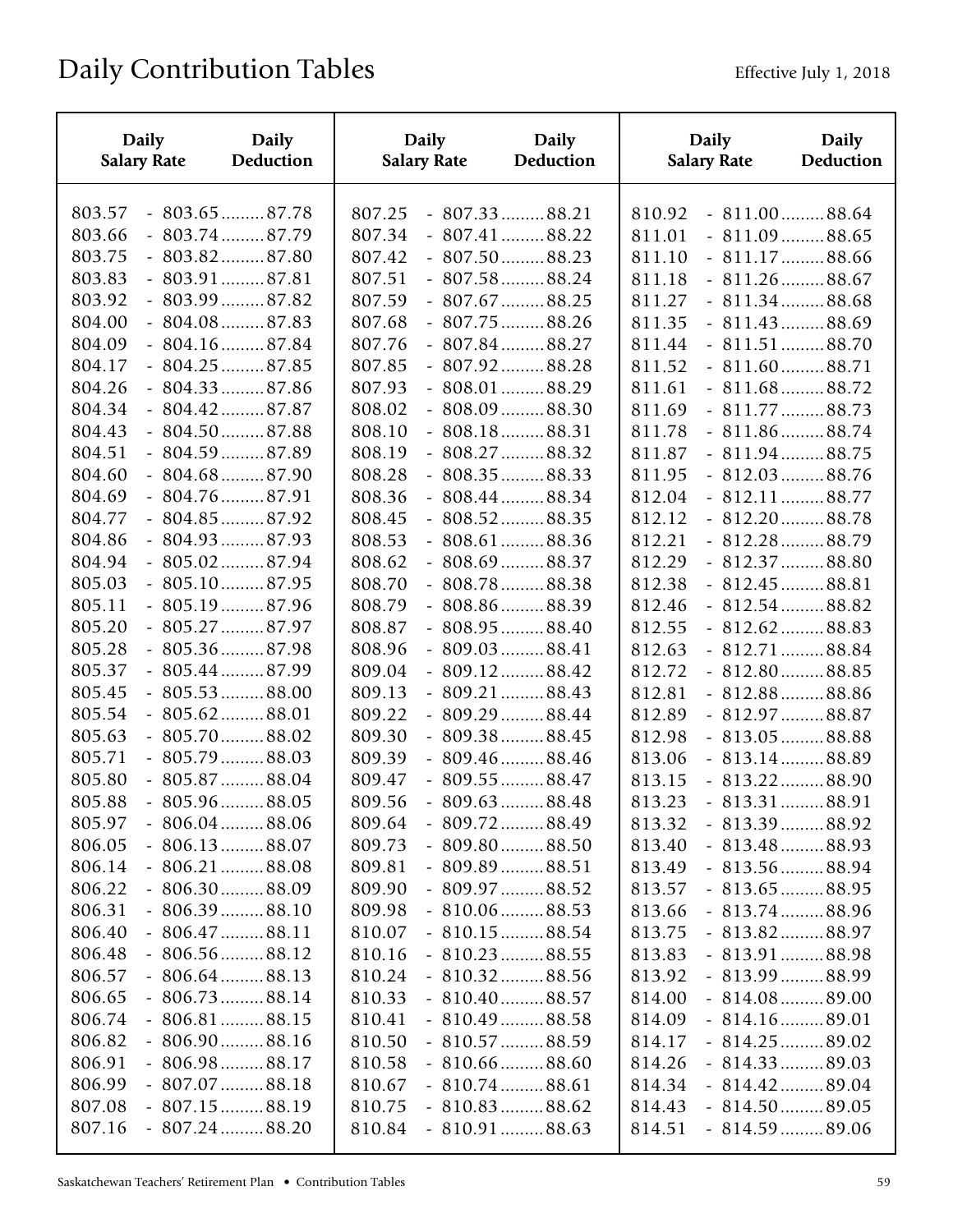| <b>Daily</b>       | <b>Daily</b>           | <b>Daily</b>       | <b>Daily</b>          | <b>Daily</b>       | <b>Daily</b>     |
|--------------------|------------------------|--------------------|-----------------------|--------------------|------------------|
| <b>Salary Rate</b> | Deduction              | <b>Salary Rate</b> | Deduction             | <b>Salary Rate</b> | <b>Deduction</b> |
| 814.60             | $-814.68$ 89.07        | 818.28             | $-818.35$ 89.50       | 821.95             | $-822.03$ 89.93  |
| 814.69             | $-814.76$ 89.08        | 818.36             | $-818.44$ 89.51       | 822.04             | $-822.11$ 89.94  |
| 814.77             | $-814.85$ 89.09        | 818.45             | $-818.52$ 89.52       | 822.12             | $-822.20$ 89.95  |
| 814.86             | $-814.93 \ldots 89.10$ | 818.53             | $-818.61$ 89.53       | 822.21             | $-822.28$ 89.96  |
| 814.94             | $-815.02 \dots 89.11$  | 818.62             | $-818.69$ 89.54       | 822.29             | $-822.37$ 89.97  |
| 815.03             | $-815.10$ 89.12        | 818.70             | $-818.78 \dots 89.55$ | 822.38             | $-822.45$ 89.98  |
| 815.11             | $-815.19$ 89.13        | 818.79             | $-818.86$ 89.56       | 822.46             | $-822.54$ 89.99  |
| 815.20             | $-815.27 \dots 89.14$  | 818.87             | $-818.95$ 89.57       | 822.55             | $-822.62$ 90.00  |
| 815.28             | $-815.36$ 89.15        | 818.96             | $-819.03 \dots 89.58$ | 822.63             | $-822.71$ 90.01  |
| 815.37             | $-815.44$ 89.16        | 819.04             | $-819.12$ 89.59       | 822.72             | $-822.80$ 90.02  |
| 815.45             | $-815.53$ 89.17        | 819.13             | $-819.21$ 89.60       | 822.81             | $-822.88$ 90.03  |
| 815.54             | $-815.62 \dots 89.18$  | 819.22             | $-819.29 \dots 89.61$ | 822.89             | $-822.97$ 90.04  |
| 815.63             | $-815.70$ 89.19        | 819.30             | $-819.38$ 89.62       | 822.98             | $-823.05$ 90.05  |
| 815.71             | $-815.79 \dots 89.20$  | 819.39             | $-819.46$ 89.63       | 823.06             | $-823.14$ 90.06  |
| 815.80             | $-815.87 \dots 89.21$  | 819.47             | $-819.55$ 89.64       | 823.15             | $-823.22$ 90.07  |
| 815.88             | $-815.96$ 89.22        | 819.56             | $-819.63$ 89.65       | 823.23             | $-823.31$ 90.08  |
| 815.97             | $-816.04$ 89.23        | 819.64             | $-819.72 \dots 89.66$ | 823.32             | $-823.39$ 90.09  |
| 816.05             | $-816.13$ 89.24        | 819.73             | $-819.80$ 89.67       | 823.40             | $-823.48$ 90.10  |
| 816.14             | $-816.21$ 89.25        | 819.81             | $-819.89 \dots 89.68$ | 823.49             | $-823.56$ 90.11  |
| 816.22             | $-816.30$ 89.26        | 819.90             | $-819.97$ 89.69       | 823.57             | $-823.65$ 90.12  |
| 816.31             | $-816.39 \dots 89.27$  | 819.98             | $-820.06$ 89.70       | 823.66             | $-823.74$ 90.13  |
| 816.40             | $-816.47$ 89.28        | 820.07             | $-820.15$ 89.71       | 823.75             | $-823.82$ 90.14  |
| 816.48             | $-816.56$ 89.29        | 820.16             | $-820.23$ 89.72       | 823.83             | $-823.91$ 90.15  |
| 816.57             | $-816.64$ 89.30        | 820.24             | $-820.32$ 89.73       | 823.92             | $-823.99$ 90.16  |
| 816.65             | $-816.73$ 89.31        | 820.33             | $-820.40$ 89.74       | 824.00             | $-824.08$ 90.17  |
| 816.74             | $-816.81$ 89.32        | 820.41             | $-820.49$ 89.75       | 824.09             | $-824.16$ 90.18  |
| 816.82             | $-816.90 \dots 89.33$  | 820.50             | $-820.57$ 89.76       | 824.17             | $-824.25$ 90.19  |
| 816.91             | $-816.98 \dots 89.34$  | 820.58             | $-820.66$ 89.77       | 824.26             | $-824.33$ 90.20  |
| 816.99             | $-817.07$ 89.35        | 820.67             | $-820.74$ 89.78       | 824.34             | $-824.42$ 90.21  |
| 817.08             | $-817.15$ 89.36        | 820.75             | $-820.83$ 89.79       | 824.43             | $-824.50$ 90.22  |
| 817.16             | $-817.24$ 89.37        | 820.84             | $-820.91$ 89.80       | 824.51             | $-824.59$ 90.23  |
| 817.25             | $-817.33$ 89.38        | 820.92             | $-821.00$ 89.81       | 824.60             | $-824.68$ 90.24  |
| 817.34             | $-817.41$ 89.39        | 821.01             | $-821.09 \dots 89.82$ | 824.69             | $-824.76$ 90.25  |
| 817.42             | $-817.50$ 89.40        | 821.10             | $-821.17$ 89.83       | 824.77             | $-824.85$ 90.26  |
| 817.51             | $-817.58$ 89.41        | 821.18             | $-821.26$ 89.84       | 824.86             | $-824.93$ 90.27  |
| 817.59             | $-817.67$ 89.42        | 821.27             | $-821.34 \dots 89.85$ | 824.94             | $-825.02$ 90.28  |
| 817.68             | $-817.75$ 89.43        | 821.35             | $-821.43$ 89.86       | 825.03             | $-825.10$ 90.29  |
| 817.76             | $-817.84$ 89.44        | 821.44             | $-821.51$ 89.87       | 825.11             | $-825.19$ 90.30  |
| 817.85             | $-817.92 \dots 89.45$  | 821.52             | $-821.60$ 89.88       | 825.20             | $-825.27$ 90.31  |
| 817.93             | $-818.01$ 89.46        | 821.61             | $-821.68$ 89.89       | 825.28             | $-825.36$ 90.32  |
| 818.02             | $-818.09 \dots 89.47$  | 821.69             | $-821.77$ 89.90       | 825.37             | $-825.44$ 90.33  |
| 818.10             | $-818.18\dots 89.48$   | 821.78             | $-821.86$ 89.91       | 825.45             | $-825.53$ 90.34  |
| 818.19             | $-818.27 \dots 89.49$  | 821.87             | $-821.94$ 89.92       | 825.54             | $-825.62$ 90.35  |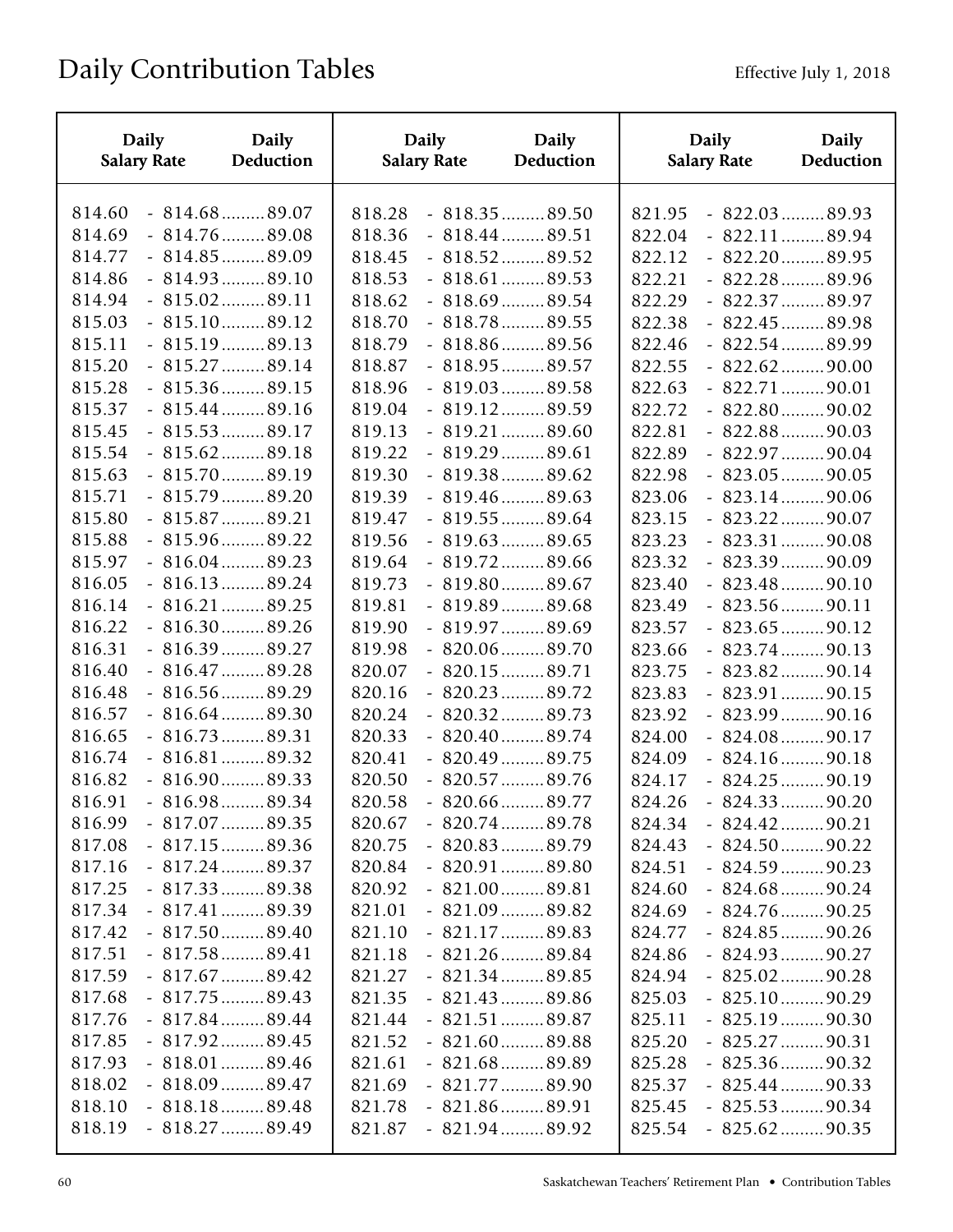| <b>Daily</b>       | <b>Daily</b>         | <b>Daily</b>       | <b>Daily</b>          | <b>Daily</b>       | <b>Daily</b>          |
|--------------------|----------------------|--------------------|-----------------------|--------------------|-----------------------|
| <b>Salary Rate</b> | Deduction            | <b>Salary Rate</b> | Deduction             | <b>Salary Rate</b> | Deduction             |
| 825.63             | $-825.70$ 90.36      | 829.30             | $-829.38$ 90.79       | 832.98             | $-833.05$ 91.22       |
| 825.71             | $-825.79$ 90.37      | 829.39             | $-829.46$ 90.80       | 833.06             | $-833.14$ 91.23       |
| 825.80             | $-825.87$ 90.38      | 829.47             | $-829.55$ 90.81       | 833.15             | $-833.22$ 91.24       |
| 825.88             | $-825.96$ 90.39      | 829.56             | $-829.63$ 90.82       | 833.23             | $-833.31$ 91.25       |
| 825.97             | $-826.04$ 90.40      | 829.64             | $-829.72$ 90.83       | 833.32             | $-833.39$ 91.26       |
| 826.05             | $-826.13$ 90.41      | 829.73             | $-829.80$ 90.84       | 833.40             | $-833.48$ 91.27       |
| 826.14             | $-826.21$ 90.42      | 829.81             | $-829.89$ 90.85       | 833.49             | $-833.56$ 91.28       |
| 826.22             | $-826.30$ 90.43      | 829.90             | $-829.97$ 90.86       | 833.57             | $-833.65$ 91.29       |
| 826.31             | $-826.39$ 90.44      | 829.98             | $-830.06$ 90.87       | 833.66             | $-833.74$ 91.30       |
| 826.40             | $-826.47$ 90.45      | 830.07             | $-830.15$ 90.88       | 833.75             | $-833.82$ 91.31       |
| 826.48             | $-826.56$ 90.46      | 830.16             | $-830.23$ 90.89       | 833.83             | $-833.91$ 91.32       |
| 826.57             | $-826.64$ 90.47      | 830.24             | $-830.32$ 90.90       | 833.92             | $-833.99$ 91.33       |
| 826.65             | $-826.73$ 90.48      | 830.33             | $-830.40$ 90.91       | 834.00             | $-834.08$ 91.34       |
| 826.74             | $-826.81$ 90.49      | 830.41             | $-830.49$ 90.92       | 834.09             | $-834.16$ 91.35       |
| 826.82             | $-826.90$ 90.50      | 830.50             | $-830.57$ 90.93       | 834.17             | $-834.25$ 91.36       |
| 826.91             | $-826.98$ 90.51      | 830.58             | $-830.66$ 90.94       | 834.26             | $-834.33$ 91.37       |
| 826.99             | $-827.07$ 90.52      | 830.67             | $-830.74$ 90.95       | 834.34             | $-834.42$ 91.38       |
| 827.08             | $-827.15$ 90.53      | 830.75             | $-830.83$ 90.96       | 834.43             | $-834.50$ 91.39       |
| 827.16             | $-827.24$ 90.54      | 830.84             | $-830.91$ 90.97       | 834.51             | $-834.59$ 91.40       |
| 827.25             | $-827.33$ 90.55      | 830.92             | $-831.00$ 90.98       | 834.60             | $-834.68$ 91.41       |
| 827.34             | $-827.41$ 90.56      | 831.01             | $-831.09$ 90.99       | 834.69             | $-834.76$ 91.42       |
| 827.42             | $-827.50$ 90.57      | 831.10             | $-831.17$ 91.00       | 834.77             | $-834.85$ 91.43       |
| 827.51             | $-827.58$ 90.58      | 831.18             | $-831.26$ 91.01       | 834.86             | $-834.93$ 91.44       |
| 827.59             | $-827.67$ 90.59      | 831.27             | $-831.34$ 91.02       | 834.94             | $-835.02$ 91.45       |
| 827.68             | $-827.75$ 90.60      | 831.35             | $-831.43$ 91.03       | 835.03             | $-835.10$ 91.46       |
| 827.76             | $-827.84$ 90.61      | 831.44             | $-831.51$ 91.04       | 835.11             | $-835.19$ 91.47       |
| 827.85             | $-827.92$ 90.62      | 831.52             | $-831.60$ 91.05       | 835.20             | $-835.27 \dots 91.48$ |
| 827.93             | $-828.01$ 90.63      | 831.61             | $-831.68$ 91.06       | 835.28             | $-835.36$ 91.49       |
| 828.02             | $-828.09$ 90.64      | 831.69             | $-831.77$ 91.07       | 835.37             | $-835.44$ 91.50       |
| 828.10             | $-828.18\dots 90.65$ | 831.78             | $-831.86$ 91.08       | 835.45             | $-835.53$ 91.51       |
| 828.19             | $-828.27$ 90.66      | 831.87             | $-831.94$ 91.09       | 835.54             | $-835.62$ 91.52       |
| 828.28             | $-828.35$ 90.67      | 831.95             | $-832.03$ 91.10       | 835.63             | $-835.70$ 91.53       |
| 828.36             | $-828.44$ 90.68      | 832.04             | $-832.11$ 91.11       | 835.71             | $-835.79$ 91.54       |
| 828.45             | $-828.52$ 90.69      | 832.12             | $-832.20$ 91.12       | 835.80             | $-835.87$ 91.55       |
| 828.53             | $-828.61$ 90.70      | 832.21             | $-832.28 \dots 91.13$ | 835.88             | $-835.96$ 91.56       |
| 828.62             | $-828.69$ 90.71      | 832.29             | $-832.37$ 91.14       | 835.97             | $-836.04$ 91.57       |
| 828.70             | $-828.78$ 90.72      | 832.38             | $-832.45$ 91.15       | 836.05             | $-836.13$ 91.58       |
| 828.79             | $-828.86$ 90.73      | 832.46             | $-832.54$ 91.16       | 836.14             | $-836.21$ 91.59       |
| 828.87             | $-828.95$ 90.74      | 832.55             | $-832.62$ 91.17       | 836.22             | $-836.30$ 91.60       |
| 828.96             | $-829.03$ 90.75      | 832.63             | $-832.71$ 91.18       | 836.31             | $-836.39$ 91.61       |
| 829.04             | $-829.12$ 90.76      | 832.72             | $-832.80$ 91.19       | 836.40             | $-836.47$ 91.62       |
| 829.13             | $-829.21$ 90.77      | 832.81             | $-832.88$ 91.20       | 836.48             | $-836.56$ 91.63       |
| 829.22             | $-829.29$ 90.78      | 832.89             | $-832.97$ 91.21       | 836.57             | $-836.64$ 91.64       |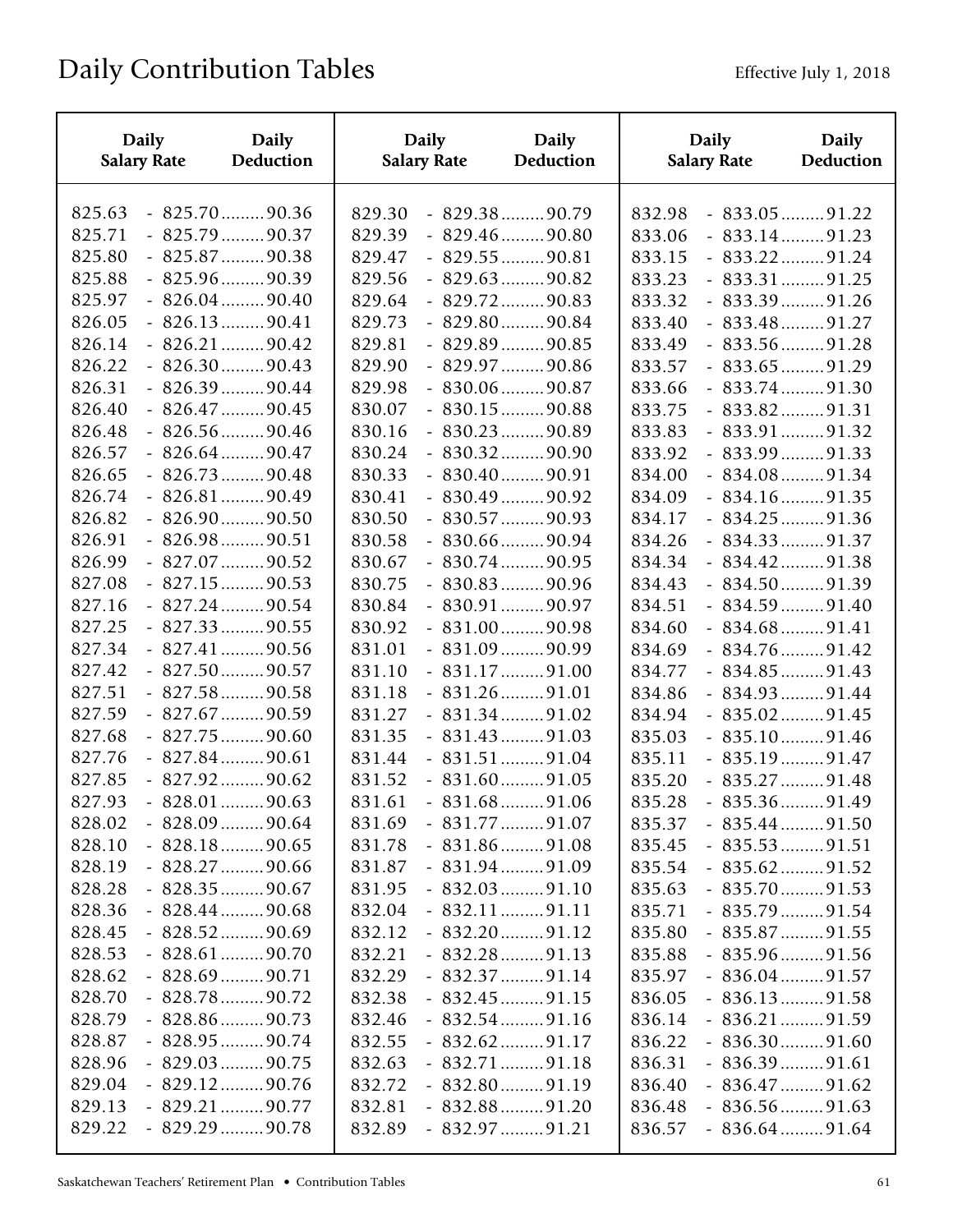| <b>Daily</b>       | <b>Daily</b>    | <b>Daily</b>       | <b>Daily</b>    | <b>Daily</b>       | <b>Daily</b>          |
|--------------------|-----------------|--------------------|-----------------|--------------------|-----------------------|
| <b>Salary Rate</b> | Deduction       | <b>Salary Rate</b> | Deduction       | <b>Salary Rate</b> | <b>Deduction</b>      |
| 836.65             | $-836.73$ 91.65 | 840.33             | $-840.40$ 92.08 | 844.00             | $-844.08$ 92.51       |
| 836.74             | $-836.81$ 91.66 | 840.41             | $-840.49$ 92.09 | 844.09             | $-844.16$ 92.52       |
| 836.82             | $-836.90$ 91.67 | 840.50             | $-840.57$ 92.10 | 844.17             | $-844.25$ 92.53       |
| 836.91             | $-836.98$ 91.68 | 840.58             | $-840.66$ 92.11 | 844.26             | $-844.33$ 92.54       |
| 836.99             | $-837.07$ 91.69 | 840.67             | $-840.74$ 92.12 | 844.34             | $-844.42$ 92.55       |
| 837.08             | $-837.15$ 91.70 | 840.75             | $-840.83$ 92.13 | 844.43             | $-844.50$ 92.56       |
| 837.16             | $-837.24$ 91.71 | 840.84             | $-840.91$ 92.14 | 844.51             | $-844.59$ 92.57       |
| 837.25             | $-837.33$ 91.72 | 840.92             | $-841.00$ 92.15 | 844.60             | $-844.68$ 92.58       |
| 837.34             | $-837.41$ 91.73 | 841.01             | $-841.09$ 92.16 | 844.69             | $-844.76$ 92.59       |
| 837.42             | $-837.50$ 91.74 | 841.10             | $-841.17$ 92.17 | 844.77             | $-844.85$ 92.60       |
| 837.51             | $-837.58$ 91.75 | 841.18             | $-841.26$ 92.18 | 844.86             | $-844.93$ 92.61       |
| 837.59             | $-837.67$ 91.76 | 841.27             | $-841.34$ 92.19 | 844.94             | $-845.02 \dots 92.62$ |
| 837.68             | $-837.75$ 91.77 | 841.35             | $-841.43$ 92.20 | 845.03             | $-845.10$ 92.63       |
| 837.76             | $-837.84$ 91.78 | 841.44             | $-841.51$ 92.21 | 845.11             | $-845.19$ 92.64       |
| 837.85             | $-837.92$ 91.79 | 841.52             | $-841.60$ 92.22 | 845.20             | $-845.27$ 92.65       |
| 837.93             | $-838.01$ 91.80 | 841.61             | $-841.68$ 92.23 | 845.28             | $-845.36$ 92.66       |
| 838.02             | $-838.09$ 91.81 | 841.69             | $-841.77$ 92.24 | 845.37             | $-845.44$ 92.67       |
| 838.10             | $-838.18$ 91.82 | 841.78             | $-841.86$ 92.25 | 845.45             | $-845.53$ 92.68       |
| 838.19             | $-838.27$ 91.83 | 841.87             | $-841.94$ 92.26 | 845.54             | $-845.62$ 92.69       |
| 838.28             | $-838.35$ 91.84 | 841.95             | $-842.03$ 92.27 | 845.63             | $-845.70$ 92.70       |
| 838.36             | $-838.44$ 91.85 | 842.04             | $-842.11$ 92.28 | 845.71             | $-845.79$ 92.71       |
| 838.45             | $-838.52$ 91.86 | 842.12             | $-842.20$ 92.29 | 845.80             | $-845.87$ 92.72       |
| 838.53             | $-838.61$ 91.87 | 842.21             | $-842.28$ 92.30 | 845.88             | $-845.96$ 92.73       |
| 838.62             | $-838.69$ 91.88 | 842.29             | $-842.37$ 92.31 | 845.97             | $-846.04$ 92.74       |
| 838.70             | $-838.78$ 91.89 | 842.38             | $-842.45$ 92.32 | 846.05             | $-846.13$ 92.75       |
| 838.79             | $-838.86$ 91.90 | 842.46             | $-842.54$ 92.33 | 846.14             | $-846.21$ 92.76       |
| 838.87             | $-838.95$ 91.91 | 842.55             | $-842.62$ 92.34 | 846.22             | $-846.30$ 92.77       |
| 838.96             | $-839.03$ 91.92 | 842.63             | $-842.71$ 92.35 | 846.31             | $-846.39$ 92.78       |
| 839.04             | $-839.12$ 91.93 | 842.72             | $-842.80$ 92.36 | 846.40             | $-846.47$ 92.79       |
| 839.13             | $-839.21$ 91.94 | 842.81             | $-842.88$ 92.37 | 846.48             | $-846.56$ 92.80       |
| 839.22             | $-839.29$ 91.95 | 842.89             | $-842.97$ 92.38 | 846.57             | $-846.64$ 92.81       |
| 839.30             | $-839.38$ 91.96 | 842.98             | $-843.05$ 92.39 | 846.65             | $-846.73 \dots 92.82$ |
| 839.39             | $-839.46$ 91.97 | 843.06             | $-843.14$ 92.40 | 846.74             | $-846.81$ 92.83       |
| 839.47             | $-839.55$ 91.98 | 843.15             | $-843.22$ 92.41 | 846.82             | $-846.90$ 92.84       |
| 839.56             | $-839.63$ 91.99 | 843.23             | $-843.31$ 92.42 | 846.91             | $-846.98 \dots 92.85$ |
| 839.64             | $-839.72$ 92.00 | 843.32             | $-843.39$ 92.43 | 846.99             | $-847.07$ 92.86       |
| 839.73             | $-839.80$ 92.01 | 843.40             | $-843.48$ 92.44 | 847.08             | $-847.15$ 92.87       |
| 839.81             | $-839.89$ 92.02 | 843.49             | $-843.56$ 92.45 | 847.16             | $-847.24$ 92.88       |
| 839.90             | $-839.97$ 92.03 | 843.57             | $-843.65$ 92.46 | 847.25             | $-847.33$ 92.89       |
| 839.98             | $-840.06$ 92.04 | 843.66             | $-843.74$ 92.47 | 847.34             | $-847.41$ 92.90       |
| 840.07             | $-840.15$ 92.05 | 843.75             | $-843.82$ 92.48 | 847.42             | $-847.50$ 92.91       |
| 840.16             | $-840.23$ 92.06 | 843.83             | $-843.91$ 92.49 | 847.51             | $-847.58$ 92.92       |
| 840.24             | $-840.32$ 92.07 | 843.92             | $-843.99$ 92.50 | 847.59             | $-847.67$ 92.93       |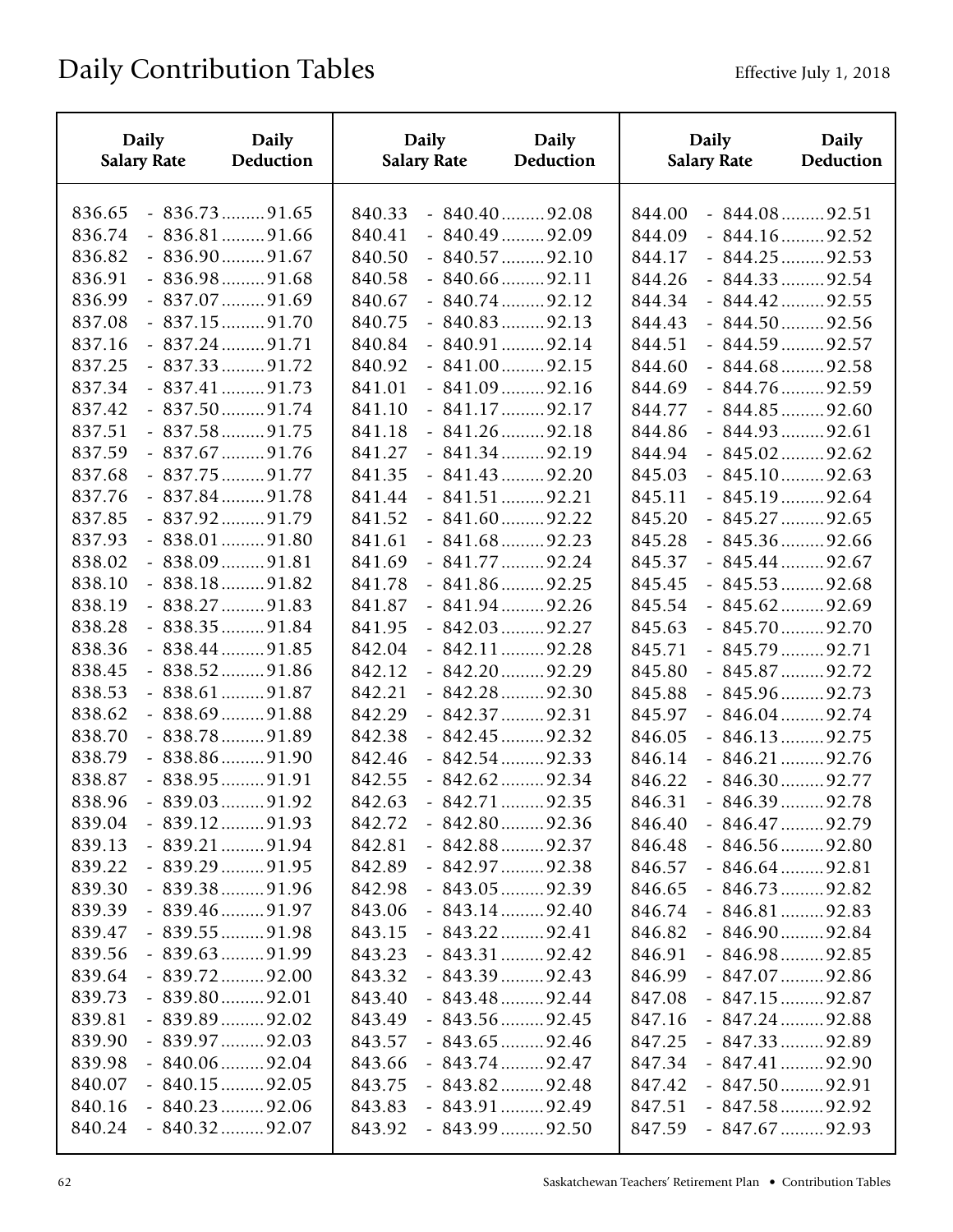| Daily              | <b>Daily</b>          | <b>Daily</b>       | <b>Daily</b>          | <b>Daily</b>       | <b>Daily</b>          |
|--------------------|-----------------------|--------------------|-----------------------|--------------------|-----------------------|
| <b>Salary Rate</b> | Deduction             | <b>Salary Rate</b> | Deduction             | <b>Salary Rate</b> | <b>Deduction</b>      |
| 847.68             | $-847.75$ 92.94       | 851.35             | $-851.43$ 93.37       | 855.03             | $-855.10$ 93.80       |
| 847.76             | $-847.84$ 92.95       | 851.44             | $-851.51$ 93.38       | 855.11             | $-855.19$ 93.81       |
| 847.85             | $-847.92$ 92.96       | 851.52             | $-851.60$ 93.39       | 855.20             | $-855.27$ 93.82       |
| 847.93             | $-848.01$ 92.97       | 851.61             | $-851.68$ 93.40       | 855.28             | $-855.36$ 93.83       |
| 848.02             | $-848.09 \dots 92.98$ | 851.69             | $-851.77$ 93.41       | 855.37             | $-855.44$ 93.84       |
| 848.10             | $-848.18$ 92.99       | 851.78             | $-851.86$ 93.42       | 855.45             | $-855.53$ 93.85       |
| 848.19             | $-848.27$ 93.00       | 851.87             | $-851.94$ 93.43       | 855.54             | $-855.62$ 93.86       |
| 848.28             | $-848.35$ 93.01       | 851.95             | $-852.03$ 93.44       | 855.63             | $-855.70$ 93.87       |
| 848.36             | $-848.44$ 93.02       | 852.04             | $-852.11$ 93.45       | 855.71             | - 855.79 93.88        |
| 848.45             | $-848.52$ 93.03       | 852.12             | $-852.20$ 93.46       | 855.80             | $-855.87$ 93.89       |
| 848.53             | $-848.61$ 93.04       | 852.21             | $-852.28$ 93.47       | 855.88             | $-855.96$ 93.90       |
| 848.62             | $-848.69$ 93.05       | 852.29             | $-852.37$ 93.48       | 855.97             | $-856.04$ 93.91       |
| 848.70             | $-848.78$ 93.06       | 852.38             | $-852.45$ 93.49       | 856.05             | $-856.13$ 93.92       |
| 848.79             | $-848.86$ 93.07       | 852.46             | $-852.54$ 93.50       | 856.14             | $-856.21$ 93.93       |
| 848.87             | $-848.95$ 93.08       | 852.55             | $-852.62$ 93.51       | 856.22             | $-856.30$ 93.94       |
| 848.96             | $-849.03$ 93.09       | 852.63             | $-852.71$ 93.52       | 856.31             | $-856.39$ 93.95       |
| 849.04             | $-849.12$ 93.10       | 852.72             | $-852.80$ 93.53       | 856.40             | $-856.47$ 93.96       |
| 849.13             | $-849.21$ 93.11       | 852.81             | $-852.88$ 93.54       | 856.48             | $-856.56$ 93.97       |
| 849.22             | $-849.29 \dots 93.12$ | 852.89             | $-852.97$ 93.55       | 856.57             | $-856.64$ 93.98       |
| 849.30             | $-849.38$ 93.13       | 852.98             | $-853.05$ 93.56       | 856.65             | $-856.73$ 93.99       |
| 849.39             | $-849.46$ 93.14       | 853.06             | $-853.14$ 93.57       | 856.74             | $-856.81$ 94.00       |
| 849.47             | $-849.55$ 93.15       | 853.15             | $-853.22$ 93.58       | 856.82             | $-856.90$ 94.01       |
| 849.56             | $-849.63$ 93.16       | 853.23             | $-853.31$ 93.59       | 856.91             | $-856.98 \dots 94.02$ |
| 849.64             | $-849.72$ 93.17       | 853.32             | $-853.39$ 93.60       | 856.99             | $-857.07$ 94.03       |
| 849.73             | $-849.80$ 93.18       | 853.40             | $-853.48$ 93.61       | 857.08             | $-857.15$ 94.04       |
| 849.81             | $-849.89$ 93.19       | 853.49             | $-853.56$ 93.62       | 857.16             | $-857.24$ 94.05       |
| 849.90             | $-849.97$ 93.20       | 853.57             | $-853.65$ 93.63       | 857.25             | $-857.33$ 94.06       |
| 849.98             | $-850.06$ 93.21       | 853.66             | $-853.74$ 93.64       | 857.34             | $-857.41$ 94.07       |
| 850.07             | $-850.15$ 93.22       | 853.75             | $-853.82$ 93.65       | 857.42             | $-857.50$ 94.08       |
| 850.16             | $-850.23$ 93.23       | 853.83             | $-853.91$ 93.66       | 857.51             | $-857.58$ 94.09       |
| 850.24             | $-850.32$ 93.24       | 853.92             | $-853.99$ 93.67       | 857.59             | $-857.67$ 94.10       |
| 850.33             | $-850.40$ 93.25       | 854.00             | $-854.08 \dots 93.68$ | 857.68             | $-857.75$ 94.11       |
| 850.41             | $-850.49$ 93.26       | 854.09             | $-854.16$ 93.69       | 857.76             | $-857.84$ 94.12       |
| 850.50             | $-850.57$ 93.27       | 854.17             | $-854.25$ 93.70       | 857.85             | $-857.92$ 94.13       |
| 850.58             | $-850.66$ 93.28       | 854.26             | $-854.33$ 93.71       | 857.93             | $-858.01$ 94.14       |
| 850.67             | $-850.74$ 93.29       | 854.34             | $-854.42$ 93.72       | 858.02             | $-858.09$ 94.15       |
| 850.75             | $-850.83$ 93.30       | 854.43             | $-854.50$ 93.73       | 858.10             | $-858.18$ 94.16       |
| 850.84             | $-850.91$ 93.31       | 854.51             | $-854.59$ 93.74       | 858.19             | $-858.27 \dots 94.17$ |
| 850.92             | $-851.00$ 93.32       | 854.60             | $-854.68$ 93.75       | 858.28             | $-858.35$ 94.18       |
| 851.01             | $-851.09$ 93.33       | 854.69             | $-854.76$ 93.76       | 858.36             | $-858.44$ 94.19       |
| 851.10             | $-851.17$ 93.34       | 854.77             | $-854.85$ 93.77       | 858.45             | $-858.52$ 94.20       |
| 851.18             | $-851.26$ 93.35       | 854.86             | $-854.93$ 93.78       | 858.53             | $-858.61$ 94.21       |
| 851.27             | $-851.34$ 93.36       | 854.94             | $-855.02$ 93.79       | 858.62             | $-858.69$ 94.22       |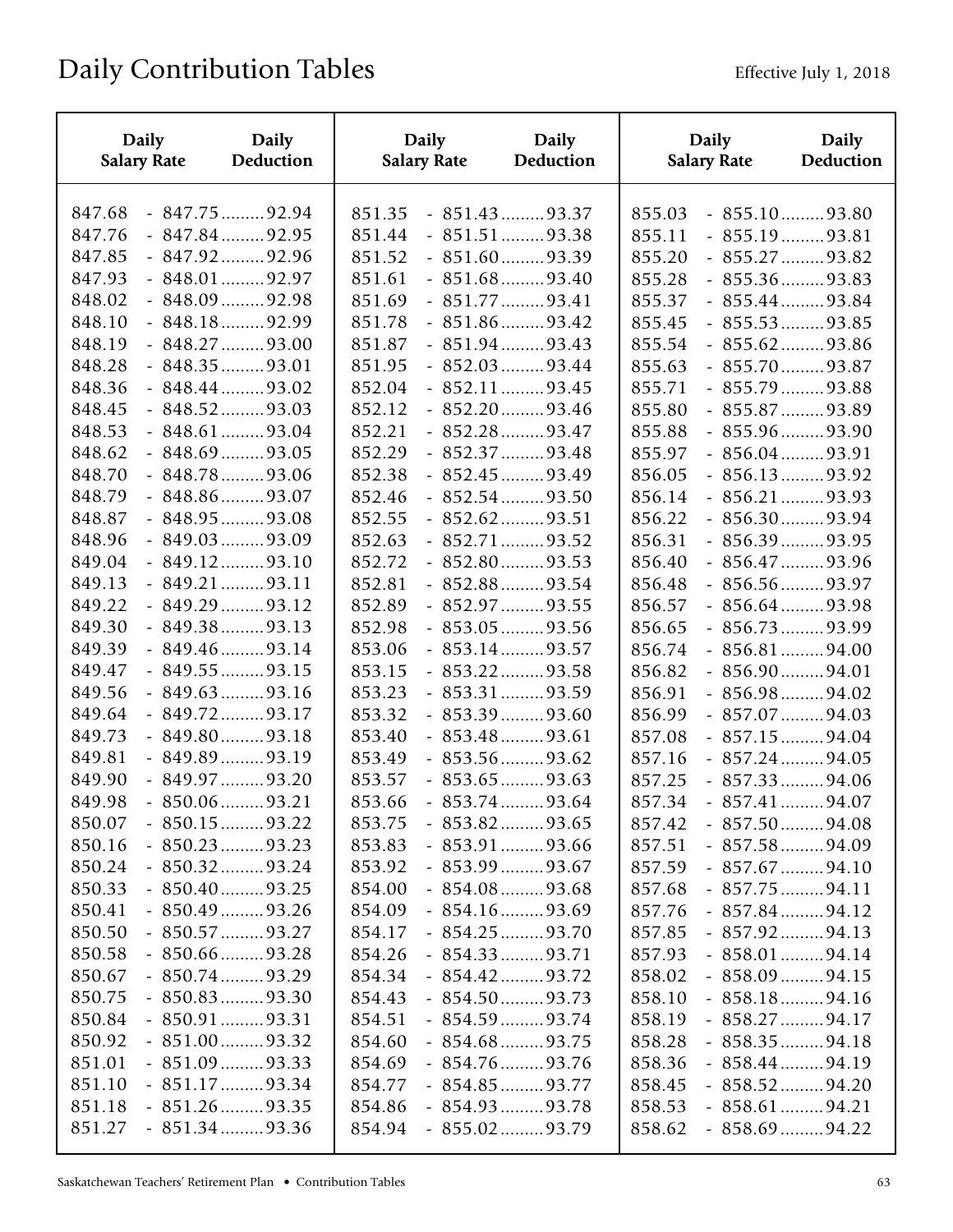| <b>Daily</b>       | <b>Daily</b>          | <b>Daily</b>       | <b>Daily</b>          | <b>Daily</b>       | <b>Daily</b>          |
|--------------------|-----------------------|--------------------|-----------------------|--------------------|-----------------------|
| <b>Salary Rate</b> | Deduction             | <b>Salary Rate</b> | Deduction             | <b>Salary Rate</b> | <b>Deduction</b>      |
| 858.70             | $-858.78$ 94.23       | 862.38             | $-862.45$ 94.66       | 866.05             | $-866.13$ 95.09       |
| 858.79             | $-858.86$ 94.24       | 862.46             | $-862.54$ 94.67       | 866.14             | $-866.21$ 95.10       |
| 858.87             | $-858.95$ 94.25       | 862.55             | $-862.62$ 94.68       | 866.22             | $-866.30$ 95.11       |
| 858.96             | $-859.03$ 94.26       | 862.63             | $-862.71$ 94.69       | 866.31             | $-866.39$ 95.12       |
| 859.04             | $-859.12$ 94.27       | 862.72             | $-862.80$ 94.70       | 866.40             | $-866.47$ 95.13       |
| 859.13             | $-859.21$ 94.28       | 862.81             | $-862.88$ 94.71       | 866.48             | $-866.56$ 95.14       |
| 859.22             | $-859.29$ 94.29       | 862.89             | $-862.97$ 94.72       | 866.57             | $-866.64$ 95.15       |
| 859.30             | $-859.38$ 94.30       | 862.98             | $-863.05$ 94.73       | 866.65             | $-866.73$ 95.16       |
| 859.39             | $-859.46$ 94.31       | 863.06             | $-863.14$ 94.74       | 866.74             | $-866.81$ 95.17       |
| 859.47             | $-859.55$ 94.32       | 863.15             | $-863.22$ 94.75       | 866.82             | $-866.90$ 95.18       |
| 859.56             | $-859.63$ 94.33       | 863.23             | $-863.31$ 94.76       | 866.91             | $-866.98 \dots 95.19$ |
| 859.64             | $-859.72$ 94.34       | 863.32             | $-863.39$ 94.77       | 866.99             | $-867.07$ 95.20       |
| 859.73             | $-859.80$ 94.35       | 863.40             | $-863.48$ 94.78       | 867.08             | $-867.15$ 95.21       |
| 859.81             | $-859.89$ 94.36       | 863.49             | $-863.56$ 94.79       | 867.16             | $-867.24$ 95.22       |
| 859.90             | $-859.97$ 94.37       | 863.57             | $-863.65$ 94.80       | 867.25             | $-867.33$ 95.23       |
| 859.98             | $-860.06$ 94.38       | 863.66             | $-863.74$ 94.81       | 867.34             | $-867.41$ 95.24       |
| 860.07             | $-860.15$ 94.39       | 863.75             | $-863.82$ 94.82       | 867.42             | $-867.50$ 95.25       |
| 860.16             | $-860.23$ 94.40       | 863.83             | $-863.91$ 94.83       | 867.51             | $-867.58$ 95.26       |
| 860.24             | $-860.32$ 94.41       | 863.92             | $-863.99$ 94.84       | 867.59             | $-867.67$ 95.27       |
| 860.33             | $-860.40$ 94.42       | 864.00             | $-864.08$ 94.85       | 867.68             | $-867.75$ 95.28       |
| 860.41             | $-860.49$ 94.43       | 864.09             | $-864.16$ 94.86       | 867.76             | $-867.84$ 95.29       |
| 860.50             | $-860.57$ 94.44       | 864.17             | $-864.25$ 94.87       | 867.85             | $-867.92$ 95.30       |
| 860.58             | $-860.66$ 94.45       | 864.26             | $-864.33$ 94.88       | 867.93             | $-868.01$ 95.31       |
| 860.67             | $-860.74$ 94.46       | 864.34             | $-864.42$ 94.89       | 868.02             | $-868.09$ 95.32       |
| 860.75             | $-860.83$ 94.47       | 864.43             | $-864.50$ 94.90       | 868.10             | $-868.18$ 95.33       |
| 860.84             | $-860.91$ 94.48       | 864.51             | $-864.59$ 94.91       | 868.19             | $-868.27$ 95.34       |
| 860.92             | $-861.00$ 94.49       | 864.60             | $-864.68$ 94.92       | 868.28             | $-868.35$ 95.35       |
| 861.01             | $-861.09 \dots 94.50$ | 864.69             | $-864.76$ 94.93       | 868.36             | $-868.44$ 95.36       |
| 861.10             | $-861.17$ 94.51       | 864.77             | $-864.85$ 94.94       | 868.45             | $-868.52$ 95.37       |
| 861.18             | $-861.26 \dots 94.52$ | 864.86             | $-864.93 \dots 94.95$ | 868.53             | $-868.61$ 95.38       |
| 861.27             | $-861.34$ 94.53       | 864.94             | $-865.02$ 94.96       | 868.62             | $-868.69$ 95.39       |
| 861.35             | $-861.43 \dots 94.54$ | 865.03             | $-865.10$ 94.97       | 868.70             | $-868.78 \dots 95.40$ |
| 861.44             | $-861.51$ 94.55       | 865.11             | $-865.19$ 94.98       | 868.79             | $-868.86$ 95.41       |
| 861.52             | $-861.60$ 94.56       | 865.20             | $-865.27$ 94.99       | 868.87             | $-868.95$ 95.42       |
| 861.61             | $-861.68$ 94.57       | 865.28             | $-865.36$ 95.00       | 868.96             | $-869.03 \dots 95.43$ |
| 861.69             | $-861.77$ 94.58       | 865.37             | $-865.44$ 95.01       | 869.04             | $-869.12 \dots 95.44$ |
| 861.78             | $-861.86$ 94.59       | 865.45             | $-865.53$ 95.02       | 869.13             | $-869.21$ 95.45       |
| 861.87             | $-861.94 \dots 94.60$ | 865.54             | $-865.62$ 95.03       | 869.22             | $-869.29 \dots 95.46$ |
| 861.95             | $-862.03 \dots 94.61$ | 865.63             | $-865.70$ 95.04       | 869.30             | $-869.38$ 95.47       |
| 862.04             | $-862.11$ 94.62       | 865.71             | $-865.79 \dots 95.05$ | 869.39             | $-869.46$ 95.48       |
| 862.12             | $-862.20$ 94.63       | 865.80             | $-865.87$ 95.06       | 869.47             | $-869.55$ 95.49       |
| 862.21             | $-862.28 \dots 94.64$ | 865.88             | $-865.96$ 95.07       | 869.56             | $-869.63$ 95.50       |
| 862.29             | $-862.37$ 94.65       | 865.97             | $-866.04$ 95.08       | 869.64             | $-869.72$ 95.51       |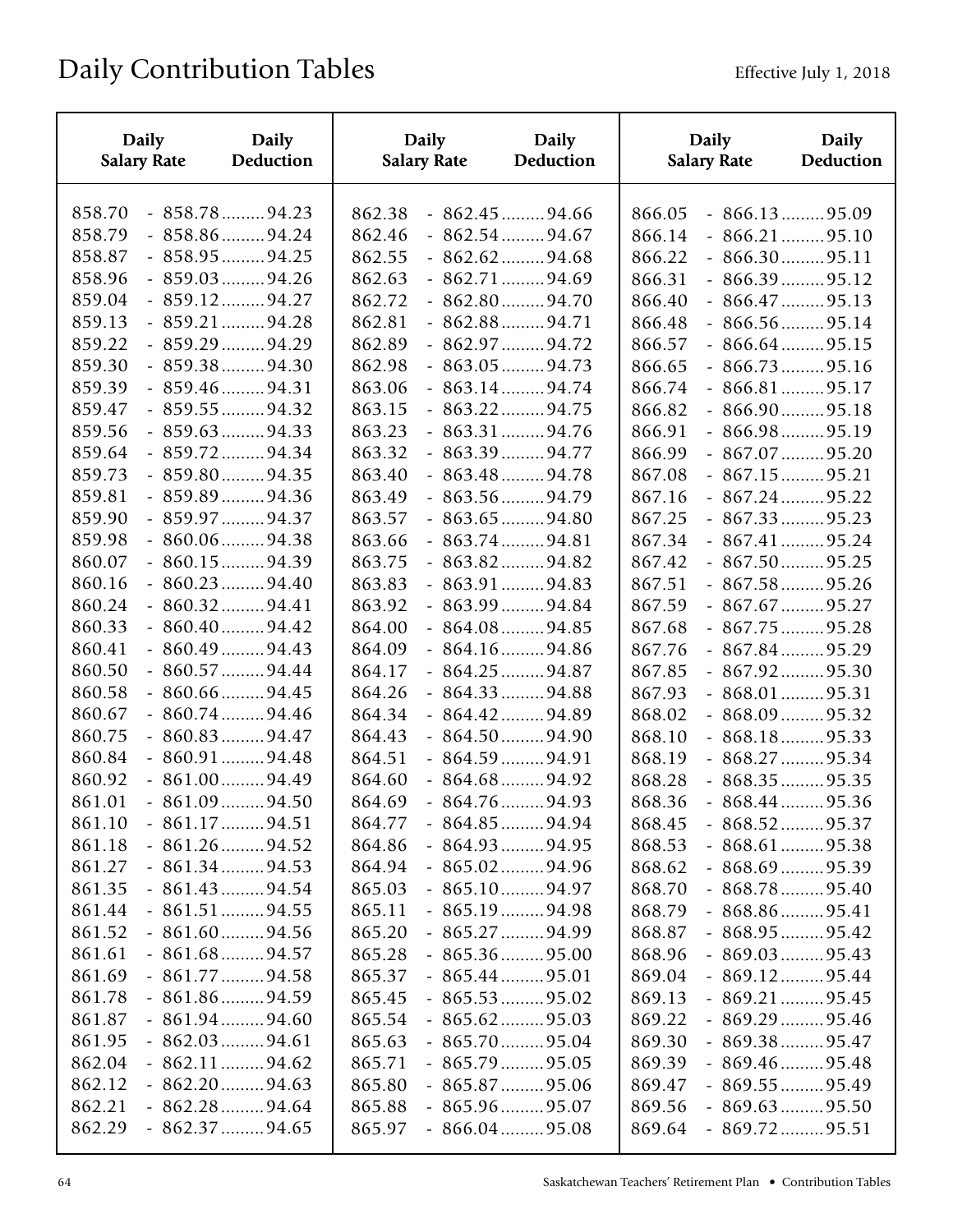| <b>Daily</b>                                   | <b>Daily</b>                                                                                | <b>Daily</b>                                   | <b>Daily</b>                                                                                | <b>Daily</b>                                   | <b>Daily</b>                                                                                      |
|------------------------------------------------|---------------------------------------------------------------------------------------------|------------------------------------------------|---------------------------------------------------------------------------------------------|------------------------------------------------|---------------------------------------------------------------------------------------------------|
| <b>Salary Rate</b>                             | Deduction                                                                                   | <b>Salary Rate</b>                             | Deduction                                                                                   | <b>Salary Rate</b>                             | <b>Deduction</b>                                                                                  |
| 869.73                                         | $-869.80$ 95.52                                                                             | 873.40                                         | $-873.48$ 95.95                                                                             | 877.08                                         | $-877.15$ 96.38                                                                                   |
| 869.81                                         | $-869.89$ 95.53                                                                             | 873.49                                         | $-873.56$ 95.96                                                                             | 877.16                                         | $-877.24$ 96.39                                                                                   |
| 869.90                                         | $-869.97 \dots 95.54$                                                                       | 873.57                                         | $-873.65$ 95.97                                                                             | 877.25                                         | $-877.33$ 96.40                                                                                   |
| 869.98                                         | $-870.06$ 95.55                                                                             | 873.66                                         | $-873.74$ 95.98                                                                             | 877.34                                         | $-877.41$ 96.41                                                                                   |
| 870.07                                         | $-870.15$ 95.56                                                                             | 873.75                                         | $-873.82$ 95.99                                                                             | 877.42                                         | $-877.50$ 96.42                                                                                   |
| 870.16                                         | $-870.23$ 95.57                                                                             | 873.83                                         | $-873.91$ 96.00                                                                             | 877.51                                         | $-877.58$ 96.43                                                                                   |
| 870.24                                         | $-870.32$ 95.58                                                                             | 873.92                                         | $-873.99$ 96.01                                                                             | 877.59                                         | $-877.67$ 96.44                                                                                   |
| 870.33                                         | $-870.40$ 95.59                                                                             | 874.00                                         | $-874.08$ 96.02                                                                             | 877.68                                         | $-877.75$ 96.45                                                                                   |
| 870.41                                         | $-870.49$ 95.60                                                                             | 874.09                                         | $-874.16$ 96.03                                                                             | 877.76                                         | $-877.84$ 96.46                                                                                   |
| 870.50                                         | $-870.57$ 95.61                                                                             | 874.17                                         | $-874.25$ 96.04                                                                             | 877.85                                         | $-877.92$ 96.47                                                                                   |
| 870.58                                         | $-870.66$ 95.62                                                                             | 874.26                                         | $-874.33$ 96.05                                                                             | 877.93                                         | $-878.01$ 96.48                                                                                   |
| 870.67                                         | $-870.74$ 95.63                                                                             | 874.34                                         | $-874.42$ 96.06                                                                             | 878.02                                         | $-878.09$ 96.49                                                                                   |
| 870.75                                         | $-870.83$ 95.64                                                                             | 874.43                                         | $-874.50$ 96.07                                                                             | 878.10                                         | $-878.18$ 96.50                                                                                   |
| 870.84                                         | $-870.91$ 95.65                                                                             | 874.51                                         | $-874.59$ 96.08                                                                             | 878.19                                         | $-878.27$ 96.51                                                                                   |
| 870.92                                         | $-871.00$ 95.66                                                                             | 874.60                                         | $-874.68$ 96.09                                                                             | 878.28                                         | $-878.35$ 96.52                                                                                   |
| 871.01                                         | $-871.09$ 95.67                                                                             | 874.69                                         | $-874.76$ 96.10                                                                             | 878.36                                         | $-878.44$ 96.53                                                                                   |
| 871.10                                         | $-871.17$ 95.68                                                                             | 874.77                                         | $-874.85$ 96.11                                                                             | 878.45                                         | $-878.52$ 96.54                                                                                   |
| 871.18                                         | $-871.26$ 95.69                                                                             | 874.86                                         | $-874.93$ 96.12                                                                             | 878.53                                         | $-878.61$ 96.55                                                                                   |
| 871.27                                         | $-871.34$ 95.70                                                                             | 874.94                                         | $-875.02$ 96.13                                                                             | 878.62                                         | $-878.69$ 96.56                                                                                   |
| 871.35                                         | $-871.43$ 95.71                                                                             | 875.03                                         | $-875.10$ 96.14                                                                             | 878.70                                         | $-878.78$ 96.57                                                                                   |
| 871.44                                         | $-871.51$ 95.72                                                                             | 875.11                                         | $-875.19$ 96.15                                                                             | 878.79                                         | $-878.86$ 96.58                                                                                   |
| 871.52<br>871.61<br>871.69<br>871.78           | $-871.60$ 95.73<br>$-871.68$ 95.74<br>$-871.77$ 95.75<br>$-871.86$ 95.76<br>$-871.94$ 95.77 | 875.20<br>875.28<br>875.37<br>875.45           | $-875.27$ 96.16<br>$-875.36$ 96.17<br>$-875.44$ 96.18<br>$-875.53$ 96.19                    | 878.87<br>878.96<br>879.04<br>879.13           | $-878.95$ 96.59<br>$-879.03$ 96.60<br>$-879.12$ 96.61<br>$-879.21$ 96.62                          |
| 871.87<br>871.95<br>872.04<br>872.12<br>872.21 | $-872.03$ 95.78<br>$-872.11$ 95.79<br>$-872.20$ 95.80<br>$-872.28$ 95.81                    | 875.54<br>875.63<br>875.71<br>875.80<br>875.88 | $-875.62$ 96.20<br>$-875.70$ 96.21<br>$-875.79$ 96.22<br>$-875.87$ 96.23<br>$-875.96$ 96.24 | 879.22<br>879.30<br>879.39<br>879.47<br>879.56 | $-879.29 \dots 96.63$<br>$-879.38$ 96.64<br>$-879.46$ 96.65<br>$-879.55$ 96.66<br>$-879.63$ 96.67 |
| 872.29                                         | $-872.37$ 95.82                                                                             | 875.97                                         | $-876.04$ 96.25                                                                             | 879.64                                         | $-879.72$ 96.68                                                                                   |
| 872.38                                         | $-872.45$ 95.83                                                                             | 876.05                                         | $-876.13$ 96.26                                                                             | 879.73                                         | $-879.80$ 96.69                                                                                   |
| 872.46                                         | $-872.54$ 95.84                                                                             | 876.14                                         | $-876.21$ 96.27                                                                             | 879.81                                         | $-879.89$ 96.70                                                                                   |
| 872.55                                         | $-872.62$ 95.85                                                                             | 876.22                                         | $-876.30$ 96.28                                                                             | 879.90                                         | $-879.97$ 96.71                                                                                   |
| 872.63                                         | $-872.71$ 95.86                                                                             | 876.31                                         | $-876.39$ 96.29                                                                             | 879.98                                         | $-880.06$ 96.72                                                                                   |
| 872.72                                         | $-872.80$ 95.87                                                                             | 876.40                                         | $-876.47$ 96.30                                                                             | 880.07                                         | $-880.15$ 96.73                                                                                   |
| 872.81                                         | $-872.88$ 95.88                                                                             | 876.48                                         | $-876.56$ 96.31                                                                             | 880.16                                         | $-880.23$ 96.74                                                                                   |
| 872.89                                         | $-872.97$ 95.89                                                                             | 876.57                                         | $-876.64$ 96.32                                                                             | 880.24                                         | $-880.32$ 96.75                                                                                   |
| 872.98                                         | $-873.05$ 95.90                                                                             | 876.65                                         | $-876.73$ 96.33                                                                             | 880.33                                         | $-880.40$ 96.76                                                                                   |
| 873.06                                         | $-873.14$ 95.91                                                                             | 876.74                                         | $-876.81$ 96.34                                                                             | 880.41                                         | $-880.49$ 96.77                                                                                   |
| 873.15                                         | $-873.22$ 95.92                                                                             | 876.82                                         | $-876.90$ 96.35                                                                             | 880.50                                         | $-880.57$ 96.78                                                                                   |
| 873.23                                         | $-873.31$ 95.93                                                                             | 876.91                                         | $-876.98$ 96.36                                                                             | 880.58                                         | $-880.66$ 96.79                                                                                   |
| 873.32                                         | $-873.39$ 95.94                                                                             | 876.99                                         | $-877.07$ 96.37                                                                             | 880.67                                         | $-880.74$ 96.80                                                                                   |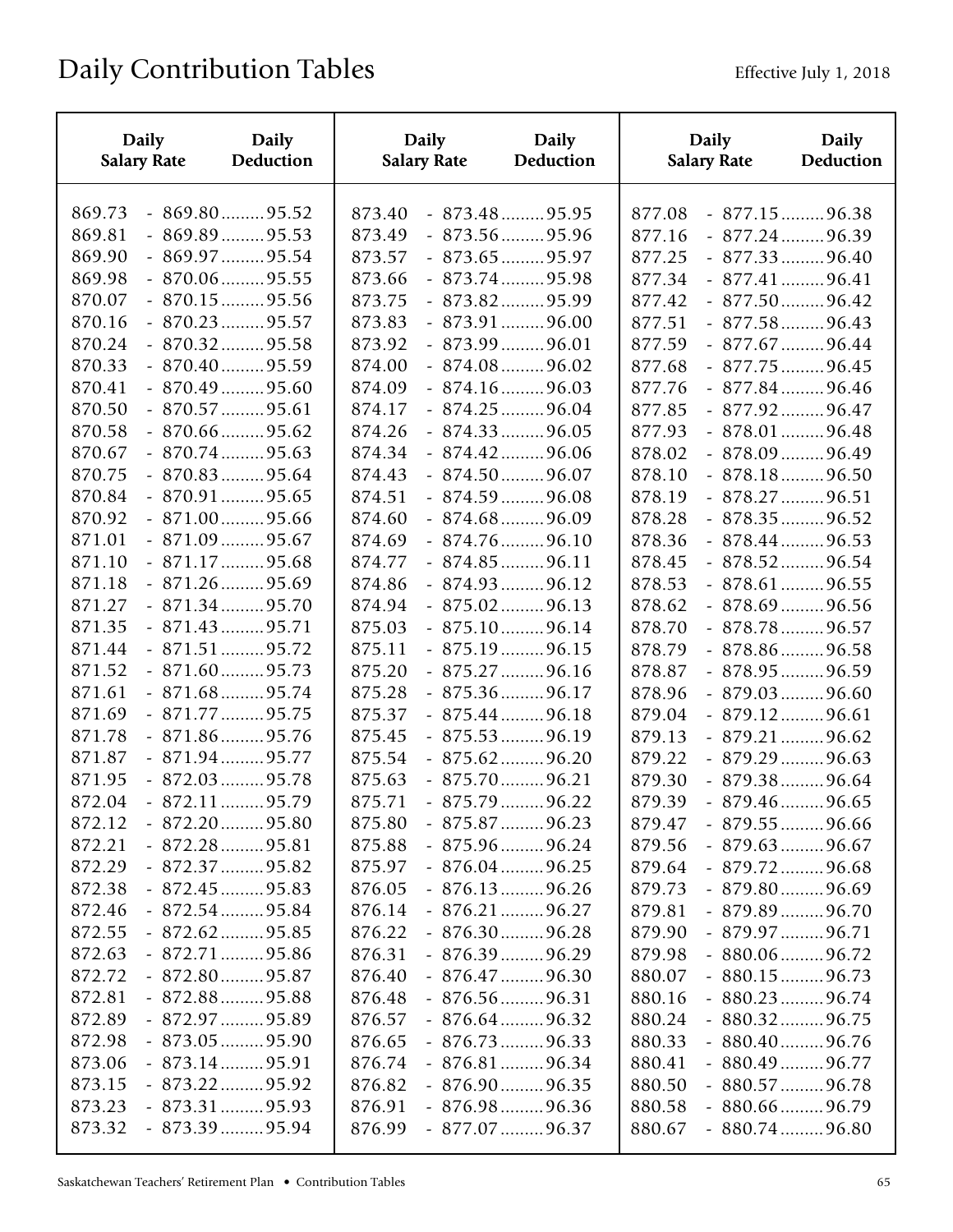| <b>Daily</b>                                   | <b>Daily</b>                                                                                                               | <b>Daily</b>                                   | <b>Daily</b>                                                                                | <b>Daily</b>                                   | <b>Daily</b>                                                                                      |
|------------------------------------------------|----------------------------------------------------------------------------------------------------------------------------|------------------------------------------------|---------------------------------------------------------------------------------------------|------------------------------------------------|---------------------------------------------------------------------------------------------------|
| <b>Salary Rate</b>                             | Deduction                                                                                                                  | <b>Salary Rate</b>                             | <b>Deduction</b>                                                                            | <b>Salary Rate</b>                             | <b>Deduction</b>                                                                                  |
| 880.75                                         | $-880.83$ 96.81                                                                                                            | 884.43                                         | $-884.50$ 97.24                                                                             | 888.10                                         | $-888.18$ 97.67                                                                                   |
| 880.84                                         | $-880.91$ 96.82                                                                                                            | 884.51                                         | $-884.59$ 97.25                                                                             | 888.19                                         | $-888.27$ 97.68                                                                                   |
| 880.92                                         | $-881.00$ 96.83                                                                                                            | 884.60                                         | $-884.68$ 97.26                                                                             | 888.28                                         | $-888.35$ 97.69                                                                                   |
| 881.01                                         | $-881.09$ 96.84                                                                                                            | 884.69                                         | $-884.76$ 97.27                                                                             | 888.36                                         | $-888.44$ 97.70                                                                                   |
| 881.10                                         | $-881.17$ 96.85                                                                                                            | 884.77                                         | $-884.85$ 97.28                                                                             | 888.45                                         | $-888.52$ 97.71                                                                                   |
| 881.18                                         | $-881.26$ 96.86                                                                                                            | 884.86                                         | $-884.93$ 97.29                                                                             | 888.53                                         | $-888.61$ 97.72                                                                                   |
| 881.27                                         | $-881.34$ 96.87                                                                                                            | 884.94                                         | $-885.02$ 97.30                                                                             | 888.62                                         | $-888.69$ 97.73                                                                                   |
| 881.35                                         | $-881.43$ 96.88                                                                                                            | 885.03                                         | $-885.10$ 97.31                                                                             | 888.70                                         | $-888.78$ 97.74                                                                                   |
| 881.44                                         | $-881.51$ 96.89                                                                                                            | 885.11                                         | $-885.19$ 97.32                                                                             | 888.79                                         | $-888.86$ 97.75                                                                                   |
| 881.52                                         | $-881.60$ 96.90                                                                                                            | 885.20                                         | $-885.27$ 97.33                                                                             | 888.87                                         | $-888.95$ 97.76                                                                                   |
| 881.61                                         | $-881.68$ 96.91                                                                                                            | 885.28                                         | $-885.36$ 97.34                                                                             | 888.96                                         | $-889.03$ 97.77                                                                                   |
| 881.69                                         | $-881.77$ 96.92                                                                                                            | 885.37                                         | $-885.44$ 97.35                                                                             | 889.04                                         | $-889.12$ 97.78                                                                                   |
| 881.78                                         | $-881.86$ 96.93                                                                                                            | 885.45                                         | $-885.53$ 97.36                                                                             | 889.13                                         | $-889.21$ 97.79                                                                                   |
| 881.87                                         | $-881.94$ 96.94                                                                                                            | 885.54                                         | $-885.62$ 97.37                                                                             | 889.22                                         | $-889.29$ 97.80                                                                                   |
| 881.95                                         | $-882.03$ 96.95                                                                                                            | 885.63                                         | $-885.70$ 97.38                                                                             | 889.30                                         | $-889.38$ 97.81                                                                                   |
| 882.04                                         | $-882.11$ 96.96                                                                                                            | 885.71                                         | $-885.79$ 97.39                                                                             | 889.39                                         | $-889.46$ 97.82                                                                                   |
| 882.12                                         | $-882.20$ 96.97                                                                                                            | 885.80                                         | $-885.87$ 97.40                                                                             | 889.47                                         | $-889.55$ 97.83                                                                                   |
| 882.21                                         | $-882.28$ 96.98                                                                                                            | 885.88                                         | $-885.96$ 97.41                                                                             | 889.56                                         | $-889.63$ 97.84                                                                                   |
| 882.29                                         | $-882.37$ 96.99                                                                                                            | 885.97                                         | $-886.04$ 97.42                                                                             | 889.64                                         | $-889.72$ 97.85                                                                                   |
| 882.38                                         | $-882.45$ 97.00                                                                                                            | 886.05                                         | $-886.13$ 97.43                                                                             | 889.73                                         | $-889.80$ 97.86                                                                                   |
| 882.46                                         | $-882.54$ 97.01                                                                                                            | 886.14                                         | $-886.21$ 97.44                                                                             | 889.81                                         | $-889.89$ 97.87                                                                                   |
| 882.55                                         | $-882.62$ 97.02                                                                                                            | 886.22                                         | $-886.30$ 97.45                                                                             | 889.90                                         | - 889.97  97.88                                                                                   |
| 882.63                                         | $-882.71$ 97.03                                                                                                            | 886.31                                         | $-886.39$ 97.46                                                                             | 889.98                                         | $-890.06$ 97.89                                                                                   |
| 882.72                                         | $-882.80$ 97.04                                                                                                            | 886.40                                         | $-886.47$ 97.47                                                                             | 890.07                                         | $-890.15$ 97.90                                                                                   |
| 882.81                                         | $-882.88$ 97.05                                                                                                            | 886.48                                         | $-886.56$ 97.48                                                                             | 890.16                                         | $-890.23$ 97.91                                                                                   |
| 882.89                                         | $-882.97$ 97.06                                                                                                            | 886.57                                         | $-886.64$ 97.49                                                                             | 890.24                                         | $-890.32$ 97.92                                                                                   |
| 882.98                                         | $-883.05$ 97.07                                                                                                            | 886.65                                         | $-886.73$ 97.50                                                                             | 890.33                                         | $-890.40$ 97.93                                                                                   |
| 883.06                                         | $-883.14$ 97.08                                                                                                            | 886.74                                         | $-886.81$ 97.51                                                                             | 890.41                                         | $-890.49$ 97.94                                                                                   |
| 883.15                                         | $-883.22$ 97.09                                                                                                            | 886.82                                         | $-886.90$ 97.52                                                                             | 890.50                                         | $-890.57$ 97.95                                                                                   |
| 883.23                                         | $-883.31$ 97.10                                                                                                            | 886.91                                         | $-886.98 \dots 97.53$                                                                       | 890.58                                         | $-890.66$ 97.96                                                                                   |
| 883.32                                         | $-883.39$ 97.11                                                                                                            | 886.99                                         | $-887.07$ 97.54                                                                             | 890.67                                         | $-890.74$ 97.97                                                                                   |
| 883.40                                         | $-883.48$ 97.12                                                                                                            | 887.08                                         | $-887.15$ 97.55                                                                             | 890.75                                         | $-890.83$ 97.98                                                                                   |
| 883.49                                         | $-883.56$ 97.13                                                                                                            | 887.16                                         | $-887.24$ 97.56                                                                             | 890.84                                         | $-890.91$ 97.99                                                                                   |
| 883.57                                         | $-883.65$ 97.14                                                                                                            | 887.25                                         | $-887.33$ 97.57                                                                             | 890.92                                         | $-891.00$ 98.00                                                                                   |
| 883.66<br>883.75<br>883.83<br>883.92<br>884.00 | $-883.74$ 97.15<br>$-883.82$ 97.16<br>$-883.91$ 97.17<br>$-883.99 \dots 97.18$<br>$-884.08 \dots 97.19$<br>$-884.16$ 97.20 | 887.34<br>887.42<br>887.51<br>887.59<br>887.68 | $-887.41$ 97.58<br>$-887.50$ 97.59<br>$-887.58$ 97.60<br>$-887.67$ 97.61<br>$-887.75$ 97.62 | 891.01<br>891.10<br>891.18<br>891.27<br>891.35 | $-891.09$ 98.01<br>$-891.17$ 98.02<br>$-891.26$ 98.03<br>$-891.34 \dots 98.04$<br>$-891.43$ 98.05 |
| 884.09<br>884.17<br>884.26<br>884.34           | $-884.25$ 97.21<br>$-884.33$ 97.22<br>$-884.42$ 97.23                                                                      | 887.76<br>887.85<br>887.93<br>888.02           | $-887.84$ 97.63<br>$-887.92$ 97.64<br>$-888.01$ 97.65<br>$-888.09$ 97.66                    | 891.44<br>891.52<br>891.61<br>891.69           | $-891.51$ 98.06<br>$-891.60$ 98.07<br>$-891.68$ 98.08<br>$-891.77$ 98.09                          |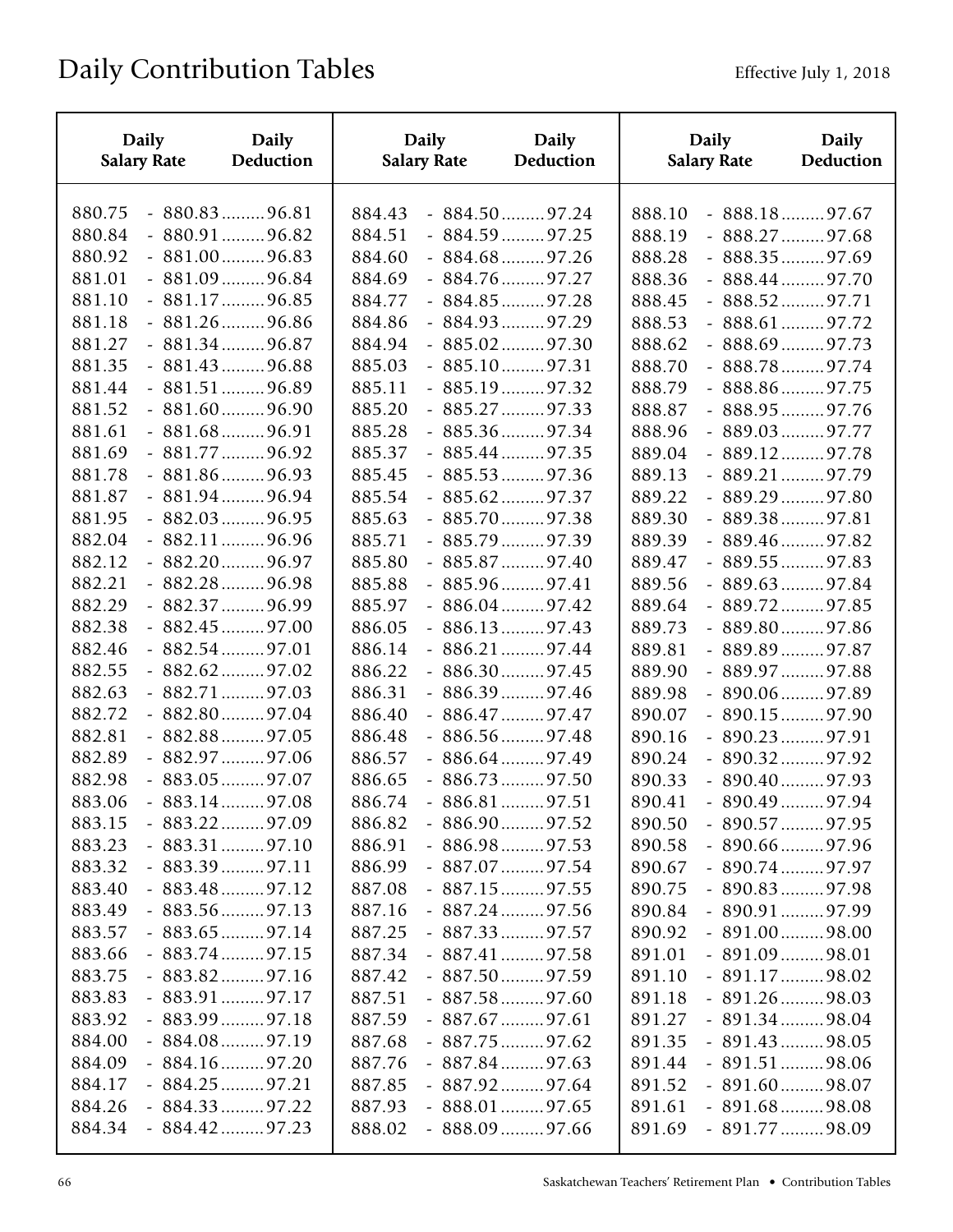| Daily              | <b>Daily</b>          | <b>Daily</b>       | <b>Daily</b>    | <b>Daily</b>       | <b>Daily</b>     |
|--------------------|-----------------------|--------------------|-----------------|--------------------|------------------|
| <b>Salary Rate</b> | Deduction             | <b>Salary Rate</b> | Deduction       | <b>Salary Rate</b> | <b>Deduction</b> |
| 891.78             | $-891.86$ 98.10       | 895.45             | $-895.53$ 98.53 | 899.13             | $-899.21$ 98.96  |
| 891.87             | $-891.94$ 98.11       | 895.54             | $-895.62$ 98.54 | 899.22             | $-899.29$ 98.97  |
| 891.95             | $-892.03$ 98.12       | 895.63             | - 895.70  98.55 | 899.30             | $-899.38$ 98.98  |
| 892.04             | $-892.11$ 98.13       | 895.71             | $-895.79$ 98.56 | 899.39             | $-899.46$ 98.99  |
| 892.12             | $-892.20$ 98.14       | 895.80             | $-895.87$ 98.57 | 899.47             | $-899.55$ 99.00  |
| 892.21             | $-892.28$ 98.15       | 895.88             | $-895.96$ 98.58 | 899.56             | $-899.63$ 99.01  |
| 892.29             | $-892.37$ 98.16       | 895.97             | $-896.04$ 98.59 | 899.64             | $-899.72$ 99.02  |
| 892.38             | $-892.45$ 98.17       | 896.05             | $-896.13$ 98.60 | 899.73             | $-899.80$ 99.03  |
| 892.46             | $-892.54$ 98.18       | 896.14             | $-896.21$ 98.61 | 899.81             | $-899.89$ 99.04  |
| 892.55             | $-892.62$ 98.19       | 896.22             | $-896.30$ 98.62 | 899.90             | $-899.97$ 99.05  |
| 892.63             | $-892.71$ 98.20       | 896.31             | $-896.39$ 98.63 | 899.98             | $-900.06$ 99.06  |
| 892.72             | $-892.80$ 98.21       | 896.40             | $-896.47$ 98.64 | 900.07             | $-900.15$ 99.07  |
| 892.81             | $-892.88$ 98.22       | 896.48             | $-896.56$ 98.65 | 900.16             | $-900.23$ 99.08  |
| 892.89             | $-892.97$ 98.23       | 896.57             | $-896.64$ 98.66 | 900.24             | $-900.32$ 99.09  |
| 892.98             | $-893.05$ 98.24       | 896.65             | $-896.73$ 98.67 | 900.33             | $-900.40$ 99.10  |
| 893.06             | $-893.14$ 98.25       | 896.74             | $-896.81$ 98.68 | 900.41             | $-900.49$ 99.11  |
| 893.15             | $-893.22$ 98.26       | 896.82             | $-896.90$ 98.69 | 900.50             | $-900.57$ 99.12  |
| 893.23             | $-893.31$ 98.27       | 896.91             | $-896.98$ 98.70 | 900.58             | $-900.66$ 99.13  |
| 893.32             | $-893.39$ 98.28       | 896.99             | $-897.07$ 98.71 | 900.67             | $-900.74$ 99.14  |
| 893.40             | $-893.48$ 98.29       | 897.08             | $-897.15$ 98.72 | 900.75             | $-900.83$ 99.15  |
| 893.49             | $-893.56$ 98.30       | 897.16             | $-897.24$ 98.73 | 900.84             | $-900.91$ 99.16  |
| 893.57             | $-893.65$ 98.31       | 897.25             | $-897.33$ 98.74 | 900.92             | $-901.00$ 99.17  |
| 893.66             | $-893.74$ 98.32       | 897.34             | $-897.41$ 98.75 | 901.01             | $-901.09$ 99.18  |
| 893.75             | $-893.82$ 98.33       | 897.42             | $-897.50$ 98.76 | 901.10             | $-901.17$ 99.19  |
| 893.83             | $-893.91$ 98.34       | 897.51             | $-897.58$ 98.77 | 901.18             | $-901.26$ 99.20  |
| 893.92             | $-893.99$ 98.35       | 897.59             | $-897.67$ 98.78 | 901.27             | $-901.34$ 99.21  |
| 894.00             | $-894.08$ 98.36       | 897.68             | $-897.75$ 98.79 | 901.35             | $-901.43$ 99.22  |
| 894.09             | $-894.16$ 98.37       | 897.76             | $-897.84$ 98.80 | 901.44             | $-901.51$ 99.23  |
| 894.17             | $-894.25 \dots 98.38$ | 897.85             | $-897.92$ 98.81 | 901.52             | $-901.60$ 99.24  |
| 894.26             | $-894.33$ 98.39       | 897.93             | $-898.01$ 98.82 | 901.61             | $-901.68$ 99.25  |
| 894.34             | $-894.42$ 98.40       | 898.02             | $-898.09$ 98.83 | 901.69             | $-901.77$ 99.26  |
| 894.43             | $-894.50$ 98.41       | 898.10             | $-898.18$ 98.84 | 901.78             | $-901.86$ 99.27  |
| 894.51             | $-894.59$ 98.42       | 898.19             | $-898.27$ 98.85 | 901.87             | $-901.94$ 99.28  |
| 894.60             | $-894.68$ 98.43       | 898.28             | $-898.35$ 98.86 | 901.95             | $-902.03$ 99.29  |
| 894.69             | $-894.76$ 98.44       | 898.36             | $-898.44$ 98.87 | 902.04             | $-902.11$ 99.30  |
| 894.77             | $-894.85$ 98.45       | 898.45             | $-898.52$ 98.88 | 902.12             | $-902.20$ 99.31  |
| 894.86             | $-894.93$ 98.46       | 898.53             | $-898.61$ 98.89 | 902.21             | $-902.28$ 99.32  |
| 894.94             | $-895.02 \dots 98.47$ | 898.62             | $-898.69$ 98.90 | 902.29             | $-902.37$ 99.33  |
| 895.03             | $-895.10$ 98.48       | 898.70             | $-898.78$ 98.91 | 902.38             | $-902.45$ 99.34  |
| 895.11             | $-895.19$ 98.49       | 898.79             | $-898.86$ 98.92 | 902.46             | $-902.54$ 99.35  |
| 895.20             | $-895.27$ 98.50       | 898.87             | $-898.95$ 98.93 | 902.55             | $-902.62$ 99.36  |
| 895.28             | $-895.36$ 98.51       | 898.96             | $-899.03$ 98.94 | 902.63             | $-902.71$ 99.37  |
| 895.37             | $-895.44$ 98.52       | 899.04             | $-899.12$ 98.95 | 902.72             | $-902.80$ 99.38  |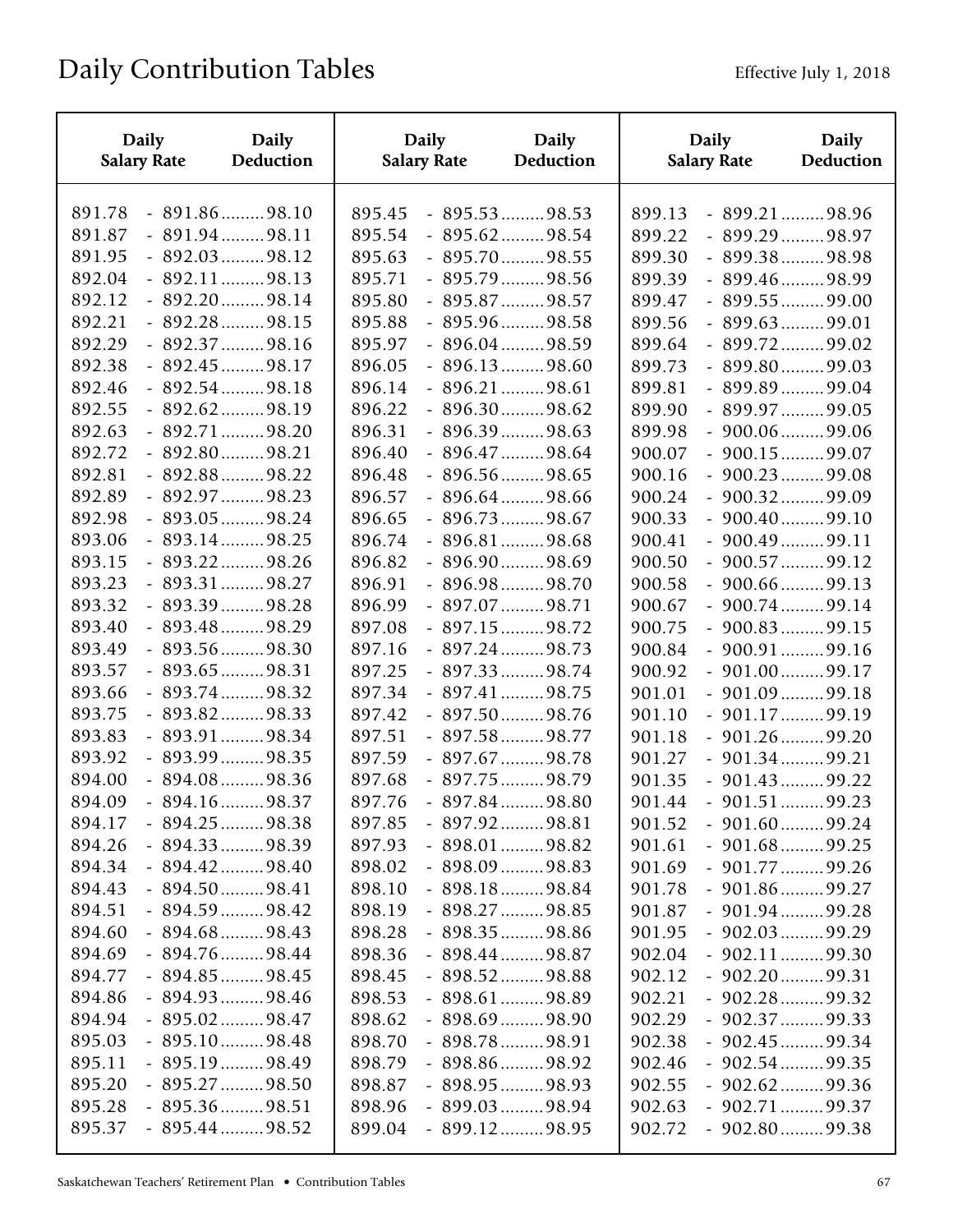| <b>Daily</b>       | <b>Daily</b>          | <b>Daily</b>       | <b>Daily</b>            | <b>Daily</b>       | <b>Daily</b>            |
|--------------------|-----------------------|--------------------|-------------------------|--------------------|-------------------------|
| <b>Salary Rate</b> | Deduction             | <b>Salary Rate</b> | <b>Deduction</b>        | <b>Salary Rate</b> | <b>Deduction</b>        |
| 902.81             | $-902.88$ 99.39       | 906.48             | $-906.56$ 99.82         | 910.16             | $-910.23$ 100.25        |
| 902.89             | $-902.97$ 99.40       | 906.57             | $-906.64$ 99.83         | 910.24             | $-910.32 \dots 100.26$  |
| 902.98             | $-903.05$ 99.41       | 906.65             | $-906.73$ 99.84         | 910.33             | $-910.40$ 100.27        |
| 903.06             | $-903.14$ 99.42       | 906.74             | $-906.81$ 99.85         | 910.41             | $-910.49$ 100.28        |
| 903.15             | $-903.22$ 99.43       | 906.82             | $-906.90$ 99.86         | 910.50             | $-910.57$ 100.29        |
| 903.23             | $-903.31$ 99.44       | 906.91             | $-906.98$ 99.87         | 910.58             | $-910.66$ 100.30        |
| 903.32             | $-903.39$ 99.45       | 906.99             | - 907.07  99.88         | 910.67             | $-910.74$ 100.31        |
| 903.40             | $-903.48$ 99.46       | 907.08             | $-907.15$ 99.89         | 910.75             | $-910.83$ 100.32        |
| 903.49             | $-903.56$ 99.47       | 907.16             | $-907.24$ 99.90         | 910.84             | $-910.91$ 100.33        |
| 903.57             | $-903.65$ 99.48       | 907.25             | $-907.33$ 99.91         | 910.92             | $-911.00 \dots 100.34$  |
| 903.66             | $-903.74$ 99.49       | 907.34             | $-907.41$ 99.92         | 911.01             | $-911.09 \dots 100.35$  |
| 903.75             | $-903.82$ 99.50       | 907.42             | $-907.50$ 99.93         | 911.10             | $-911.17\dots 100.36$   |
| 903.83             | $-903.91$ 99.51       | 907.51             | $-907.58$ 99.94         | 911.18             | $-911.26 \dots 100.37$  |
| 903.92             | $-903.99$ 99.52       | 907.59             | $-907.67$ 99.95         | 911.27             | $-911.34 \ldots 100.38$ |
| 904.00             | $-904.08$ 99.53       | 907.68             | $-907.75$ 99.96         | 911.35             | $-911.43$ 100.39        |
| 904.09             | $-904.16$ 99.54       | 907.76             | $-907.84$ 99.97         | 911.44             | $-911.51$ 100.40        |
| 904.17             | $-904.25 \dots 99.55$ | 907.85             | $-907.92$ 99.98         | 911.52             | $-911.60$ 100.41        |
| 904.26             | $-904.33$ 99.56       | 907.93             | $-908.01$ 99.99         | 911.61             | $-911.68 \dots 100.42$  |
| 904.34             | $-904.42$ 99.57       | 908.02             | $-908.09$ 100.00        | 911.69             | $-911.77$ 100.43        |
| 904.43             | $-904.50$ 99.58       | 908.10             | $-908.18\dots 100.01$   | 911.78             | $-911.86 \ldots 100.44$ |
| 904.51             | $-904.59$ 99.59       | 908.19             | $-908.27 \dots 100.02$  | 911.87             | $-911.94 \ldots 100.45$ |
| 904.60             | $-904.68$ 99.60       | 908.28             | $-908.35$ 100.03        | 911.95             | $-912.03$ 100.46        |
| 904.69             | $-904.76$ 99.61       | 908.36             | $-908.44$ 100.04        | 912.04             | $-912.11$ 100.47        |
| 904.77             | $-904.85$ 99.62       | 908.45             | $-908.52 \dots 100.05$  | 912.12             | $-912.20$ 100.48        |
| 904.86             | $-904.93$ 99.63       | 908.53             | $-908.61$ 100.06        | 912.21             | $-912.28$ 100.49        |
| 904.94             | $-905.02$ 99.64       | 908.62             | $-908.69$ 100.07        | 912.29             | $-912.37$ 100.50        |
| 905.03             | $-905.10$ 99.65       | 908.70             | $-908.78 \dots 100.08$  | 912.38             | $-912.45$ 100.51        |
| 905.11             | $-905.19$ 99.66       | 908.79             | $-908.86$ 100.09        | 912.46             | $-912.54$ 100.52        |
| 905.20             | $-905.27$ 99.67       | 908.87             | $-908.95 \dots 100.10$  | 912.55             | $-912.62 \dots 100.53$  |
| 905.28             | $-905.36$ 99.68       | 908.96             | $-909.03 \ldots 100.11$ | 912.63             | $-912.71$ 100.54        |
| 905.37             | $-905.44$ 99.69       | 909.04             | $-909.12$ 100.12        | 912.72             | $-912.80$ 100.55        |
| 905.45             | $-905.53$ 99.70       | 909.13             | $-909.21$ 100.13        | 912.81             | $-912.88 \dots 100.56$  |
| 905.54             | $-905.62$ 99.71       | 909.22             | $-909.29 \dots 100.14$  | 912.89             | $-912.97 \dots 100.57$  |
| 905.63             | $-905.70$ 99.72       | 909.30             | $-909.38 \dots 100.15$  | 912.98             | $-913.05$ 100.58        |
| 905.71             | $-905.79$ 99.73       | 909.39             | $-909.46$ 100.16        | 913.06             | $-913.14$ 100.59        |
| 905.80             | $-905.87$ 99.74       | 909.47             | $-909.55$ 100.17        | 913.15             | $-913.22 \dots 100.60$  |
| 905.88             | $-905.96$ 99.75       | 909.56             | $-909.63 \dots 100.18$  | 913.23             | $-913.31$ 100.61        |
| 905.97             | $-906.04$ 99.76       | 909.64             | $-909.72 \dots 100.19$  | 913.32             | $-913.39 \dots 100.62$  |
| 906.05             | $-906.13$ 99.77       | 909.73             | $-909.80$ 100.20        | 913.40             | $-913.48$ 100.63        |
| 906.14             | $-906.21$ 99.78       | 909.81             | $-909.89$ 100.21        | 913.49             | $-913.56$ 100.64        |
| 906.22             | $-906.30$ 99.79       | 909.90             | $-909.97 \dots 100.22$  | 913.57             | $-913.65$ 100.65        |
| 906.31             | $-906.39$ 99.80       | 909.98             | $-910.06$ 100.23        | 913.66             | $-913.74 \ldots 100.66$ |
| 906.40             | $-906.47$ 99.81       | 910.07             | $-910.15$ 100.24        | 913.75             | $-913.82 \dots 100.67$  |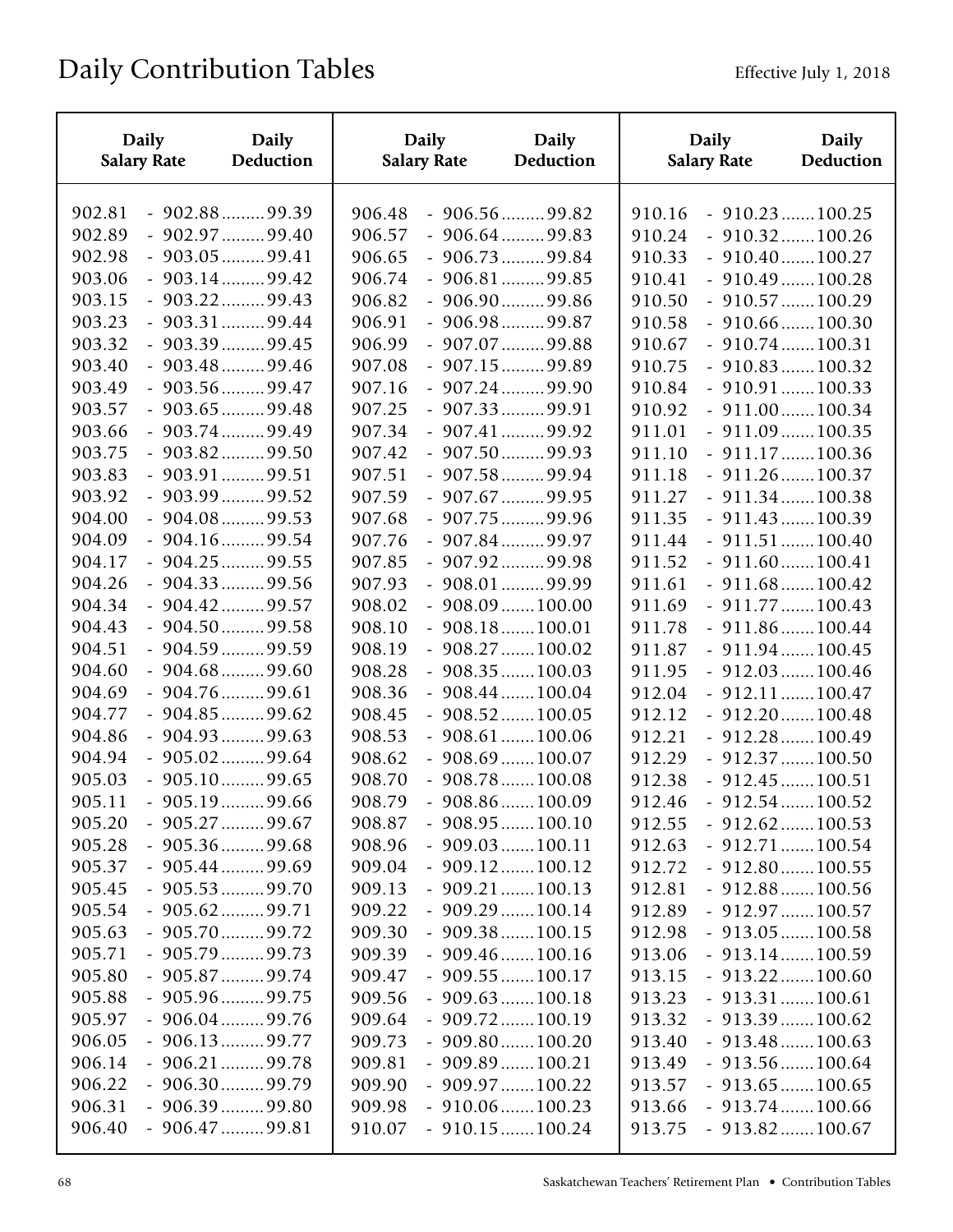| <b>Daily</b>       | <b>Daily</b>            | <b>Daily</b>       | <b>Daily</b>            | <b>Daily</b>       | <b>Daily</b>           |
|--------------------|-------------------------|--------------------|-------------------------|--------------------|------------------------|
| <b>Salary Rate</b> | Deduction               | <b>Salary Rate</b> | Deduction               | <b>Salary Rate</b> | Deduction              |
| 913.83             | $-913.91$ 100.68        | 917.51             | $-917.58$ 101.11        | 921.18             | $-921.26 \dots 101.54$ |
| 913.92             | $-913.99$ 100.69        | 917.59             | $-917.67$ 101.12        | 921.27             | $-921.34$ 101.55       |
| 914.00             | $-914.08 \dots 100.70$  | 917.68             | $-917.75$ 101.13        | 921.35             | $-921.43$ 101.56       |
| 914.09             | $-914.16$ 100.71        | 917.76             | $-917.84$ 101.14        | 921.44             | $-921.51$ 101.57       |
| 914.17             | $-914.25$ 100.72        | 917.85             | $-917.92 \dots 101.15$  | 921.52             | $-921.60 \dots 101.58$ |
| 914.26             | $-914.33$ 100.73        | 917.93             | $-918.01$ 101.16        | 921.61             | $-921.68 \dots 101.59$ |
| 914.34             | $-914.42$ 100.74        | 918.02             | $-918.09 \dots 101.17$  | 921.69             | $-921.77$ 101.60       |
| 914.43             | $-914.50$ 100.75        | 918.10             | $-918.18\dots 101.18$   | 921.78             | $-921.86$ 101.61       |
| 914.51             | $-914.59 \ldots 100.76$ | 918.19             | $-918.27 \dots 101.19$  | 921.87             | $-921.94 \dots 101.62$ |
| 914.60             | $-914.68$ 100.77        | 918.28             | $-918.35$ 101.20        | 921.95             | $-922.03$ 101.63       |
| 914.69             | $-914.76 \dots 100.78$  | 918.36             | $-918.44$ 101.21        | 922.04             | $-922.11$ 101.64       |
| 914.77             | $-914.85$ 100.79        | 918.45             | $-918.52 \dots 101.22$  | 922.12             | $-922.20$ 101.65       |
| 914.86             | $-914.93$ 100.80        | 918.53             | $-918.61$ 101.23        | 922.21             | $-922.28$ 101.66       |
| 914.94             | $-915.02 \dots 100.81$  | 918.62             | $-918.69$ 101.24        | 922.29             | $-922.37$ 101.67       |
| 915.03             | $-915.10$ 100.82        | 918.70             | $-918.78 \dots 101.25$  | 922.38             | $-922.45$ 101.68       |
| 915.11             | $-915.19$ 100.83        | 918.79             | $-918.86$ 101.26        | 922.46             | $-922.54$ 101.69       |
| 915.20             | $-915.27 \dots 100.84$  | 918.87             | $-918.95$ 101.27        | 922.55             | $-922.62$ 101.70       |
| 915.28             | $-915.36$ 100.85        | 918.96             | $-919.03 \dots 101.28$  | 922.63             | $-922.71$ 101.71       |
| 915.37             | $-915.44$ 100.86        | 919.04             | $-919.12$ 101.29        | 922.72             | $-922.80$ 101.72       |
| 915.45             | $-915.53$ 100.87        | 919.13             | $-919.21$ 101.30        | 922.81             | $-922.88$ 101.73       |
| 915.54             | $-915.62 \dots 100.88$  | 919.22             | $-919.29 \dots 101.31$  | 922.89             | $-922.97$ 101.74       |
| 915.63             | $-915.70$ 100.89        | 919.30             | $-919.38$ 101.32        | 922.98             | $-923.05$ 101.75       |
| 915.71             | $-915.79 \dots 100.90$  | 919.39             | $-919.46$ 101.33        | 923.06             | $-923.14$ 101.76       |
| 915.80             | $-915.87 \dots 100.91$  | 919.47             | $-919.55$ 101.34        | 923.15             | $-923.22 \dots 101.77$ |
| 915.88             | $-915.96$ 100.92        | 919.56             | $-919.63$ 101.35        | 923.23             | $-923.31$ 101.78       |
| 915.97             | $-916.04 \dots 100.93$  | 919.64             | $-919.72 \dots 101.36$  | 923.32             | $-923.39$ 101.79       |
| 916.05             | $-916.13\dots 100.94$   | 919.73             | $-919.80 \ldots 101.37$ | 923.40             | $-923.48$ 101.80       |
| 916.14             | $-916.21$ 100.95        | 919.81             | $-919.89$ 101.38        | 923.49             | $-923.56$ 101.81       |
| 916.22             | $-916.30$ 100.96        | 919.90             | $-919.97$ 101.39        | 923.57             | $-923.65$ 101.82       |
| 916.31             | $-916.39 \dots 100.97$  | 919.98             | $-920.06$ 101.40        | 923.66             | $-923.74$ 101.83       |
| 916.40             | $-916.47 \dots 100.98$  | 920.07             | $-920.15$ 101.41        | 923.75             | $-923.82$ 101.84       |
| 916.48             | $-916.56$ 100.99        | 920.16             | $-920.23$ 101.42        | 923.83             | $-923.91$ 101.85       |
| 916.57             | $-916.64 \dots 101.00$  | 920.24             | $-920.32$ 101.43        | 923.92             | $-923.99$ 101.86       |
| 916.65             | $-916.73 \dots 101.01$  | 920.33             | $-920.40$ 101.44        | 924.00             | $-924.08 \dots 101.87$ |
| 916.74             | $-916.81$ 101.02        | 920.41             | $-920.49$ 101.45        | 924.09             | $-924.16$ 101.88       |
| 916.82             | $-916.90 \dots 101.03$  | 920.50             | $-920.57$ 101.46        | 924.17             | $-924.25$ 101.89       |
| 916.91             | $-916.98 \dots 101.04$  | 920.58             | $-920.66$ 101.47        | 924.26             | $-924.33$ 101.90       |
| 916.99             | $-917.07$ 101.05        | 920.67             | $-920.74 \dots 101.48$  | 924.34             | $-924.42$ 101.91       |
| 917.08             | $-917.15$ 101.06        | 920.75             | $-920.83$ 101.49        | 924.43             | $-924.50$ 101.92       |
| 917.16             | $-917.24 \ldots 101.07$ | 920.84             | $-920.91$ 101.50        | 924.51             | $-924.59$ 101.93       |
| 917.25             | $-917.33$ 101.08        | 920.92             | $-921.00 \dots 101.51$  | 924.60             | $-924.68$ 101.94       |
| 917.34             | $-917.41$ 101.09        | 921.01             | $-921.09 \dots 101.52$  | 924.69             | $-924.76$ 101.95       |
| 917.42             | $-917.50$ 101.10        | 921.10             | $-921.17$ 101.53        | 924.77             | $-924.85$ 101.96       |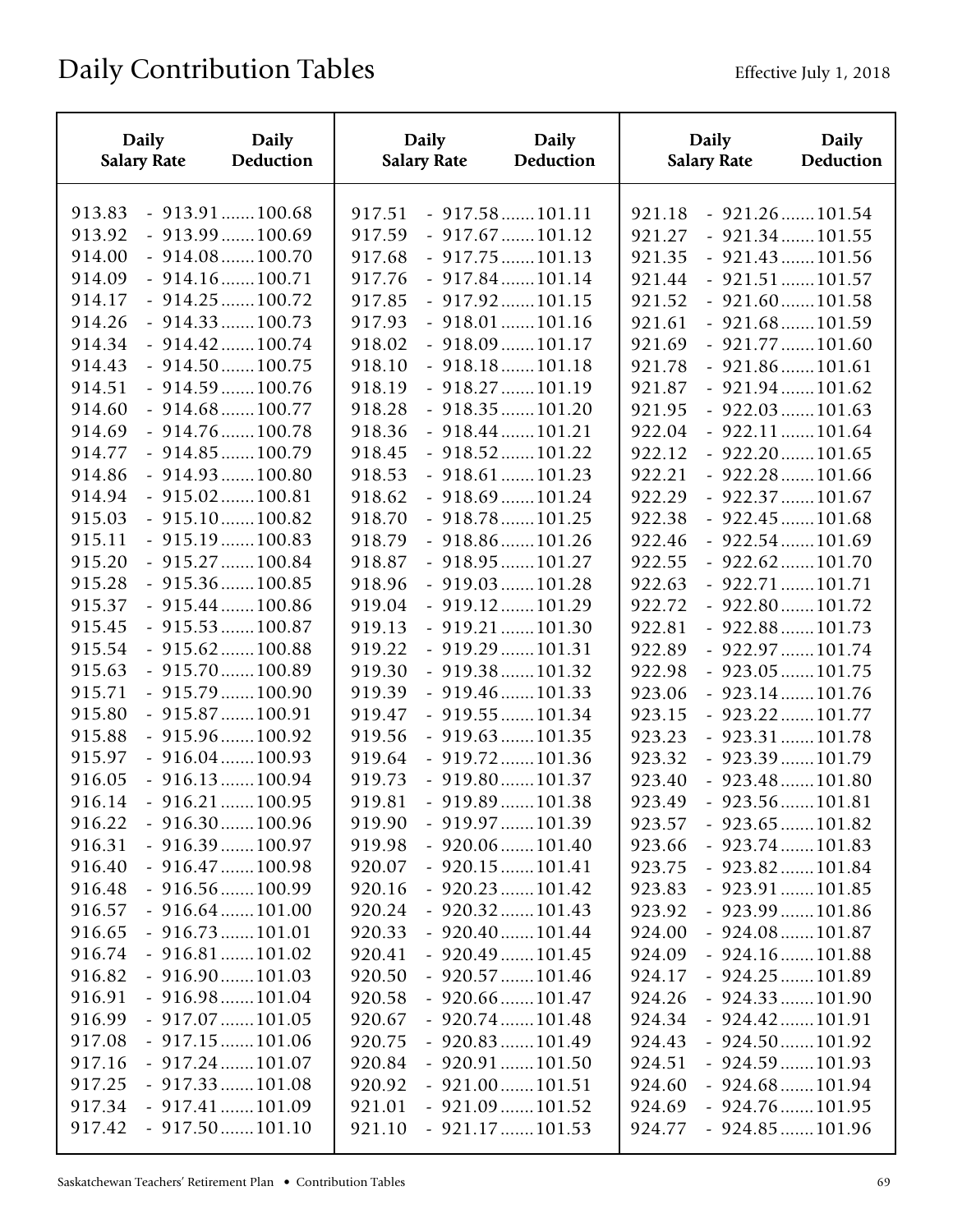| <b>Daily</b>       | <b>Daily</b>            | <b>Daily</b>       | <b>Daily</b>            | <b>Daily</b>       | <b>Daily</b>           |
|--------------------|-------------------------|--------------------|-------------------------|--------------------|------------------------|
| <b>Salary Rate</b> | Deduction               | <b>Salary Rate</b> | Deduction               | <b>Salary Rate</b> | Deduction              |
| 924.86             | $-924.93$ 101.97        | 928.53             | $-928.61$ 102.40        | 932.21             | $-932.28$ 102.83       |
| 924.94             | $-925.02 \dots 101.98$  | 928.62             | $-928.69$ 102.41        | 932.29             | $-932.37$ 102.84       |
| 925.03             | $-925.10$ 101.99        | 928.70             | $-928.78 \dots 102.42$  | 932.38             | $-932.45$ 102.85       |
| 925.11             | $-925.19$ 102.00        | 928.79             | $-928.86$ 102.43        | 932.46             | $-932.54$ 102.86       |
| 925.20             | $-925.27 \dots 102.01$  | 928.87             | $-928.95$ 102.44        | 932.55             | $-932.62$ 102.87       |
| 925.28             | $-925.36$ 102.02        | 928.96             | $-929.03 \ldots 102.45$ | 932.63             | $-932.71$ 102.88       |
| 925.37             | $-925.44$ 102.03        | 929.04             | $-929.12$ 102.46        | 932.72             | $-932.80$ 102.89       |
| 925.45             | $-925.53$ 102.04        | 929.13             | $-929.21$ 102.47        | 932.81             | $-932.88$ 102.90       |
| 925.54             | $-925.62 \dots 102.05$  | 929.22             | $-929.29\dots 102.48$   | 932.89             | $-932.97$ 102.91       |
| 925.63             | $-925.70$ 102.06        | 929.30             | $-929.38$ 102.49        | 932.98             | $-933.05$ 102.92       |
| 925.71             | $-925.79 \dots 102.07$  | 929.39             | $-929.46$ 102.50        | 933.06             | $-933.14$ 102.93       |
| 925.80             | $-925.87 \dots 102.08$  | 929.47             | $-929.55$ 102.51        | 933.15             | $-933.22$ 102.94       |
| 925.88             | $-925.96$ 102.09        | 929.56             | $-929.63$ 102.52        | 933.23             | $-933.31$ 102.95       |
| 925.97             | $-926.04 \dots 102.10$  | 929.64             | $-929.72 \dots 102.53$  | 933.32             | $-933.39$ 102.96       |
| 926.05             | $-926.13$ 102.11        | 929.73             | $-929.80$ 102.54        | 933.40             | $-933.48$ 102.97       |
| 926.14             | $-926.21$ 102.12        | 929.81             | $-929.89 \dots 102.55$  | 933.49             | $-933.56$ 102.98       |
| 926.22             | $-926.30$ 102.13        | 929.90             | $-929.97$ 102.56        | 933.57             | $-933.65$ 102.99       |
| 926.31             | $-926.39$ 102.14        | 929.98             | $-930.06$ 102.57        | 933.66             | $-933.74$ 103.00       |
| 926.40             | $-926.47$ 102.15        | 930.07             | $-930.15$ 102.58        | 933.75             | $-933.82$ 103.01       |
| 926.48             | $-926.56$ 102.16        | 930.16             | $-930.23$ 102.59        | 933.83             | $-933.91$ 103.02       |
| 926.57             | $-926.64 \ldots 102.17$ | 930.24             | $-930.32 \dots 102.60$  | 933.92             | $-933.99$ 103.03       |
| 926.65             | $-926.73 \ldots 102.18$ | 930.33             | $-930.40$ 102.61        | 934.00             | $-934.08 \dots 103.04$ |
| 926.74             | $-926.81$ 102.19        | 930.41             | $-930.49$ 102.62        | 934.09             | $-934.16$ 103.05       |
| 926.82             | $-926.90$ 102.20        | 930.50             | $-930.57$ 102.63        | 934.17             | $-934.25$ 103.06       |
| 926.91             | $-926.98$ 102.21        | 930.58             | $-930.66$ 102.64        | 934.26             | $-934.33$ 103.07       |
| 926.99             | $-927.07$ 102.22        | 930.67             | $-930.74$ 102.65        | 934.34             | $-934.42$ 103.08       |
| 927.08             | $-927.15$ 102.23        | 930.75             | $-930.83$ 102.66        | 934.43             | $-934.50$ 103.09       |
| 927.16             | $-927.24$ 102.24        | 930.84             | $-930.91$ 102.67        | 934.51             | $-934.59$ 103.10       |
| 927.25             | $-927.33$ 102.25        | 930.92             | $-931.00$ 102.68        | 934.60             | $-934.68$ 103.11       |
| 927.34             | $-927.41$ 102.26        | 931.01             | $-931.09$ 102.69        | 934.69             | $-934.76$ 103.12       |
| 927.42             | $-927.50$ 102.27        | 931.10             | $-931.17$ 102.70        | 934.77             | $-934.85$ 103.13       |
| 927.51             | $-927.58$ 102.28        | 931.18             | $-931.26$ 102.71        | 934.86             | $-934.93$ 103.14       |
| 927.59             | $-927.67$ 102.29        | 931.27             | $-931.34 \ldots 102.72$ | 934.94             | $-935.02 \dots 103.15$ |
| 927.68             | $-927.75$ 102.30        | 931.35             | $-931.43$ 102.73        | 935.03             | $-935.10$ 103.16       |
| 927.76             | $-927.84$ 102.31        | 931.44             | $-931.51$ 102.74        | 935.11             | $-935.19$ 103.17       |
| 927.85             | $-927.92 \dots 102.32$  | 931.52             | $-931.60$ 102.75        | 935.20             | $-935.27 \dots 103.18$ |
| 927.93             | $-928.01$ 102.33        | 931.61             | $-931.68$ 102.76        | 935.28             | $-935.36$ 103.19       |
| 928.02             | $-928.09$ 102.34        | 931.69             | $-931.77$ 102.77        | 935.37             | $-935.44$ 103.20       |
| 928.10             | $-928.18 \dots 102.35$  | 931.78             | $-931.86 \dots 102.78$  | 935.45             | $-935.53$ 103.21       |
| 928.19             | $-928.27 \dots 102.36$  | 931.87             | $-931.94$ 102.79        | 935.54             | $-935.62$ 103.22       |
| 928.28             | $-928.35$ 102.37        | 931.95             | $-932.03$ 102.80        | 935.63             | $-935.70$ 103.23       |
| 928.36             | $-928.44$ 102.38        | 932.04             | $-932.11$ 102.81        | 935.71             | $-935.79 \dots 103.24$ |
| 928.45             | $-928.52$ 102.39        | 932.12             | $-932.20$ 102.82        | 935.80             | $-935.87$ 103.25       |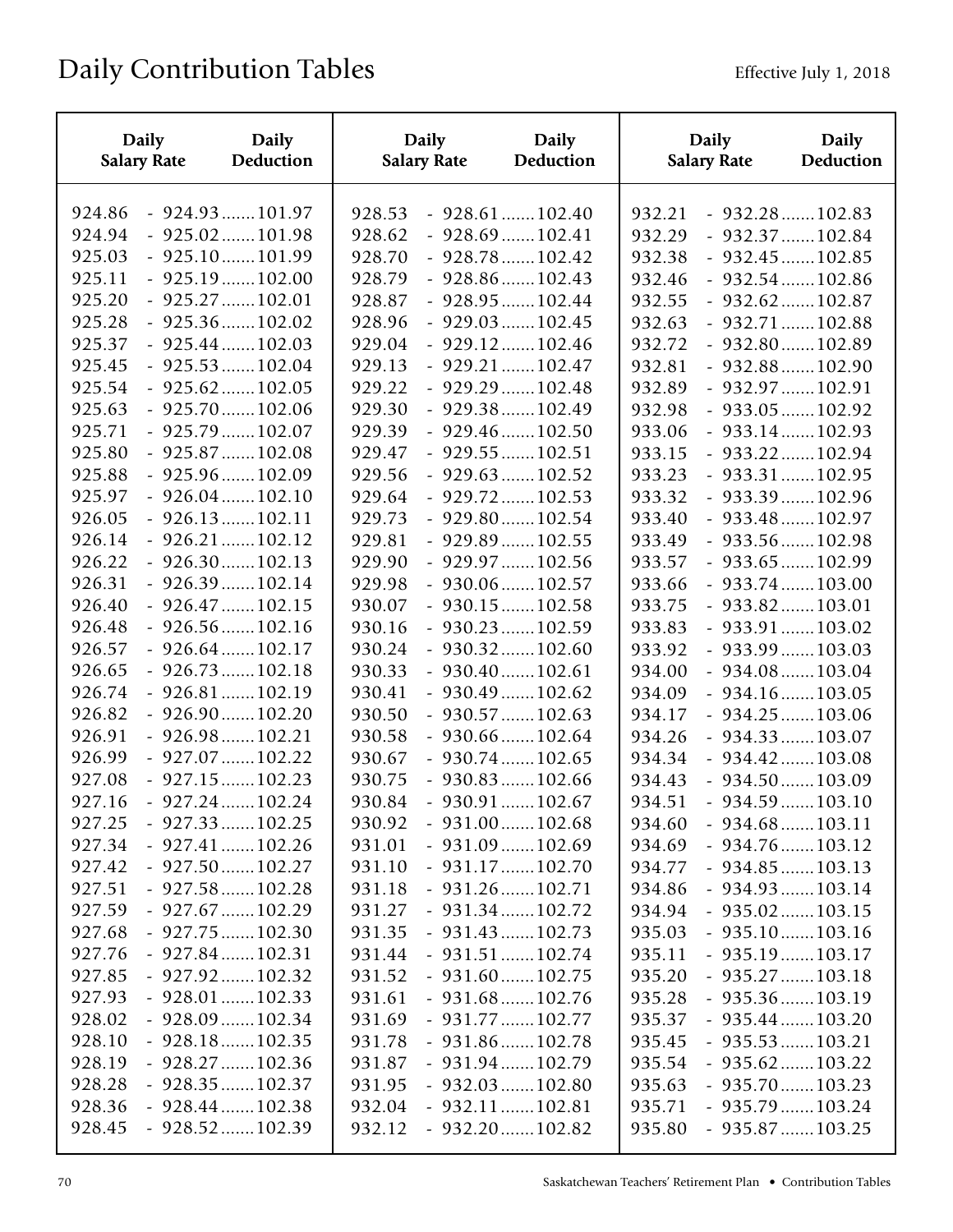| Daily              | <b>Daily</b>            | <b>Daily</b>       | Daily                   | Daily              | <b>Daily</b>            |
|--------------------|-------------------------|--------------------|-------------------------|--------------------|-------------------------|
| <b>Salary Rate</b> | <b>Deduction</b>        | <b>Salary Rate</b> | Deduction               | <b>Salary Rate</b> | Deduction               |
| 935.88             | $-935.96$ 103.26        | 939.56             | $-939.63$ 103.69        | 943.23             | $-943.31$ 104.12        |
| 935.97             | $-936.04$ 103.27        | 939.64             | $-939.72 \dots 103.70$  | 943.32             | $-943.39$ 104.13        |
| 936.05             | $-936.13$ 103.28        | 939.73             | $-939.80$ 103.71        | 943.40             | $-943.48$ 104.14        |
| 936.14             | $-936.21$ 103.29        | 939.81             | $-939.89$ 103.72        | 943.49             | $-943.56$ 104.15        |
| 936.22             | $-936.30$ 103.30        | 939.90             | $-939.97$ 103.73        | 943.57             | $-943.65$ 104.16        |
| 936.31             | $-936.39$ 103.31        | 939.98             | $-940.06$ 103.74        | 943.66             | $-943.74 \ldots 104.17$ |
| 936.40             | $-936.47$ 103.32        | 940.07             | $-940.15$ 103.75        | 943.75             | $-943.82 \ldots 104.18$ |
| 936.48             | $-936.56$ 103.33        | 940.16             | $-940.23$ 103.76        | 943.83             | $-943.91$ 104.19        |
| 936.57             | $-936.64$ 103.34        | 940.24             | $-940.32 \ldots 103.77$ | 943.92             | $-943.99 \dots 104.20$  |
| 936.65             | $-936.73$ 103.35        | 940.33             | $-940.40$ 103.78        | 944.00             | $-944.08 \ldots 104.21$ |
| 936.74             | $-936.81$ 103.36        | 940.41             | $-940.49$ 103.79        | 944.09             | $-944.16$ 104.22        |
| 936.82             | $-936.90$ 103.37        | 940.50             | $-940.57$ 103.80        | 944.17             | $-944.25$ 104.23        |
| 936.91             | $-936.98 \dots 103.38$  | 940.58             | $-940.66$ 103.81        | 944.26             | $-944.33$ 104.24        |
| 936.99             | $-937.07$ 103.39        | 940.67             | $-940.74 \ldots 103.82$ | 944.34             | $-944.42$ 104.25        |
| 937.08             | $-937.15$ 103.40        | 940.75             | $-940.83$ 103.83        | 944.43             | $-944.50$ 104.26        |
| 937.16             | $-937.24 \ldots 103.41$ | 940.84             | $-940.91$ 103.84        | 944.51             | $-944.59$ 104.27        |
| 937.25             | $-937.33$ 103.42        | 940.92             | $-941.00 \ldots 103.85$ | 944.60             | $-944.68 \dots 104.28$  |
| 937.34             | $-937.41$ 103.43        | 941.01             | $-941.09 \dots 103.86$  | 944.69             | $-944.76 \ldots 104.29$ |
| 937.42             | $-937.50$ 103.44        | 941.10             | $-941.17$ 103.87        | 944.77             | $-944.85$ 104.30        |
| 937.51             | $-937.58$ 103.45        | 941.18             | $-941.26 \dots 103.88$  | 944.86             | $-944.93$ 104.31        |
| 937.59             | $-937.67$ 103.46        | 941.27             | $-941.34$ 103.89        | 944.94             | $-945.02 \ldots 104.32$ |
| 937.68             | $-937.75$ 103.47        | 941.35             | $-941.43$ 103.90        | 945.03             | $-945.10$ 104.33        |
| 937.76             | $-937.84 \dots 103.48$  | 941.44             | $-941.51$ 103.91        | 945.11             | $-945.19 \dots 104.34$  |
| 937.85             | $-937.92 \dots 103.49$  | 941.52             | $-941.60$ 103.92        | 945.20             | $-945.27 \dots 104.35$  |
| 937.93             | $-938.01$ 103.50        | 941.61             | $-941.68$ 103.93        | 945.28             | $-945.36$ 104.36        |
| 938.02             | $-938.09$ 103.51        | 941.69             | $-941.77$ 103.94        | 945.37             | $-945.44$ 104.37        |
| 938.10             | $-938.18\dots 103.52$   | 941.78             | $-941.86$ 103.95        | 945.45             | $-945.53$ 104.38        |
| 938.19             | $-938.27 \dots 103.53$  | 941.87             | $-941.94 \dots 103.96$  | 945.54             | $-945.62 \ldots 104.39$ |
| 938.28             | $-938.35$ 103.54        | 941.95             | $-942.03$ 103.97        | 945.63             | $-945.70 \ldots 104.40$ |
| 938.36             | $-938.44$ 103.55        | 942.04             | $-942.11$ 103.98        | 945.71             | $-945.79 \ldots 104.41$ |
| 938.45             | $-938.52$ 103.56        | 942.12             | $-942.20$ 103.99        | 945.80             | $-945.87 \dots 104.42$  |
| 938.53             | $-938.61$ 103.57        | 942.21             | $-942.28 \dots 104.00$  | 945.88             | $-945.96 \ldots 104.43$ |
| 938.62             | $-938.69$ 103.58        | 942.29             | $-942.37$ 104.01        | 945.97             | $-946.04 \ldots 104.44$ |
| 938.70             | $-938.78 \dots 103.59$  | 942.38             | $-942.45$ 104.02        | 946.05             | $-946.13$ 104.45        |
| 938.79             | $-938.86$ 103.60        | 942.46             | $-942.54$ 104.03        | 946.14             | $-946.21$ 104.46        |
| 938.87             | $-938.95$ 103.61        | 942.55             | $-942.62 \ldots 104.04$ | 946.22             | $-946.30$ 104.47        |
| 938.96             | $-939.03$ 103.62        | 942.63             | $-942.71$ 104.05        | 946.31             | $-946.39$ 104.48        |
| 939.04             | $-939.12$ 103.63        | 942.72             | $-942.80$ 104.06        | 946.40             | $-946.47$ 104.49        |
| 939.13             | $-939.21$ 103.64        | 942.81             | $-942.88 \dots 104.07$  | 946.48             | $-946.56$ 104.50        |
| 939.22             | $-939.29 \dots 103.65$  | 942.89             | $-942.97 \dots 104.08$  | 946.57             | $-946.64$ 104.51        |
| 939.30             | $-939.38$ 103.66        | 942.98             | $-943.05$ 104.09        | 946.65             | $-946.73 \ldots 104.52$ |
| 939.39             | $-939.46$ 103.67        | 943.06             | $-943.14 \dots 104.10$  | 946.74             | $-946.81$ 104.53        |
| 939.47             | $-939.55$ 103.68        | 943.15             | $-943.22 \dots 104.11$  | 946.82             | $-946.90 \ldots 104.54$ |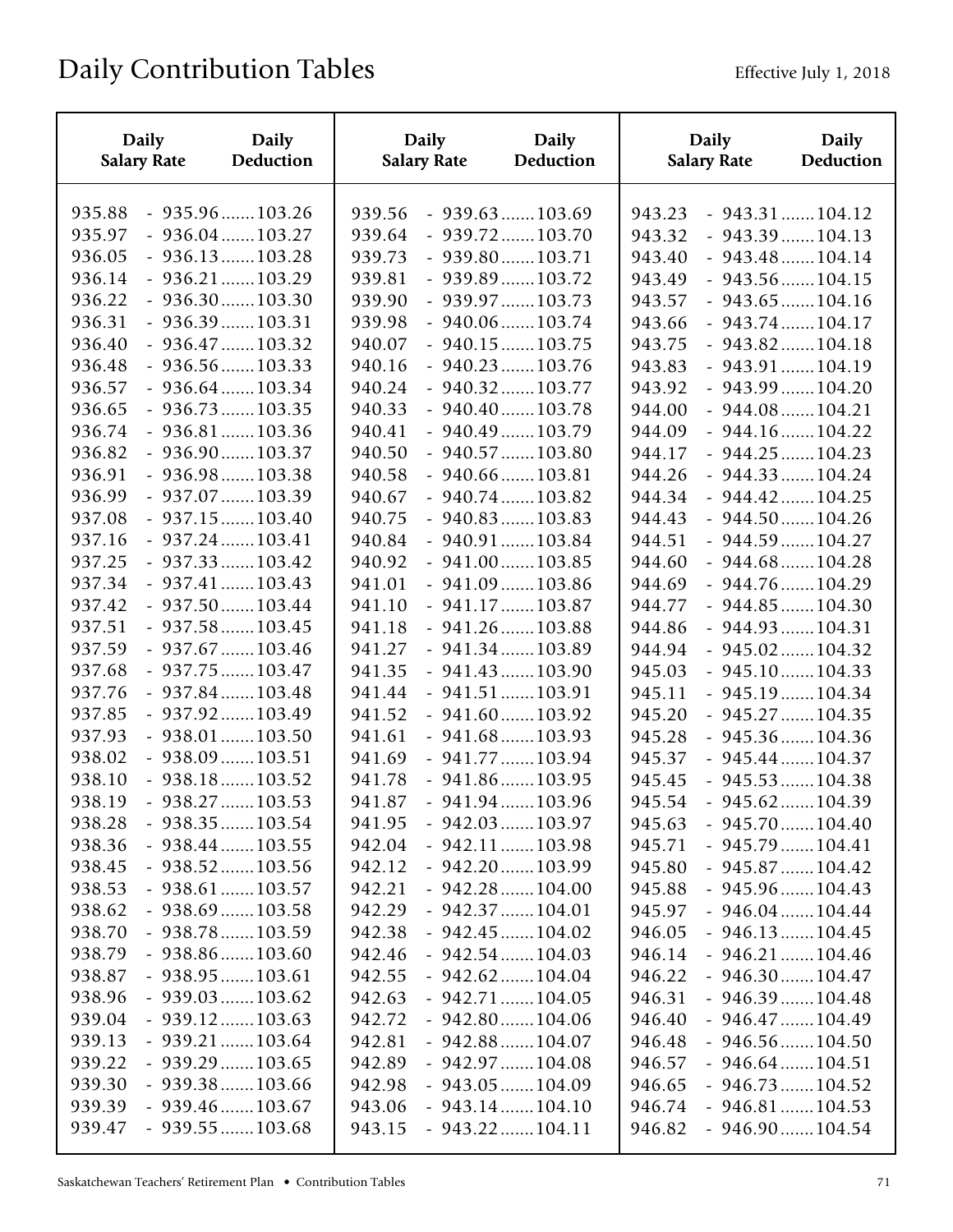| <b>Daily</b><br><b>Daily</b><br><b>Salary Rate</b><br>Deduction                                                                                                                                                                                                                                                                  | <b>Daily</b><br><b>Salary Rate</b>                                                               | <b>Daily</b><br>Deduction                                                                                                                                                                                              | <b>Daily</b><br><b>Salary Rate</b>                                                               | <b>Daily</b><br><b>Deduction</b>                                                                                                                                                                                                   |
|----------------------------------------------------------------------------------------------------------------------------------------------------------------------------------------------------------------------------------------------------------------------------------------------------------------------------------|--------------------------------------------------------------------------------------------------|------------------------------------------------------------------------------------------------------------------------------------------------------------------------------------------------------------------------|--------------------------------------------------------------------------------------------------|------------------------------------------------------------------------------------------------------------------------------------------------------------------------------------------------------------------------------------|
| $-946.98 \ldots 104.55$<br>946.91<br>$-947.07$ 104.56<br>946.99<br>$-947.15$ 104.57<br>947.08<br>947.16<br>$-947.24$ 104.58<br>947.25<br>$-947.33$ 104.59<br>947.34<br>$-947.41$ 104.60<br>947.42<br>$-947.50$ 104.61<br>947.51<br>$-947.58$ 104.62<br>$-947.67$ 104.63<br>947.59                                                | 950.58<br>950.67<br>950.75<br>950.84<br>950.92<br>951.01<br>951.10<br>951.18<br>951.27           | $-950.66$ 104.98<br>$-950.74$ 104.99<br>$-950.83$ 105.00<br>$-950.91$ 105.01<br>$-951.00 \dots 105.02$<br>$-951.09 \dots 105.03$<br>$-951.17$ 105.04<br>$-951.26 \dots 105.05$<br>$-951.34$ 105.06                     | 954.26<br>954.34<br>954.43<br>954.51<br>954.60<br>954.69<br>954.77<br>954.86<br>954.94           | $-954.33$ 105.41<br>$-954.42$ 105.42<br>$-954.50$ 105.43<br>$-954.59$ 105.44<br>$-954.68$ 105.45<br>$-954.76 \ldots 105.46$<br>$-954.85$ 105.47<br>$-954.93 \ldots 105.48$<br>$-955.02 \dots 105.49$                               |
| 947.68<br>$-947.75$ 104.64<br>947.76<br>$-947.84$ 104.65<br>947.85<br>$-947.92 \ldots 104.66$<br>947.93<br>$-948.01$ 104.67<br>948.02<br>$-948.09 \dots 104.68$<br>948.10<br>$-948.18$ 104.69<br>948.19<br>$-948.27 \dots 104.70$<br>948.28<br>$-948.35$ 104.71                                                                  | 951.35<br>951.44<br>951.52<br>951.61<br>951.69<br>951.78<br>951.87<br>951.95                     | $-951.43$ 105.07<br>$-951.51$ 105.08<br>$-951.60$ 105.09<br>$-951.68 \dots 105.10$<br>$-951.77$ 105.11<br>$-951.86 \dots 105.12$<br>$-951.94 \ldots 105.13$<br>$-952.03 \ldots 105.14$                                 | 955.03<br>955.11<br>955.20<br>955.28<br>955.37<br>955.45<br>955.54<br>955.63                     | $-955.10$ 105.50<br>$-955.19$ 105.51<br>$-955.27 \dots 105.52$<br>$-955.36$ 105.53<br>$-955.44$ 105.54<br>$-955.53$ 105.55<br>$-955.62 \dots 105.56$<br>$-955.70 \dots 105.57$                                                     |
| 948.36<br>$-948.44$ 104.72<br>948.45<br>$-948.52 \ldots 104.73$<br>948.53<br>$-948.61$ 104.74<br>$-948.69$ 104.75<br>948.62<br>948.70<br>$-948.78 \dots 104.76$<br>948.79<br>$-948.86$ 104.77<br>948.87<br>$-948.95$ 104.78<br>948.96<br>$-949.03$ 104.79                                                                        | 952.04<br>952.12<br>952.21<br>952.29<br>952.38<br>952.46<br>952.55<br>952.63                     | $-952.11$ 105.15<br>$-952.20$ 105.16<br>$-952.28 \dots 105.17$<br>$-952.37$ 105.18<br>$-952.45$ 105.19<br>$-952.54$ 105.20<br>$-952.62$ 105.21<br>$-952.71$ 105.22                                                     | 955.71<br>955.80<br>955.88<br>955.97<br>956.05<br>956.14<br>956.22<br>956.31                     | $-955.79 \dots 105.58$<br>$-955.87$ 105.59<br>$-955.96$ 105.60<br>$-956.04 \dots 105.61$<br>$-956.13 \dots 105.62$<br>$-956.21$ 105.63<br>$-956.30$ 105.64<br>$-956.39 \dots 105.65$                                               |
| 949.04<br>$-949.12$ 104.80<br>$-949.21$ 104.81<br>949.13<br>949.22<br>$-949.29$ 104.82<br>$-949.38 \dots 104.83$<br>949.30<br>$-949.46$ 104.84<br>949.39<br>$-949.55$ 104.85<br>949.47<br>$-949.63 \dots 104.86$<br>949.56<br>$-949.72 \dots 104.87$<br>949.64                                                                   | 952.72<br>952.81<br>952.89<br>952.98<br>953.06<br>953.15<br>953.23<br>953.32                     | $-952.80$ 105.23<br>$-952.88$ 105.24<br>$-952.97$ 105.25<br>$-953.05$ 105.26<br>$-953.14$ 105.27<br>$-953.22 \dots 105.28$<br>$-953.31$ 105.29<br>$-953.39 \dots 105.30$                                               | 956.40<br>956.48<br>956.57<br>956.65<br>956.74<br>956.82<br>956.91<br>956.99                     | $-956.47$ 105.66<br>$-956.56$ 105.67<br>$-956.64$ 105.68<br>$-956.73 \dots 105.69$<br>$-956.81$ 105.70<br>$-956.90$ 105.71<br>$-956.98 \dots 105.72$<br>$-957.07$ 105.73                                                           |
| $-949.80$ 104.88<br>949.73<br>949.81<br>$-949.89$ 104.89<br>$-949.97 \dots 104.90$<br>949.90<br>$-950.06 \dots 104.91$<br>949.98<br>950.07<br>$-950.15$ 104.92<br>$-950.23 \dots 104.93$<br>950.16<br>950.24<br>$-950.32 \dots 104.94$<br>$-950.40$ 104.95<br>950.33<br>950.41<br>$-950.49$ 104.96<br>$-950.57$ 104.97<br>950.50 | 953.40<br>953.49<br>953.57<br>953.66<br>953.75<br>953.83<br>953.92<br>954.00<br>954.09<br>954.17 | $-953.48$ 105.31<br>$-953.56$ 105.32<br>$-953.65$ 105.33<br>$-953.74 \dots 105.34$<br>$-953.82$ 105.35<br>$-953.91$ 105.36<br>$-953.99 \dots 105.37$<br>$-954.08 \dots 105.38$<br>$-954.16$ 105.39<br>$-954.25$ 105.40 | 957.08<br>957.16<br>957.25<br>957.34<br>957.42<br>957.51<br>957.59<br>957.68<br>957.76<br>957.85 | $-957.15$ 105.74<br>$-957.24 \dots 105.75$<br>$-957.33$ 105.76<br>$-957.41$ 105.77<br>$-957.50 \dots 105.78$<br>$-957.58 \dots 105.79$<br>$-957.67$ 105.80<br>$-957.75$ 105.81<br>$-957.84 \dots 105.82$<br>$-957.92 \dots 105.83$ |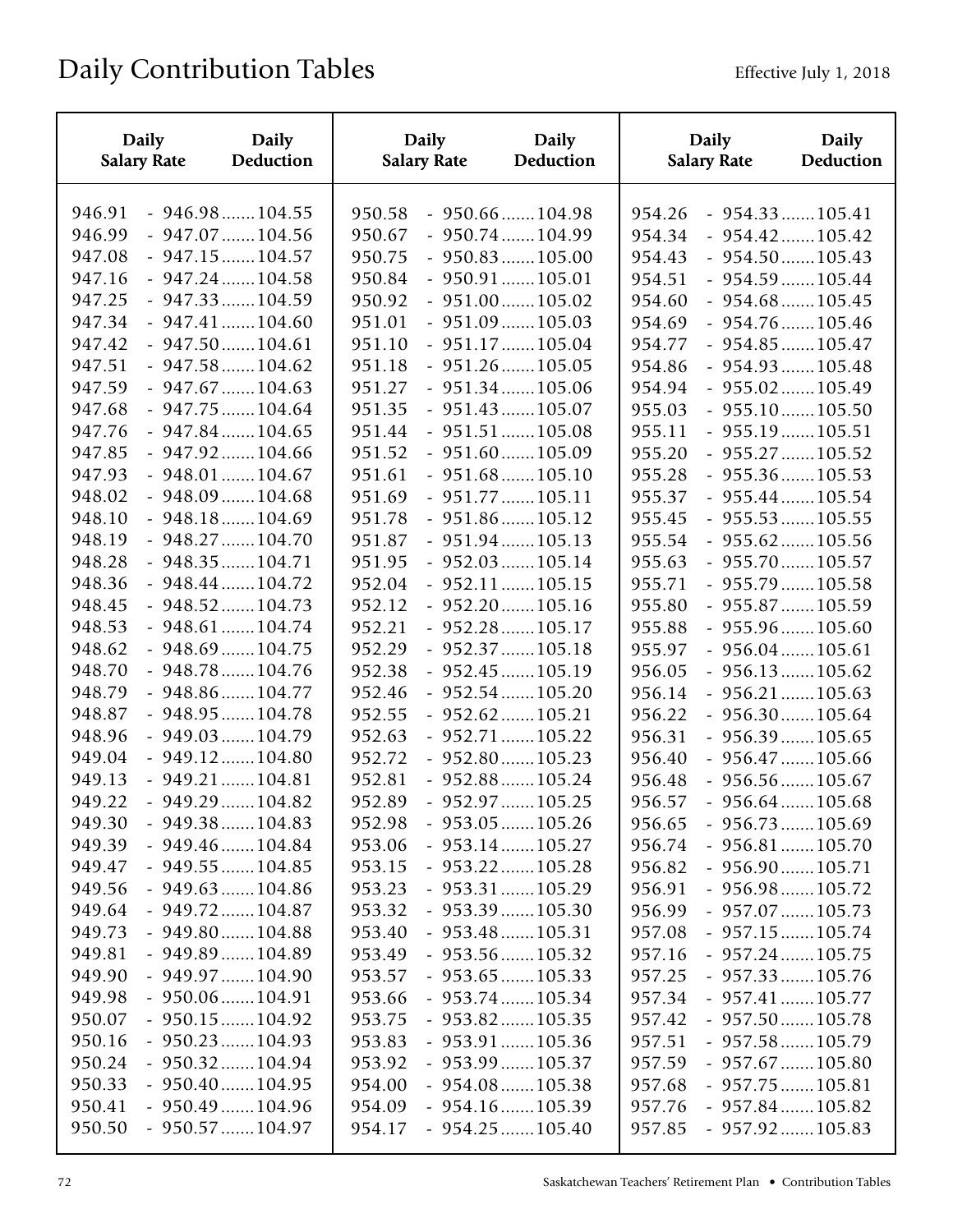| Daily              | Daily                   | <b>Daily</b>       | <b>Daily</b>            | <b>Daily</b>       | <b>Daily</b>            |
|--------------------|-------------------------|--------------------|-------------------------|--------------------|-------------------------|
| <b>Salary Rate</b> | Deduction               | <b>Salary Rate</b> | Deduction               | <b>Salary Rate</b> | <b>Deduction</b>        |
| 957.93             | $-958.01$ 105.84        | 961.61             | $-961.68 \dots 106.27$  | 965.28             | $-965.36$ 106.70        |
| 958.02             | $-958.09$ 105.85        | 961.69             | $-961.77$ 106.28        | 965.37             | $-965.44$ 106.71        |
| 958.10             | $-958.18\dots 105.86$   | 961.78             | $-961.86$ 106.29        | 965.45             | $-965.53$ 106.72        |
| 958.19             | $-958.27 \dots 105.87$  | 961.87             | $-961.94 \ldots 106.30$ | 965.54             | $-965.62 \dots 106.73$  |
| 958.28             | $-958.35$ 105.88        | 961.95             | $-962.03 \dots 106.31$  | 965.63             | $-965.70 \ldots 106.74$ |
| 958.36             | $-958.44$ 105.89        | 962.04             | $-962.11$ 106.32        | 965.71             | $-965.79 \dots 106.75$  |
| 958.45             | $-958.52$ 105.90        | 962.12             | $-962.20$ 106.33        | 965.80             | $-965.87 \dots 106.76$  |
| 958.53             | $-958.61$ 105.91        | 962.21             | $-962.28 \dots 106.34$  | 965.88             | $-965.96 \dots 106.77$  |
| 958.62             | $-958.69$ 105.92        | 962.29             | $-962.37$ 106.35        | 965.97             | $-966.04 \dots 106.78$  |
| 958.70             | $-958.78 \dots 105.93$  | 962.38             | $-962.45$ 106.36        | 966.05             | $-966.13$ 106.79        |
| 958.79             | $-958.86$ 105.94        | 962.46             | $-962.54$ 106.37        | 966.14             | $-966.21 \dots 106.80$  |
| 958.87             | $-958.95$ 105.95        | 962.55             | $-962.62$ 106.38        | 966.22             | $-966.30$ 106.81        |
| 958.96             | $-959.03 \dots 105.96$  | 962.63             | $-962.71$ 106.39        | 966.31             | $-966.39 \dots 106.82$  |
| 959.04             | $-959.12 \dots 105.97$  | 962.72             | $-962.80$ 106.40        | 966.40             | $-966.47$ 106.83        |
| 959.13             | $-959.21$ 105.98        | 962.81             | $-962.88 \dots 106.41$  | 966.48             | $-966.56$ 106.84        |
| 959.22             | $-959.29 \dots 105.99$  | 962.89             | $-962.97$ 106.42        | 966.57             | $-966.64 \dots 106.85$  |
| 959.30             | $-959.38 \dots 106.00$  | 962.98             | $-963.05$ 106.43        | 966.65             | $-966.73 \dots 106.86$  |
| 959.39             | $-959.46$ 106.01        | 963.06             | $-963.14 \ldots 106.44$ | 966.74             | $-966.81$ 106.87        |
| 959.47             | $-959.55$ 106.02        | 963.15             | $-963.22 \dots 106.45$  | 966.82             | $-966.90$ 106.88        |
| 959.56             | $-959.63$ 106.03        | 963.23             | $-963.31$ 106.46        | 966.91             | $-966.98 \dots 106.89$  |
| 959.64             | $-959.72 \dots 106.04$  | 963.32             | $-963.39 \dots 106.47$  | 966.99             | $-967.07$ 106.90        |
| 959.73             | $-959.80$ 106.05        | 963.40             | $-963.48$ 106.48        | 967.08             | $-967.15$ 106.91        |
| 959.81             | $-959.89 \dots 106.06$  | 963.49             | $-963.56$ 106.49        | 967.16             | $-967.24 \dots 106.92$  |
| 959.90             | $-959.97 \dots 106.07$  | 963.57             | $-963.65$ 106.50        | 967.25             | $-967.33$ 106.93        |
| 959.98             | $-960.06$ 106.08        | 963.66             | $-963.74 \ldots 106.51$ | 967.34             | $-967.41$ 106.94        |
| 960.07             | $-960.15$ 106.09        | 963.75             | $-963.82 \dots 106.52$  | 967.42             | $-967.50$ 106.95        |
| 960.16             | $-960.23 \dots 106.10$  | 963.83             | $-963.91$ 106.53        | 967.51             | $-967.58 \dots 106.96$  |
| 960.24             | $-960.32 \dots 106.11$  | 963.92             | $-963.99 \dots 106.54$  | 967.59             | $-967.67$ 106.97        |
| 960.33             | $-960.40$ 106.12        | 964.00             | $-964.08 \dots 106.55$  | 967.68             | $-967.75 \dots 106.98$  |
| 960.41             | $-960.49 \dots 106.13$  | 964.09             | $-964.16$ 106.56        | 967.76             | $-967.84 \dots 106.99$  |
| 960.50             | $-960.57 \dots 106.14$  | 964.17             | $-964.25$ 106.57        | 967.85             | $-967.92 \dots 107.00$  |
| 960.58             | $-960.66$ 106.15        | 964.26             | $-964.33 \ldots 106.58$ | 967.93             | $-968.01$ 107.01        |
| 960.67             | $-960.74 \dots 106.16$  | 964.34             | $-964.42$ 106.59        | 968.02             | $-968.09 \dots 107.02$  |
| 960.75             | $-960.83$ 106.17        | 964.43             | $-964.50$ 106.60        | 968.10             | $-968.18$ 107.03        |
| 960.84             | $-960.91$ 106.18        | 964.51             | $-964.59$ 106.61        | 968.19             | $-968.27 \dots 107.04$  |
| 960.92             | $-961.00 \dots 106.19$  | 964.60             | $-964.68 \dots 106.62$  | 968.28             | $-968.35$ 107.05        |
| 961.01             | $-961.09 \dots 106.20$  | 964.69             | $-964.76$ 106.63        | 968.36             | $-968.44$ 107.06        |
| 961.10             | $-961.17$ 106.21        | 964.77             | $-964.85 \ldots 106.64$ | 968.45             | $-968.52 \dots 107.07$  |
| 961.18             | $-961.26 \dots 106.22$  | 964.86             | $-964.93 \dots 106.65$  | 968.53             | $-968.61$ 107.08        |
| 961.27             | $-961.34 \ldots 106.23$ | 964.94             | $-965.02 \dots 106.66$  | 968.62             | $-968.69$ 107.09        |
| 961.35             | $-961.43 \ldots 106.24$ | 965.03             | $-965.10$ 106.67        | 968.70             | $-968.78 \dots 107.10$  |
| 961.44             | $-961.51$ 106.25        | 965.11             | $-965.19 \dots 106.68$  | 968.79             | $-968.86$ 107.11        |
| 961.52             | $-961.60$ 106.26        | 965.20             | $-965.27 \dots 106.69$  | 968.87             | $-968.95$ 107.12        |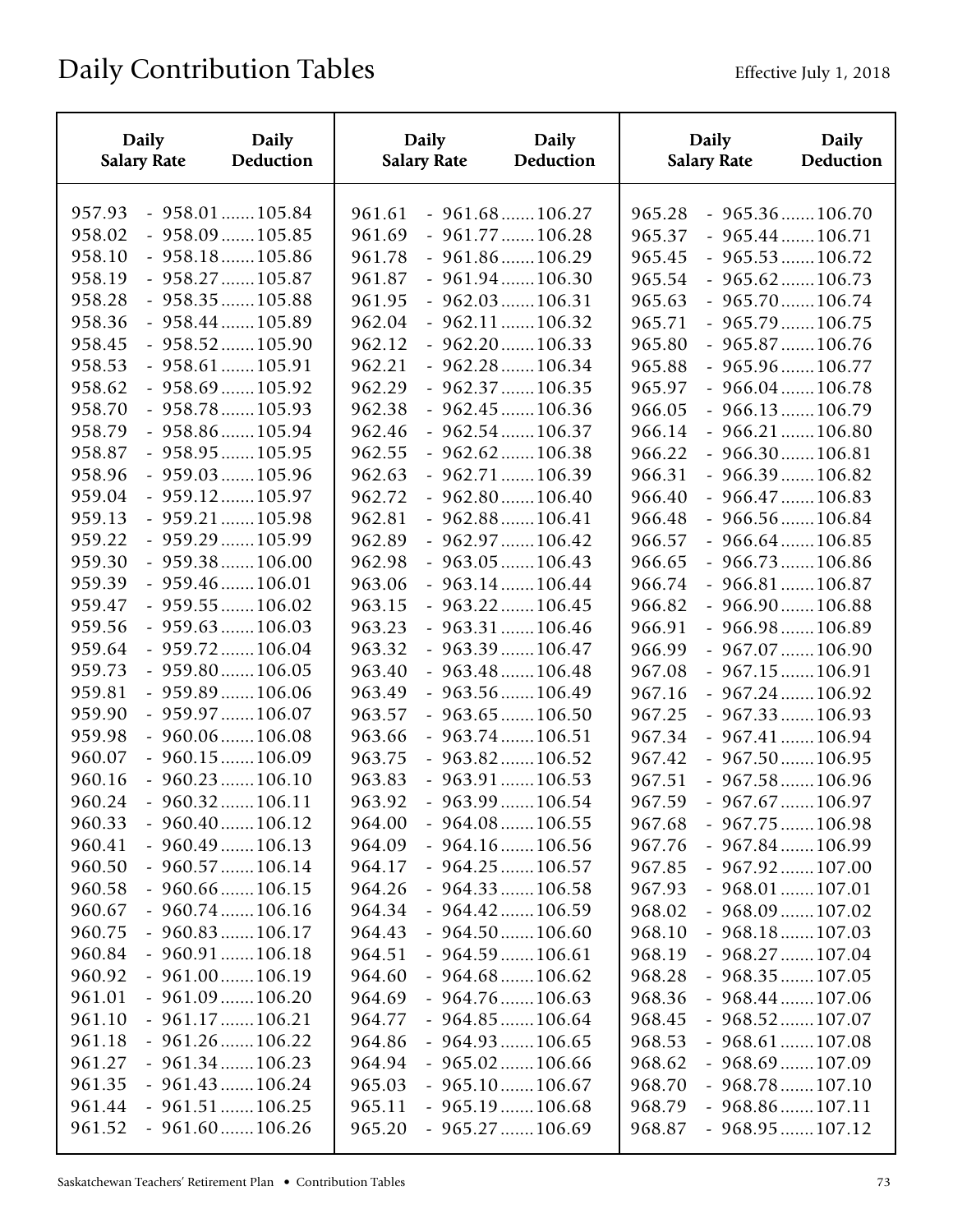| <b>Daily</b>       | <b>Daily</b>            | <b>Daily</b>       | <b>Daily</b>            | <b>Daily</b>       | <b>Daily</b>            |
|--------------------|-------------------------|--------------------|-------------------------|--------------------|-------------------------|
| <b>Salary Rate</b> | Deduction               | <b>Salary Rate</b> | Deduction               | <b>Salary Rate</b> | <b>Deduction</b>        |
| 968.96             | $-969.03$ 107.13        | 972.63             | $-972.71$ 107.56        | 976.31             | $-976.39$ 107.99        |
| 969.04             | $-969.12$ 107.14        | 972.72             | $-972.80$ 107.57        | 976.40             | $-976.47$ 108.00        |
| 969.13             | $-969.21$ 107.15        | 972.81             | $-972.88$ 107.58        | 976.48             | $-976.56$ 108.01        |
| 969.22             | $-969.29 \dots 107.16$  | 972.89             | $-972.97$ 107.59        | 976.57             | $-976.64$ 108.02        |
| 969.30             | $-969.38$ 107.17        | 972.98             | $-973.05$ 107.60        | 976.65             | $-976.73$ 108.03        |
| 969.39             | $-969.46$ 107.18        | 973.06             | $-973.14$ 107.61        | 976.74             | $-976.81$ 108.04        |
| 969.47             | $-969.55$ 107.19        | 973.15             | $-973.22 \dots 107.62$  | 976.82             | $-976.90$ 108.05        |
| 969.56             | $-969.63$ 107.20        | 973.23             | $-973.31$ 107.63        | 976.91             | $-976.98 \dots 108.06$  |
| 969.64             | $-969.72 \dots 107.21$  | 973.32             | $-973.39$ 107.64        | 976.99             | $-977.07$ 108.07        |
| 969.73             | $-969.80$ 107.22        | 973.40             | $-973.48$ 107.65        | 977.08             | $-977.15$ 108.08        |
| 969.81             | $-969.89$ 107.23        | 973.49             | $-973.56$ 107.66        | 977.16             | $-977.24$ 108.09        |
| 969.90             | $-969.97 \dots 107.24$  | 973.57             | $-973.65$ 107.67        | 977.25             | $-977.33$ 108.10        |
| 969.98             | $-970.06$ 107.25        | 973.66             | $-973.74 \ldots 107.68$ | 977.34             | $-977.41$ 108.11        |
| 970.07             | $-970.15$ 107.26        | 973.75             | $-973.82$ 107.69        | 977.42             | $-977.50$ 108.12        |
| 970.16             | $-970.23$ 107.27        | 973.83             | $-973.91$ 107.70        | 977.51             | $-977.58$ 108.13        |
| 970.24             | $-970.32 \dots 107.28$  | 973.92             | $-973.99$ 107.71        | 977.59             | $-977.67$ 108.14        |
| 970.33             | $-970.40$ 107.29        | 974.00             | $-974.08 \ldots 107.72$ | 977.68             | $-977.75$ 108.15        |
| 970.41             | $-970.49$ 107.30        | 974.09             | $-974.16$ 107.73        | 977.76             | $-977.84 \ldots 108.16$ |
| 970.50             | $-970.57$ 107.31        | 974.17             | $-974.25 \ldots 107.74$ | 977.85             | $-977.92 \dots 108.17$  |
| 970.58             | $-970.66$ 107.32        | 974.26             | $-974.33$ 107.75        | 977.93             | $-978.01$ 108.18        |
| 970.67             | $-970.74$ 107.33        | 974.34             | $-974.42$ 107.76        | 978.02             | $-978.09$ 108.19        |
| 970.75             | $-970.83$ 107.34        | 974.43             | $-974.50$ 107.77        | 978.10             | $-978.18$ 108.20        |
| 970.84             | $-970.91$ 107.35        | 974.51             | $-974.59$ 107.78        | 978.19             | $-978.27 \dots 108.21$  |
| 970.92             | $-971.00$ 107.36        | 974.60             | $-974.68$ 107.79        | 978.28             | $-978.35$ 108.22        |
| 971.01             | $-971.09$ 107.37        | 974.69             | $-974.76$ 107.80        | 978.36             | $-978.44$ 108.23        |
| 971.10             | $-971.17$ 107.38        | 974.77             | $-974.85$ 107.81        | 978.45             | $-978.52$ 108.24        |
| 971.18             | $-971.26$ 107.39        | 974.86             | $-974.93$ 107.82        | 978.53             | $-978.61$ 108.25        |
| 971.27             | $-971.34$ 107.40        | 974.94             | $-975.02 \dots 107.83$  | 978.62             | $-978.69$ 108.26        |
| 971.35             | $-971.43$ 107.41        | 975.03             | $-975.10$ 107.84        | 978.70             | $-978.78$ 108.27        |
| 971.44             | $-971.51$ 107.42        | 975.11             | $-975.19$ 107.85        | 978.79             | $-978.86$ 108.28        |
| 971.52             | $-971.60$ 107.43        | 975.20             | $-975.27 \dots 107.86$  | 978.87             | $-978.95$ 108.29        |
| 971.61             | $-971.68 \dots 107.44$  | 975.28             | $-975.36$ 107.87        | 978.96             | $-979.03$ 108.30        |
| 971.69             | $-971.77$ 107.45        | 975.37             | $-975.44$ 107.88        | 979.04             | $-979.12$ 108.31        |
| 971.78             | $-971.86$ 107.46        | 975.45             | $-975.53$ 107.89        | 979.13             | $-979.21$ 108.32        |
| 971.87             | $-971.94 \ldots 107.47$ | 975.54             | $-975.62$ 107.90        | 979.22             | $-979.29 \dots 108.33$  |
| 971.95             | $-972.03$ 107.48        | 975.63             | $-975.70 \dots 107.91$  | 979.30             | $-979.38$ 108.34        |
| 972.04             | $-972.11$ 107.49        | 975.71             | $-975.79$ 107.92        | 979.39             | $-979.46$ 108.35        |
| 972.12             | $-972.20$ 107.50        | 975.80             | $-975.87 \dots 107.93$  | 979.47             | $-979.55$ 108.36        |
| 972.21             | $-972.28 \dots 107.51$  | 975.88             | $-975.96$ 107.94        | 979.56             | $-979.63 \dots 108.37$  |
| 972.29             | $-972.37$ 107.52        | 975.97             | $-976.04 \dots 107.95$  | 979.64             | $-979.72 \dots 108.38$  |
| 972.38             | $-972.45$ 107.53        | 976.05             | $-976.13$ 107.96        | 979.73             | $-979.80$ 108.39        |
| 972.46             | $-972.54$ 107.54        | 976.14             | $-976.21$ 107.97        | 979.81             | $-979.89$ 108.40        |
| 972.55             | $-972.62$ 107.55        | 976.22             | $-976.30$ 107.98        | 979.90             | $-979.97$ 108.41        |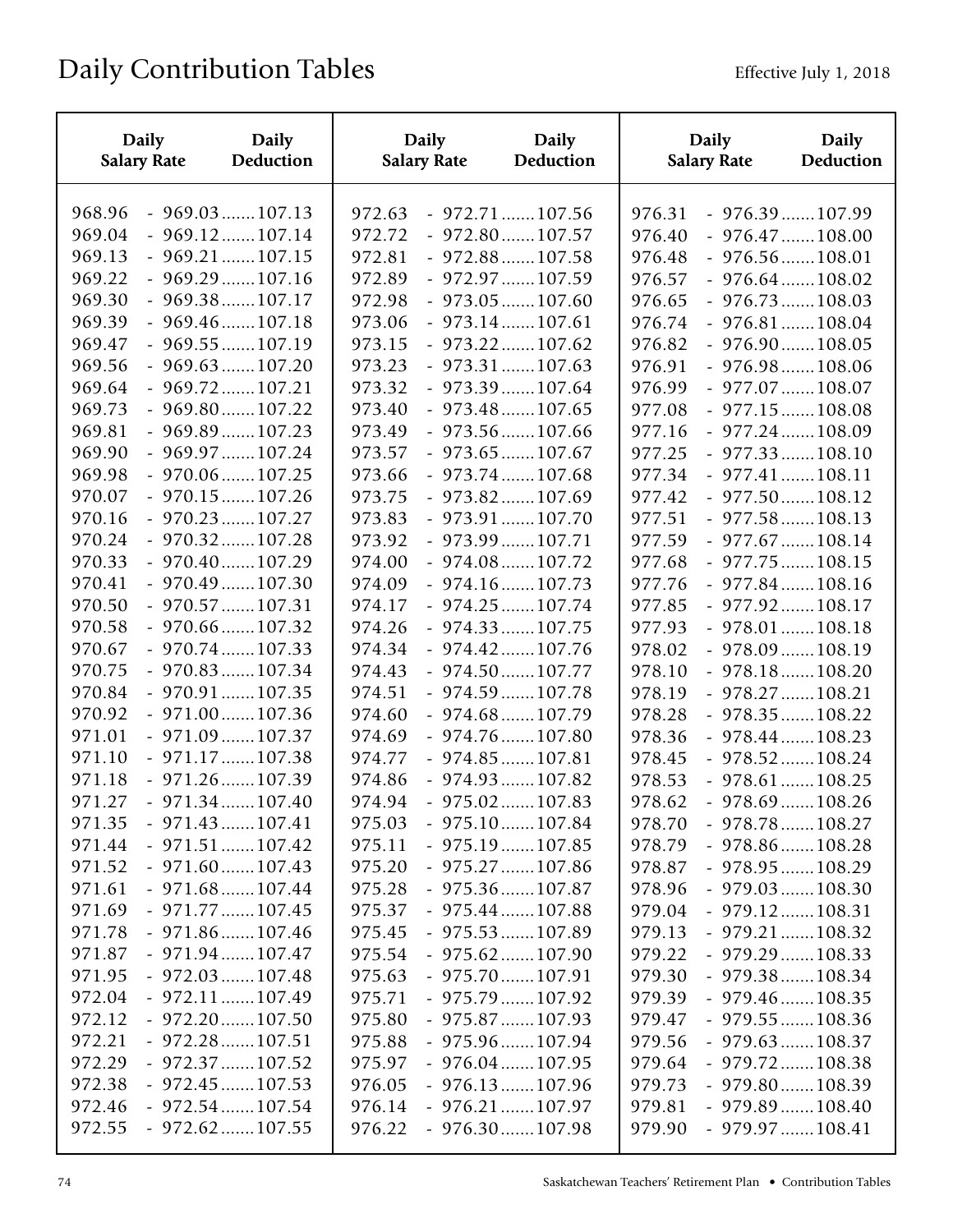| <b>Daily</b>                                   | <b>Daily</b>                                                                 | <b>Daily</b>                         | <b>Daily</b>                                                                                                 | <b>Daily</b>                                   | <b>Daily</b>                                                                                                       |
|------------------------------------------------|------------------------------------------------------------------------------|--------------------------------------|--------------------------------------------------------------------------------------------------------------|------------------------------------------------|--------------------------------------------------------------------------------------------------------------------|
| <b>Salary Rate</b>                             | Deduction                                                                    | <b>Salary Rate</b>                   | Deduction                                                                                                    | <b>Salary Rate</b>                             | Deduction                                                                                                          |
| 979.98<br>980.07<br>980.16                     | $-980.06$ 108.42<br>$-980.15$ 108.43<br>$-980.23$ 108.44<br>$-980.32$ 108.45 | 983.66<br>983.75<br>983.83<br>983.92 | $-983.74 \ldots 108.85$<br>$-983.82$ 108.86<br>$-983.91$ 108.87                                              | 987.34<br>987.42<br>987.51                     | $-987.41$ 109.28<br>$-987.50$ 109.29<br>$-987.58 \dots 109.30$                                                     |
| 980.24<br>980.33<br>980.41<br>980.50<br>980.58 | $-980.40$ 108.46<br>$-980.49$ 108.47<br>$-980.57$ 108.48<br>$-980.66$ 108.49 | 984.00<br>984.09<br>984.17<br>984.26 | $-983.99 \dots 108.88$<br>$-984.08 \dots 108.89$<br>$-984.16$ 108.90<br>$-984.25$ 108.91<br>$-984.33$ 108.92 | 987.59<br>987.68<br>987.76<br>987.85<br>987.93 | $-987.67$ 109.31<br>$-987.75 \dots 109.32$<br>$-987.84 \dots 109.33$<br>$-987.92 \dots 109.34$<br>$-988.01$ 109.35 |
| 980.67                                         | $-980.74 \dots 108.50$                                                       | 984.34                               | $-984.42$ 108.93                                                                                             | 988.02                                         | $-988.09 \dots 109.36$                                                                                             |
| 980.75                                         | $-980.83$ 108.51                                                             | 984.43                               | $-984.50$ 108.94                                                                                             | 988.10                                         | $-988.18$ 109.37                                                                                                   |
| 980.84                                         | $-980.91$ 108.52                                                             | 984.51                               | $-984.59$ 108.95                                                                                             | 988.19                                         | $-988.27 \dots 109.38$                                                                                             |
| 980.92                                         | $-981.00 \dots 108.53$                                                       | 984.60                               | $-984.68$ 108.96                                                                                             | 988.28                                         | $-988.35$ 109.39                                                                                                   |
| 981.01                                         | $-981.09 \dots 108.54$                                                       | 984.69                               | $-984.76$ 108.97                                                                                             | 988.36                                         | $-988.44$ 109.40                                                                                                   |
| 981.10                                         | $-981.17$ 108.55                                                             | 984.77                               | $-984.85$ 108.98                                                                                             | 988.45                                         | $-988.52 \dots 109.41$                                                                                             |
| 981.18                                         | $-981.26$ 108.56                                                             | 984.86                               | $-984.93$ 108.99                                                                                             | 988.53                                         | $-988.61$ 109.42                                                                                                   |
| 981.27                                         | $-981.34 \ldots 108.57$                                                      | 984.94                               | $-985.02 \dots 109.00$                                                                                       | 988.62                                         | $-988.69$ 109.43                                                                                                   |
| 981.35                                         | $-981.43$ 108.58                                                             | 985.03                               | $-985.10$ 109.01                                                                                             | 988.70                                         | $-988.78 \dots 109.44$                                                                                             |
| 981.44                                         | $-981.51$ 108.59                                                             | 985.11                               | $-985.19 \dots 109.02$                                                                                       | 988.79                                         | $-988.86$ 109.45                                                                                                   |
| 981.52                                         | $-981.60$ 108.60                                                             | 985.20                               | $-985.27 \dots 109.03$                                                                                       | 988.87                                         | $-988.95$ 109.46                                                                                                   |
| 981.61                                         | $-981.68 \dots 108.61$                                                       | 985.28                               | $-985.36$ 109.04                                                                                             | 988.96                                         | $-989.03 \ldots 109.47$                                                                                            |
| 981.69                                         | $-981.77$ 108.62                                                             | 985.37                               | $-985.44$ 109.05                                                                                             | 989.04                                         | $-989.12 \dots 109.48$                                                                                             |
| 981.78                                         | $-981.86$ 108.63                                                             | 985.45                               | $-985.53$ 109.06                                                                                             | 989.13                                         | $-989.21$ 109.49                                                                                                   |
| 981.87                                         | $-981.94 \ldots 108.64$                                                      | 985.54                               | $-985.62 \dots 109.07$                                                                                       | 989.22                                         | $-989.29 \dots 109.50$                                                                                             |
| 981.95                                         | $-982.03$ 108.65                                                             | 985.63                               | $-985.70 \dots 109.08$                                                                                       | 989.30                                         | $-989.38$ 109.51                                                                                                   |
| 982.04                                         | $-982.11$ 108.66                                                             | 985.71                               | $-985.79 \dots 109.09$                                                                                       | 989.39                                         | $-989.46$ 109.52                                                                                                   |
| 982.12                                         | $-982.20$ 108.67                                                             | 985.80                               | $-985.87 \dots 109.10$                                                                                       | 989.47                                         | $-989.55$ 109.53                                                                                                   |
| 982.21                                         | $-982.28 \dots 108.68$                                                       | 985.88                               | $-985.96 \dots 109.11$                                                                                       | 989.56                                         | $-989.63$ 109.54                                                                                                   |
| 982.29                                         | $-982.37$ 108.69                                                             | 985.97                               | $-986.04 \dots 109.12$                                                                                       | 989.64                                         | $-989.72 \dots 109.55$                                                                                             |
| 982.38                                         | $-982.45$ 108.70                                                             | 986.05                               | $-986.13$ 109.13                                                                                             | 989.73                                         | $-989.80$ 109.56                                                                                                   |
| 982.46                                         | $-982.54$ 108.71                                                             | 986.14                               | $-986.21$ 109.14                                                                                             | 989.81                                         | $-989.89$ 109.57                                                                                                   |
| 982.55                                         | $-982.62 \dots 108.72$                                                       | 986.22                               | $-986.30$ 109.15                                                                                             | 989.90                                         | $-989.97 \dots 109.58$                                                                                             |
| 982.63                                         | $-982.71 \dots 108.73$                                                       | 986.31                               | $-986.39 \dots 109.16$                                                                                       | 989.98                                         | $-990.06 \dots 109.59$                                                                                             |
| 982.72                                         | $-982.80$ 108.74                                                             | 986.40                               | $-986.47$ 109.17                                                                                             | 990.07                                         | $-990.15$ 109.60                                                                                                   |
| 982.81                                         | $-982.88$ 108.75                                                             | 986.48                               | $-986.56$ 109.18                                                                                             | 990.16                                         | $-990.23$ 109.61                                                                                                   |
| 982.89                                         | $-982.97 \dots 108.76$                                                       | 986.57                               | $-986.64 \dots 109.19$                                                                                       | 990.24                                         | $-990.32 \dots 109.62$                                                                                             |
| 982.98                                         | $-983.05$ 108.77                                                             | 986.65                               | $-986.73 \dots 109.20$                                                                                       | 990.33                                         | $-990.40$ 109.63                                                                                                   |
| 983.06                                         | $-983.14 \dots 108.78$                                                       | 986.74                               | $-986.81$ 109.21                                                                                             | 990.41                                         | $-990.49 \dots 109.64$                                                                                             |
| 983.15                                         | $-983.22 \dots 108.79$                                                       | 986.82                               | $-986.90 \dots 109.22$                                                                                       | 990.50                                         | $-990.57 \dots 109.65$                                                                                             |
| 983.23                                         | $-983.31$ 108.80                                                             | 986.91                               | $-986.98 \dots 109.23$                                                                                       | 990.58                                         | $-990.66$ 109.66                                                                                                   |
| 983.32                                         | $-983.39$ 108.81                                                             | 986.99                               | $-987.07 \dots 109.24$                                                                                       | 990.67                                         | $-990.74 \dots 109.67$                                                                                             |
| 983.40                                         | $-983.48$ 108.82                                                             | 987.08                               | $-987.15$ 109.25                                                                                             | 990.75                                         | $-990.83$ 109.68                                                                                                   |
| 983.49                                         | $-983.56$ 108.83                                                             | 987.16                               | $-987.24 \ldots 109.26$                                                                                      | 990.84                                         | $-990.91$ 109.69                                                                                                   |
| 983.57                                         | $-983.65$ 108.84                                                             | 987.25                               | $-987.33$ 109.27                                                                                             | 990.92                                         | $-991.00$ 109.70                                                                                                   |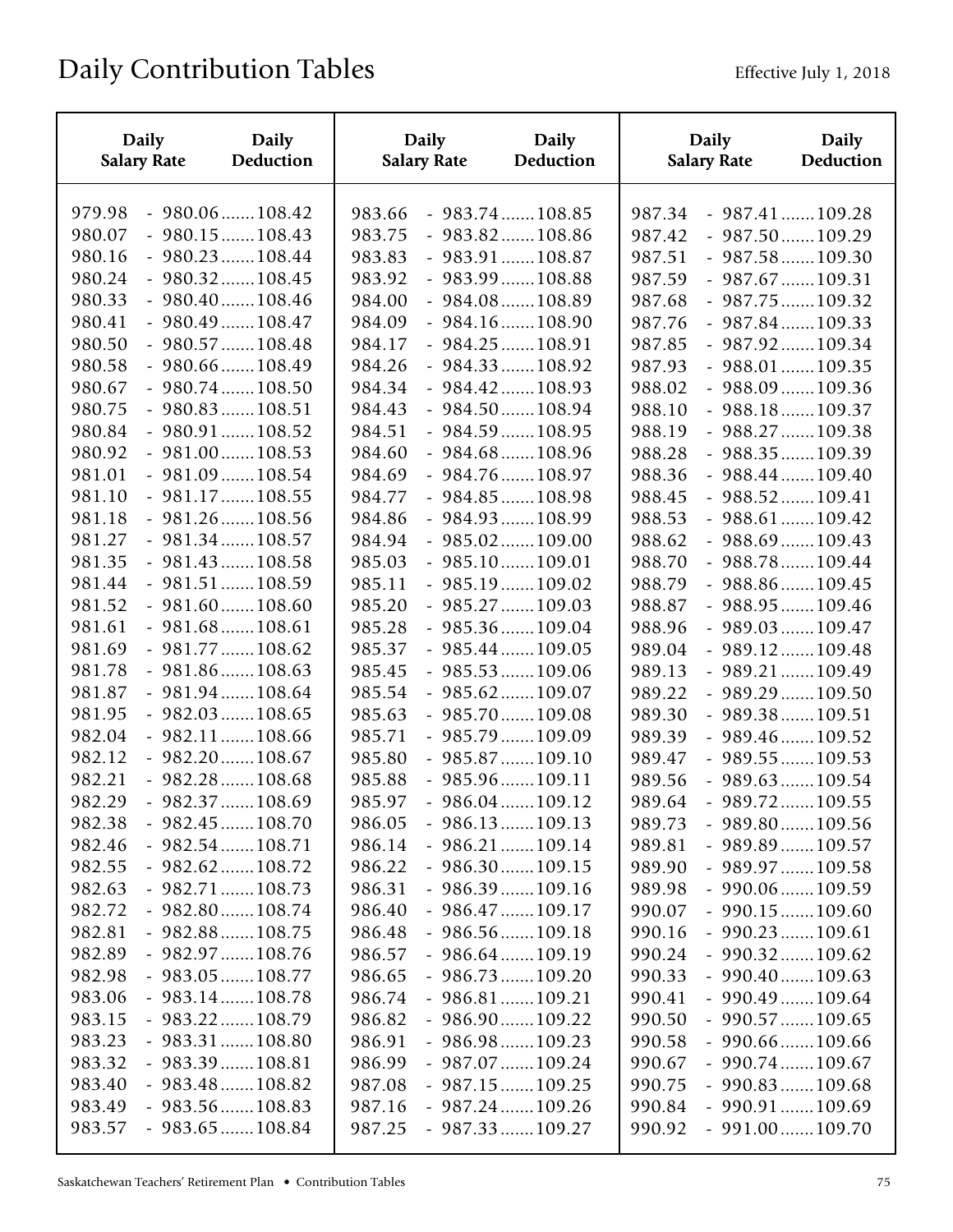| <b>Daily</b><br><b>Salary Rate</b>                                                                                                                                                                                                                                                                                                                                                                                               | <b>Daily</b><br><b>Deduction</b>                                                                                                                                                                                                                                                                                                                                                                                                                                                                                                                                                                                                                                                                                                                                                                                                                                                                         | <b>Daily</b><br><b>Salary Rate</b>                                                                                                                                                                                                                                                                                                                                                                                               | <b>Daily</b><br>Deduction                                                                                                                                                                                                                                                                                                                                                                                                                                                                                                                                                                                                                                                                                                                                                                                                                                                                                                                                      | <b>Daily</b><br><b>Salary Rate</b>                                                                                                                                                                   | <b>Daily</b><br>Deduction                                                                                                                                                                                                                                                                                                                                                                                                             |
|----------------------------------------------------------------------------------------------------------------------------------------------------------------------------------------------------------------------------------------------------------------------------------------------------------------------------------------------------------------------------------------------------------------------------------|----------------------------------------------------------------------------------------------------------------------------------------------------------------------------------------------------------------------------------------------------------------------------------------------------------------------------------------------------------------------------------------------------------------------------------------------------------------------------------------------------------------------------------------------------------------------------------------------------------------------------------------------------------------------------------------------------------------------------------------------------------------------------------------------------------------------------------------------------------------------------------------------------------|----------------------------------------------------------------------------------------------------------------------------------------------------------------------------------------------------------------------------------------------------------------------------------------------------------------------------------------------------------------------------------------------------------------------------------|----------------------------------------------------------------------------------------------------------------------------------------------------------------------------------------------------------------------------------------------------------------------------------------------------------------------------------------------------------------------------------------------------------------------------------------------------------------------------------------------------------------------------------------------------------------------------------------------------------------------------------------------------------------------------------------------------------------------------------------------------------------------------------------------------------------------------------------------------------------------------------------------------------------------------------------------------------------|------------------------------------------------------------------------------------------------------------------------------------------------------------------------------------------------------|---------------------------------------------------------------------------------------------------------------------------------------------------------------------------------------------------------------------------------------------------------------------------------------------------------------------------------------------------------------------------------------------------------------------------------------|
| 991.01<br>991.10<br>991.18<br>991.27<br>991.35<br>991.44<br>991.52<br>991.61<br>991.69<br>991.78<br>991.87<br>991.95<br>992.04<br>992.12<br>992.21<br>992.29<br>992.38<br>992.46<br>992.55<br>992.63<br>992.72<br>992.81<br>992.89<br>992.98<br>993.06<br>993.15<br>993.23<br>993.32<br>993.40<br>993.49<br>993.57<br>993.66<br>993.75<br>993.83<br>993.92<br>994.00<br>994.09<br>994.17<br>994.26<br>994.34<br>994.43<br>994.51 | $-991.09$ 109.71<br>$-991.17$ 109.72<br>$-991.26 \dots 109.73$<br>$-991.34$ 109.74<br>$-991.43$ 109.75<br>$-991.51$ 109.76<br>$-991.60$ 109.77<br>$-991.68 \dots 109.78$<br>$-991.77$ 109.79<br>$-991.86$ 109.80<br>$-991.94 \dots 109.81$<br>$-992.03$ 109.82<br>$-992.11$ 109.83<br>$-992.20$ 109.84<br>$-992.28 \dots 109.85$<br>$-992.37$ 109.86<br>$-992.45$ 109.87<br>$-992.54$ 109.88<br>$-992.62$ 109.89<br>$-992.71$ 109.90<br>$-992.80$ 109.91<br>$-992.88$ 109.92<br>$-992.97$ 109.93<br>$-993.05$ 109.94<br>$-993.14$ 109.95<br>$-993.22$ 109.96<br>$-993.31$ 109.97<br>$-993.39$ 109.98<br>$-993.48$ 109.99<br>$-993.56$ 110.00<br>$-993.65$ 110.01<br>$-993.74 \dots 110.02$<br>$-993.82$ 110.03<br>$-993.91$ 110.04<br>$-993.99$ 110.05<br>$-994.08 \dots 110.06$<br>$-994.16$ 110.07<br>$-994.25$ 110.08<br>$-994.33$ 110.09<br>$-994.42$ 110.10<br>$-994.50$ 110.11<br>$-994.59$ 110.12 | 994.69<br>994.77<br>994.86<br>994.94<br>995.03<br>995.11<br>995.20<br>995.28<br>995.37<br>995.45<br>995.54<br>995.63<br>995.71<br>995.80<br>995.88<br>995.97<br>996.05<br>996.14<br>996.22<br>996.31<br>996.40<br>996.48<br>996.57<br>996.65<br>996.74<br>996.82<br>996.91<br>996.99<br>997.08<br>997.16<br>997.25<br>997.34<br>997.42<br>997.51<br>997.59<br>997.68<br>997.76<br>997.85<br>997.93<br>998.02<br>998.10<br>998.19 | $-994.76$ 110.14<br>$-994.85$ 110.15<br>$-994.93$ 110.16<br>$-995.02 \dots 110.17$<br>$-995.10$ 110.18<br>$-995.19$ 110.19<br>$-995.27 \dots 110.20$<br>$-995.36$ 110.21<br>$-995.44$ 110.22<br>$-995.53$ 110.23<br>$-995.62 \dots 110.24$<br>$-995.70 \dots 110.25$<br>$-995.79 \dots 110.26$<br>$-995.87$ 110.27<br>$-995.96 \dots 110.28$<br>$-996.04 \dots 110.29$<br>$-996.13$ 110.30<br>$-996.21$ 110.31<br>$-996.30$ 110.32<br>$-996.39$ 110.33<br>$-996.47 \dots 110.34$<br>$-996.56$ 110.35<br>$-996.64$ 110.36<br>$-996.73$ 110.37<br>$-996.81$ 110.38<br>$-996.90$ 110.39<br>$-996.98 \dots 110.40$<br>$-997.07$ 110.41<br>$-997.15$ 110.42<br>$-997.24 \dots 110.43$<br>$-997.33$ 110.44<br>$-997.41$ 110.45<br>$-997.50$ 110.46<br>$-997.58$ 110.47<br>$-997.67 \dots 110.48$<br>$-997.75 \dots 110.49$<br>$-997.84$ 110.50<br>$-997.92 \dots 110.51$<br>$-998.01$ 110.52<br>$-998.09$ 110.53<br>$-998.18 \dots 110.54$<br>$-998.27 \dots 110.55$ | 998.36<br>998.45<br>998.53<br>998.62<br>998.70<br>998.79<br>998.87<br>998.96<br>999.04<br>999.13<br>999.22<br>999.30<br>999.39<br>999.47<br>999.56<br>999.64<br>999.73<br>999.81<br>999.90<br>999.98 | $-998.44$ 110.57<br>$-998.52$ 110.58<br>$-998.61$ 110.59<br>$-998.69$ 110.60<br>$-998.78 \dots 110.61$<br>$-998.86$ 110.62<br>$-998.95$ 110.63<br>$-999.03$ 110.64<br>$-999.12 \dots 110.65$<br>$-999.21$ 110.66<br>$-999.29 \dots 110.67$<br>$-999.38$ 110.68<br>$-999.46$ 110.69<br>$-999.55$ 110.70<br>$-999.63$ 110.71<br>$-999.72 \dots 110.72$<br>$-999.80$ 110.73<br>$-999.89$ 110.74<br>$-999.97$ 110.75<br>$-1000.06$ 110.76 |
| 994.60                                                                                                                                                                                                                                                                                                                                                                                                                           | $-994.68$ 110.13                                                                                                                                                                                                                                                                                                                                                                                                                                                                                                                                                                                                                                                                                                                                                                                                                                                                                         | 998.28                                                                                                                                                                                                                                                                                                                                                                                                                           | $-998.35$ 110.56                                                                                                                                                                                                                                                                                                                                                                                                                                                                                                                                                                                                                                                                                                                                                                                                                                                                                                                                               |                                                                                                                                                                                                      |                                                                                                                                                                                                                                                                                                                                                                                                                                       |